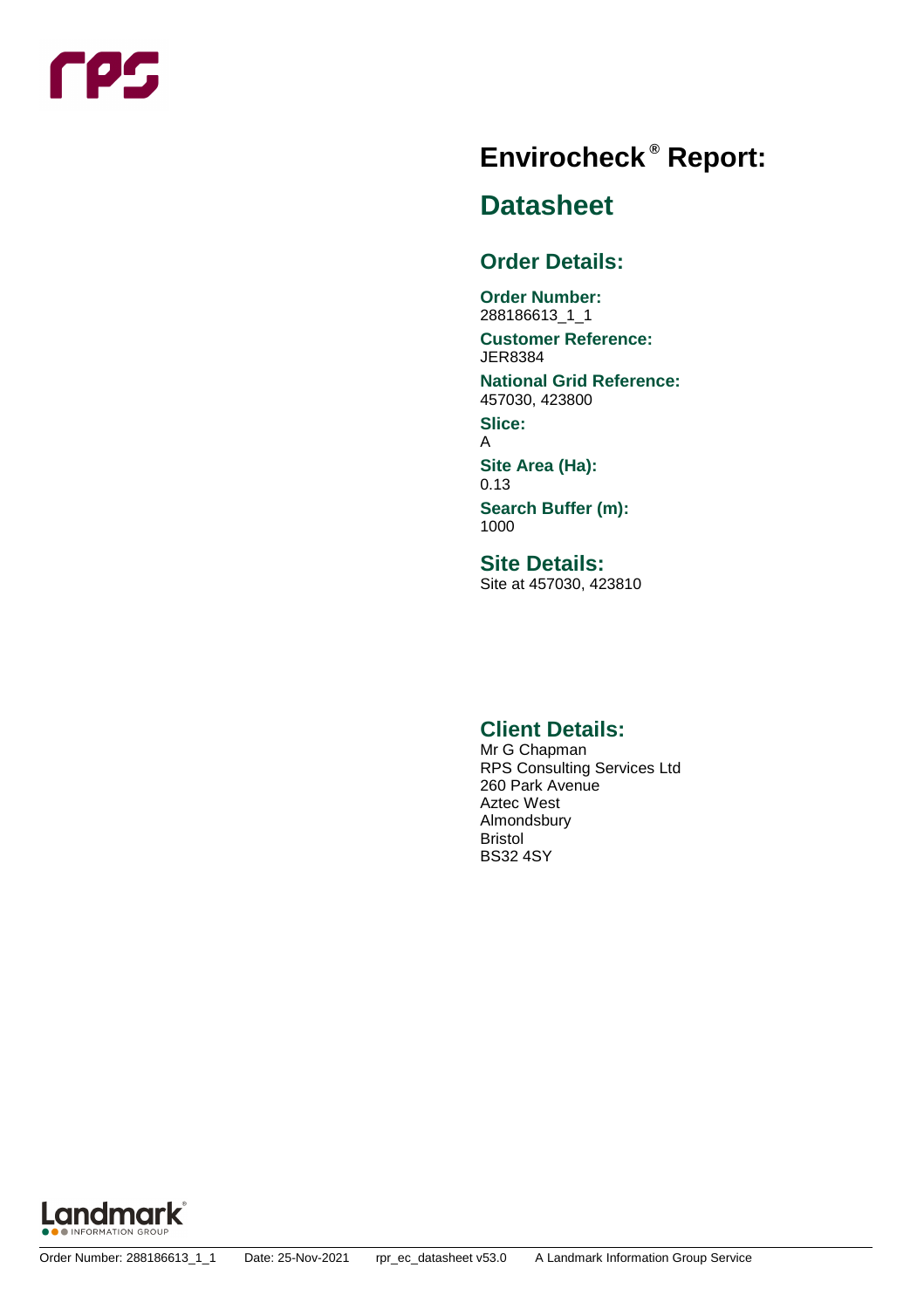| <b>Report Section</b>            | <b>Page Number</b> |
|----------------------------------|--------------------|
| <b>Summary</b>                   |                    |
| <b>Agency &amp; Hydrological</b> | 1                  |
| Waste                            | 42                 |
| <b>Hazardous Substances</b>      | 47                 |
| Geological                       | 48                 |
| <b>Industrial Land Use</b>       | 52                 |
| <b>Sensitive Land Use</b>        | 55                 |
| <b>Data Currency</b>             | 56                 |
| <b>Data Suppliers</b>            | 61                 |
| <b>Useful Contacts</b>           | 62                 |

#### **Introduction**

The Environment Act 1995 has made site sensitivity a key issue, as the legislation pays as much attention to the pathways by which contamination could spread, and to the vulnerable targets of contamination, as it does the potential sources of contamination.

For this reason, Landmark's Site Sensitivity maps and Datasheet(s) place great emphasis on statutory data provided by the Environment Agency/Natural Resources Wales and the Scottish Environment Protection Agency; it also incorporates data from Natural England (and the Scottish and Welsh equivalents) and Local<br>Authorities; and highlights hydrogeological features required by envir uses of land. The datasheet is produced by querying the Landmark database to a distance defined by the client from a site boundary provided by the client.<br>In this datasheet the National Grid References (NGRs) are rounded t

#### **Copyright Notice**

© Landmark Information Group Limited 2021. The Copyright on the information and data and its format as contained in this Envirocheck® Report ("Report") is the property of Landmark Information Group Limited ("Landmark") and several other Data Providers, including (but not limited to) Ordnance Survey, British Geological<br>Survey, the Environment Agency/Natural Resources Wales and Na method. The Report is supplied under Landmark's Terms and Conditions accepted by the Customer.

A copy of Landmark's Terms and Conditions can be found with the Index Map for this report. Additional copies of the Report may be obtained from Landmark,<br>subject to Landmark's charges in force from time to time. The Copyri

Landmark and /or other Data providers, whose Copyright material has been included in this Report.<br>© Environment Agency & United Kingdom Research and Innovation 2021. © Natural Resources Wales & United Kingdom Research and

#### **Natural England Copyright Notice**

Site of Special Scientific Interest, National Nature Reserve, Ramsar, Special Protection Area, Special Conservation Area, Marine Nature Reserve data (derived from Ordnance Survey 1:10000 raster) is provided by, and used with the permission of, Natural England who retain the copyright and Intellectual Property Rights for the data.

#### **Scottish Natural Heritage Copyright**

Contains SNH information licensed under the Open Government Licence v3.0.

#### **Ove Arup Copyright Notice**

The Mining Instability data was obtained on licence from Ove Arup & Partners Limited (for further information, contact mining.review@arup.com). No reproduction or further use of such Data is to be made without the prior written consent of Ove Arup & Partners Limited. The supplied Mining Instability data is derived from publicly available records and other third party sources and neither Ove Arup & Partners nor Landmark warrant the accuracy or completeness of such information or data.

#### **Stantec Copyright Notice**

The cavity data presented has been extracted from the PBA (now Stantec UK Ltd) enhanced version of the original DEFRA national cavity databases. Stantec UK Ltd retain the copyright & intellectual property rights in the data. Whilst all reasonable efforts are made to check that the information contained in the cavity<br>databases is accurate we do not warrant that the data is com number of external sources and is continually being augmented and updated by Stantec UK Ltd. In no event shall Stantec UK Ltd or Landmark be liable for any loss<br>or damage including, without limitation, indirect or conseque

#### **Radon Potential dataset Copyright Notice**

Information supplied from a joint dataset compiled by The British Geological Survey and Public Health England.

#### **Natural Resources Wales Copyright Notice**

Contains Natural Resources Wales information © Natural Resources Wales and Database Right. All rights Reserved. Contains Ordnance Survey Data. Ordnance<br>Survey Licence number 100019741. Crown Copyright and Database Right. Database Right. All rights Reserved. Some features of this information are based on digital spatial data licensed from the Centre for Ecology & Hydrology © NERC<br>(CEH). Defra, Met Office and DARD Rivers Agency © Crown copy

#### **Report Version v53.0**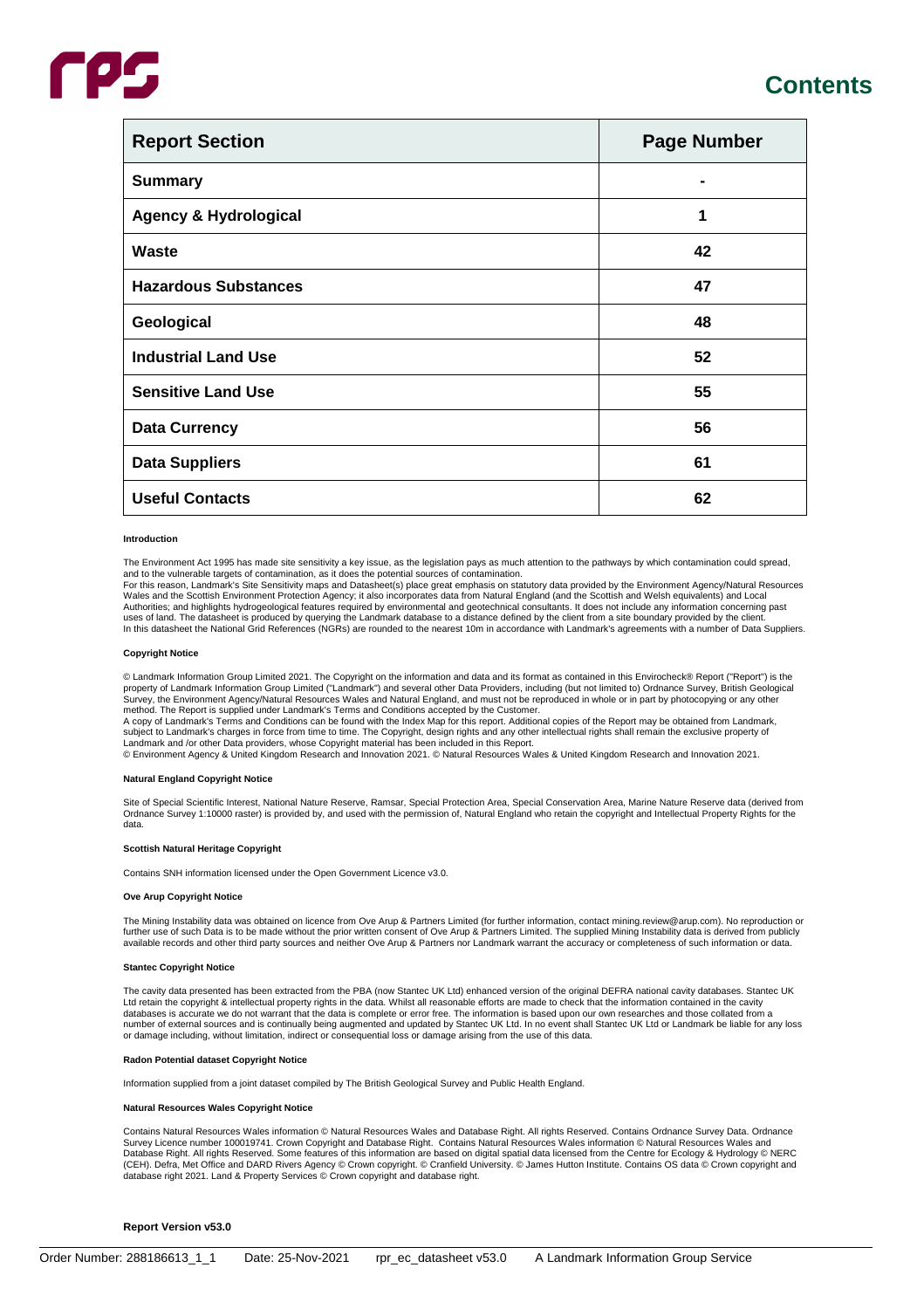#### **Summary**

| Data Type                                                     | Page<br><b>Number</b> | <b>On Site</b> | 0 to 250m    | 251 to 500m | 501 to 1000m<br>(*up to 2000m) |
|---------------------------------------------------------------|-----------------------|----------------|--------------|-------------|--------------------------------|
| <b>Agency &amp; Hydrological</b>                              |                       |                |              |             |                                |
| <b>BGS Groundwater Flooding Susceptibility</b>                | pg 1                  | Yes            | Yes          | Yes         | n/a                            |
| Contaminated Land Register Entries and Notices                |                       |                |              |             |                                |
| <b>Discharge Consents</b>                                     | pg 1                  |                |              |             | 3                              |
| Prosecutions Relating to Controlled Waters                    |                       |                | n/a          | n/a         | n/a                            |
| <b>Enforcement and Prohibition Notices</b>                    |                       |                |              |             |                                |
| <b>Integrated Pollution Controls</b>                          | pg 2                  |                |              |             | 20                             |
| Integrated Pollution Prevention And Control                   | pg 5                  |                |              |             | 8                              |
| Local Authority Integrated Pollution Prevention And Control   | pg 8                  |                | 1            |             |                                |
| Local Authority Pollution Prevention and Controls             | pg 9                  |                | 1            |             | 1                              |
| Local Authority Pollution Prevention and Control Enforcements | pg 9                  |                | 1            |             |                                |
| Nearest Surface Water Feature                                 | pg 9                  |                | Yes          |             |                                |
| <b>Pollution Incidents to Controlled Waters</b>               |                       |                |              |             |                                |
| Prosecutions Relating to Authorised Processes                 |                       |                |              |             |                                |
| <b>Registered Radioactive Substances</b>                      |                       |                |              |             |                                |
| <b>River Quality</b>                                          |                       |                |              |             |                                |
| River Quality Biology Sampling Points                         |                       |                |              |             |                                |
| River Quality Chemistry Sampling Points                       |                       |                |              |             |                                |
| Substantiated Pollution Incident Register                     |                       |                |              |             |                                |
| <b>Water Abstractions</b>                                     | pg 9                  |                | 8            | 5           | $4$ (*91)                      |
| Water Industry Act Referrals                                  |                       |                |              |             |                                |
| Groundwater Vulnerability Map                                 | pg 36                 | Yes            | n/a          | n/a         | n/a                            |
| Groundwater Vulnerability - Soluble Rock Risk                 |                       |                | n/a          | n/a         | n/a                            |
| <b>Bedrock Aquifer Designations</b>                           | pg 36                 | Yes            | n/a          | n/a         | n/a                            |
| <b>Superficial Aquifer Designations</b>                       | pg 36                 | Yes            | n/a          | n/a         | n/a                            |
| <b>Source Protection Zones</b>                                | pg 37                 |                | $\mathbf{1}$ |             |                                |
| Extreme Flooding from Rivers or Sea without Defences          |                       |                |              | n/a         | n/a                            |
| Flooding from Rivers or Sea without Defences                  |                       |                |              | n/a         | n/a                            |
| Areas Benefiting from Flood Defences                          |                       |                |              | n/a         | n/a                            |
| Flood Water Storage Areas                                     |                       |                |              | n/a         | n/a                            |
| <b>Flood Defences</b>                                         |                       |                |              | n/a         | n/a                            |
| OS Water Network Lines                                        | pg 37                 |                | $\mathbf{1}$ | 9           | 32                             |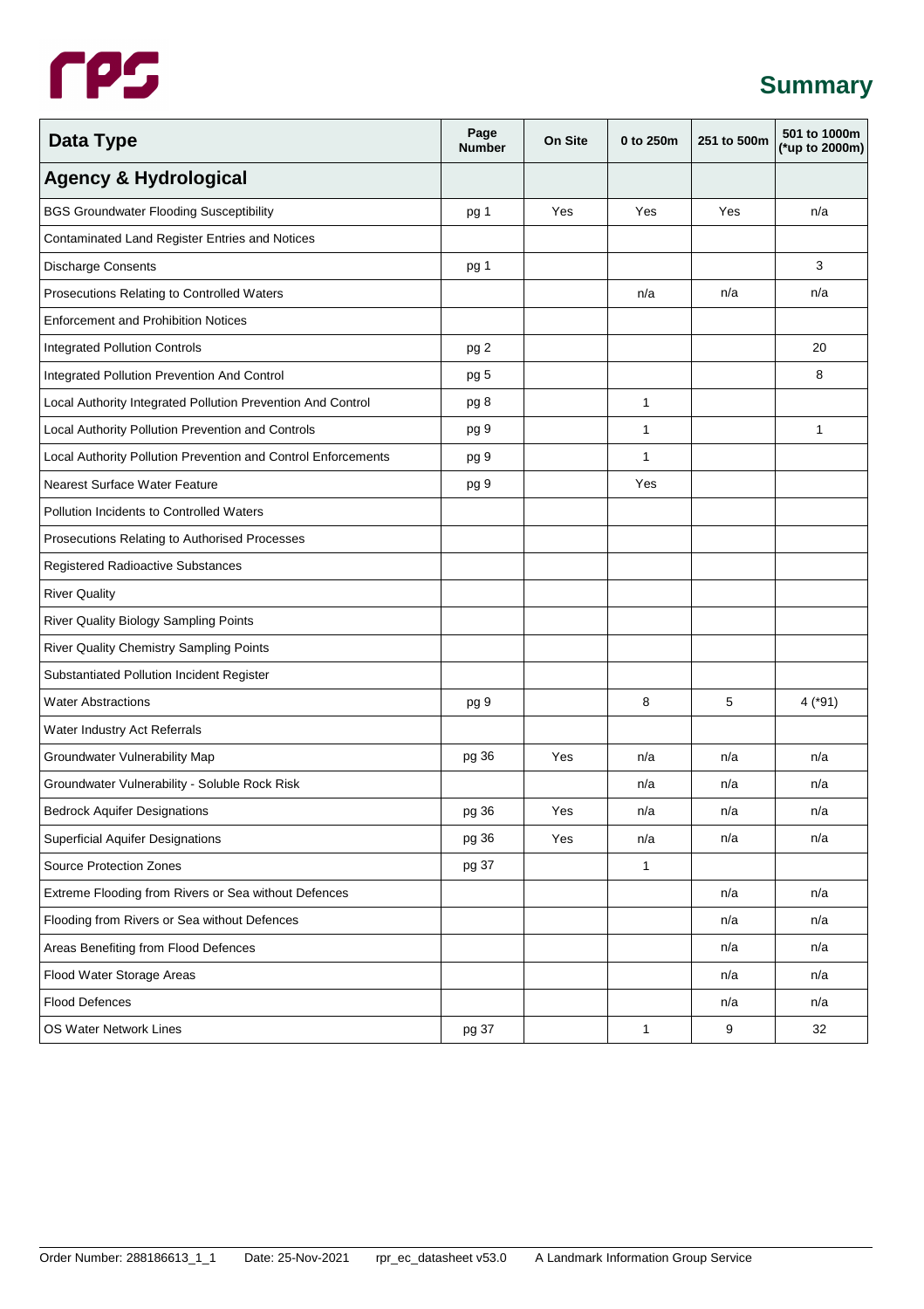# **Summary**

| Data Type                                                           | Page<br><b>Number</b> | On Site        | 0 to 250m | 251 to 500m | 501 to 1000m<br>(*up to 2000m) |
|---------------------------------------------------------------------|-----------------------|----------------|-----------|-------------|--------------------------------|
| <b>Waste</b>                                                        |                       |                |           |             |                                |
| <b>BGS Recorded Landfill Sites</b>                                  | pg 42                 |                |           |             | $\mathbf{1}$                   |
| <b>Historical Landfill Sites</b>                                    | pg 42                 |                |           |             | 4                              |
| Integrated Pollution Control Registered Waste Sites                 |                       |                |           |             |                                |
| Licensed Waste Management Facilities (Landfill Boundaries)          | pg 43                 |                |           |             | 3                              |
| Licensed Waste Management Facilities (Locations)                    | pg 43                 |                |           |             | 3                              |
| Local Authority Landfill Coverage                                   | pg 44                 | $\overline{2}$ | n/a       | n/a         | n/a                            |
| Local Authority Recorded Landfill Sites                             |                       |                |           |             |                                |
| Registered Landfill Sites                                           | pg 44                 |                |           |             | 5                              |
| <b>Registered Waste Transfer Sites</b>                              |                       |                |           |             |                                |
| Registered Waste Treatment or Disposal Sites                        |                       |                |           |             |                                |
| <b>Hazardous Substances</b>                                         |                       |                |           |             |                                |
| Control of Major Accident Hazards Sites (COMAH)                     | pg 47                 |                |           |             | 1                              |
| <b>Explosive Sites</b>                                              |                       |                |           |             |                                |
| Notification of Installations Handling Hazardous Substances (NIHHS) |                       |                |           |             |                                |
| Planning Hazardous Substance Consents                               | pg 47                 |                |           |             | $\mathbf{1}$                   |
| Planning Hazardous Substance Enforcements                           |                       |                |           |             |                                |
| Geological                                                          |                       |                |           |             |                                |
| BGS 1:625,000 Solid Geology                                         | pg 48                 | Yes            | n/a       | n/a         | n/a                            |
| <b>BGS Recorded Mineral Sites</b>                                   | pg 48                 |                |           |             | 11                             |
| <b>CBSCB Compensation District</b>                                  |                       |                | n/a       | n/a         | n/a                            |
| Coal Mining Affected Areas                                          | pg 50                 | Yes            | n/a       | n/a         | n/a                            |
| Mining Instability                                                  | pg 50                 | Yes            | n/a       | n/a         | n/a                            |
| Man-Made Mining Cavities                                            |                       |                |           |             |                                |
| <b>Natural Cavities</b>                                             |                       |                |           |             |                                |
| Non Coal Mining Areas of Great Britain                              |                       |                |           | n/a         | n/a                            |
| Potential for Collapsible Ground Stability Hazards                  | pg 50                 | Yes            | Yes       | n/a         | n/a                            |
| Potential for Compressible Ground Stability Hazards                 |                       |                |           | n/a         | n/a                            |
| Potential for Ground Dissolution Stability Hazards                  |                       |                |           | n/a         | n/a                            |
| Potential for Landslide Ground Stability Hazards                    | pg 50                 | Yes            |           | n/a         | n/a                            |
| Potential for Running Sand Ground Stability Hazards                 | pg 50                 | Yes            | Yes       | n/a         | n/a                            |
| Potential for Shrinking or Swelling Clay Ground Stability Hazards   | pg 50                 | Yes            | Yes       | n/a         | n/a                            |
| Radon Potential - Radon Affected Areas                              |                       |                | n/a       | n/a         | n/a                            |
| Radon Potential - Radon Protection Measures                         |                       |                | n/a       | n/a         | n/a                            |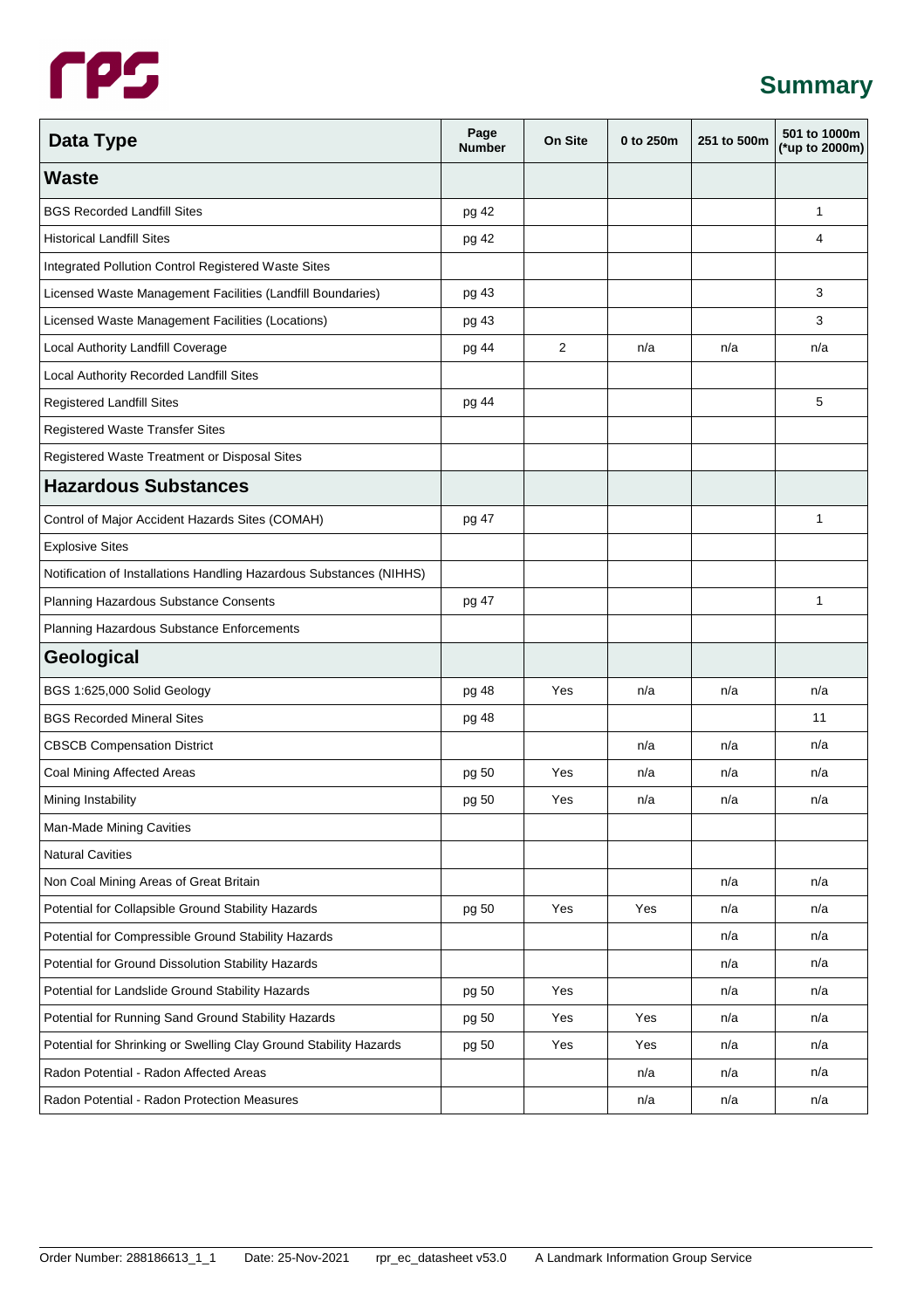# **Summary**

| <b>Data Type</b>                            | Page<br><b>Number</b> | On Site | 0 to 250m    | 251 to 500m | 501 to 1000m<br>(*up to 2000m) |
|---------------------------------------------|-----------------------|---------|--------------|-------------|--------------------------------|
| <b>Industrial Land Use</b>                  |                       |         |              |             |                                |
| <b>Contemporary Trade Directory Entries</b> | pg 52                 |         | $\mathbf{1}$ | 5           | 17                             |
| <b>Fuel Station Entries</b>                 | pg 54                 |         |              |             | $\mathbf{1}$                   |
| <b>Gas Pipelines</b>                        |                       |         |              |             |                                |
| <b>Underground Electrical Cables</b>        | pg 54                 |         |              |             | 5                              |
| <b>Sensitive Land Use</b>                   |                       |         |              |             |                                |
| Ancient Woodland                            |                       |         |              |             |                                |
| Areas of Adopted Green Belt                 |                       |         |              |             |                                |
| Areas of Unadopted Green Belt               |                       |         |              |             |                                |
| Areas of Outstanding Natural Beauty         |                       |         |              |             |                                |
| <b>Environmentally Sensitive Areas</b>      |                       |         |              |             |                                |
| <b>Forest Parks</b>                         |                       |         |              |             |                                |
| <b>Local Nature Reserves</b>                |                       |         |              |             |                                |
| <b>Marine Nature Reserves</b>               |                       |         |              |             |                                |
| <b>National Nature Reserves</b>             |                       |         |              |             |                                |
| <b>National Parks</b>                       |                       |         |              |             |                                |
| <b>Nitrate Sensitive Areas</b>              | pg 55                 |         |              |             | $\mathbf{1}$                   |
| Nitrate Vulnerable Zones                    | pg 55                 | 2       | $\mathbf{1}$ |             |                                |
| <b>Ramsar Sites</b>                         |                       |         |              |             |                                |
| Sites of Special Scientific Interest        |                       |         |              |             |                                |
| Special Areas of Conservation               |                       |         |              |             |                                |
| <b>Special Protection Areas</b>             |                       |         |              |             |                                |
| World Heritage Sites                        |                       |         |              |             |                                |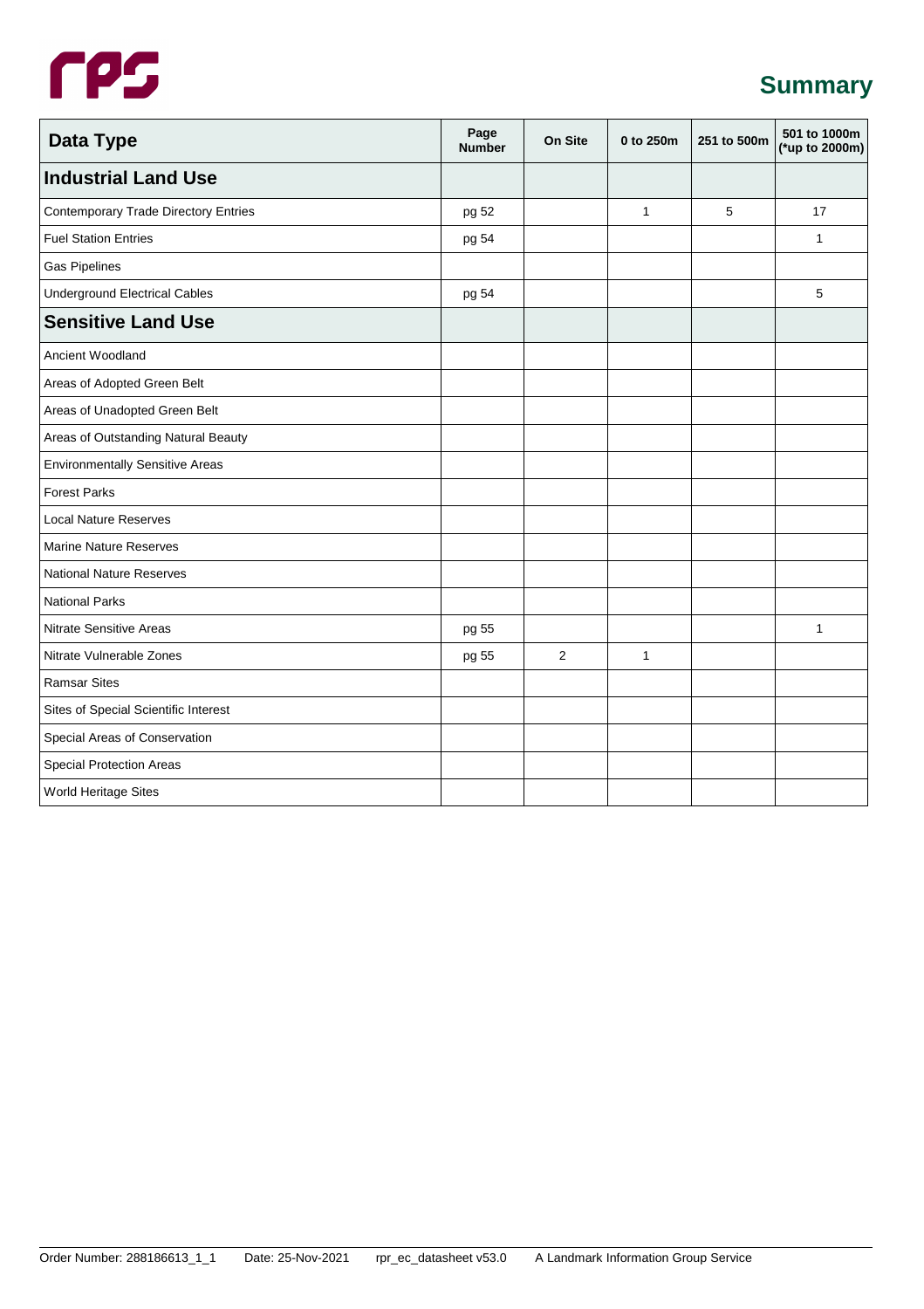

<span id="page-5-2"></span><span id="page-5-1"></span><span id="page-5-0"></span>

| Map<br>ID | <b>Details</b>                                                                                                                                                                                                                                                                                                                                                                                                                                                                                                                                                                                                                                                                                                                                                                                                                                            | Quadrant<br>Reference<br>(Compass<br>Direction) | <b>Estimated</b><br><b>Distance</b><br><b>From Site</b> | <b>Contact</b> | <b>NGR</b>       |
|-----------|-----------------------------------------------------------------------------------------------------------------------------------------------------------------------------------------------------------------------------------------------------------------------------------------------------------------------------------------------------------------------------------------------------------------------------------------------------------------------------------------------------------------------------------------------------------------------------------------------------------------------------------------------------------------------------------------------------------------------------------------------------------------------------------------------------------------------------------------------------------|-------------------------------------------------|---------------------------------------------------------|----------------|------------------|
|           | <b>BGS Groundwater Flooding Susceptibility</b><br>Flooding Type:<br>Limited Potential for Groundwater Flooding to Occur                                                                                                                                                                                                                                                                                                                                                                                                                                                                                                                                                                                                                                                                                                                                   | A13SW<br>(S)                                    | 0                                                       | $\mathbf{1}$   | 457031<br>423802 |
|           | <b>BGS Groundwater Flooding Susceptibility</b><br>Flooding Type:<br>Limited Potential for Groundwater Flooding to Occur                                                                                                                                                                                                                                                                                                                                                                                                                                                                                                                                                                                                                                                                                                                                   | A13SE<br>(E)                                    | 0                                                       | $\mathbf{1}$   | 457050<br>423802 |
|           | <b>BGS Groundwater Flooding Susceptibility</b><br>Flooding Type:<br>Limited Potential for Groundwater Flooding to Occur                                                                                                                                                                                                                                                                                                                                                                                                                                                                                                                                                                                                                                                                                                                                   | A13SW<br>(W)                                    | 60                                                      | $\mathbf{1}$   | 456950<br>423802 |
|           | <b>BGS Groundwater Flooding Susceptibility</b><br>Limited Potential for Groundwater Flooding to Occur<br>Flooding Type:                                                                                                                                                                                                                                                                                                                                                                                                                                                                                                                                                                                                                                                                                                                                   | A13NW<br>(N)                                    | 80                                                      | $\mathbf{1}$   | 457000<br>423900 |
|           | <b>BGS Groundwater Flooding Susceptibility</b><br>Flooding Type:<br>Limited Potential for Groundwater Flooding to Occur                                                                                                                                                                                                                                                                                                                                                                                                                                                                                                                                                                                                                                                                                                                                   | A13SW<br>(SW)                                   | 180                                                     | 1              | 456850<br>423700 |
|           | <b>BGS Groundwater Flooding Susceptibility</b><br>Limited Potential for Groundwater Flooding to Occur<br>Flooding Type:                                                                                                                                                                                                                                                                                                                                                                                                                                                                                                                                                                                                                                                                                                                                   | A13NE<br>(N)                                    | 224                                                     | $\mathbf{1}$   | 457050<br>424050 |
|           | <b>BGS Groundwater Flooding Susceptibility</b><br>Flooding Type:<br>Limited Potential for Groundwater Flooding to Occur                                                                                                                                                                                                                                                                                                                                                                                                                                                                                                                                                                                                                                                                                                                                   | A18SE<br>(N)                                    | 330                                                     | 1              | 457100<br>424150 |
|           | <b>BGS Groundwater Flooding Susceptibility</b><br>Potential for Groundwater Flooding of Property Situated Below Ground Level<br>Flooding Type:                                                                                                                                                                                                                                                                                                                                                                                                                                                                                                                                                                                                                                                                                                            | A13SW<br>(SW)                                   | 350                                                     | $\mathbf{1}$   | 456750<br>423550 |
|           | <b>BGS Groundwater Flooding Susceptibility</b><br>Potential for Groundwater Flooding of Property Situated Below Ground Level<br>Flooding Type:                                                                                                                                                                                                                                                                                                                                                                                                                                                                                                                                                                                                                                                                                                            | A14NW<br>(E)                                    | 371                                                     | $\mathbf{1}$   | 457400<br>423950 |
|           | <b>BGS Groundwater Flooding Susceptibility</b><br>Potential for Groundwater Flooding to Occur at Surface<br>Flooding Type:                                                                                                                                                                                                                                                                                                                                                                                                                                                                                                                                                                                                                                                                                                                                | A8NW<br>(SW)                                    | 456                                                     | $\mathbf{1}$   | 456700<br>423450 |
|           | <b>BGS Groundwater Flooding Susceptibility</b><br>Potential for Groundwater Flooding of Property Situated Below Ground Level<br>Flooding Type:                                                                                                                                                                                                                                                                                                                                                                                                                                                                                                                                                                                                                                                                                                            | A8NW<br>(SW)                                    | 482                                                     | $\mathbf{1}$   | 456800<br>423350 |
|           | <b>BGS Groundwater Flooding Susceptibility</b><br>Limited Potential for Groundwater Flooding to Occur<br>Flooding Type:                                                                                                                                                                                                                                                                                                                                                                                                                                                                                                                                                                                                                                                                                                                                   | A14SW<br>(E)                                    | 496                                                     | $\mathbf{1}$   | 457550<br>423802 |
| 1         | <b>Discharge Consents</b><br>Operator:<br>National Power Plc<br>Property Type:<br>Not Given<br>Location:<br>Authority:<br>Environment Agency, North East Region<br>Catchment Area:<br>Not Given<br>Reference:<br>3245<br>Permit Version:<br>Not Supplied<br>Not Supplied<br>Effective Date:<br>Not Supplied<br><b>Issued Date:</b><br>Not Supplied<br><b>Revocation Date:</b><br><b>Trade Effluent</b><br>Discharge Type:<br>Freshwater Stream/River<br>Discharge<br>Environment:<br>Receiving Water:<br>Not Supplied<br><b>Not Supplied</b><br>Status:<br>Positional Accuracy: Located by supplier to within 100m                                                                                                                                                                                                                                        | A14SE<br>(E)                                    | 854                                                     | 2              | 457900<br>423695 |
| 2         | <b>Discharge Consents</b><br>Operator:<br><b>Charles Coulson Link</b><br>Property Type:<br>DOMESTIC PROPERTY (SINGLE) (INCL FARM HOUSE)<br>Mount Pleasant Farm Eggborough, Whitley Bridge, Near Goole, East<br>Location:<br>Yorkshire, Dn14 Ops<br>Environment Agency, North East Region<br>Authority:<br>Aire And Calder Navigation<br>Catchment Area:<br>C3999<br>Reference:<br>Permit Version:<br>1<br><b>Effective Date:</b><br>17th September 1985<br><b>Issued Date:</b><br>17th September 1985<br><b>Revocation Date:</b><br><b>Not Supplied</b><br>Sewage Discharges - Final/Treated Effluent - Not Water Company<br>Discharge Type:<br>Discharge<br>Land/Soakaway<br>Environment:<br>Receiving Water:<br>Land Adj To Mt Pleasant Farm<br><b>Transferred from COPA 1974</b><br>Status:<br>Positional Accuracy: Located by supplier to within 100m | A7SE<br>(SW)                                    | 885                                                     | 2              | 456600<br>423000 |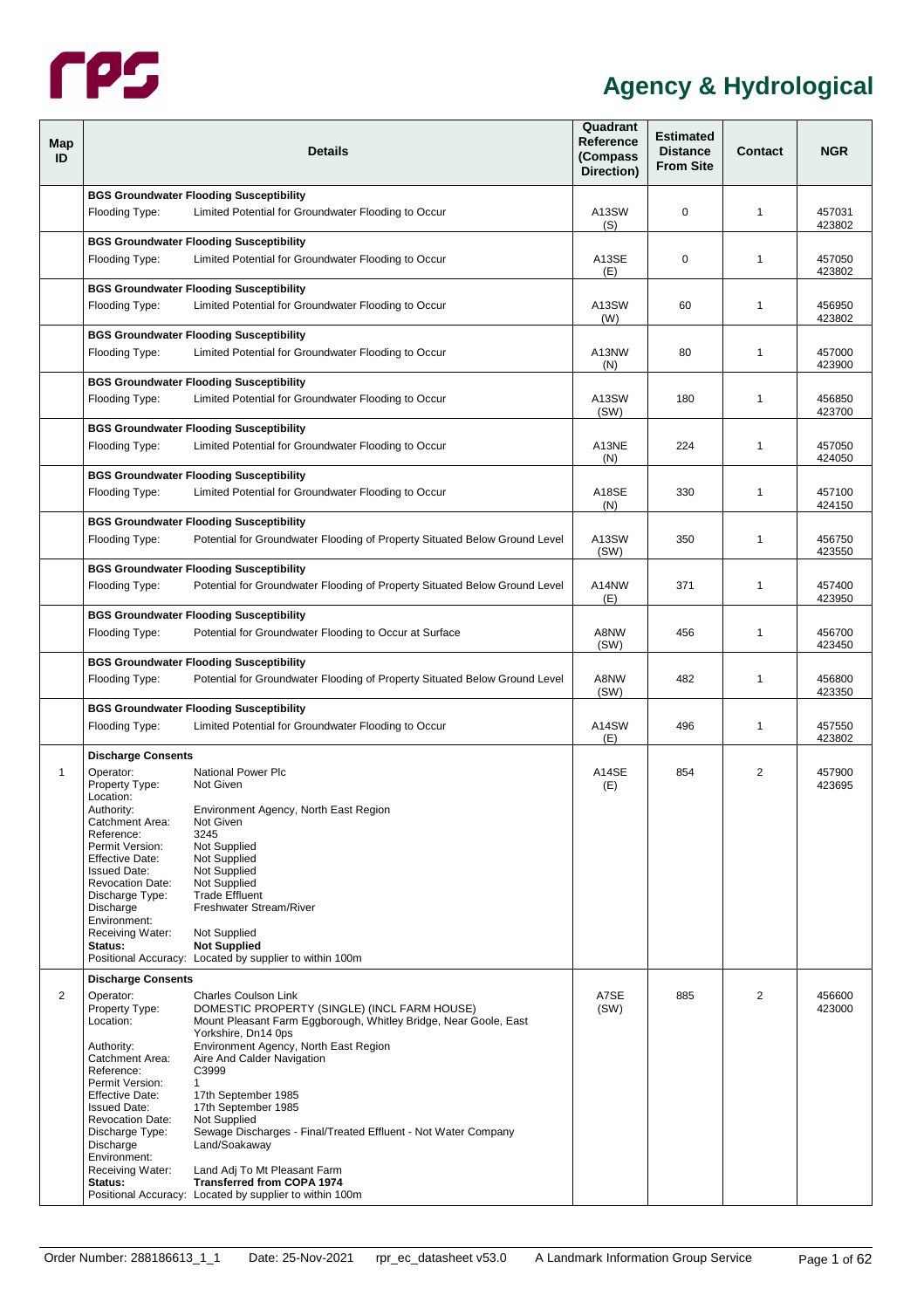

<span id="page-6-0"></span>

| Map<br>ID |                                                                                                             | <b>Details</b>                                                                                                                                                                                                                                                                                                                                                                                                               | Quadrant<br>Reference<br>(Compass<br>Direction) | <b>Estimated</b><br><b>Distance</b><br><b>From Site</b> | Contact        | <b>NGR</b>       |
|-----------|-------------------------------------------------------------------------------------------------------------|------------------------------------------------------------------------------------------------------------------------------------------------------------------------------------------------------------------------------------------------------------------------------------------------------------------------------------------------------------------------------------------------------------------------------|-------------------------------------------------|---------------------------------------------------------|----------------|------------------|
| 3         | <b>Discharge Consents</b><br>Operator:<br>Property Type:                                                    | Mone Brothers Excavations Limited<br>MINERAL/GRAVEL EXTRACTION/QUARRYING                                                                                                                                                                                                                                                                                                                                                     | A9SW<br>(SE)                                    | 953                                                     | $\overline{2}$ | 457520<br>422960 |
|           | Location:<br>Authority:<br>Catchment Area:<br>Reference:                                                    | Eggborough Quarry Weeland Road, Hensall, Goole, East Yorkshire<br>Environment Agency, North East Region<br>Aire<br><b>Wra7600</b>                                                                                                                                                                                                                                                                                            |                                                 |                                                         |                |                  |
|           | Permit Version:<br><b>Effective Date:</b><br><b>Issued Date:</b><br><b>Revocation Date:</b>                 | $\mathbf{1}$<br>19th June 2000<br>19th June 2000<br>Not Supplied                                                                                                                                                                                                                                                                                                                                                             |                                                 |                                                         |                |                  |
|           | Discharge Type:<br>Discharge<br>Environment:<br>Receiving Water:                                            | Sewage Discharges - Final/Treated Effluent - Not Water Company<br>Land/Soakaway<br>Land                                                                                                                                                                                                                                                                                                                                      |                                                 |                                                         |                |                  |
|           | Status:                                                                                                     | New Consent (Water Resources Act 1991, Section 88 & Schedule 10 as<br>amended by Environment Act 1995)<br>Positional Accuracy: Located by supplier to within 10m                                                                                                                                                                                                                                                             |                                                 |                                                         |                |                  |
|           |                                                                                                             |                                                                                                                                                                                                                                                                                                                                                                                                                              |                                                 |                                                         |                |                  |
| 4         | <b>Integrated Pollution Controls</b><br>Name:<br>Location:<br>Authority:<br>Permit Reference:               | <b>British Energy Ltd</b><br>Eggborough, GOOLE, North Humberside, DN14 0BS<br>Environment Agency, North East Region<br>BG9234                                                                                                                                                                                                                                                                                                | A19SW<br>(NE)                                   | 794                                                     | $\overline{2}$ | 457525<br>424454 |
|           | Dated:<br>Process Type:<br>Description:<br>Status:                                                          | 26th January 2000<br>IPC minor (non-substantial) variation to previous variation<br>1.3 A (A) Combustion processes within the Fuel & Power Industry<br>Authorisation superseded by a substantial or non substantial variation<br>Positional Accuracy: Automatically positioned to the address                                                                                                                                |                                                 |                                                         |                |                  |
| 4         | <b>Integrated Pollution Controls</b><br>Name:<br>Location:<br>Authority:<br>Permit Reference:               | <b>British Energy Ltd</b><br>Eggborough Power Station, GOOLE, North Humberside, DN14 0UZ<br>Environment Agency, North East Region<br><b>BD6387</b>                                                                                                                                                                                                                                                                           | A19SW<br>(NE)                                   | 797                                                     | $\overline{2}$ | 457530<br>424454 |
|           | Dated:<br>Process Type:<br>Description:<br>Status:                                                          | 24th November 1998<br>IPC minor (non-substantial) variation to previous variation<br>1.3 A (A) Combustion processes within the Fuel & Power Industry<br>Authorisation superseded by a substantial or non substantial variation<br>Positional Accuracy: Automatically positioned to the address                                                                                                                               |                                                 |                                                         |                |                  |
|           | <b>Integrated Pollution Controls</b>                                                                        |                                                                                                                                                                                                                                                                                                                                                                                                                              |                                                 |                                                         |                |                  |
| 4         | Name:<br>Location:<br>Authority:<br>Permit Reference:<br>Dated:<br>Process Type:                            | <b>British Energy Ltd</b><br>Eggborough, GOOLE, North Humberside, DN14 0BS<br>Environment Agency, North East Region<br>AW0539<br>27th June 1996<br>IPC minor (non-substantial) variation to previous variation                                                                                                                                                                                                               | A19SW<br>(NE)                                   | 798                                                     | $\overline{2}$ | 457525<br>424459 |
|           | Description:<br>Status:                                                                                     | 1.3 A (A) Combustion processes within the Fuel & Power Industry<br>Authorisation superseded by a substantial or non substantial variation<br>Positional Accuracy: Automatically positioned to the address                                                                                                                                                                                                                    |                                                 |                                                         |                |                  |
| 4         | <b>Integrated Pollution Controls</b><br>Name:<br>Location:<br>Authority:<br>Permit Reference:<br>Dated:     | <b>British Energy Ltd</b><br>Eggborough, GOOLE, North Humberside, DN14 0BS<br>Environment Agency, North East Region<br>BH8926<br>24th February 2000                                                                                                                                                                                                                                                                          | A19SW<br>(NE)                                   | 800                                                     | 2              | 457535<br>424454 |
|           | Process Type:<br>Description:<br>Status:                                                                    | IPC minor (non-substantial) variation to previous variation<br>1.3 A (A) Combustion processes within the Fuel & Power Industry<br>Authorisation superseded by a substantial or non substantial variation<br>Positional Accuracy: Automatically positioned to the address                                                                                                                                                     |                                                 |                                                         |                |                  |
|           | <b>Integrated Pollution Controls</b>                                                                        |                                                                                                                                                                                                                                                                                                                                                                                                                              |                                                 |                                                         |                |                  |
| 4         | Name:<br>Location:<br>Authority:<br>Permit Reference:<br>Dated:<br>Process Type:<br>Description:<br>Status: | <b>British Energy Ltd</b><br>Eggborough, GOOLE, North Humberside, DN14 0BS<br>Environment Agency, North East Region<br>AQ8859<br>28th March 1995<br>IPC minor (non-substantial) variation to previous variation<br>1.3 A (A) Combustion processes within the Fuel & Power Industry<br>Authorisation superseded by a substantial or non substantial variation<br>Positional Accuracy: Automatically positioned to the address | A19SW<br>(NE)                                   | 801                                                     | $\overline{2}$ | 457530<br>424459 |
|           | <b>Integrated Pollution Controls</b>                                                                        |                                                                                                                                                                                                                                                                                                                                                                                                                              |                                                 |                                                         |                |                  |
| 4         | Name:<br>Location:<br>Authority:<br>Permit Reference:<br>Dated:<br>Process Type:<br>Description:<br>Status: | <b>British Energy Ltd</b><br>Eggborough, GOOLE, North Humberside, DN14 0BS<br>Environment Agency, North East Region<br>AJ7030<br>17th August 1993<br>IPC minor (non-substantial) variation to previous variation<br>1.3 A (A) Combustion processes within the Fuel & Power Industry<br>Authorisation superseded by a substantial or non substantial variation                                                                | A19SW<br>(NE)                                   | 802                                                     | $\overline{2}$ | 457525<br>424464 |
|           |                                                                                                             | Positional Accuracy: Automatically positioned to the address                                                                                                                                                                                                                                                                                                                                                                 |                                                 |                                                         |                |                  |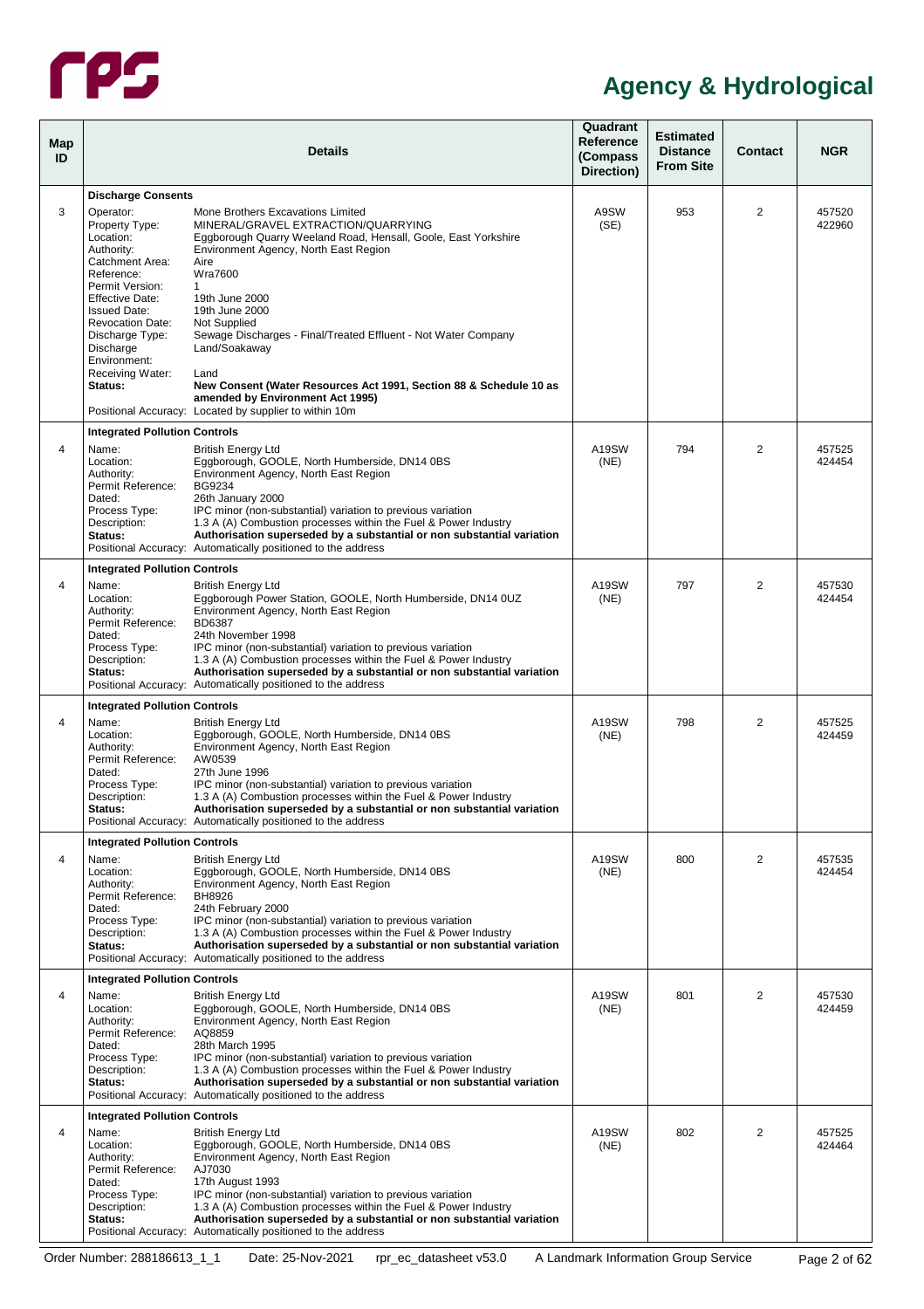

| Map<br>ID |                                                                                                                                          | <b>Details</b>                                                                                                                                                                                                                                                                                                                                                                                                                                               | Quadrant<br>Reference<br>(Compass<br>Direction) | <b>Estimated</b><br><b>Distance</b><br><b>From Site</b> | Contact        | <b>NGR</b>       |
|-----------|------------------------------------------------------------------------------------------------------------------------------------------|--------------------------------------------------------------------------------------------------------------------------------------------------------------------------------------------------------------------------------------------------------------------------------------------------------------------------------------------------------------------------------------------------------------------------------------------------------------|-------------------------------------------------|---------------------------------------------------------|----------------|------------------|
|           | <b>Integrated Pollution Controls</b>                                                                                                     |                                                                                                                                                                                                                                                                                                                                                                                                                                                              |                                                 |                                                         |                |                  |
| 4         | Name:<br>Location:<br>Authority:<br>Permit Reference:<br>Dated:<br>Process Type:<br>Description:<br>Status:                              | <b>British Energy Ltd</b><br>Eggborough, GOOLE, North Humberside, DN14 0BS<br>Environment Agency, North East Region<br>AS1223<br>4th August 1995<br>IPC major (substantial) variation<br>1.3 A (A) Combustion processes within the Fuel & Power Industry<br>Authorisation superseded by a substantial or non substantial variation<br>Positional Accuracy: Automatically positioned to the address                                                           | A19SW<br>(NE)                                   | 804                                                     | 2              | 457535<br>424459 |
|           |                                                                                                                                          |                                                                                                                                                                                                                                                                                                                                                                                                                                                              |                                                 |                                                         |                |                  |
| 4         | <b>Integrated Pollution Controls</b><br>Name:<br>Location:<br>Authority:<br>Permit Reference:<br>Dated:<br>Process Type:<br>Description: | <b>British Energy Ltd</b><br>Eggborough Power Station, Eggborough, GOOLE, North Humberside, DN14<br>0BS<br>Environment Agency, North East Region<br>Bz1625<br>1st December 2005<br>IPC minor (non-substantial) variation to previous variation<br>1.3 A (A) Combustion processes within the Fuel & Power Industry                                                                                                                                            | A19SW<br>(NE)                                   | 805                                                     | 2              | 457530<br>424464 |
|           | Status:                                                                                                                                  | Authorisation superseded by a substantial or non substantial variation                                                                                                                                                                                                                                                                                                                                                                                       |                                                 |                                                         |                |                  |
|           |                                                                                                                                          | Positional Accuracy: Automatically positioned to the address                                                                                                                                                                                                                                                                                                                                                                                                 |                                                 |                                                         |                |                  |
|           | <b>Integrated Pollution Controls</b>                                                                                                     |                                                                                                                                                                                                                                                                                                                                                                                                                                                              |                                                 |                                                         |                |                  |
| 4         | Name:<br>Location:                                                                                                                       | <b>British Energy Ltd</b><br>Eggborough Power Station, Eggborough, GOOLE, North Humberside, DN14<br>0BS                                                                                                                                                                                                                                                                                                                                                      | A19SW<br>(NE)                                   | 805                                                     | $\overline{2}$ | 457530<br>424464 |
|           | Authority:<br>Permit Reference:<br>Dated:<br>Process Type:<br>Description:<br>Status:                                                    | Environment Agency, North East Region<br>By8845<br>20th April 2005<br>IPC minor (non-substantial) variation to previous variation<br>1.3 A (A) Combustion processes within the Fuel & Power Industry<br>Authorisation superseded by a substantial or non substantial variation<br>Positional Accuracy: Automatically positioned to the address                                                                                                               |                                                 |                                                         |                |                  |
|           | <b>Integrated Pollution Controls</b>                                                                                                     |                                                                                                                                                                                                                                                                                                                                                                                                                                                              |                                                 |                                                         |                |                  |
| 4         | Name:<br>Location:<br>Authority:<br>Permit Reference:<br>Dated:<br>Process Type:<br>Description:<br>Status:                              | <b>British Energy Ltd</b><br>Eggborough Power Station, Eggborough, GOOLE, North Humberside, DN14<br>0BS<br>Environment Agency, North East Region<br>By6613<br>26th November 2004<br>IPC minor (non-substantial) variation to previous variation<br>1.3 A (A) Combustion processes within the Fuel & Power Industry<br>Authorisation superseded by a substantial or non substantial variation<br>Positional Accuracy: Automatically positioned to the address | A19SW<br>(NE)                                   | 805                                                     | $\overline{2}$ | 457530<br>424464 |
|           | <b>Integrated Pollution Controls</b>                                                                                                     |                                                                                                                                                                                                                                                                                                                                                                                                                                                              |                                                 |                                                         |                |                  |
| 4         | Name:<br>Location:<br>Authority:<br>Permit Reference:<br>Dated:<br>Process Type:<br>Description:<br>Status:                              | <b>British Energy Ltd</b><br>Eggborough Power Station, Eggborough, GOOLE, North Humberside, DN14<br>0BS<br>Environment Agency, North East Region<br><b>Bi5230</b><br>9th August 2001<br>IPC staged application<br>1.3 A (A) Combustion processes within the Fuel & Power Industry<br><b>Authorisation revoked</b><br>Positional Accuracy: Automatically positioned to the address                                                                            | A19SW<br>(NE)                                   | 805                                                     | 2              | 457530<br>424464 |
|           | <b>Integrated Pollution Controls</b>                                                                                                     |                                                                                                                                                                                                                                                                                                                                                                                                                                                              |                                                 |                                                         |                |                  |
| 4         | Name:<br>Location:<br>Authority:<br>Permit Reference:<br>Dated:<br>Process Type:<br>Description:<br>Status:                              | <b>British Energy Ltd</b><br>Eggborough Power Station, GOOLE, NORTH HUMBERSIDE, DN14 0UZ<br>Environment Agency, North East Region<br><b>BG3694</b><br>25th June 1999<br>IPC minor (non-substantial) variation to previous variation<br>1.3 A (A) Combustion processes within the Fuel & Power Industry<br>Authorisation superseded by a substantial or non substantial variation<br>Positional Accuracy: Automatically positioned to the address             | A19SW<br>(NE)                                   | 805                                                     | 2              | 457530<br>424464 |
|           | <b>Integrated Pollution Controls</b>                                                                                                     |                                                                                                                                                                                                                                                                                                                                                                                                                                                              |                                                 |                                                         |                |                  |
| 4         | Name:<br>Location:<br>Authority:<br>Permit Reference:<br>Dated:<br>Process Type:<br>Description:<br>Status:                              | <b>British Energy Ltd</b><br>Eggborough, GOOLE, North Humberside, DN14 0BS<br>Environment Agency, North East Region<br>AS8791<br>8th March 1996<br>IPC minor (non-substantial) variation to previous variation<br>1.3 A (A) Combustion processes within the Fuel & Power Industry<br>Authorisation superseded by a substantial or non substantial variation<br>Positional Accuracy: Automatically positioned to the address                                  | A19SW<br>(NE)                                   | 808                                                     | $\overline{2}$ | 457535<br>424464 |
|           |                                                                                                                                          |                                                                                                                                                                                                                                                                                                                                                                                                                                                              |                                                 |                                                         |                |                  |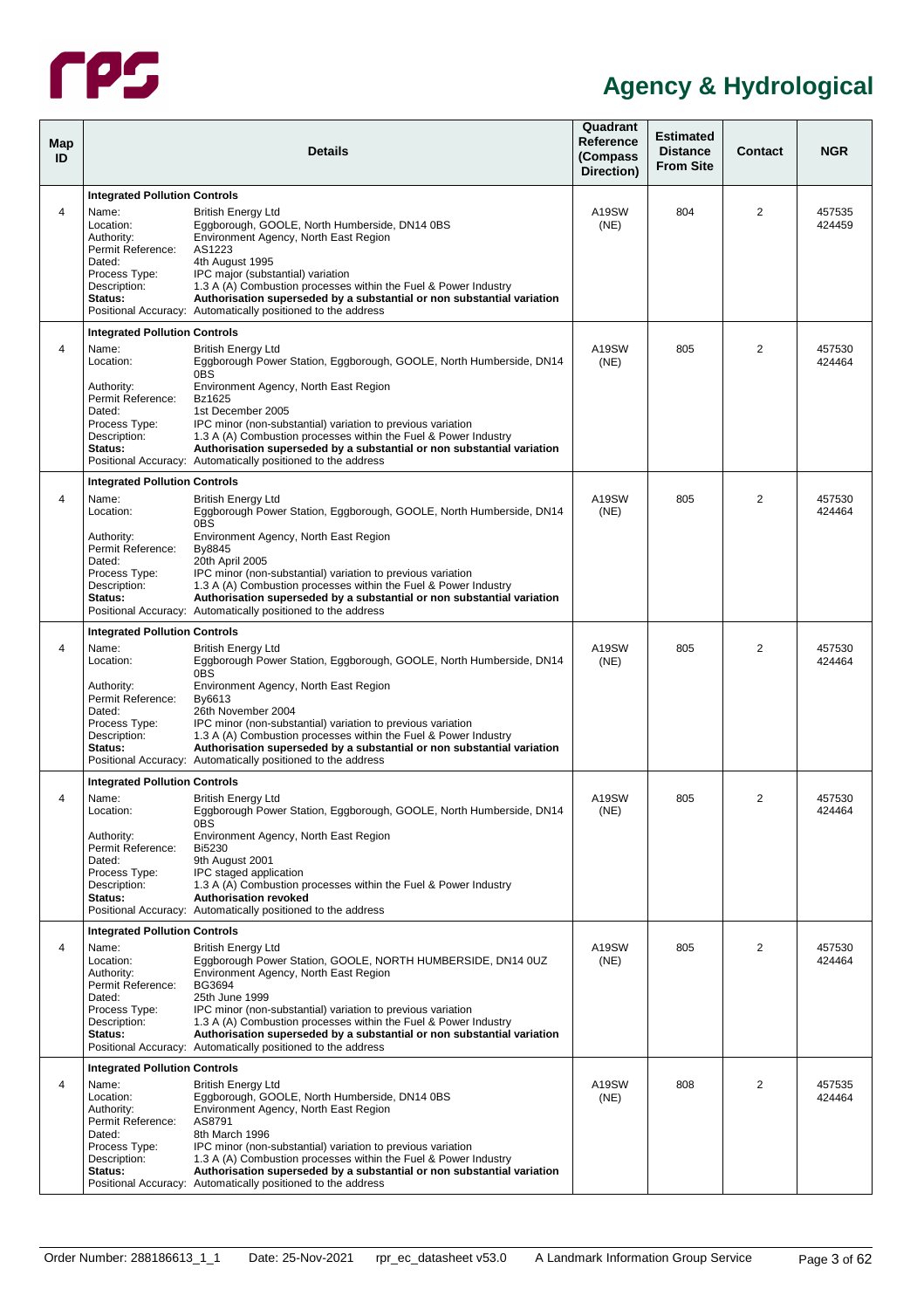

| Map<br>ID      |                                                                                                                                                     | <b>Details</b>                                                                                                                                                                                                                                                                                                                                                                                                                                      | Quadrant<br><b>Reference</b><br>(Compass<br>Direction) | <b>Estimated</b><br><b>Distance</b><br><b>From Site</b> | <b>Contact</b> | <b>NGR</b>       |
|----------------|-----------------------------------------------------------------------------------------------------------------------------------------------------|-----------------------------------------------------------------------------------------------------------------------------------------------------------------------------------------------------------------------------------------------------------------------------------------------------------------------------------------------------------------------------------------------------------------------------------------------------|--------------------------------------------------------|---------------------------------------------------------|----------------|------------------|
| $\overline{4}$ | <b>Integrated Pollution Controls</b><br>Name:<br>Location:<br>Authority:<br>Permit Reference:<br>Dated:<br>Process Type:<br>Description:<br>Status: | <b>British Enerav Ltd</b><br>Eggborough, GOOLE, North Humberside, DN14 0BS<br>Environment Agency, North East Region<br>AA2470<br>8th April 1993<br>IPC application for process that was regulated by HMIP for air releases under<br>previous legislation<br>1.3 A (A) Combustion processes within the Fuel & Power Industry<br>Authorisation superseded by a substantial or non substantial variation                                               | A19SW<br>(NE)                                          | 812                                                     | 2              | 457535<br>424469 |
|                |                                                                                                                                                     | Positional Accuracy: Automatically positioned to the address                                                                                                                                                                                                                                                                                                                                                                                        |                                                        |                                                         |                |                  |
| 5              | <b>Integrated Pollution Controls</b><br>Name:<br>Location:<br>Authority:<br>Permit Reference:<br>Dated:<br>Process Type:<br>Description:<br>Status: | <b>British Energy Ltd</b><br>Sports & Social Club, Eggborough, GOOLE, North Humberside, DN14 0UZ<br>Environment Agency, North East Region<br>Ca0352<br>10th January 2006<br>IPC minor (non-substantial) variation to previous variation<br>1.3 A (A) Combustion processes within the Fuel & Power Industry<br><b>Revoked - Now IPPC</b><br>Positional Accuracy: Automatically positioned to the address                                             | A18NE<br>(N)                                           | 984                                                     | $\overline{2}$ | 457364<br>424754 |
|                | <b>Integrated Pollution Controls</b>                                                                                                                |                                                                                                                                                                                                                                                                                                                                                                                                                                                     |                                                        |                                                         |                |                  |
| 5              | Name:<br>Location:<br>Authority:<br>Permit Reference:<br>Dated:<br>Process Type:<br>Description:<br>Status:                                         | <b>British Energy Ltd</b><br>Sports & Social Club, Eggborough, Goole, North Humberside, DN14 0UZ<br>Environment Agency, North East Region<br>By3134<br>1st October 2004<br>IPC minor (non-substantial) variation to previous variation<br>1.3 A (A) Combustion processes within the Fuel & Power Industry<br>Authorisation superseded by a substantial or non substantial variation<br>Positional Accuracy: Automatically positioned to the address | A18NE<br>(N)                                           | 984                                                     | 2              | 457364<br>424754 |
|                | <b>Integrated Pollution Controls</b>                                                                                                                |                                                                                                                                                                                                                                                                                                                                                                                                                                                     |                                                        |                                                         |                |                  |
| 5              | Name:<br>Location:<br>Authority:<br>Permit Reference:<br>Dated:<br>Process Type:<br>Description:<br>Status:                                         | <b>British Energy Ltd</b><br>Sports & Social Club, Eggborough, Goole, North Humberside, DN14 0UZ<br>Environment Agency, North East Region<br>By1719<br>27th July 2004<br>IPC minor (non-substantial) variation to previous variation<br>1.3 A (A) Combustion processes within the Fuel & Power Industry<br>Authorisation superseded by a substantial or non substantial variation<br>Positional Accuracy: Automatically positioned to the address   | A18NE<br>(N)                                           | 984                                                     | 2              | 457364<br>424754 |
|                | <b>Integrated Pollution Controls</b>                                                                                                                |                                                                                                                                                                                                                                                                                                                                                                                                                                                     |                                                        |                                                         |                |                  |
| 5              | Name:<br>Location:<br>Authority:<br>Permit Reference:<br>Dated:<br>Process Type:<br>Description:<br>Status:                                         | <b>British Energy Ltd</b><br>Eggborough, Goole, North Humberside, DN14 0UZ<br>Environment Agency, North East Region<br><b>Bv5807</b><br>22nd August 2003<br>IPC minor (non-substantial) variation to previous variation<br>1.3 A (A) Combustion processes within the Fuel & Power Industry<br>Authorisation superseded by a substantial or non substantial variation<br>Positional Accuracy: Automatically positioned to the address                | A18NE<br>(N)                                           | 984                                                     | $\overline{2}$ | 457364<br>424754 |
|                | <b>Integrated Pollution Controls</b>                                                                                                                |                                                                                                                                                                                                                                                                                                                                                                                                                                                     |                                                        |                                                         |                |                  |
| 5              | Name:<br>Location:<br>Authority:<br>Permit Reference:<br>Dated:<br>Process Type:<br>Description:<br>Status:                                         | <b>British Energy Ltd</b><br>Eggborough, Goole, North Humberside, DN14 0UZ<br>Environment Agency, North East Region<br>Br6244<br>8th March 2002<br>IPC minor (non-substantial) variation to previous variation<br>1.3 A (A) Combustion processes within the Fuel & Power Industry<br>Authorisation superseded by a substantial or non substantial variation<br>Positional Accuracy: Automatically positioned to the address                         | A18NE<br>(N)                                           | 984                                                     | $\overline{2}$ | 457364<br>424754 |
|                | <b>Integrated Pollution Controls</b>                                                                                                                |                                                                                                                                                                                                                                                                                                                                                                                                                                                     |                                                        |                                                         |                |                  |
| 5              | Name:<br>Location:<br>Authority:<br>Permit Reference:<br>Dated:<br>Process Type:<br>Description:<br>Status:                                         | <b>British Energy Plc</b><br>Eggborough, Goole, North Humberside, DN14 0UZ<br>Environment Agency, North East Region<br>Bj9657<br>Not Supplied<br>IPC minor (non-substantial) variation to previous variation<br>1.3 A (A) Combustion processes within the Fuel & Power Industry<br>Application has met the requirements for authorisation (but not yet<br>authorised)<br>Positional Accuracy: Automatically positioned to the address               | A18NE<br>(N)                                           | 984                                                     | $\overline{2}$ | 457364<br>424754 |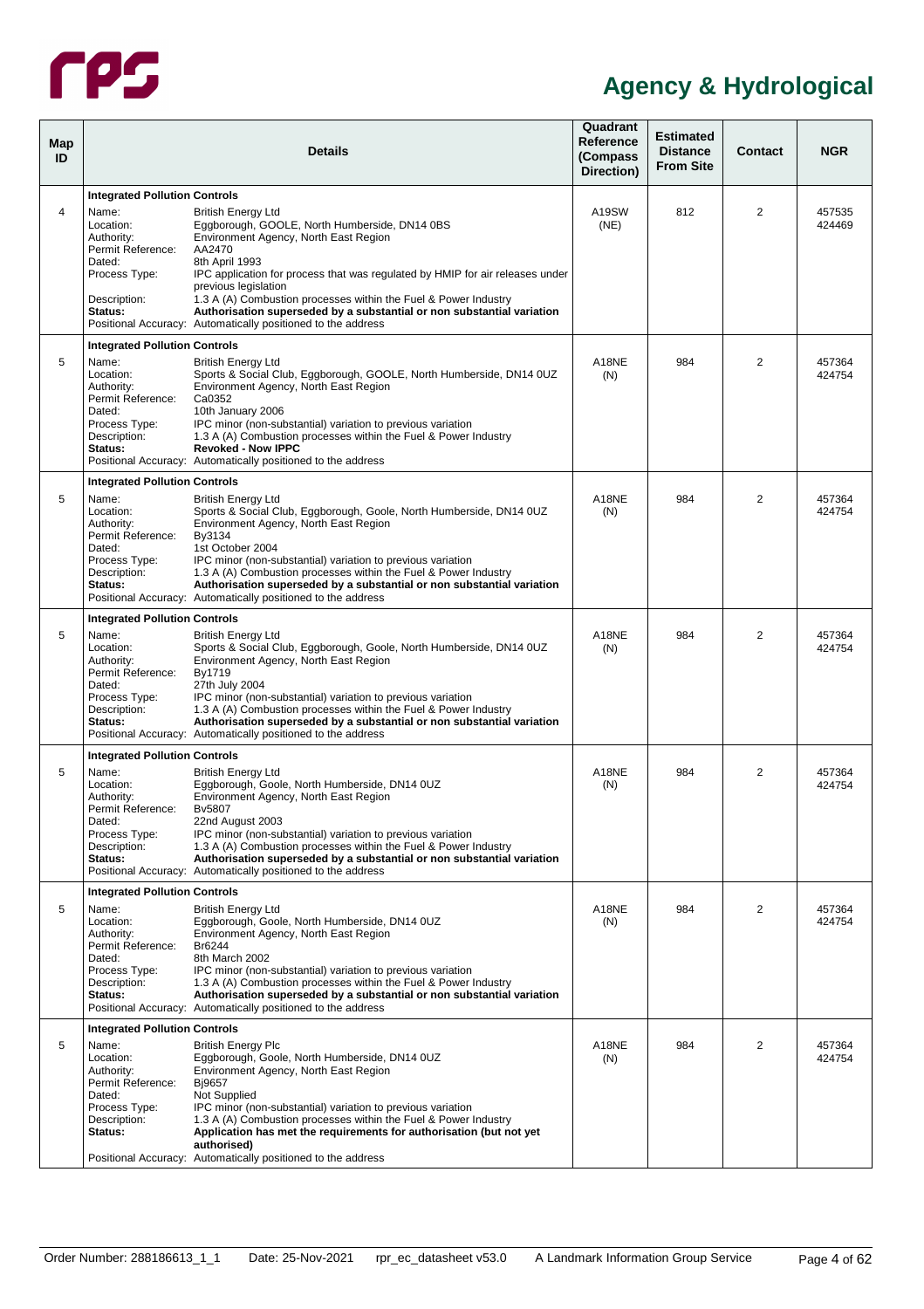

<span id="page-9-0"></span>

| Map<br>ID |                                                                                                                                                                                                                                                                                                                                                                                                                                                                                                                                    | <b>Details</b>                                                                                                                                                                                                                                                                                                                                                                                                                                                                                                                                                                                                                                                                                                                                                                                                                                                                                                                                                                             | Quadrant<br>Reference<br>(Compass<br>Direction) | <b>Estimated</b><br><b>Distance</b><br><b>From Site</b> | <b>Contact</b> | <b>NGR</b>       |
|-----------|------------------------------------------------------------------------------------------------------------------------------------------------------------------------------------------------------------------------------------------------------------------------------------------------------------------------------------------------------------------------------------------------------------------------------------------------------------------------------------------------------------------------------------|--------------------------------------------------------------------------------------------------------------------------------------------------------------------------------------------------------------------------------------------------------------------------------------------------------------------------------------------------------------------------------------------------------------------------------------------------------------------------------------------------------------------------------------------------------------------------------------------------------------------------------------------------------------------------------------------------------------------------------------------------------------------------------------------------------------------------------------------------------------------------------------------------------------------------------------------------------------------------------------------|-------------------------------------------------|---------------------------------------------------------|----------------|------------------|
|           |                                                                                                                                                                                                                                                                                                                                                                                                                                                                                                                                    | <b>Integrated Pollution Prevention And Control</b>                                                                                                                                                                                                                                                                                                                                                                                                                                                                                                                                                                                                                                                                                                                                                                                                                                                                                                                                         |                                                 |                                                         |                |                  |
| 6         | Name:<br>Location:<br>Authority:<br>Permit Reference:<br>Original Permit Ref: Vp3930lh<br><b>Effective Date:</b><br>Status:<br><b>Application Type:</b><br>App. Sub Type:<br><b>Activity Code:</b><br><b>Primary Activity:</b><br><b>Activity Code:</b><br>Activity Description: Associated Process<br><b>Primary Activity:</b><br><b>Activity Code:</b><br><b>Primary Activity:</b><br><b>Activity Code:</b><br>Primary Activity:<br><b>Activity Code:</b>                                                                        | Eggborough Power Limited<br>Eggborough Power Station - Epr/Vp3930lh, Eggborough Power Station,<br>Eggborough,, Goole, DN14 0BS<br>Environment Agency, North East Region<br>DP3634YG<br>3rd August 2017<br><b>Superseded By Variation</b><br>Variation<br>Simple Standard Variation<br>Positional Accuracy: Automatically positioned to the address<br>5.4 A(1) (a) (ii)<br>Activity Description: DISPOSAL OF > 50 T/D NON-HAZARDOUS WASTE (> 100 T/D IF ONLY<br>AD) INVOLVING PHYSICO-CHEMICAL TREATMENT<br>N<br>0.0 Associated Process<br>N<br>1.1 A(1) (A)<br>Activity Description: Combustion; Any Fuel Greater Or Equal To 50Mw<br>Y<br>3.5Bf<br>Activity Description: Other Mineral Activities; Loading, Unloading, or Storing Pulverised Fuel Ash in<br>Bulk Prior to Further Transportation in Bulk<br>N<br>4.2 A(1) (A) (IV)                                                                                                                                                       | A19SW<br>(NE)                                   | 805                                                     | 2              | 457533<br>424463 |
|           | <b>Activity Description:</b><br><b>Primary Activity:</b><br><b>Activity Code:</b><br><b>Primary Activity:</b>                                                                                                                                                                                                                                                                                                                                                                                                                      | Inorganic Chemicals; Salts Eg Ammonium Chloride<br>N<br>1.1 A(1) (A)<br>Activity Description: Combustion; Any Fuel Greater Or Equal To 50Mw<br>N                                                                                                                                                                                                                                                                                                                                                                                                                                                                                                                                                                                                                                                                                                                                                                                                                                           |                                                 |                                                         |                |                  |
|           |                                                                                                                                                                                                                                                                                                                                                                                                                                                                                                                                    | <b>Integrated Pollution Prevention And Control</b>                                                                                                                                                                                                                                                                                                                                                                                                                                                                                                                                                                                                                                                                                                                                                                                                                                                                                                                                         |                                                 |                                                         |                |                  |
| 6         | Name:<br>Location:<br>Authority:<br>Permit Reference:<br>Original Permit Ref: Vp3930lh<br><b>Effective Date:</b><br>Status:<br>Application Type:<br>App. Sub Type:<br><b>Activity Code:</b><br>Primary Activity:<br><b>Activity Code:</b><br>Primary Activity:<br><b>Activity Code:</b><br><b>Activity Description:</b><br>Primary Activity:<br><b>Activity Code:</b><br>Primary Activity:<br><b>Activity Code:</b><br>Primary Activity:<br><b>Activity Code:</b><br>Activity Description: Associated Process<br>Primary Activity: | Eggborough Power Limited<br>Eggborough Power Station Epr/Vp3930lh, Eggborough Power Station,<br>Eggborough,, Goole, DN14 0BS<br>Environment Agency, North East Region<br>JP3833YE<br>28th December 2016<br><b>Superseded By Variation</b><br>Variation<br>Simple Standard Variation<br>Positional Accuracy: Automatically positioned to the address<br>3.5Bf<br>Activity Description: Other Mineral Activities; Loading, Unloading, or Storing Pulverised Fuel Ash in<br>Bulk Prior to Further Transportation in Bulk<br>N<br>4.2 A(1) (A) (IV)<br>Activity Description: Inorganic Chemicals; Salts Eg Ammonium Chloride<br>N.<br>5.4 A(1) (a) (ii)<br>DISPOSAL OF > 50 T/D NON-HAZARDOUS WASTE (> 100 T/D IF ONLY<br>AD) INVOLVING PHYSICO-CHEMICAL TREATMENT<br>N<br>1.1 A(1) (A)<br>Activity Description: Combustion; Any Fuel Greater Or Equal To 50Mw<br>N<br>1.1 A(1) (A)<br>Activity Description: Combustion; Any Fuel Greater Or Equal To 50Mw<br>Y<br>0.0 Associated Process<br>N | A19SW<br>(NE)                                   | 805                                                     | $\overline{2}$ | 457533<br>424463 |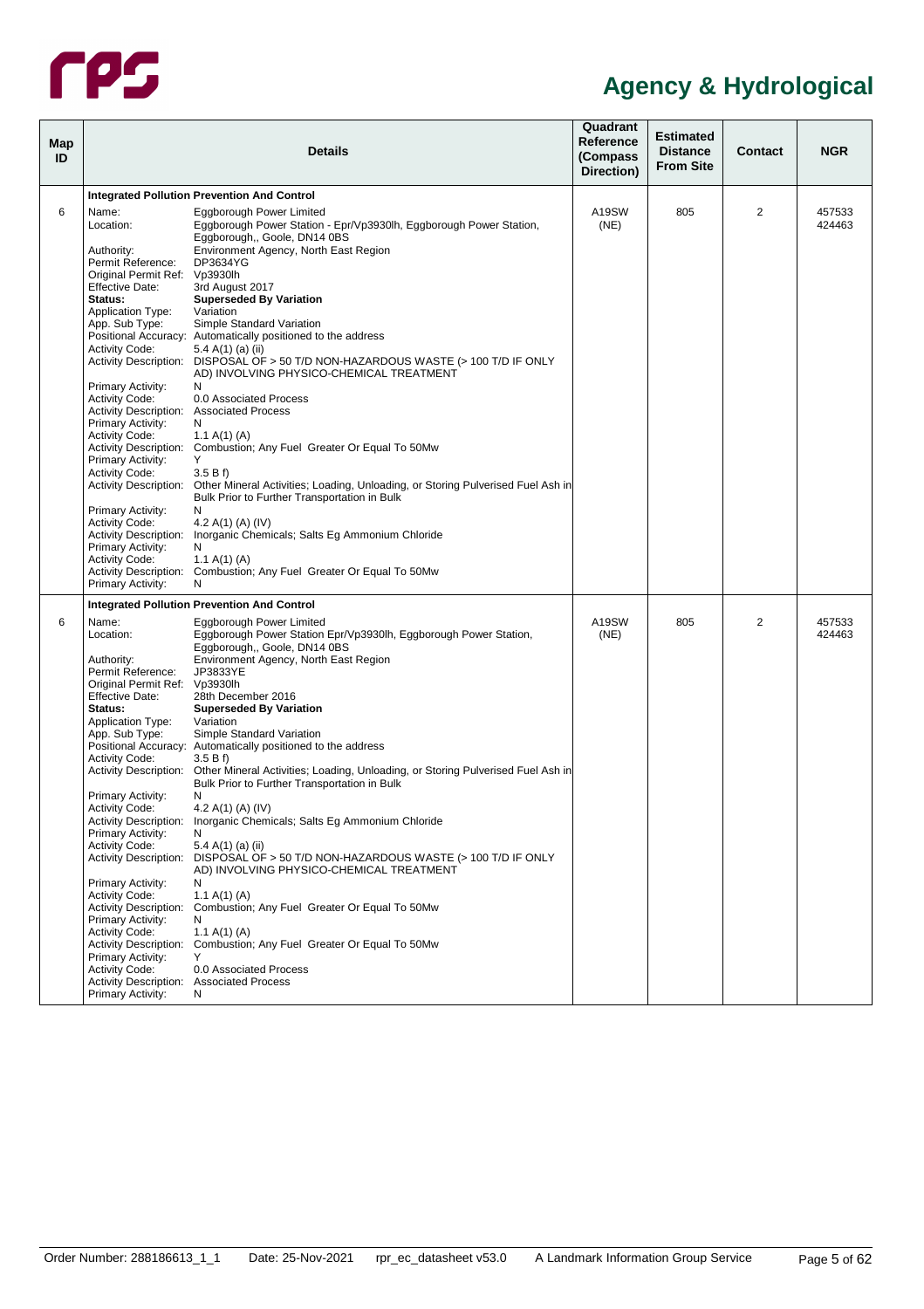

| Map<br>ID |                                                                                                                                                                                                                                                                                                                                                                                                                                                                                                                                                                    | <b>Details</b>                                                                                                                                                                                                                                                                                                                                                                                                                                                                                                                                                                                                                                                                                                                                                                                                                                                                                                                                                                                   | Quadrant<br>Reference<br>(Compass<br>Direction) | <b>Estimated</b><br><b>Distance</b><br><b>From Site</b> | <b>Contact</b> | <b>NGR</b>       |
|-----------|--------------------------------------------------------------------------------------------------------------------------------------------------------------------------------------------------------------------------------------------------------------------------------------------------------------------------------------------------------------------------------------------------------------------------------------------------------------------------------------------------------------------------------------------------------------------|--------------------------------------------------------------------------------------------------------------------------------------------------------------------------------------------------------------------------------------------------------------------------------------------------------------------------------------------------------------------------------------------------------------------------------------------------------------------------------------------------------------------------------------------------------------------------------------------------------------------------------------------------------------------------------------------------------------------------------------------------------------------------------------------------------------------------------------------------------------------------------------------------------------------------------------------------------------------------------------------------|-------------------------------------------------|---------------------------------------------------------|----------------|------------------|
|           |                                                                                                                                                                                                                                                                                                                                                                                                                                                                                                                                                                    | <b>Integrated Pollution Prevention And Control</b>                                                                                                                                                                                                                                                                                                                                                                                                                                                                                                                                                                                                                                                                                                                                                                                                                                                                                                                                               |                                                 |                                                         |                |                  |
| 6         | Name:<br>Location:<br>Authority:<br>Permit Reference:<br>Original Permit Ref: Vp3930lh<br><b>Effective Date:</b><br>Status:<br><b>Application Type:</b><br>App. Sub Type:<br><b>Activity Code:</b><br><b>Primary Activity:</b><br><b>Activity Code:</b><br><b>Primary Activity:</b><br><b>Activity Code:</b><br><b>Primary Activity:</b><br><b>Activity Code:</b><br><b>Activity Description:</b><br>Primary Activity:<br><b>Activity Code:</b><br>Primary Activity:<br><b>Activity Code:</b>                                                                      | Eggborough Power Limited<br>Eggborough Power Station Epr/Vp3930lh, Eggborough Power Station,<br>Doncaster Road, Eggborough, Goole, North Humberside, DN14 0BS<br>Environment Agency, North East Region<br>QP3736DU<br>31st October 2016<br><b>Superseded By Variation</b><br>Variation<br>Minor<br>Positional Accuracy: Automatically positioned to the address<br>1.1 A(1) (A)<br>Activity Description: Combustion; Any Fuel Greater Or Equal To 50Mw<br>N<br>4.2 A(1) (A) (IV)<br>Activity Description: Inorganic Chemicals; Salts Eg Ammonium Chloride<br>N<br>5.4 A(1) (a) (ii)<br>Activity Description: DISPOSAL OF > 50 T/D NON-HAZARDOUS WASTE (> 100 T/D IF ONLY<br>AD) INVOLVING PHYSICO-CHEMICAL TREATMENT<br>N<br>3.5Bf<br>Other Mineral Activities; Loading, Unloading, or Storing Pulverised Fuel Ash in<br>Bulk Prior to Further Transportation in Bulk<br>N<br>1.1 A(1) (A)<br>Activity Description: Combustion; Any Fuel Greater Or Equal To 50Mw<br>Y<br>0.0 Associated Process | A19SW<br>(NE)                                   | 805                                                     | 2              | 457533<br>424463 |
|           | <b>Activity Description: Associated Process</b>                                                                                                                                                                                                                                                                                                                                                                                                                                                                                                                    |                                                                                                                                                                                                                                                                                                                                                                                                                                                                                                                                                                                                                                                                                                                                                                                                                                                                                                                                                                                                  |                                                 |                                                         |                |                  |
|           | Primary Activity:                                                                                                                                                                                                                                                                                                                                                                                                                                                                                                                                                  | N                                                                                                                                                                                                                                                                                                                                                                                                                                                                                                                                                                                                                                                                                                                                                                                                                                                                                                                                                                                                |                                                 |                                                         |                |                  |
|           |                                                                                                                                                                                                                                                                                                                                                                                                                                                                                                                                                                    | <b>Integrated Pollution Prevention And Control</b>                                                                                                                                                                                                                                                                                                                                                                                                                                                                                                                                                                                                                                                                                                                                                                                                                                                                                                                                               |                                                 |                                                         |                |                  |
| 6         | Name:<br>Location:<br>Authority:<br>Permit Reference:<br>Original Permit Ref: Vp3930lh<br><b>Effective Date:</b><br>Status:<br>Application Type:<br>App. Sub Type:<br><b>Activity Code:</b><br>Primary Activity:<br><b>Activity Code:</b><br>Primary Activity:<br><b>Activity Code:</b><br>Activity Description: Associated Process<br>Primary Activity:<br><b>Activity Code:</b><br><b>Activity Description:</b><br>Primary Activity:<br><b>Activity Code:</b><br><b>Activity Description:</b><br>Primary Activity:<br><b>Activity Code:</b><br>Primary Activity: | Eggborough Power Limited<br>Eggborough Power Station Epr/Vp3930lh, Eggborough Power Station,<br>Doncaster Road, Eggborough, Goole, North Humberside, DN14 0BS<br>Environment Agency, North East Region<br>QP3739RB<br>30th September 2015<br><b>Superseded By Variation</b><br>Variation<br>Minor<br>Positional Accuracy: Automatically positioned to the address<br>5.4 A(1) (a) (ii)<br>Activity Description: DISPOSAL OF > 50 T/D NON-HAZARDOUS WASTE (> 100 T/D IF ONLY<br>AD) INVOLVING PHYSICO-CHEMICAL TREATMENT<br>N<br>4.2 A(1) (A) (IV)<br>Activity Description: Inorganic Chemicals; Salts Eg Ammonium Chloride<br>N.<br>0.0 Associated Process<br>N<br>3.5Bf<br>Other Mineral Activities; Loading, Unloading, or Storing Pulverised Fuel Ash in<br>Bulk Prior to Further Transportation in Bulk<br>N<br>1.1 A(1) (A)<br>Combustion; Any Fuel Greater Or Equal To 50Mw<br>Y<br>1.1 A(1) (A)<br>Activity Description: Combustion; Any Fuel Greater Or Equal To 50Mw<br>N               | A19SW<br>(NE)                                   | 805                                                     | 2              | 457530<br>424464 |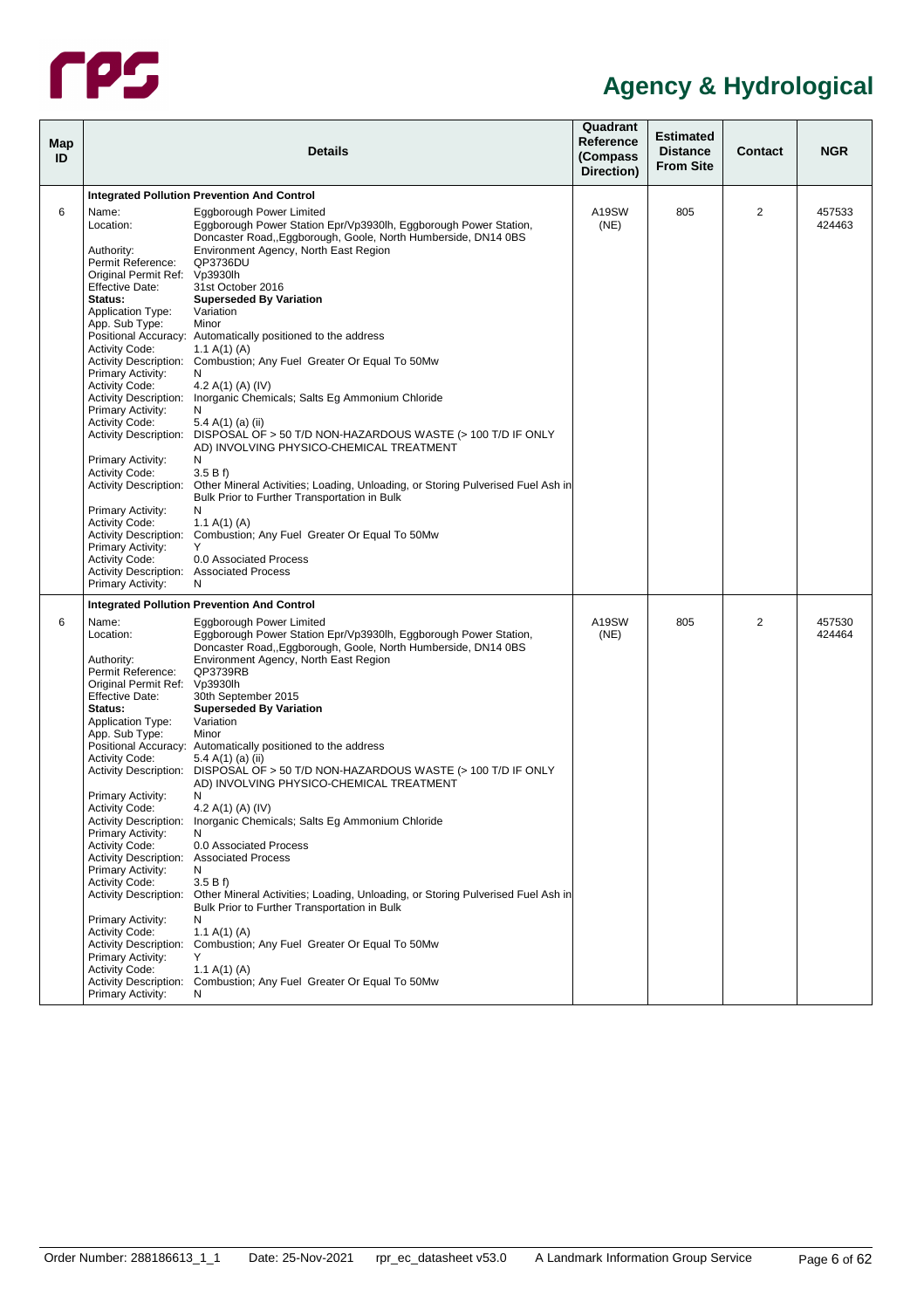

|                                                                            | <b>Details</b>                                                                                                                                                                                                                                                                | Quadrant<br>Reference<br>(Compass<br>Direction)                                                                                                                                                                                                                                                                                                                                                                                                                                                                                                                                                                                                                                                                                                                                                                                                                                                                                                                                                                                                                                                                                                                                                                                                                                                                                                                                                                                                                                                                                                                                   | <b>Estimated</b><br><b>Distance</b><br><b>From Site</b> | <b>Contact</b> | <b>NGR</b>       |
|----------------------------------------------------------------------------|-------------------------------------------------------------------------------------------------------------------------------------------------------------------------------------------------------------------------------------------------------------------------------|-----------------------------------------------------------------------------------------------------------------------------------------------------------------------------------------------------------------------------------------------------------------------------------------------------------------------------------------------------------------------------------------------------------------------------------------------------------------------------------------------------------------------------------------------------------------------------------------------------------------------------------------------------------------------------------------------------------------------------------------------------------------------------------------------------------------------------------------------------------------------------------------------------------------------------------------------------------------------------------------------------------------------------------------------------------------------------------------------------------------------------------------------------------------------------------------------------------------------------------------------------------------------------------------------------------------------------------------------------------------------------------------------------------------------------------------------------------------------------------------------------------------------------------------------------------------------------------|---------------------------------------------------------|----------------|------------------|
|                                                                            |                                                                                                                                                                                                                                                                               |                                                                                                                                                                                                                                                                                                                                                                                                                                                                                                                                                                                                                                                                                                                                                                                                                                                                                                                                                                                                                                                                                                                                                                                                                                                                                                                                                                                                                                                                                                                                                                                   |                                                         |                |                  |
| Name:<br>Location:                                                         | <b>Eggborough Power Limited</b><br>Eggborough Power Station Epr/Vp3930lh, Eggborough Power Station,<br>Doncaster Road, Eggborough, Goole, North Humberside, DN14 0BS                                                                                                          | A19SW<br>(NE)                                                                                                                                                                                                                                                                                                                                                                                                                                                                                                                                                                                                                                                                                                                                                                                                                                                                                                                                                                                                                                                                                                                                                                                                                                                                                                                                                                                                                                                                                                                                                                     | 805                                                     | $\overline{2}$ | 457530<br>424464 |
| Permit Reference:<br><b>Effective Date:</b><br>Status:                     | YP3539VT<br>5th March 2014                                                                                                                                                                                                                                                    |                                                                                                                                                                                                                                                                                                                                                                                                                                                                                                                                                                                                                                                                                                                                                                                                                                                                                                                                                                                                                                                                                                                                                                                                                                                                                                                                                                                                                                                                                                                                                                                   |                                                         |                |                  |
| Application Type:<br>App. Sub Type:                                        | Variation<br>Minor                                                                                                                                                                                                                                                            |                                                                                                                                                                                                                                                                                                                                                                                                                                                                                                                                                                                                                                                                                                                                                                                                                                                                                                                                                                                                                                                                                                                                                                                                                                                                                                                                                                                                                                                                                                                                                                                   |                                                         |                |                  |
| <b>Activity Code:</b><br><b>Primary Activity:</b>                          | 0.0 Associated Process<br>N                                                                                                                                                                                                                                                   |                                                                                                                                                                                                                                                                                                                                                                                                                                                                                                                                                                                                                                                                                                                                                                                                                                                                                                                                                                                                                                                                                                                                                                                                                                                                                                                                                                                                                                                                                                                                                                                   |                                                         |                |                  |
|                                                                            | AD) INVOLVING PHYSICO-CHEMICAL TREATMENT                                                                                                                                                                                                                                      |                                                                                                                                                                                                                                                                                                                                                                                                                                                                                                                                                                                                                                                                                                                                                                                                                                                                                                                                                                                                                                                                                                                                                                                                                                                                                                                                                                                                                                                                                                                                                                                   |                                                         |                |                  |
| <b>Activity Code:</b><br><b>Primary Activity:</b>                          | 4.2 A(1) (A) (IV)<br>N                                                                                                                                                                                                                                                        |                                                                                                                                                                                                                                                                                                                                                                                                                                                                                                                                                                                                                                                                                                                                                                                                                                                                                                                                                                                                                                                                                                                                                                                                                                                                                                                                                                                                                                                                                                                                                                                   |                                                         |                |                  |
| <b>Activity Code:</b>                                                      | 3.5 B f<br>Bulk Prior to Further Transportation in Bulk                                                                                                                                                                                                                       |                                                                                                                                                                                                                                                                                                                                                                                                                                                                                                                                                                                                                                                                                                                                                                                                                                                                                                                                                                                                                                                                                                                                                                                                                                                                                                                                                                                                                                                                                                                                                                                   |                                                         |                |                  |
| <b>Activity Code:</b>                                                      | 1.1 A(1) (A)                                                                                                                                                                                                                                                                  |                                                                                                                                                                                                                                                                                                                                                                                                                                                                                                                                                                                                                                                                                                                                                                                                                                                                                                                                                                                                                                                                                                                                                                                                                                                                                                                                                                                                                                                                                                                                                                                   |                                                         |                |                  |
| <b>Activity Code:</b><br><b>Primary Activity:</b>                          | 1.1 A(1) (A)<br>Y                                                                                                                                                                                                                                                             |                                                                                                                                                                                                                                                                                                                                                                                                                                                                                                                                                                                                                                                                                                                                                                                                                                                                                                                                                                                                                                                                                                                                                                                                                                                                                                                                                                                                                                                                                                                                                                                   |                                                         |                |                  |
|                                                                            |                                                                                                                                                                                                                                                                               |                                                                                                                                                                                                                                                                                                                                                                                                                                                                                                                                                                                                                                                                                                                                                                                                                                                                                                                                                                                                                                                                                                                                                                                                                                                                                                                                                                                                                                                                                                                                                                                   |                                                         |                |                  |
| Name:<br>Location:                                                         | Eggborough Power Limited<br>Eggborough Power Station Epr/Vp3930lh, Eggborough Power Station,<br>Doncaster Road, Eggborough, Goole, North Humberside, DN14 0BS                                                                                                                 | A19SW<br>(NE)                                                                                                                                                                                                                                                                                                                                                                                                                                                                                                                                                                                                                                                                                                                                                                                                                                                                                                                                                                                                                                                                                                                                                                                                                                                                                                                                                                                                                                                                                                                                                                     | 805                                                     | 2              | 457530<br>424464 |
| Authority:<br>Permit Reference:                                            | Environment Agency, North East Region<br>AP3333CJ                                                                                                                                                                                                                             |                                                                                                                                                                                                                                                                                                                                                                                                                                                                                                                                                                                                                                                                                                                                                                                                                                                                                                                                                                                                                                                                                                                                                                                                                                                                                                                                                                                                                                                                                                                                                                                   |                                                         |                |                  |
| Status:<br><b>Application Type:</b>                                        | <b>Superseded By Variation</b><br>Variation                                                                                                                                                                                                                                   |                                                                                                                                                                                                                                                                                                                                                                                                                                                                                                                                                                                                                                                                                                                                                                                                                                                                                                                                                                                                                                                                                                                                                                                                                                                                                                                                                                                                                                                                                                                                                                                   |                                                         |                |                  |
| <b>Activity Code:</b>                                                      | 4.1 A(1) (A) (V)                                                                                                                                                                                                                                                              |                                                                                                                                                                                                                                                                                                                                                                                                                                                                                                                                                                                                                                                                                                                                                                                                                                                                                                                                                                                                                                                                                                                                                                                                                                                                                                                                                                                                                                                                                                                                                                                   |                                                         |                |                  |
| Primary Activity:                                                          | Phosphines<br>N<br>3.5 B(A)                                                                                                                                                                                                                                                   |                                                                                                                                                                                                                                                                                                                                                                                                                                                                                                                                                                                                                                                                                                                                                                                                                                                                                                                                                                                                                                                                                                                                                                                                                                                                                                                                                                                                                                                                                                                                                                                   |                                                         |                |                  |
| <b>Primary Activity:</b>                                                   | (Unless A(1) Or A(2)), (Except Stone Ecutting)<br>N                                                                                                                                                                                                                           |                                                                                                                                                                                                                                                                                                                                                                                                                                                                                                                                                                                                                                                                                                                                                                                                                                                                                                                                                                                                                                                                                                                                                                                                                                                                                                                                                                                                                                                                                                                                                                                   |                                                         |                |                  |
| <b>Activity Code:</b><br><b>Primary Activity:</b>                          | 1.1 A(1) (A)<br>Υ                                                                                                                                                                                                                                                             |                                                                                                                                                                                                                                                                                                                                                                                                                                                                                                                                                                                                                                                                                                                                                                                                                                                                                                                                                                                                                                                                                                                                                                                                                                                                                                                                                                                                                                                                                                                                                                                   |                                                         |                |                  |
|                                                                            | Bulk Prior to Further Transportation in Bulk                                                                                                                                                                                                                                  |                                                                                                                                                                                                                                                                                                                                                                                                                                                                                                                                                                                                                                                                                                                                                                                                                                                                                                                                                                                                                                                                                                                                                                                                                                                                                                                                                                                                                                                                                                                                                                                   |                                                         |                |                  |
| <b>Activity Code:</b><br><b>Activity Description:</b>                      | 1.1 A(1) (A)                                                                                                                                                                                                                                                                  |                                                                                                                                                                                                                                                                                                                                                                                                                                                                                                                                                                                                                                                                                                                                                                                                                                                                                                                                                                                                                                                                                                                                                                                                                                                                                                                                                                                                                                                                                                                                                                                   |                                                         |                |                  |
| <b>Activity Code:</b><br><b>Activity Description:</b><br>Primary Activity: | 4.2 A(1) (A) (V)<br>N                                                                                                                                                                                                                                                         |                                                                                                                                                                                                                                                                                                                                                                                                                                                                                                                                                                                                                                                                                                                                                                                                                                                                                                                                                                                                                                                                                                                                                                                                                                                                                                                                                                                                                                                                                                                                                                                   |                                                         |                |                  |
| <b>Activity Code:</b><br><b>Primary Activity:</b>                          | 5.3 A(1) (A)<br>N                                                                                                                                                                                                                                                             |                                                                                                                                                                                                                                                                                                                                                                                                                                                                                                                                                                                                                                                                                                                                                                                                                                                                                                                                                                                                                                                                                                                                                                                                                                                                                                                                                                                                                                                                                                                                                                                   |                                                         |                |                  |
| Activity Code:<br>Primary Activity:                                        | 0.0 Associated Process<br>N                                                                                                                                                                                                                                                   |                                                                                                                                                                                                                                                                                                                                                                                                                                                                                                                                                                                                                                                                                                                                                                                                                                                                                                                                                                                                                                                                                                                                                                                                                                                                                                                                                                                                                                                                                                                                                                                   |                                                         |                |                  |
|                                                                            | Authority:<br><b>Activity Code:</b><br><b>Primary Activity:</b><br><b>Primary Activity:</b><br><b>Primary Activity:</b><br><b>Effective Date:</b><br>App. Sub Type:<br><b>Activity Code:</b><br><b>Activity Code:</b><br><b>Primary Activity:</b><br><b>Primary Activity:</b> | <b>Integrated Pollution Prevention And Control</b><br>Environment Agency, North East Region<br>Original Permit Ref: Vp3930lh<br><b>Superseded By Variation</b><br>Positional Accuracy: Automatically positioned to the address<br>Activity Description: Associated Process<br>5.4 A(1) (a) (ii)<br>Activity Description: DISPOSAL OF > 50 T/D NON-HAZARDOUS WASTE (> 100 T/D IF ONLY<br>N<br>Activity Description: Inorganic Chemicals; Salts Eg Ammonium Chloride<br>Activity Description: Other Mineral Activities; Loading, Unloading, or Storing Pulverised Fuel Ash in<br>N<br>Activity Description: Combustion; Any Fuel Greater Or Equal To 50Mw<br>N<br>Activity Description: Combustion; Any Fuel Greater Or Equal To 50Mw<br><b>Integrated Pollution Prevention And Control</b><br>Original Permit Ref: Vp3930lh<br>11th March 2013<br>Minor<br>Positional Accuracy: Automatically positioned to the address<br><b>Activity Description:</b><br>Organic Chemicals; Phosphorus Containing Compounds Eg Substituted<br>Activity Description: Other Mineral Activities; Any Processing With Release Of Particulates Into Air<br>Activity Description: Combustion; Any Fuel Greater Or Equal To 50Mw<br>3.5 B f<br>Activity Description: Other Mineral Activities; Loading, Unloading, or Storing Pulverised Fuel Ash in<br>N<br>Combustion; Any Fuel Greater Or Equal To 50Mw<br>N<br>Inorganic Chemicals; Non Metals Etc Eg Calcium Carbide<br>Activity Description: Other Waste Disposal; Hazardous Waste Greater Than 10T/D<br>Activity Description: Associated Process |                                                         |                |                  |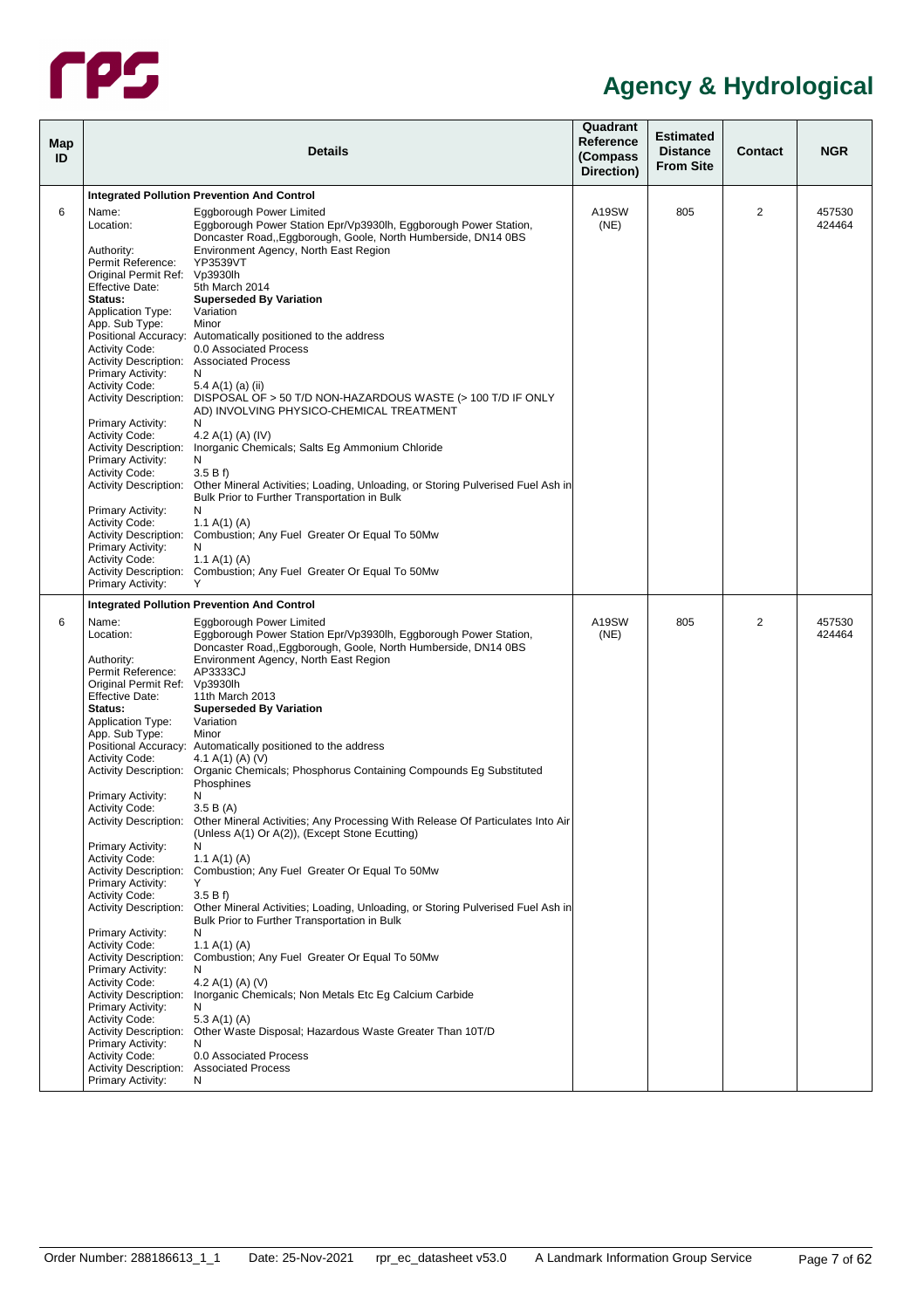

<span id="page-12-0"></span>

| Map<br>ID      |                                                                                                                                                                                                                                                                                                                                                                                                                                                                                                                                                                    | <b>Details</b>                                                                                                                                                                                                                                                                                                                                                                                                                                                                                                                                                                                                                                                                                                                                                                                                                                                                                                                                                                                                                                                                                                                                                   | Quadrant<br>Reference<br>(Compass<br>Direction) | <b>Estimated</b><br><b>Distance</b><br><b>From Site</b> | Contact        | <b>NGR</b>       |
|----------------|--------------------------------------------------------------------------------------------------------------------------------------------------------------------------------------------------------------------------------------------------------------------------------------------------------------------------------------------------------------------------------------------------------------------------------------------------------------------------------------------------------------------------------------------------------------------|------------------------------------------------------------------------------------------------------------------------------------------------------------------------------------------------------------------------------------------------------------------------------------------------------------------------------------------------------------------------------------------------------------------------------------------------------------------------------------------------------------------------------------------------------------------------------------------------------------------------------------------------------------------------------------------------------------------------------------------------------------------------------------------------------------------------------------------------------------------------------------------------------------------------------------------------------------------------------------------------------------------------------------------------------------------------------------------------------------------------------------------------------------------|-------------------------------------------------|---------------------------------------------------------|----------------|------------------|
|                |                                                                                                                                                                                                                                                                                                                                                                                                                                                                                                                                                                    | <b>Integrated Pollution Prevention And Control</b>                                                                                                                                                                                                                                                                                                                                                                                                                                                                                                                                                                                                                                                                                                                                                                                                                                                                                                                                                                                                                                                                                                               |                                                 |                                                         |                |                  |
| 6              | Name:<br>Location:<br>Authority:<br>Permit Reference:<br>Original Permit Ref: Vp3930lh<br><b>Effective Date:</b><br>Status:<br><b>Application Type:</b><br>App. Sub Type:<br><b>Activity Code:</b><br>Primary Activity:<br><b>Activity Code:</b><br>Activity Description: Associated Process<br>Primary Activity:<br><b>Activity Code:</b><br>Primary Activity:<br><b>Activity Code:</b><br>Primary Activity:<br><b>Activity Code:</b><br>Primary Activity:<br><b>Activity Code:</b><br><b>Activity Description:</b><br>Primary Activity:<br><b>Activity Code:</b> | Eggborough Power Ltd<br>Eggborough Power Station Epr/Vp3930lh, Eggborough Power Station,<br>Doncaster Road, Eggborough, Goole, North Humberside, DN14 0BS<br>Environment Agency, North East Region<br>SP3839XF<br>21st December 2007<br><b>Superseded By Variation</b><br>Variation<br>Minor<br>Positional Accuracy: Automatically positioned to the address<br>1.1 A(1) (A)<br>Activity Description: Combustion; Any Fuel Greater Or Equal To 50Mw<br>Υ<br>0.0 Associated Process<br>N<br>5.3 A(1) (A)<br>Activity Description: Other Waste Disposal; Hazardous Waste Greater Than 10T/D<br>N<br>4.2 A(1) (A) (V)<br>Activity Description: Inorganic Chemicals; Non Metals Etc Eg Calcium Carbide<br>N<br>4.1 A(1) (A) (V)<br>Activity Description: Organic Chemicals; Phosphorus Containing Compounds Eq Substituted<br>Phosphines<br>N<br>3.5Bf<br>Other Mineral Activities; Loading, Unloading, or Storing Pulverised Fuel Ash in<br>Bulk Prior to Further Transportation in Bulk<br>N<br>3.5 B(A)<br>Activity Description: Other Mineral Activities; Any Processing With Release Of Particulates Into Air<br>(Unless A(1) Or A(2)), (Except Stone Ecutting) | A19SW<br>(NE)                                   | 805                                                     | 2              | 457530<br>424464 |
|                | Primary Activity:<br><b>Activity Code:</b><br><b>Primary Activity:</b>                                                                                                                                                                                                                                                                                                                                                                                                                                                                                             | N<br>1.1 A(1) (A)<br>Activity Description: Combustion; Any Fuel Greater Or Equal To 50Mw<br>N                                                                                                                                                                                                                                                                                                                                                                                                                                                                                                                                                                                                                                                                                                                                                                                                                                                                                                                                                                                                                                                                    |                                                 |                                                         |                |                  |
|                |                                                                                                                                                                                                                                                                                                                                                                                                                                                                                                                                                                    | <b>Integrated Pollution Prevention And Control</b>                                                                                                                                                                                                                                                                                                                                                                                                                                                                                                                                                                                                                                                                                                                                                                                                                                                                                                                                                                                                                                                                                                               |                                                 |                                                         |                |                  |
| 6              | Name:<br>Location:<br>Authority:<br>Permit Reference:<br>Original Permit Ref: Vp3930lh<br><b>Effective Date:</b><br>Status:<br><b>Application Type:</b><br>App. Sub Type:<br><b>Activity Code:</b><br>Primary Activity:<br><b>Activity Code:</b><br>Primary Activity:<br><b>Activity Code:</b><br><b>Activity Description: Associated Process</b><br>Primary Activity:<br><b>Activity Code:</b><br>Primary Activity:<br><b>Activity Code:</b><br>Primary Activity:<br><b>Activity Code:</b><br><b>Primary Activity:</b>                                            | Eggborough Power Ltd<br>Eggborough Power Station Epr/Vp3930lh, Eggborough Power Station,<br>Doncaster Road, Eggborough, Goole, North Humberside, DN14 0BS<br>Environment Agency, North East Region<br><b>VP3930LH</b><br>30th October 2007<br><b>Superseded By Variation</b><br>Application<br><b>New</b><br>Positional Accuracy: Automatically positioned to the address<br>1.1 A(1) (A)<br>Activity Description: Combustion; Any Fuel Greater Or Equal To 50Mw<br>N<br>1.1 A(1) (A)<br>Activity Description: Combustion; Any Fuel Greater Or Equal To 50Mw<br>Y<br>0.0 Associated Process<br>N<br>5.3 A(1) (A)<br>Activity Description: Other Waste Disposal; Hazardous Waste Greater Than 10T/D<br>N<br>4.2 A(1) (A) (V)<br>Activity Description: Inorganic Chemicals; Non Metals Etc Eq Calcium Carbide<br>N<br>4.1 A(1) (A) (V)<br>Activity Description: Organic Chemicals; Phosphorus Containing Compounds Eg Substituted<br>Phosphines<br>Ν                                                                                                                                                                                                               | A19SW<br>(NE)                                   | 805                                                     | $\overline{2}$ | 457530<br>424464 |
|                |                                                                                                                                                                                                                                                                                                                                                                                                                                                                                                                                                                    | <b>Local Authority Integrated Pollution Prevention And Control</b>                                                                                                                                                                                                                                                                                                                                                                                                                                                                                                                                                                                                                                                                                                                                                                                                                                                                                                                                                                                                                                                                                               |                                                 |                                                         |                |                  |
| $\overline{7}$ | Name:<br>Location:<br>Authority:<br>Permit Reference:<br>Dated:<br>Process Type:<br>Description:<br>Status:                                                                                                                                                                                                                                                                                                                                                                                                                                                        | Saint Gobain Glass (Uk) Ltd<br>Eggborough Plant, Weeland Road, Goole, Dn14 0fd<br>Selby District Council, Environmental Health<br><b>B51</b><br>10th May 2004<br><b>Mineral Industries</b><br>Glass<br><b>Permit Issued</b><br>Positional Accuracy: Manually positioned to the address or location                                                                                                                                                                                                                                                                                                                                                                                                                                                                                                                                                                                                                                                                                                                                                                                                                                                               | A13SW<br>(S)                                    | 213                                                     | 3              | 456944<br>423580 |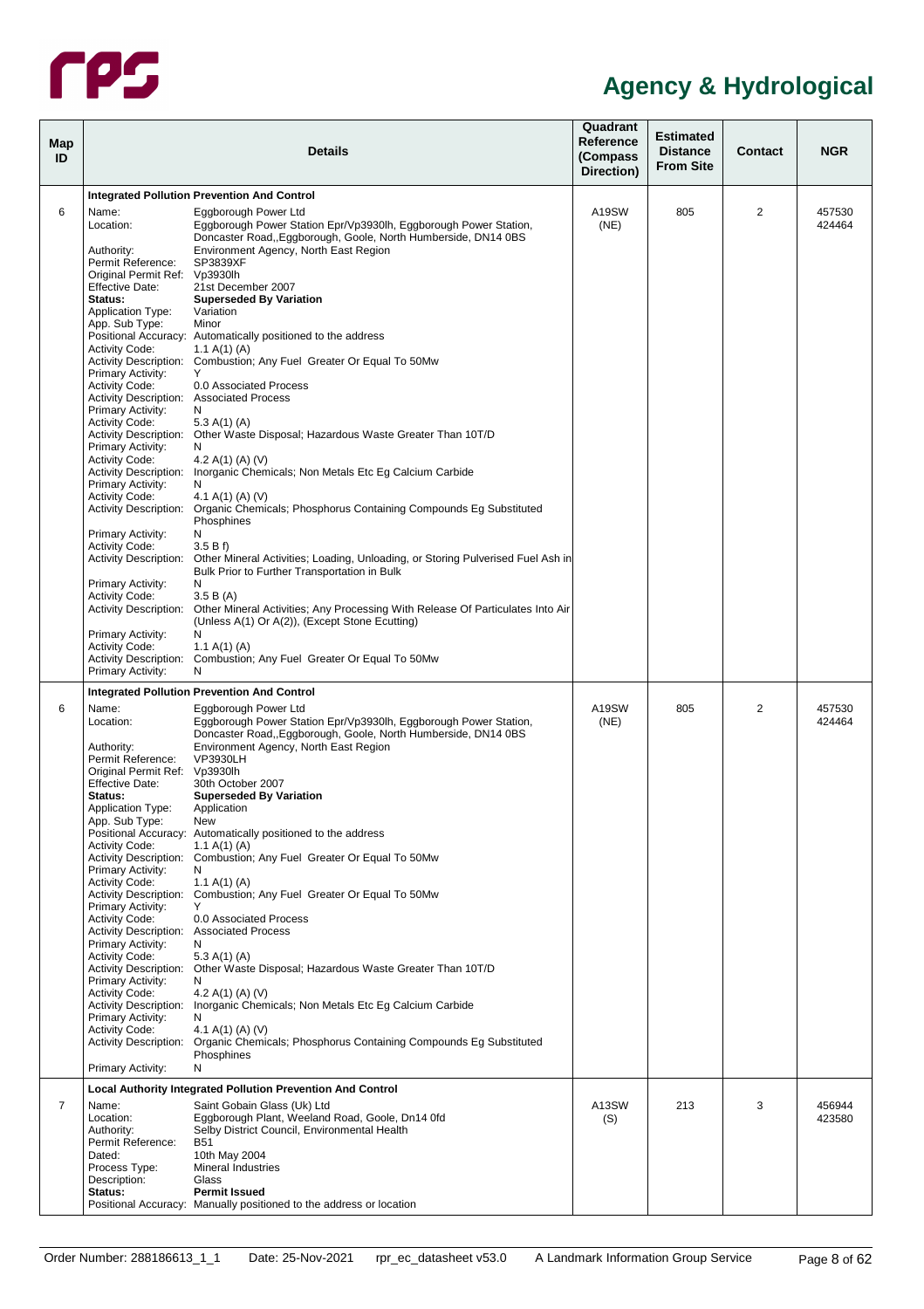

<span id="page-13-3"></span><span id="page-13-2"></span><span id="page-13-1"></span><span id="page-13-0"></span>

| <b>Map</b><br>ID |                                                                                                                                                                                                                                                                                 | <b>Details</b>                                                                                                                                                                                                                                                                                                                                                                                                         | Quadrant<br><b>Reference</b><br>(Compass<br>Direction) | <b>Estimated</b><br><b>Distance</b><br><b>From Site</b> | <b>Contact</b> | <b>NGR</b>       |
|------------------|---------------------------------------------------------------------------------------------------------------------------------------------------------------------------------------------------------------------------------------------------------------------------------|------------------------------------------------------------------------------------------------------------------------------------------------------------------------------------------------------------------------------------------------------------------------------------------------------------------------------------------------------------------------------------------------------------------------|--------------------------------------------------------|---------------------------------------------------------|----------------|------------------|
|                  |                                                                                                                                                                                                                                                                                 | <b>Local Authority Pollution Prevention and Controls</b>                                                                                                                                                                                                                                                                                                                                                               |                                                        |                                                         |                |                  |
| 8                | Name:<br>Location:<br>Authority:<br>Permit Reference:<br>Dated:<br>Process Type:<br>Description:<br>Status:                                                                                                                                                                     | Saint-Gobain Glass (Uk) Limited<br>Eggborough Plant, Weeland Road, Eggborough, GOOLE, DN14 0FD<br>Selby District Council, Environmental Health<br><b>B51</b><br>23rd February 2001<br>Local Authority Pollution Prevention and Control<br>PG3/3 Glass (excluding lead glass) manufacturing processes<br><b>Transferred to LAIPPC</b><br>Positional Accuracy: Manually positioned to the address or location            | A13SW<br>(S)                                           | 213                                                     | 3              | 456944<br>423580 |
|                  |                                                                                                                                                                                                                                                                                 | <b>Local Authority Pollution Prevention and Controls</b>                                                                                                                                                                                                                                                                                                                                                               |                                                        |                                                         |                |                  |
| 9                | Name:<br>Location:<br>Authority:<br>Permit Reference:<br>Dated:<br>Process Type:<br>Description:<br>Status:                                                                                                                                                                     | Eggborough Garage Services<br>Hut Green, Weeland Road, Eggborough, DN14 0RX<br>Selby District Council, Environmental Health<br>P81WOB<br>Not Supplied<br>Local Authority Pollution Prevention and Control<br>PG1/1Waste oil burners, less than 0.4MW net rated thermal input<br><b>Authorisation revoked</b><br>Positional Accuracy: Manually positioned to the address or location                                    | A12SW<br>(W)                                           | 733                                                     | 3              | 456290<br>423641 |
|                  |                                                                                                                                                                                                                                                                                 | <b>Local Authority Pollution Prevention and Control Enforcements</b>                                                                                                                                                                                                                                                                                                                                                   |                                                        |                                                         |                |                  |
| 10               | Location:<br>Type:<br>Reference:<br>Date Issued:<br><b>Enforcement Date:</b><br>Details:                                                                                                                                                                                        | Eggborough Plant, Weeland Road, Goole, Dn14 0fd<br>Air Pollution Control Enforcement Notice<br>A2 B19<br>10th August 2001<br>Not Supplied<br>2 Notices requiring upgrading of cullet discharge point 2 to minimise<br>particulate emissions to air., not to exceed 100 mg/m3. Floride not to exceed 5<br>100 mg/m3. Batch reject point to be upgraded. Information notice.                                             | A13SW<br>(S)                                           | 213                                                     | 3              | 456944<br>423580 |
|                  |                                                                                                                                                                                                                                                                                 | Positional Accuracy: Manually positioned to the address or location                                                                                                                                                                                                                                                                                                                                                    |                                                        |                                                         |                |                  |
|                  | <b>Nearest Surface Water Feature</b>                                                                                                                                                                                                                                            |                                                                                                                                                                                                                                                                                                                                                                                                                        | A13NW<br>(NW)                                          | 204                                                     |                | 456864<br>423942 |
|                  | <b>Water Abstractions</b>                                                                                                                                                                                                                                                       |                                                                                                                                                                                                                                                                                                                                                                                                                        |                                                        |                                                         |                |                  |
| 11               | Operator:<br>Licence Number:<br>Permit Version:<br>Location:<br>Authority:<br>Abstraction:<br><b>Abstraction Type:</b><br>Source:<br>Daily Rate (m3):<br>Yearly Rate (m3):<br>Details:<br><b>Authorised Start:</b><br>Authorised End:<br>Permit Start Date:<br>Permit End Date: | Saint-Gobain Glass (United Kingdom) Limited<br>Ne/027/0018/040<br>1<br>Borehole A At Eggborough Glass Factory<br>Environment Agency, North East Region<br>Construction: Dewatering<br>Water may be abstracted from a single point<br>Groundwater<br>Not Supplied<br>Not Supplied<br>Not Supplied<br>01 April<br>31 March<br>5th January 2021<br>Not Supplied<br>Positional Accuracy: Located by supplier to within 10m | A13NE<br>(NE)                                          | 116                                                     | $\overline{2}$ | 457148<br>423884 |
|                  | <b>Water Abstractions</b>                                                                                                                                                                                                                                                       |                                                                                                                                                                                                                                                                                                                                                                                                                        |                                                        |                                                         |                |                  |
| 11               | Operator:<br>Licence Number:<br>Permit Version:<br>Location:<br>Authority:<br>Abstraction:<br><b>Abstraction Type:</b><br>Source:<br>Daily Rate (m3):<br>Yearly Rate (m3):<br>Details:<br><b>Authorised Start:</b><br>Authorised End:<br>Permit Start Date:<br>Permit End Date: | Saint-Gobain Glass (United Kingdom) Limited<br>Ne/027/0018/040<br>1<br>Borehole B At Eggborough Glass Factory<br>Environment Agency, North East Region<br>Construction: Dewatering<br>Water may be abstracted from a single point<br>Groundwater<br>Not Supplied<br>Not Supplied<br>Not Supplied<br>01 April<br>31 March<br>5th January 2021<br>Not Supplied<br>Positional Accuracy: Located by supplier to within 10m | A13NE<br>(NE)                                          | 139                                                     | 2              | 457164<br>423900 |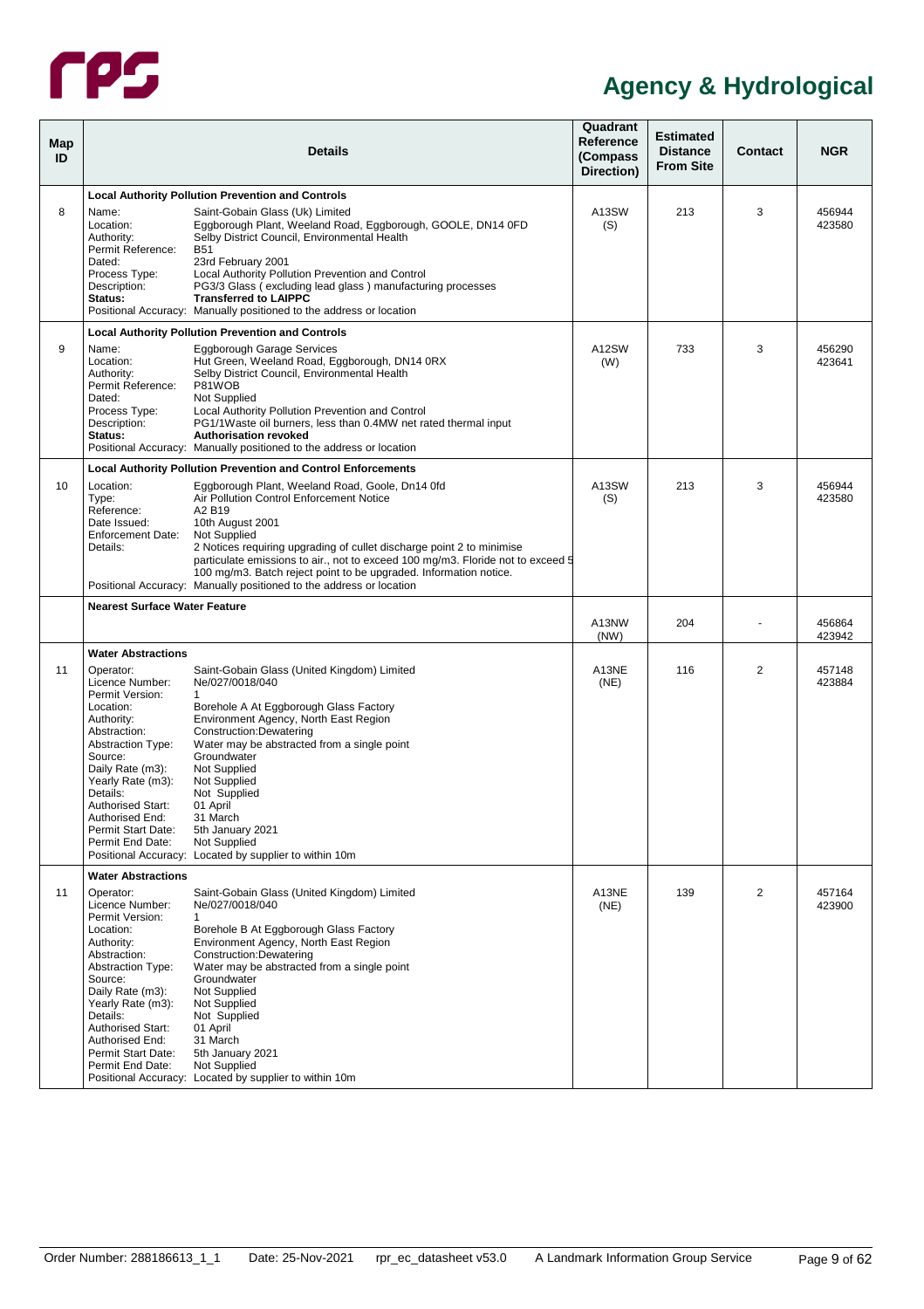

|                                             | <b>Details</b>                                                                                                                                                                                                                                                                                                                                                                                                                   | Quadrant<br>Reference<br>(Compass<br>Direction)                                                                                                                                                                                                                                                                                                                                                                                                                                                                                                                                                                                                                                                                                   | <b>Estimated</b><br><b>Distance</b><br><b>From Site</b> | Contact        | <b>NGR</b>          |
|---------------------------------------------|----------------------------------------------------------------------------------------------------------------------------------------------------------------------------------------------------------------------------------------------------------------------------------------------------------------------------------------------------------------------------------------------------------------------------------|-----------------------------------------------------------------------------------------------------------------------------------------------------------------------------------------------------------------------------------------------------------------------------------------------------------------------------------------------------------------------------------------------------------------------------------------------------------------------------------------------------------------------------------------------------------------------------------------------------------------------------------------------------------------------------------------------------------------------------------|---------------------------------------------------------|----------------|---------------------|
|                                             |                                                                                                                                                                                                                                                                                                                                                                                                                                  |                                                                                                                                                                                                                                                                                                                                                                                                                                                                                                                                                                                                                                                                                                                                   |                                                         |                |                     |
| Operator:                                   | Saint-Gobain Glass (United Kingdom) Limited                                                                                                                                                                                                                                                                                                                                                                                      | A13NE                                                                                                                                                                                                                                                                                                                                                                                                                                                                                                                                                                                                                                                                                                                             | 155                                                     | $\overline{2}$ | 457173<br>423914    |
| Permit Version:<br>Location:                | 1<br>Borehole C At Eggborough Glass Factory                                                                                                                                                                                                                                                                                                                                                                                      |                                                                                                                                                                                                                                                                                                                                                                                                                                                                                                                                                                                                                                                                                                                                   |                                                         |                |                     |
| Authority:<br>Abstraction:                  | Construction: Dewatering                                                                                                                                                                                                                                                                                                                                                                                                         |                                                                                                                                                                                                                                                                                                                                                                                                                                                                                                                                                                                                                                                                                                                                   |                                                         |                |                     |
| Source:<br>Daily Rate (m3):                 | Groundwater<br>Not Supplied                                                                                                                                                                                                                                                                                                                                                                                                      |                                                                                                                                                                                                                                                                                                                                                                                                                                                                                                                                                                                                                                                                                                                                   |                                                         |                |                     |
| Details:<br><b>Authorised Start:</b>        | Not Supplied<br>01 April                                                                                                                                                                                                                                                                                                                                                                                                         |                                                                                                                                                                                                                                                                                                                                                                                                                                                                                                                                                                                                                                                                                                                                   |                                                         |                |                     |
| Permit Start Date:<br>Permit End Date:      | 5th January 2021                                                                                                                                                                                                                                                                                                                                                                                                                 |                                                                                                                                                                                                                                                                                                                                                                                                                                                                                                                                                                                                                                                                                                                                   |                                                         |                |                     |
|                                             |                                                                                                                                                                                                                                                                                                                                                                                                                                  |                                                                                                                                                                                                                                                                                                                                                                                                                                                                                                                                                                                                                                                                                                                                   |                                                         |                |                     |
|                                             |                                                                                                                                                                                                                                                                                                                                                                                                                                  |                                                                                                                                                                                                                                                                                                                                                                                                                                                                                                                                                                                                                                                                                                                                   |                                                         |                | 457183              |
| Licence Number:<br>Permit Version:          | Ne/027/0018/040<br>$\mathbf{1}$                                                                                                                                                                                                                                                                                                                                                                                                  | (NE)                                                                                                                                                                                                                                                                                                                                                                                                                                                                                                                                                                                                                                                                                                                              |                                                         |                | 423930              |
| Location:<br>Authority:                     | Borehole D At Eggborough Glass Factory<br>Environment Agency, North East Region                                                                                                                                                                                                                                                                                                                                                  |                                                                                                                                                                                                                                                                                                                                                                                                                                                                                                                                                                                                                                                                                                                                   |                                                         |                |                     |
| <b>Abstraction Type:</b><br>Source:         | Water may be abstracted from a single point<br>Groundwater                                                                                                                                                                                                                                                                                                                                                                       |                                                                                                                                                                                                                                                                                                                                                                                                                                                                                                                                                                                                                                                                                                                                   |                                                         |                |                     |
| Yearly Rate (m3):                           | Not Supplied                                                                                                                                                                                                                                                                                                                                                                                                                     |                                                                                                                                                                                                                                                                                                                                                                                                                                                                                                                                                                                                                                                                                                                                   |                                                         |                |                     |
| <b>Authorised Start:</b><br>Authorised End: | 01 April<br>31 March                                                                                                                                                                                                                                                                                                                                                                                                             |                                                                                                                                                                                                                                                                                                                                                                                                                                                                                                                                                                                                                                                                                                                                   |                                                         |                |                     |
| Permit End Date:                            | Not Supplied                                                                                                                                                                                                                                                                                                                                                                                                                     |                                                                                                                                                                                                                                                                                                                                                                                                                                                                                                                                                                                                                                                                                                                                   |                                                         |                |                     |
|                                             |                                                                                                                                                                                                                                                                                                                                                                                                                                  |                                                                                                                                                                                                                                                                                                                                                                                                                                                                                                                                                                                                                                                                                                                                   |                                                         |                |                     |
| Operator:                                   | Saint-Gobain Glass (United Kingdom) Limited                                                                                                                                                                                                                                                                                                                                                                                      | A13NE                                                                                                                                                                                                                                                                                                                                                                                                                                                                                                                                                                                                                                                                                                                             | 149                                                     | 2              | 457197<br>423857    |
| Permit Version:<br>Location:                | $\mathbf{1}$<br>Borehole H At Eggborough Glass Factory                                                                                                                                                                                                                                                                                                                                                                           |                                                                                                                                                                                                                                                                                                                                                                                                                                                                                                                                                                                                                                                                                                                                   |                                                         |                |                     |
| Abstraction:<br><b>Abstraction Type:</b>    | Construction: Dewatering<br>Water may be abstracted from a single point                                                                                                                                                                                                                                                                                                                                                          |                                                                                                                                                                                                                                                                                                                                                                                                                                                                                                                                                                                                                                                                                                                                   |                                                         |                |                     |
| Source:<br>Daily Rate (m3):                 | Groundwater<br>Not Supplied                                                                                                                                                                                                                                                                                                                                                                                                      |                                                                                                                                                                                                                                                                                                                                                                                                                                                                                                                                                                                                                                                                                                                                   |                                                         |                |                     |
| Details:<br><b>Authorised Start:</b>        | Not Supplied<br>01 April                                                                                                                                                                                                                                                                                                                                                                                                         |                                                                                                                                                                                                                                                                                                                                                                                                                                                                                                                                                                                                                                                                                                                                   |                                                         |                |                     |
| Authorised End:<br>Permit Start Date:       | 31 March<br>5th January 2021                                                                                                                                                                                                                                                                                                                                                                                                     |                                                                                                                                                                                                                                                                                                                                                                                                                                                                                                                                                                                                                                                                                                                                   |                                                         |                |                     |
|                                             |                                                                                                                                                                                                                                                                                                                                                                                                                                  |                                                                                                                                                                                                                                                                                                                                                                                                                                                                                                                                                                                                                                                                                                                                   |                                                         |                |                     |
|                                             |                                                                                                                                                                                                                                                                                                                                                                                                                                  |                                                                                                                                                                                                                                                                                                                                                                                                                                                                                                                                                                                                                                                                                                                                   |                                                         |                |                     |
| Licence Number:                             | Ne/027/0018/040                                                                                                                                                                                                                                                                                                                                                                                                                  | (E)                                                                                                                                                                                                                                                                                                                                                                                                                                                                                                                                                                                                                                                                                                                               |                                                         |                | 457207<br>423873    |
| Location:<br>Authority:                     | Borehole G At Eggborough Glass Factory<br>Environment Agency, North East Region                                                                                                                                                                                                                                                                                                                                                  |                                                                                                                                                                                                                                                                                                                                                                                                                                                                                                                                                                                                                                                                                                                                   |                                                         |                |                     |
| <b>Abstraction Type:</b><br>Source:         | Water may be abstracted from a single point<br>Groundwater                                                                                                                                                                                                                                                                                                                                                                       |                                                                                                                                                                                                                                                                                                                                                                                                                                                                                                                                                                                                                                                                                                                                   |                                                         |                |                     |
| Daily Rate (m3):<br>Yearly Rate (m3):       | Not Supplied<br>Not Supplied                                                                                                                                                                                                                                                                                                                                                                                                     |                                                                                                                                                                                                                                                                                                                                                                                                                                                                                                                                                                                                                                                                                                                                   |                                                         |                |                     |
| Authorised Start:<br>Authorised End:        | 01 April<br>31 March                                                                                                                                                                                                                                                                                                                                                                                                             |                                                                                                                                                                                                                                                                                                                                                                                                                                                                                                                                                                                                                                                                                                                                   |                                                         |                |                     |
| Permit Start Date:<br>Permit End Date:      | 5th January 2021<br>Not Supplied                                                                                                                                                                                                                                                                                                                                                                                                 |                                                                                                                                                                                                                                                                                                                                                                                                                                                                                                                                                                                                                                                                                                                                   |                                                         |                |                     |
|                                             | <b>Water Abstractions</b><br>Licence Number:<br><b>Abstraction Type:</b><br>Yearly Rate (m3):<br>Authorised End:<br><b>Water Abstractions</b><br>Operator:<br>Abstraction:<br>Daily Rate (m3):<br>Details:<br>Permit Start Date:<br><b>Water Abstractions</b><br>Licence Number:<br>Authority:<br>Yearly Rate (m3):<br>Permit End Date:<br><b>Water Abstractions</b><br>Operator:<br>Permit Version:<br>Abstraction:<br>Details: | Ne/027/0018/040<br>Environment Agency, North East Region<br>Water may be abstracted from a single point<br>Not Supplied<br>31 March<br>Not Supplied<br>Positional Accuracy: Located by supplier to within 10m<br>Saint-Gobain Glass (United Kingdom) Limited<br>Construction: Dewatering<br>Not Supplied<br>Not Supplied<br>5th January 2021<br>Positional Accuracy: Located by supplier to within 10m<br>Ne/027/0018/040<br>Environment Agency, North East Region<br>Not Supplied<br>Not Supplied<br>Positional Accuracy: Located by supplier to within 10m<br>Saint-Gobain Glass (United Kingdom) Limited<br>$\mathbf{1}$<br>Construction: Dewatering<br>Not Supplied<br>Positional Accuracy: Located by supplier to within 10m | (NE)<br>A13NE<br>(E)<br>A13NE                           | 173<br>163     | $\overline{2}$<br>2 |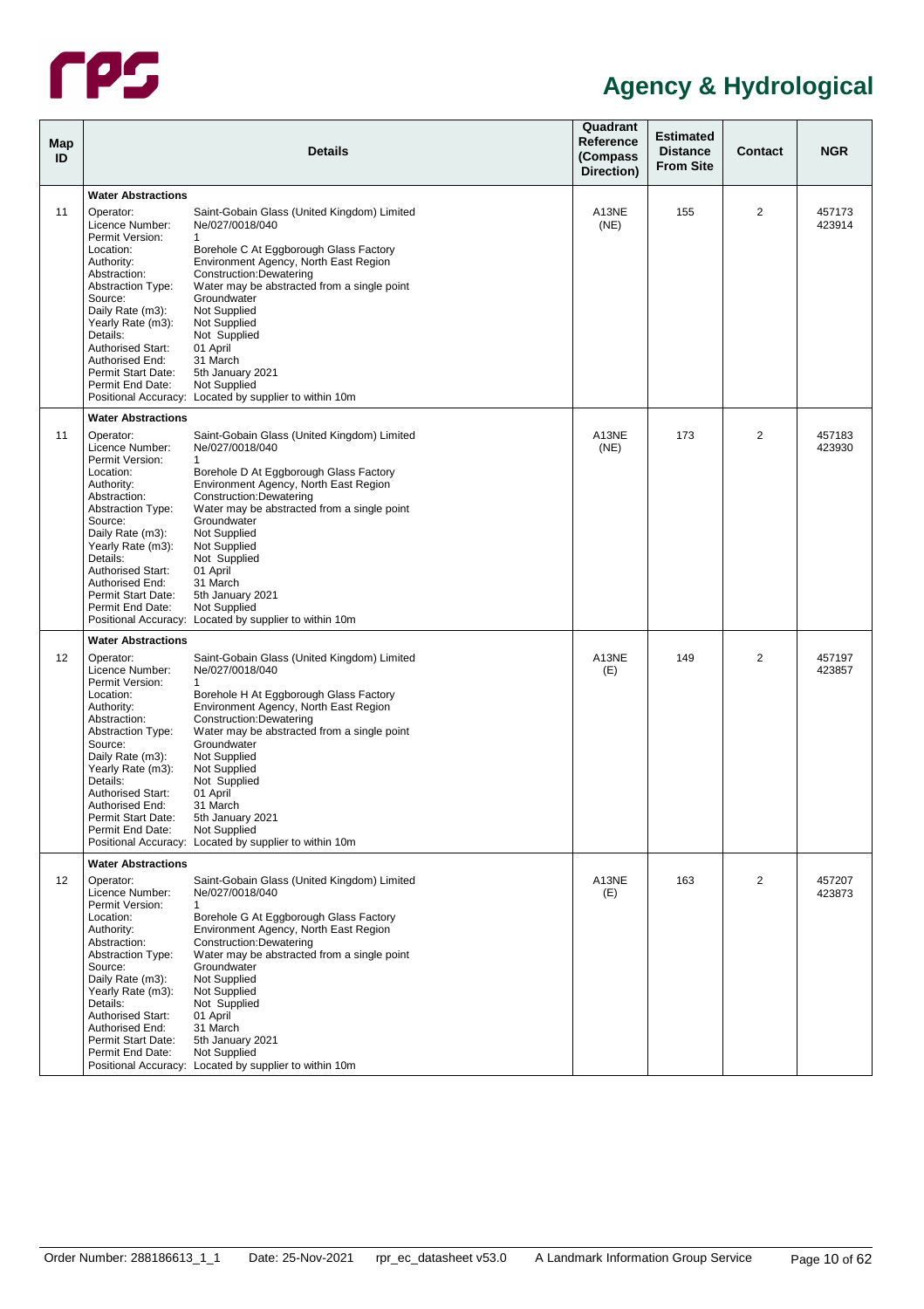

| Map<br>ID         |                                                                   | <b>Details</b>                                                                                      | Quadrant<br>Reference<br>(Compass<br>Direction) | <b>Estimated</b><br><b>Distance</b><br><b>From Site</b> | Contact        | <b>NGR</b>       |
|-------------------|-------------------------------------------------------------------|-----------------------------------------------------------------------------------------------------|-------------------------------------------------|---------------------------------------------------------|----------------|------------------|
|                   | <b>Water Abstractions</b>                                         |                                                                                                     |                                                 |                                                         |                |                  |
| $12 \overline{ }$ | Operator:<br>Licence Number:                                      | Saint-Gobain Glass (United Kingdom) Limited<br>Ne/027/0018/040                                      | A13NE<br>(NE)                                   | 177                                                     | $\overline{2}$ | 457216<br>423888 |
|                   | Permit Version:<br>Location:<br>Authority:                        | 1<br>Borehole F At Eggborough Glass Factory<br>Environment Agency, North East Region                |                                                 |                                                         |                |                  |
|                   | Abstraction:<br><b>Abstraction Type:</b><br>Source:               | Construction: Dewatering<br>Water may be abstracted from a single point<br>Groundwater              |                                                 |                                                         |                |                  |
|                   | Daily Rate (m3):<br>Yearly Rate (m3):                             | Not Supplied<br>Not Supplied                                                                        |                                                 |                                                         |                |                  |
|                   | Details:<br><b>Authorised Start:</b><br>Authorised End:           | Not Supplied<br>01 April<br>31 March                                                                |                                                 |                                                         |                |                  |
|                   | Permit Start Date:<br>Permit End Date:                            | 5th January 2021<br>Not Supplied<br>Positional Accuracy: Located by supplier to within 10m          |                                                 |                                                         |                |                  |
|                   | <b>Water Abstractions</b>                                         |                                                                                                     |                                                 |                                                         |                |                  |
| $12 \overline{ }$ | Operator:<br>Licence Number:                                      | Saint-Gobain Glass (United Kingdom) Limited<br>Ne/027/0018/040                                      | A13NE<br>(NE)                                   | 187                                                     | $\overline{2}$ | 457223<br>423895 |
|                   | Permit Version:<br>Location:<br>Authority:                        | $\mathbf{1}$<br>Borehole E At Eggborough Glass Factory<br>Environment Agency, North East Region     |                                                 |                                                         |                |                  |
|                   | Abstraction:<br><b>Abstraction Type:</b>                          | Construction: Dewatering<br>Water may be abstracted from a single point                             |                                                 |                                                         |                |                  |
|                   | Source:<br>Daily Rate (m3):<br>Yearly Rate (m3):                  | Groundwater<br>Not Supplied<br>Not Supplied                                                         |                                                 |                                                         |                |                  |
|                   | Details:<br><b>Authorised Start:</b><br>Authorised End:           | Not Supplied<br>01 April<br>31 March                                                                |                                                 |                                                         |                |                  |
|                   | Permit Start Date:<br>Permit End Date:                            | 5th January 2021<br>Not Supplied                                                                    |                                                 |                                                         |                |                  |
|                   |                                                                   | Positional Accuracy: Located by supplier to within 10m                                              |                                                 |                                                         |                |                  |
|                   | <b>Water Abstractions</b>                                         |                                                                                                     |                                                 |                                                         |                |                  |
| 13                | Operator:<br>Licence Number:<br>Permit Version:                   | Eggborough Power Ltd<br>Ne/027/0018/038<br>$\mathbf{1}$                                             | A12SE<br>(SW)                                   | 450                                                     | 2              | 456670<br>423490 |
|                   | Location:<br>Authority:                                           | Borehole B - Sherwood Sandstone - Eggborough Power Station<br>Environment Agency, North East Region |                                                 |                                                         |                |                  |
|                   | Abstraction:<br><b>Abstraction Type:</b><br>Source:               | Production of Energy: Boiler Feed<br>Water may be abstracted from a single point<br>Groundwater     |                                                 |                                                         |                |                  |
|                   | Daily Rate (m3):<br>Yearly Rate (m3):<br>Details:                 | Not Supplied<br>Not Supplied<br>Not Supplied                                                        |                                                 |                                                         |                |                  |
|                   | <b>Authorised Start:</b><br>Authorised End:                       | 01 April<br>31 March                                                                                |                                                 |                                                         |                |                  |
|                   | Permit Start Date:<br>Permit End Date:                            | 10th September 2019<br>Not Supplied<br>Positional Accuracy: Located by supplier to within 10m       |                                                 |                                                         |                |                  |
|                   | <b>Water Abstractions</b>                                         |                                                                                                     |                                                 |                                                         |                |                  |
| 13                | Operator:                                                         | Eggborough Power Ltd                                                                                | A12SE                                           | 450                                                     | 2              | 456670           |
|                   | Licence Number:<br>Permit Version:<br>Location:                   | 2/27/18/123/R01<br>1<br>Borehole B - Sherwood Sandstone - Eggborough Power Station                  | (SW)                                            |                                                         |                | 423490           |
|                   | Authority:<br>Abstraction:                                        | Environment Agency, North East Region<br>Production of Energy: Boiler Feed                          |                                                 |                                                         |                |                  |
|                   | <b>Abstraction Type:</b><br>Source:<br>Daily Rate (m3):           | Water may be abstracted from a single point<br>Groundwater<br>Not Supplied                          |                                                 |                                                         |                |                  |
|                   | Yearly Rate (m3):<br>Details:                                     | Not Supplied<br>Not Supplied                                                                        |                                                 |                                                         |                |                  |
|                   | <b>Authorised Start:</b><br>Authorised End:<br>Permit Start Date: | 01 April<br>31 March<br>1st April 2015                                                              |                                                 |                                                         |                |                  |
|                   | Permit End Date:                                                  | Not Supplied<br>Positional Accuracy: Located by supplier to within 10m                              |                                                 |                                                         |                |                  |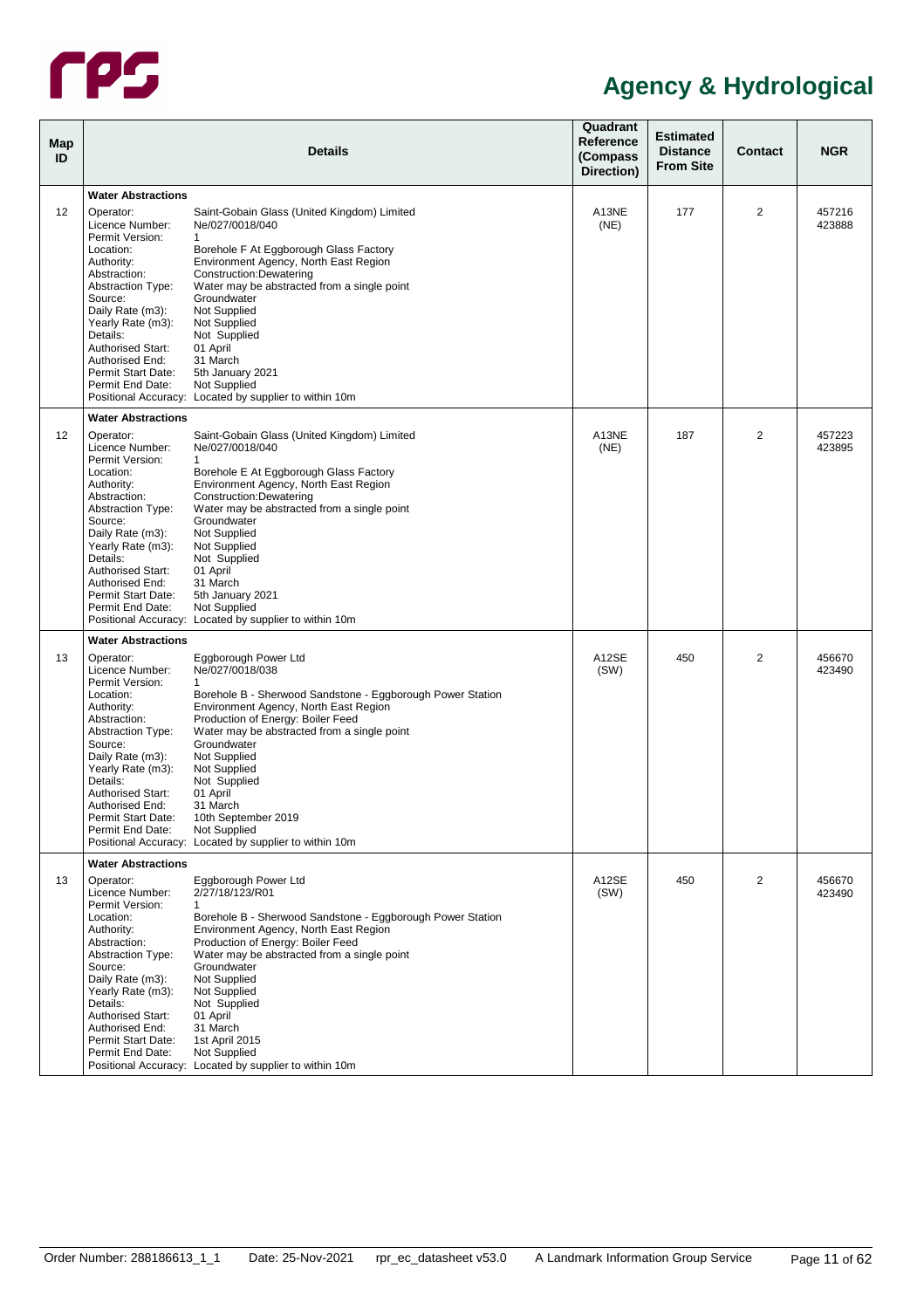

| Map<br>ID |                                                                                                                                                                                                                                                                                 | Details                                                                                                                                                                                                                                                                                                                                                                                                                                                             | Quadrant<br>Reference<br>(Compass<br>Direction) | <b>Estimated</b><br><b>Distance</b><br><b>From Site</b> | <b>Contact</b> | <b>NGR</b>       |
|-----------|---------------------------------------------------------------------------------------------------------------------------------------------------------------------------------------------------------------------------------------------------------------------------------|---------------------------------------------------------------------------------------------------------------------------------------------------------------------------------------------------------------------------------------------------------------------------------------------------------------------------------------------------------------------------------------------------------------------------------------------------------------------|-------------------------------------------------|---------------------------------------------------------|----------------|------------------|
|           | <b>Water Abstractions</b>                                                                                                                                                                                                                                                       |                                                                                                                                                                                                                                                                                                                                                                                                                                                                     |                                                 |                                                         |                |                  |
| 13        | Operator:<br>Licence Number:                                                                                                                                                                                                                                                    | Eggborough Power Ltd<br>2/27/18/123                                                                                                                                                                                                                                                                                                                                                                                                                                 | A12SE<br>(SW)                                   | 450                                                     | 2              | 456670<br>423490 |
|           | Permit Version:<br>Location:<br>Authority:<br>Abstraction:<br><b>Abstraction Type:</b><br>Source:<br>Daily Rate (m3):<br>Yearly Rate (m3):<br>Details:<br><b>Authorised Start:</b><br>Authorised End:<br>Permit Start Date:<br>Permit End Date:                                 | 1<br>Borehole B - Sherwood Sandstone - Eggborough Power Station<br>Environment Agency, North East Region<br>Production of Energy: Boiler Feed<br>Water may be abstracted from a single point<br>Groundwater<br>Not Supplied<br>Not Supplied<br>Eggborough Power Station, Eggborough, Goole<br>01 January<br>31 December<br>3rd June 2005<br>Not Supplied<br>Positional Accuracy: Located by supplier to within 10m                                                  |                                                 |                                                         |                |                  |
|           | <b>Water Abstractions</b>                                                                                                                                                                                                                                                       |                                                                                                                                                                                                                                                                                                                                                                                                                                                                     |                                                 |                                                         |                |                  |
| 13        | Operator:<br>Licence Number:<br>Permit Version:<br>Location:<br>Authority:<br>Abstraction:<br><b>Abstraction Type:</b><br>Source:<br>Daily Rate (m3):<br>Yearly Rate (m3):<br>Details:<br><b>Authorised Start:</b><br>Authorised End:<br>Permit Start Date:<br>Permit End Date: | Eggborough Power Ltd<br>2/27/18/097<br>101<br>Borehole B - Sherwood Sandstone - Eggborough Power Station<br>Environment Agency, North East Region<br>Production of Energy: Boiler Feed<br>Water may be abstracted from a single point<br>Groundwater<br>Not Supplied<br>Not Supplied<br>Eggborough Power Station, Eggborough, Goole<br>01 January<br>31 December<br>3rd March 2000<br><b>Not Supplied</b><br>Positional Accuracy: Located by supplier to within 10m | A12SE<br>(SW)                                   | 450                                                     | $\overline{2}$ | 456670<br>423490 |
|           | <b>Water Abstractions</b>                                                                                                                                                                                                                                                       |                                                                                                                                                                                                                                                                                                                                                                                                                                                                     |                                                 |                                                         |                |                  |
| 14        | Operator:<br>Licence Number:<br>Permit Version:<br>Location:<br>Authority:<br>Abstraction:<br><b>Abstraction Type:</b><br>Source:<br>Daily Rate (m3):<br>Yearly Rate (m3):<br>Details:<br><b>Authorised Start:</b><br>Authorised End:<br>Permit Start Date:<br>Permit End Date: | National Power Plc<br>2/27/18/058<br><b>Not Supplied</b><br>Eggborough Power Station, Eggborough, GOOLE, North Humberside<br>Environment Agency, North East Region<br>Unclassified (Other)<br>Not Supplied<br>Groundwater<br>4800<br>1754000<br><b>Not Supplied</b><br>Not Supplied<br>Not Supplied<br><b>Not Supplied</b><br>Not Supplied<br>Positional Accuracy: Located by supplier to within 100m                                                               | A12SE<br>(SW)                                   | 499                                                     | 2              | 456600<br>423500 |
|           | <b>Water Abstractions</b>                                                                                                                                                                                                                                                       |                                                                                                                                                                                                                                                                                                                                                                                                                                                                     |                                                 |                                                         |                |                  |
| 15        | Operator:<br>Licence Number:<br>Permit Version:<br>Location:<br>Authority:<br>Abstraction:<br><b>Abstraction Type:</b><br>Source:<br>Daily Rate (m3):<br>Yearly Rate (m3):<br>Details:<br><b>Authorised Start:</b><br>Authorised End:<br>Permit Start Date:<br>Permit End Date: | Yorkshire Water Services<br>2/27/18/022<br>Not Supplied<br>Borehole & Well At Roall Lane<br>Environment Agency, North East Region<br>Water Undertaking<br>Not Supplied<br>Groundwater<br>5673<br>1909320<br>Not Supplied<br>Not Supplied<br>Not Supplied<br>Not Supplied<br>Not Supplied<br>Positional Accuracy: Located by supplier to within 100m                                                                                                                 | A18SW<br>(N)                                    | 618                                                     | 2              | 456800<br>424400 |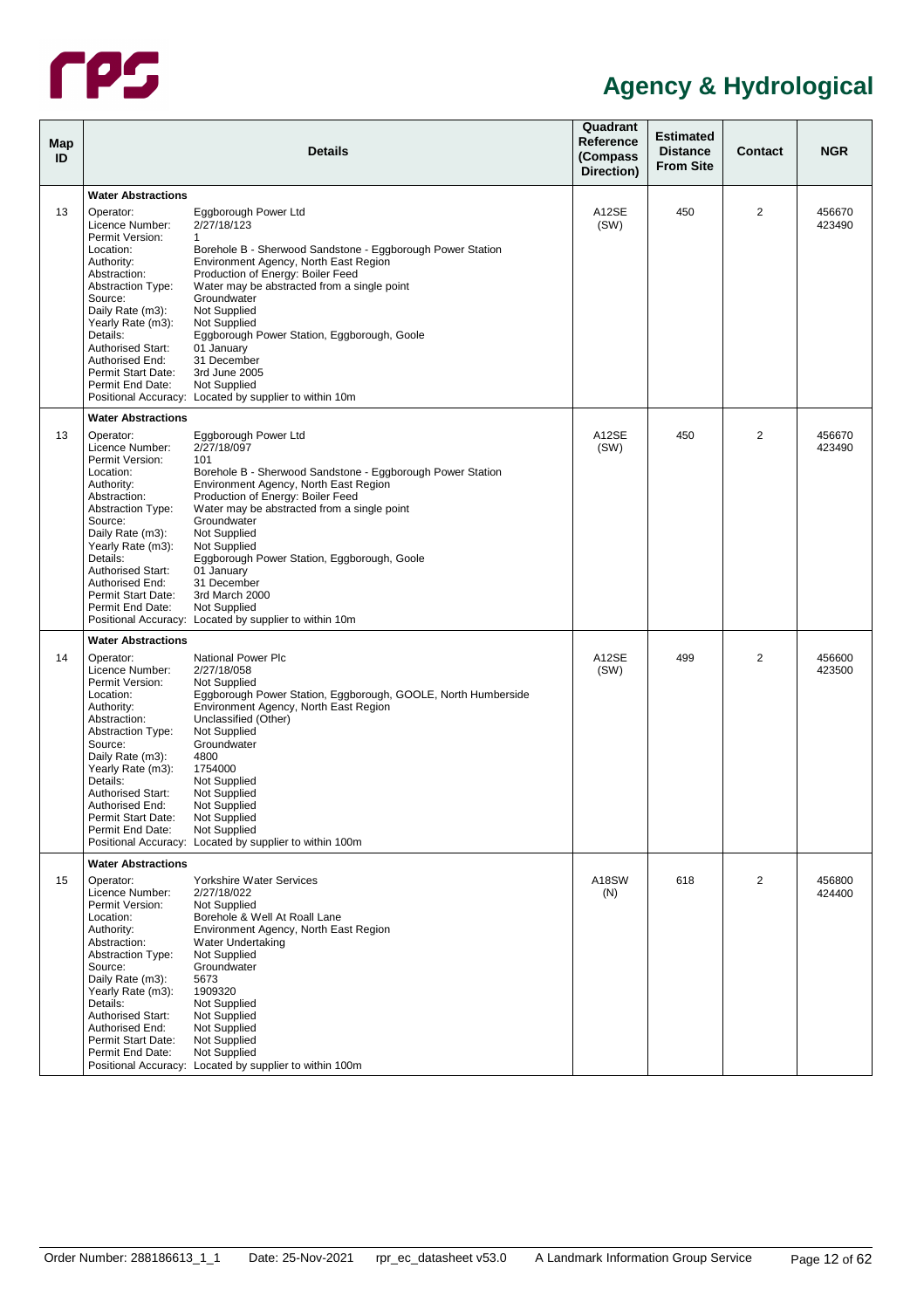

| Map<br>ID |                                                                                                                                                                                                                                                                                                              | <b>Details</b>                                                                                                                                                                                                                                                                                                                                                                                                                                                        | Quadrant<br>Reference<br>(Compass)<br>Direction) | <b>Estimated</b><br><b>Distance</b><br><b>From Site</b> | Contact        | <b>NGR</b>       |
|-----------|--------------------------------------------------------------------------------------------------------------------------------------------------------------------------------------------------------------------------------------------------------------------------------------------------------------|-----------------------------------------------------------------------------------------------------------------------------------------------------------------------------------------------------------------------------------------------------------------------------------------------------------------------------------------------------------------------------------------------------------------------------------------------------------------------|--------------------------------------------------|---------------------------------------------------------|----------------|------------------|
|           | <b>Water Abstractions</b>                                                                                                                                                                                                                                                                                    |                                                                                                                                                                                                                                                                                                                                                                                                                                                                       |                                                  |                                                         |                |                  |
| 16        | Operator:<br>Licence Number:<br>Permit Version:<br>Location:<br>Authority:<br>Abstraction:<br><b>Abstraction Type:</b><br>Source:<br>Daily Rate (m3):<br>Yearly Rate (m3):<br>Details:<br><b>Authorised Start:</b><br>Authorised End:<br>Permit Start Date:<br>Permit End Date:                              | Hercock; Simpson & Allison Limited<br>2/27/18/057<br>Not Supplied<br>Location Description Not Available<br>Environment Agency, North East Region<br>General Industrial<br>Not Supplied<br>Groundwater<br>74<br>20270<br>Sherwood Sandstone Licence Revoked<br>Not Supplied<br>Not Supplied<br>Not Supplied<br>Not Supplied<br>Positional Accuracy: Located by supplier to within 100m                                                                                 | A14SE<br>(E)                                     | 810                                                     | $\overline{2}$ | 457800<br>423500 |
| 17        | <b>Water Abstractions</b><br>Operator:<br>Licence Number:<br>Permit Version:<br>Location:<br>Authority:<br>Abstraction:<br><b>Abstraction Type:</b><br>Source:<br>Daily Rate (m3):<br>Yearly Rate (m3):<br>Details:<br><b>Authorised Start:</b><br>Authorised End:<br>Permit Start Date:<br>Permit End Date: | C & P Welsh<br>2/27/18/009<br>100<br>Borehole - Sherwood Sandstone - Handsall<br>Environment Agency, North East Region<br><b>General Farming And Domestic</b><br>Water may be abstracted from a single point<br>Groundwater<br>$\overline{7}$<br>2487<br>Hazel Grove & Hazel Croft, Hensall<br>01 January<br>31 December<br>13th August 1971<br>Not Supplied<br>Positional Accuracy: Located by supplier to within 100m                                               | A9SW<br>(SE)                                     | 824                                                     | 2              | 457500<br>423100 |
|           | <b>Water Abstractions</b>                                                                                                                                                                                                                                                                                    |                                                                                                                                                                                                                                                                                                                                                                                                                                                                       |                                                  |                                                         |                |                  |
| 18        | Operator:<br>Licence Number:<br>Permit Version:<br>Location:<br>Authority:<br>Abstraction:<br><b>Abstraction Type:</b><br>Source:<br>Daily Rate (m3):<br>Yearly Rate (m3):<br>Details:<br><b>Authorised Start:</b><br>Authorised End:<br>Permit Start Date:<br>Permit End Date:                              | Mr & Mrs Kr&A Avis<br>2/27/09/006<br>100<br>Borehole - Sherwood Sandstone - Eggborough Whitley Bridge<br>Environment Agency, North East Region<br>General Farming And Domestic<br>Water may be abstracted from a single point<br>Groundwater<br>5<br>1659<br>Springfield Farm, Weeland Road, Eggborough, Whiteley Bridge, Goole<br>01 Januarv<br>31 December<br>9th December 1970<br>Not Supplied<br>Positional Accuracy: Located by supplier to within 100m          | A9SW<br>(SE)                                     | 908                                                     | $\overline{2}$ | 457500<br>423000 |
|           | <b>Water Abstractions</b>                                                                                                                                                                                                                                                                                    |                                                                                                                                                                                                                                                                                                                                                                                                                                                                       |                                                  |                                                         |                |                  |
|           | Operator:<br>Licence Number:<br>Permit Version:<br>Location:<br>Authority:<br>Abstraction:<br><b>Abstraction Type:</b><br>Source:<br>Daily Rate (m3):<br>Yearly Rate (m3):<br>Details:<br><b>Authorised Start:</b><br>Authorised End:<br>Permit Start Date:<br>Permit End Date:                              | The Hambleton Abstraction Partnership<br>2/27/18/131<br>6<br>Borehole - Sherwood Sandstone - Hensall<br>Environment Agency, North East Region<br>General Agriculture: Spray Irrigation - Direct<br>Water may be abstracted from a single point<br>Groundwater<br>Not Supplied<br>Not Supplied<br>Hazel Old Lane, Hensall, Goole, East Yorkshire<br>01 April<br>31 October<br>29th July 2011<br>Not Supplied<br>Positional Accuracy: Located by supplier to within 10m | A15SW<br>(E)                                     | 1048                                                    | 2              | 458080<br>423600 |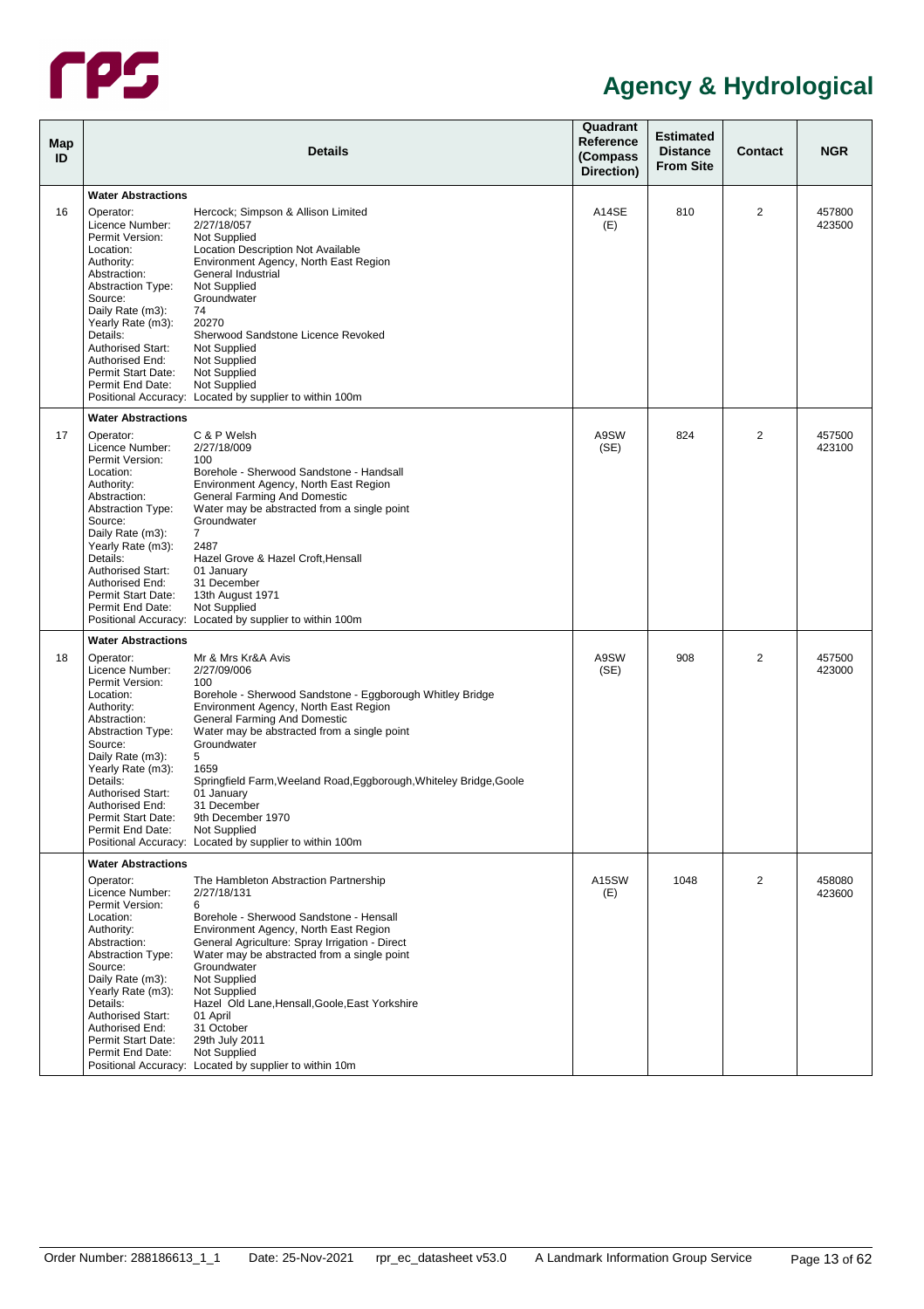

| <b>NGR</b><br><b>Contact</b> |
|------------------------------|
|                              |
| 2<br>458080<br>423600        |
|                              |
|                              |
|                              |
|                              |
|                              |
|                              |
| 2<br>458080<br>423600        |
|                              |
|                              |
|                              |
|                              |
|                              |
|                              |
|                              |
|                              |
| 2<br>458080<br>423600        |
|                              |
|                              |
|                              |
|                              |
|                              |
|                              |
|                              |
| 2<br>458080<br>423600        |
|                              |
|                              |
|                              |
|                              |
|                              |
|                              |
|                              |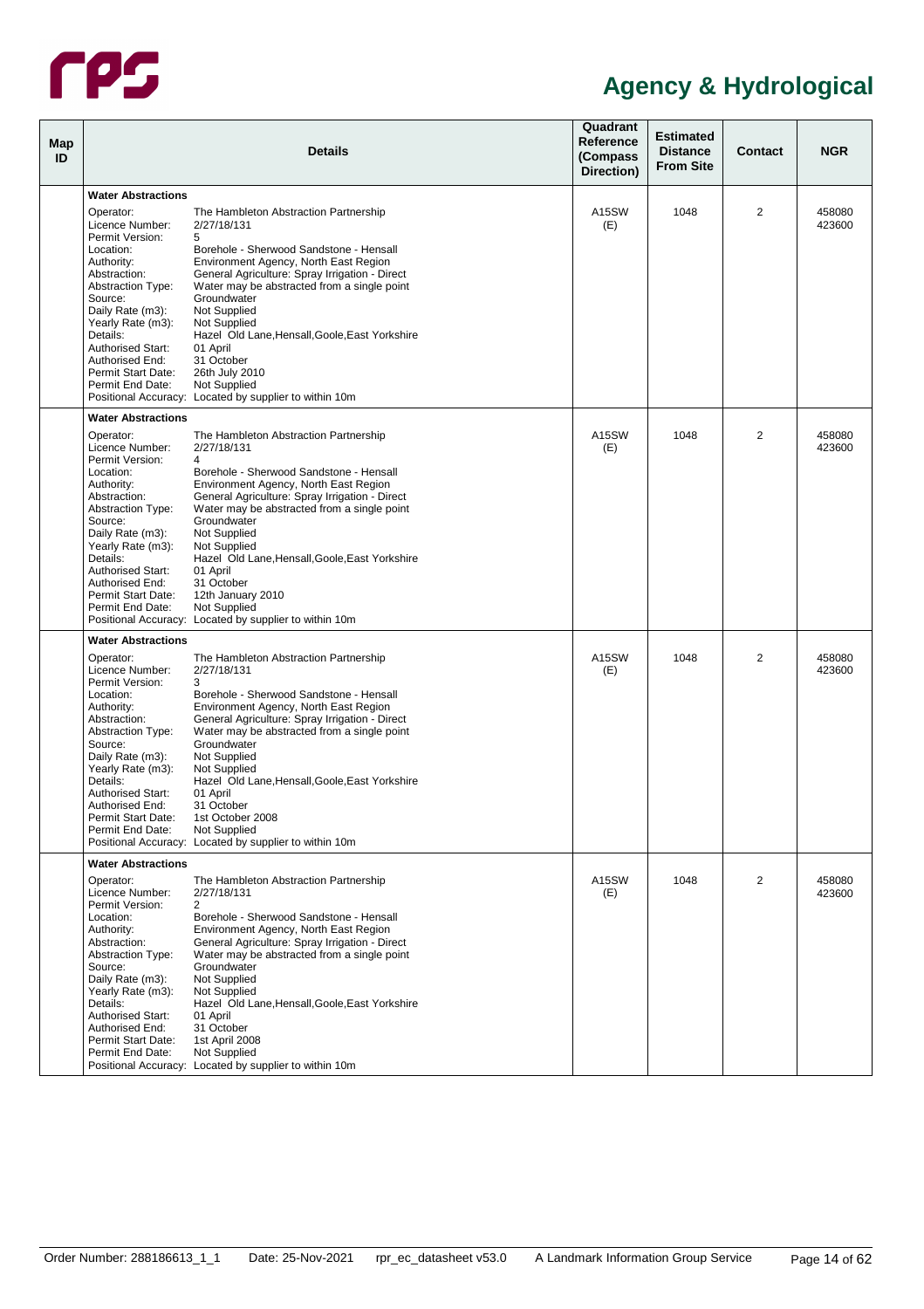

| Map<br>ID |                                                           | <b>Details</b>                                                                                               | Quadrant<br>Reference<br>(Compass<br>Direction) | <b>Estimated</b><br><b>Distance</b><br><b>From Site</b> | <b>Contact</b> | <b>NGR</b>       |
|-----------|-----------------------------------------------------------|--------------------------------------------------------------------------------------------------------------|-------------------------------------------------|---------------------------------------------------------|----------------|------------------|
|           | <b>Water Abstractions</b>                                 |                                                                                                              |                                                 |                                                         |                |                  |
|           |                                                           |                                                                                                              |                                                 |                                                         |                |                  |
|           | Operator:<br>Licence Number:<br>Permit Version:           | M H Poskitt Ltd<br>2/27/18/131<br>1                                                                          | A15SW<br>(E)                                    | 1048                                                    | 2              | 458080<br>423600 |
|           | Location:<br>Authority:                                   | Borehole - Sherwood Sandstone - Hensall<br>Environment Agency, North East Region                             |                                                 |                                                         |                |                  |
|           | Abstraction:<br><b>Abstraction Type:</b>                  | General Agriculture: Spray Irrigation - Direct<br>Water may be abstracted from a single point<br>Groundwater |                                                 |                                                         |                |                  |
|           | Source:<br>Daily Rate (m3):<br>Yearly Rate (m3):          | Not Supplied<br>Not Supplied                                                                                 |                                                 |                                                         |                |                  |
|           | Details:<br><b>Authorised Start:</b>                      | Hazel Old Lane, Hensall, Goole, East Yorkshire<br>01 April                                                   |                                                 |                                                         |                |                  |
|           | Authorised End:<br>Permit Start Date:<br>Permit End Date: | 31 October<br>6th February 2007<br>Not Supplied                                                              |                                                 |                                                         |                |                  |
|           |                                                           | Positional Accuracy: Located by supplier to within 10m                                                       |                                                 |                                                         |                |                  |
|           | <b>Water Abstractions</b>                                 |                                                                                                              |                                                 |                                                         |                |                  |
|           | Operator:<br>Licence Number:<br>Permit Version:           | The Hambleton Abstraction Partnership<br>2/27/18/131/R01<br>5                                                | A15SW<br>(E)                                    | 1051                                                    | 2              | 458083<br>423602 |
|           | Location:<br>Authority:                                   | Borehole - Sherwood Sandstone - Hensall<br>Environment Agency, North East Region                             |                                                 |                                                         |                |                  |
|           | Abstraction:<br><b>Abstraction Type:</b>                  | <b>Trickle Irrigation</b><br>Water may be abstracted from a single point                                     |                                                 |                                                         |                |                  |
|           | Source:<br>Daily Rate (m3):                               | Groundwater<br>Not Supplied                                                                                  |                                                 |                                                         |                |                  |
|           | Yearly Rate (m3):                                         | Not Supplied                                                                                                 |                                                 |                                                         |                |                  |
|           | Details:                                                  | Not Supplied                                                                                                 |                                                 |                                                         |                |                  |
|           | <b>Authorised Start:</b>                                  | 01 April                                                                                                     |                                                 |                                                         |                |                  |
|           | Authorised End:<br>Permit Start Date:                     | 31 October<br>29th March 2021                                                                                |                                                 |                                                         |                |                  |
|           | Permit End Date:                                          | Not Supplied                                                                                                 |                                                 |                                                         |                |                  |
|           |                                                           | Positional Accuracy: Located by supplier to within 10m                                                       |                                                 |                                                         |                |                  |
|           | <b>Water Abstractions</b>                                 |                                                                                                              |                                                 |                                                         |                |                  |
|           | Operator:<br>Licence Number:                              | The Hambleton Abstraction Partnership<br>2/27/18/131/R01                                                     | A15SW<br>(E)                                    | 1051                                                    | 2              | 458083<br>423602 |
|           | Permit Version:                                           | 5                                                                                                            |                                                 |                                                         |                |                  |
|           | Location:                                                 | Borehole - Sherwood Sandstone - Hensall                                                                      |                                                 |                                                         |                |                  |
|           | Authority:<br>Abstraction:                                | Environment Agency, North East Region<br>General Agriculture: Spray Irrigation - Direct                      |                                                 |                                                         |                |                  |
|           | <b>Abstraction Type:</b>                                  | Water may be abstracted from a single point                                                                  |                                                 |                                                         |                |                  |
|           | Source:                                                   | Groundwater                                                                                                  |                                                 |                                                         |                |                  |
|           | Daily Rate (m3):                                          | Not Supplied                                                                                                 |                                                 |                                                         |                |                  |
|           | Yearly Rate (m3):<br>Details:                             | Not Supplied                                                                                                 |                                                 |                                                         |                |                  |
|           | <b>Authorised Start:</b>                                  | Not Supplied<br>01 April                                                                                     |                                                 |                                                         |                |                  |
|           | Authorised End:                                           | 31 October                                                                                                   |                                                 |                                                         |                |                  |
|           | Permit Start Date:                                        | 29th March 2021                                                                                              |                                                 |                                                         |                |                  |
|           | Permit End Date:                                          | Not Supplied<br>Positional Accuracy: Located by supplier to within 10m                                       |                                                 |                                                         |                |                  |
|           | <b>Water Abstractions</b>                                 |                                                                                                              |                                                 |                                                         |                |                  |
|           | Operator:                                                 | The Hambleton Abstraction Partnership                                                                        | A15SW                                           | 1051                                                    | 2              | 458083           |
|           | Licence Number:<br>Permit Version:                        | 2/27/18/131/R01<br>4                                                                                         | (E)                                             |                                                         |                | 423602           |
|           | Location:                                                 | Borehole - Sherwood Sandstone - Hensall                                                                      |                                                 |                                                         |                |                  |
|           | Authority:                                                | Environment Agency, North East Region                                                                        |                                                 |                                                         |                |                  |
|           | Abstraction:                                              | General Agriculture: Spray Irrigation - Direct                                                               |                                                 |                                                         |                |                  |
|           | <b>Abstraction Type:</b><br>Source:                       | Water may be abstracted from a single point<br>Groundwater                                                   |                                                 |                                                         |                |                  |
|           | Daily Rate (m3):                                          | Not Supplied                                                                                                 |                                                 |                                                         |                |                  |
|           | Yearly Rate (m3):                                         | Not Supplied                                                                                                 |                                                 |                                                         |                |                  |
|           | Details:                                                  | Not Supplied                                                                                                 |                                                 |                                                         |                |                  |
|           | Authorised Start:                                         | 01 April                                                                                                     |                                                 |                                                         |                |                  |
|           | Authorised End:                                           | 31 October                                                                                                   |                                                 |                                                         |                |                  |
|           | Permit Start Date:<br>Permit End Date:                    | 19th September 2019<br>Not Supplied                                                                          |                                                 |                                                         |                |                  |
|           |                                                           | Positional Accuracy: Located by supplier to within 10m                                                       |                                                 |                                                         |                |                  |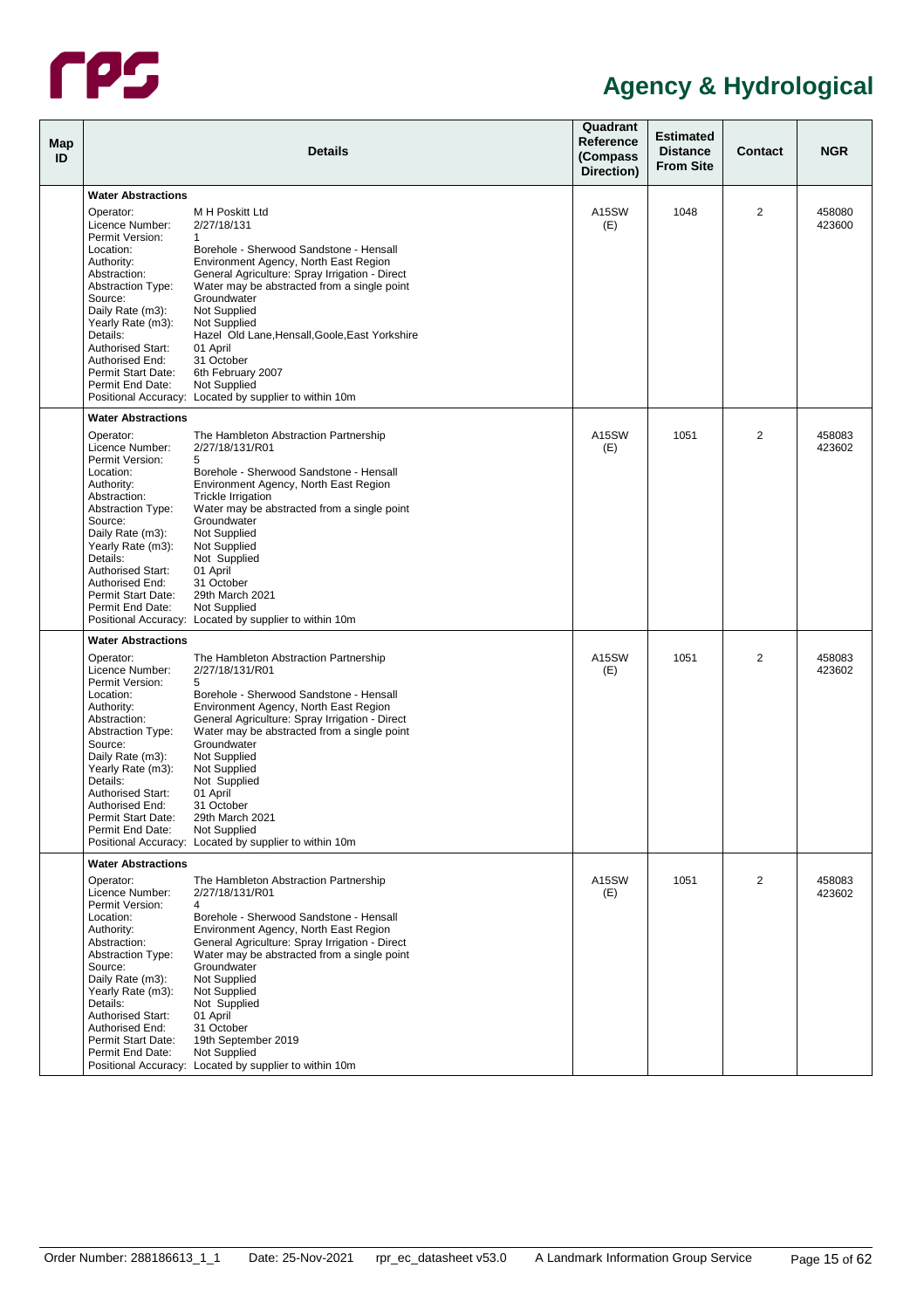

| Map<br>ID |                                                                                                                        | <b>Details</b>                                                                                                                                                                                        | Quadrant<br>Reference<br>(Compass<br>Direction) | <b>Estimated</b><br><b>Distance</b><br><b>From Site</b> | <b>Contact</b> | <b>NGR</b>       |
|-----------|------------------------------------------------------------------------------------------------------------------------|-------------------------------------------------------------------------------------------------------------------------------------------------------------------------------------------------------|-------------------------------------------------|---------------------------------------------------------|----------------|------------------|
|           | <b>Water Abstractions</b>                                                                                              |                                                                                                                                                                                                       |                                                 |                                                         |                |                  |
|           | Operator:<br>Licence Number:                                                                                           | The Hambleton Abstraction Partnership<br>2/27/18/131/R01                                                                                                                                              | A15SW<br>(E)                                    | 1051                                                    | 2              | 458083<br>423602 |
|           | Permit Version:<br>Location:<br>Authority:<br>Abstraction:<br><b>Abstraction Type:</b><br>Source:                      | 3<br>Borehole - Sherwood Sandstone - Hensall<br>Environment Agency, North East Region<br>General Agriculture: Spray Irrigation - Direct<br>Water may be abstracted from a single point<br>Groundwater |                                                 |                                                         |                |                  |
|           | Daily Rate (m3):<br>Yearly Rate (m3):<br>Details:<br><b>Authorised Start:</b><br>Authorised End:<br>Permit Start Date: | Not Supplied<br>Not Supplied<br>Hazel Old Lane, Hensall, Goole, East Yorkshire<br>01 April<br>31 October<br>30th July 2019                                                                            |                                                 |                                                         |                |                  |
|           | Permit End Date:                                                                                                       | Not Supplied<br>Positional Accuracy: Located by supplier to within 10m                                                                                                                                |                                                 |                                                         |                |                  |
|           | <b>Water Abstractions</b>                                                                                              |                                                                                                                                                                                                       |                                                 |                                                         |                |                  |
|           | Operator:<br>Licence Number:<br>Permit Version:<br>Location:<br>Authority:                                             | The Hambleton Abstraction Partnership<br>2/27/18/131/R01<br>$\overline{2}$<br>Borehole - Sherwood Sandstone - Hensall<br>Environment Agency, North East Region                                        | A15SW<br>(E)                                    | 1051                                                    | 2              | 458083<br>423602 |
|           | Abstraction:<br><b>Abstraction Type:</b><br>Source:<br>Daily Rate (m3):<br>Yearly Rate (m3):                           | General Agriculture: Spray Irrigation - Direct<br>Water may be abstracted from a single point<br>Groundwater<br>Not Supplied<br>Not Supplied                                                          |                                                 |                                                         |                |                  |
|           | Details:<br><b>Authorised Start:</b><br>Authorised End:<br>Permit Start Date:                                          | Hazel Old Lane, Hensall, Goole, East Yorkshire<br>01 April<br>31 October<br>29th September 2017                                                                                                       |                                                 |                                                         |                |                  |
|           | Permit End Date:                                                                                                       | Not Supplied<br>Positional Accuracy: Located by supplier to within 10m                                                                                                                                |                                                 |                                                         |                |                  |
|           | <b>Water Abstractions</b>                                                                                              |                                                                                                                                                                                                       |                                                 |                                                         |                |                  |
|           | Operator:<br>Licence Number:                                                                                           | The Hambleton Abstraction Partnership<br>2/27/18/131/R01<br>$\mathbf{1}$                                                                                                                              | A15SW<br>(E)                                    | 1051                                                    | 2              | 458083<br>423602 |
|           | Permit Version:<br>Location:<br>Authority:<br>Abstraction:                                                             | Borehole - Sherwood Sandstone - Hensall<br>Environment Agency, North East Region<br>General Agriculture: Spray Irrigation - Direct                                                                    |                                                 |                                                         |                |                  |
|           | <b>Abstraction Type:</b><br>Source:<br>Daily Rate (m3):                                                                | Water may be abstracted from a single point<br>Groundwater<br>Not Supplied                                                                                                                            |                                                 |                                                         |                |                  |
|           | Yearly Rate (m3):<br>Details:<br>Authorised Start:                                                                     | Not Supplied<br>Hazel Old Lane, Hensall, Goole, East Yorkshire<br>01 April                                                                                                                            |                                                 |                                                         |                |                  |
|           | Authorised End:<br>Permit Start Date:<br>Permit End Date:                                                              | 31 October<br>1st August 2017<br>Not Supplied                                                                                                                                                         |                                                 |                                                         |                |                  |
|           | <b>Water Abstractions</b>                                                                                              | Positional Accuracy: Located by supplier to within 10m                                                                                                                                                |                                                 |                                                         |                |                  |
|           | Operator:                                                                                                              | The Hambleton Abstraction Partnership                                                                                                                                                                 | A15SW                                           | 1051                                                    | 2              | 458083           |
|           | Licence Number:<br>Permit Version:                                                                                     | 2/27/18/131<br>8<br>Borehole - Sherwood Sandstone - Hensall                                                                                                                                           | (E)                                             |                                                         |                | 423602           |
|           | Location:<br>Authority:<br>Abstraction:<br><b>Abstraction Type:</b>                                                    | Environment Agency, North East Region<br>General Agriculture: Spray Irrigation - Direct<br>Water may be abstracted from a single point                                                                |                                                 |                                                         |                |                  |
|           | Source:<br>Daily Rate (m3):<br>Yearly Rate (m3):                                                                       | Groundwater<br>Not Supplied<br>Not Supplied                                                                                                                                                           |                                                 |                                                         |                |                  |
|           | Details:<br><b>Authorised Start:</b><br>Authorised End:                                                                | Hazel Old Lane, Hensall, Goole, East Yorkshire<br>01 April<br>31 October                                                                                                                              |                                                 |                                                         |                |                  |
|           | Permit Start Date:<br>Permit End Date:                                                                                 | 4th November 2013<br>Not Supplied<br>Positional Accuracy: Located by supplier to within 10m                                                                                                           |                                                 |                                                         |                |                  |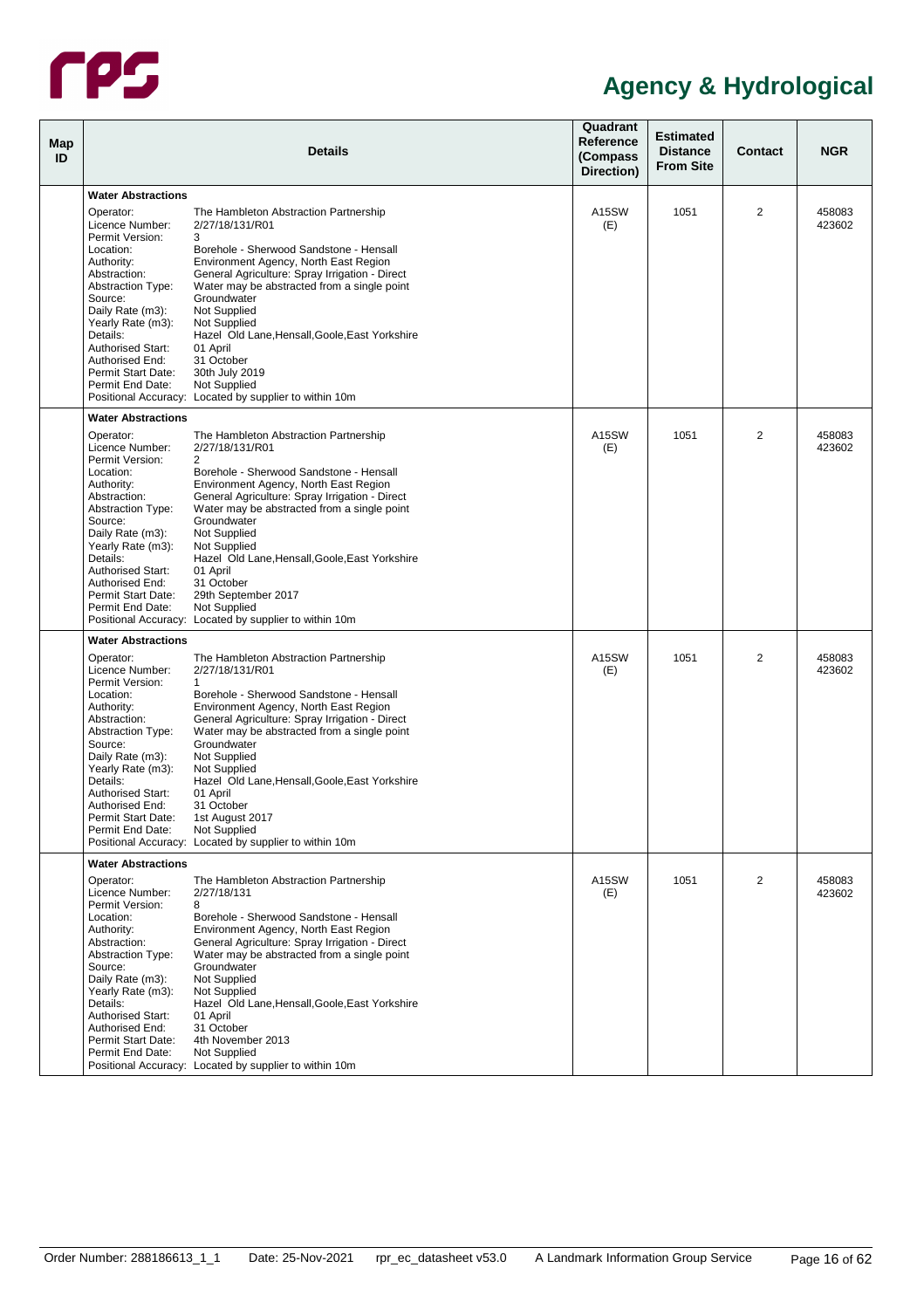

| Map<br>ID |                                                                              | <b>Details</b>                                                                                                                           | Quadrant<br>Reference<br>(Compass<br>Direction) | <b>Estimated</b><br><b>Distance</b><br><b>From Site</b> | <b>Contact</b> | <b>NGR</b>       |
|-----------|------------------------------------------------------------------------------|------------------------------------------------------------------------------------------------------------------------------------------|-------------------------------------------------|---------------------------------------------------------|----------------|------------------|
|           | <b>Water Abstractions</b>                                                    |                                                                                                                                          |                                                 |                                                         |                |                  |
|           | Operator:<br>Licence Number:                                                 | The Hambleton Abstraction Partnership<br>2/27/18/131                                                                                     | A15SW<br>(E)                                    | 1051                                                    | $\overline{2}$ | 458083<br>423602 |
|           | Permit Version:<br>Location:<br>Authority:<br>Abstraction:                   | 7<br>Borehole - Sherwood Sandstone - Hensall<br>Environment Agency, North East Region<br>General Agriculture: Spray Irrigation - Direct  |                                                 |                                                         |                |                  |
|           | <b>Abstraction Type:</b><br>Source:<br>Daily Rate (m3):<br>Yearly Rate (m3): | Water may be abstracted from a single point<br>Groundwater<br>Not Supplied<br>Not Supplied                                               |                                                 |                                                         |                |                  |
|           | Details:<br><b>Authorised Start:</b><br>Authorised End:                      | Hazel Old Lane, Hensall, Goole, East Yorkshire<br>01 April<br>31 October                                                                 |                                                 |                                                         |                |                  |
|           | Permit Start Date:<br>Permit End Date:                                       | 19th December 2012<br>Not Supplied<br>Positional Accuracy: Located by supplier to within 10m                                             |                                                 |                                                         |                |                  |
|           | <b>Water Abstractions</b>                                                    |                                                                                                                                          |                                                 |                                                         |                |                  |
|           | Operator:<br>Licence Number:<br>Permit Version:                              | St Francis Group (Eggborough) Ltd<br>Ne/027/0018/037<br>$\mathbf{1}$                                                                     | A19NW<br>(NE)                                   | 1062                                                    | $\overline{2}$ | 457480<br>424790 |
|           | Location:<br>Authority:<br>Abstraction:                                      | Borehole A - Sherwood Sandstone - Eggborough Power Station<br>Environment Agency, North East Region<br>Production of Energy: Boiler Feed |                                                 |                                                         |                |                  |
|           | <b>Abstraction Type:</b><br>Source:<br>Daily Rate (m3):                      | Water may be abstracted from a single point<br>Groundwater<br>Not Supplied                                                               |                                                 |                                                         |                |                  |
|           | Yearly Rate (m3):<br>Details:<br><b>Authorised Start:</b>                    | Not Supplied<br>Not Supplied<br>01 April                                                                                                 |                                                 |                                                         |                |                  |
|           | Authorised End:<br>Permit Start Date:<br>Permit End Date:                    | 31 March<br>10th September 2019<br>Not Supplied                                                                                          |                                                 |                                                         |                |                  |
|           |                                                                              | Positional Accuracy: Located by supplier to within 10m                                                                                   |                                                 |                                                         |                |                  |
|           | <b>Water Abstractions</b>                                                    |                                                                                                                                          |                                                 |                                                         |                |                  |
|           | Operator:                                                                    | Eggborough Power Ltd                                                                                                                     | A19NW                                           | 1062                                                    | 2              | 457480           |
|           | Licence Number:                                                              | 2/27/18/123/R01                                                                                                                          | (NE)                                            |                                                         |                | 424790           |
|           | Permit Version:                                                              | 1                                                                                                                                        |                                                 |                                                         |                |                  |
|           | Location:<br>Authority:                                                      | Borehole A - Sherwood Sandstone - Eggborough Power Station<br>Environment Agency, North East Region                                      |                                                 |                                                         |                |                  |
|           | Abstraction:                                                                 | Production of Energy: Boiler Feed                                                                                                        |                                                 |                                                         |                |                  |
|           | <b>Abstraction Type:</b>                                                     | Water may be abstracted from a single point                                                                                              |                                                 |                                                         |                |                  |
|           | Source:                                                                      | Groundwater                                                                                                                              |                                                 |                                                         |                |                  |
|           | Daily Rate (m3):                                                             | Not Supplied                                                                                                                             |                                                 |                                                         |                |                  |
|           | Yearly Rate (m3):<br>Details:                                                | <b>Not Supplied</b><br>Not Supplied                                                                                                      |                                                 |                                                         |                |                  |
|           | Authorised Start:                                                            | 01 April                                                                                                                                 |                                                 |                                                         |                |                  |
|           | Authorised End:                                                              | 31 March                                                                                                                                 |                                                 |                                                         |                |                  |
|           | Permit Start Date:                                                           | 1st April 2015                                                                                                                           |                                                 |                                                         |                |                  |
|           | Permit End Date:                                                             | Not Supplied<br>Positional Accuracy: Located by supplier to within 10m                                                                   |                                                 |                                                         |                |                  |
|           | <b>Water Abstractions</b>                                                    |                                                                                                                                          |                                                 |                                                         |                |                  |
|           | Operator:                                                                    | Eggborough Power Ltd                                                                                                                     | A19NW                                           | 1062                                                    | 2              | 457480           |
|           | Licence Number:                                                              | 2/27/18/123                                                                                                                              | (NE)                                            |                                                         |                | 424790           |
|           | Permit Version:<br>Location:                                                 | 1<br>Borehole A - Sherwood Sandstone - Eggborough Power Station                                                                          |                                                 |                                                         |                |                  |
|           | Authority:                                                                   | Environment Agency, North East Region                                                                                                    |                                                 |                                                         |                |                  |
|           | Abstraction:                                                                 | Production of Energy: Boiler Feed                                                                                                        |                                                 |                                                         |                |                  |
|           | <b>Abstraction Type:</b>                                                     | Water may be abstracted from a single point                                                                                              |                                                 |                                                         |                |                  |
|           | Source:                                                                      | Groundwater                                                                                                                              |                                                 |                                                         |                |                  |
|           | Daily Rate (m3):<br>Yearly Rate (m3):                                        | Not Supplied<br>Not Supplied                                                                                                             |                                                 |                                                         |                |                  |
|           | Details:                                                                     | Eggborough Power Station, Eggborough, Goole                                                                                              |                                                 |                                                         |                |                  |
|           | <b>Authorised Start:</b>                                                     | 01 January                                                                                                                               |                                                 |                                                         |                |                  |
|           | Authorised End:                                                              | 31 December                                                                                                                              |                                                 |                                                         |                |                  |
|           | Permit Start Date:<br>Permit End Date:                                       | 3rd June 2005<br>Not Supplied                                                                                                            |                                                 |                                                         |                |                  |
|           |                                                                              | Positional Accuracy: Located by supplier to within 10m                                                                                   |                                                 |                                                         |                |                  |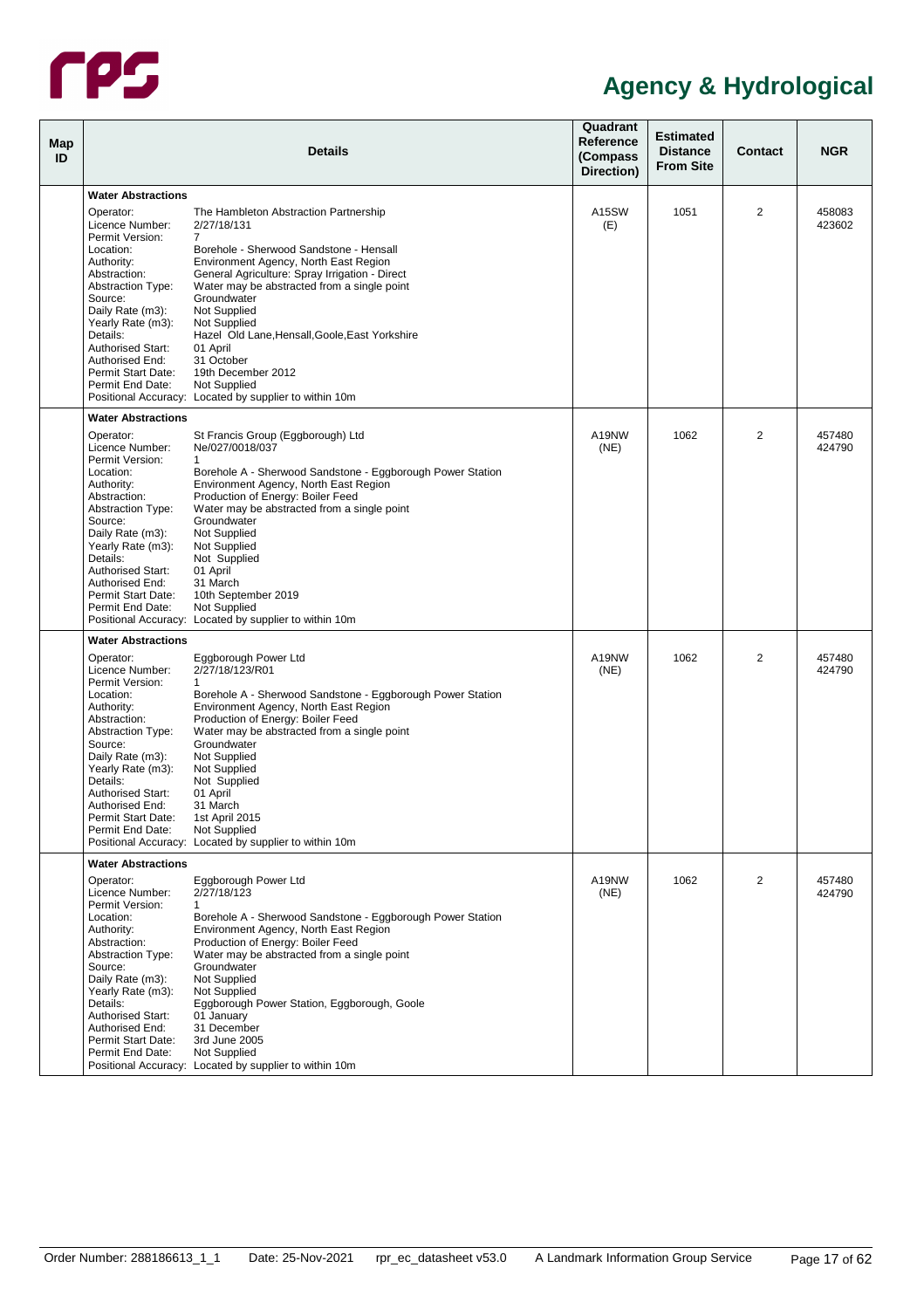

| Map<br>ID |                                                                                                                                                                                                                                                                              | <b>Details</b>                                                                                                                                                                                                                                                                                                                                                       | Quadrant<br>Reference<br>(Compass<br>Direction) | <b>Estimated</b><br><b>Distance</b><br><b>From Site</b> | <b>Contact</b> | <b>NGR</b>       |
|-----------|------------------------------------------------------------------------------------------------------------------------------------------------------------------------------------------------------------------------------------------------------------------------------|----------------------------------------------------------------------------------------------------------------------------------------------------------------------------------------------------------------------------------------------------------------------------------------------------------------------------------------------------------------------|-------------------------------------------------|---------------------------------------------------------|----------------|------------------|
|           |                                                                                                                                                                                                                                                                              |                                                                                                                                                                                                                                                                                                                                                                      |                                                 |                                                         |                |                  |
|           | <b>Water Abstractions</b><br>Operator:<br>Licence Number:<br>Permit Version:                                                                                                                                                                                                 | Eggborough Power Ltd<br>2/27/18/097<br>101                                                                                                                                                                                                                                                                                                                           | A19NW<br>(NE)                                   | 1062                                                    | 2              | 457480<br>424790 |
|           | Location:<br>Authority:<br>Abstraction:<br><b>Abstraction Type:</b><br>Source:                                                                                                                                                                                               | Borehole A - Sherwood Sandstone - Eggborough Power Station<br>Environment Agency, North East Region<br>Production of Energy: Boiler Feed<br>Water may be abstracted from a single point<br>Groundwater                                                                                                                                                               |                                                 |                                                         |                |                  |
|           | Daily Rate (m3):<br>Yearly Rate (m3):<br>Details:<br><b>Authorised Start:</b><br>Authorised End:<br>Permit Start Date:                                                                                                                                                       | 4800<br>1500000<br>Eggborough Power Station, Eggborough, Goole<br>01 January<br>31 December<br>3rd March 2000                                                                                                                                                                                                                                                        |                                                 |                                                         |                |                  |
|           | Permit End Date:                                                                                                                                                                                                                                                             | Not Supplied<br>Positional Accuracy: Located by supplier to within 100m                                                                                                                                                                                                                                                                                              |                                                 |                                                         |                |                  |
|           | <b>Water Abstractions</b>                                                                                                                                                                                                                                                    |                                                                                                                                                                                                                                                                                                                                                                      |                                                 |                                                         |                |                  |
|           | Operator:<br>Licence Number:<br>Permit Version:<br>Location:<br>Authority:<br>Abstraction:<br><b>Abstraction Type:</b><br>Source:<br>Daily Rate (m3):<br>Yearly Rate (m3):                                                                                                   | Yorkshire Water Services Ltd<br>2/27/18/076<br>101<br>Borehole(3)-Sherwood Sandstone-Eggborough<br>Environment Agency, North East Region<br>Public Water Supply: Potable Water Supply - Direct<br>Water may be abstracted from a single point<br>Groundwater<br>Not Supplied<br>Not Supplied                                                                         | A15NE<br>(E)                                    | 1347                                                    | $\overline{2}$ | 458400<br>423870 |
|           | Details:<br><b>Authorised Start:</b><br>Authorised End:<br>Permit Start Date:<br>Permit End Date:                                                                                                                                                                            | N/A<br>01 January<br>31 December<br>1st April 2005<br>Not Supplied<br>Positional Accuracy: Located by supplier to within 10m                                                                                                                                                                                                                                         |                                                 |                                                         |                |                  |
|           | <b>Water Abstractions</b>                                                                                                                                                                                                                                                    |                                                                                                                                                                                                                                                                                                                                                                      |                                                 |                                                         |                |                  |
|           | Operator:<br>Licence Number:                                                                                                                                                                                                                                                 | Jas Bowman & Sons Limited<br>2/27/09/049                                                                                                                                                                                                                                                                                                                             | A6SE<br>(SW)                                    | 1359                                                    | 2              | 455900<br>423000 |
|           | Permit Version:<br>Location:<br>Authority:<br>Abstraction:<br><b>Abstraction Type:</b><br>Source:<br>Daily Rate (m3):<br>Yearly Rate (m3):<br>Details:<br><b>Authorised Start:</b><br>Authorised End:<br>Permit Start Date:<br>Permit End Date:<br><b>Water Abstractions</b> | Not Supplied<br>Location Description Not Available<br>Environment Agency, North East Region<br>General Industrial<br>Not Supplied<br>Groundwater<br>59<br>15115<br>Sherwood Sandstone Licence Revoked<br>Not Supplied<br>Not Supplied<br>Not Supplied<br>Not Supplied<br>Positional Accuracy: Located by supplier to within 100m                                     |                                                 |                                                         |                |                  |
|           | Operator:<br>Licence Number:<br>Permit Version:<br>Location:<br>Authority:<br>Abstraction:<br><b>Abstraction Type:</b><br>Source:<br>Daily Rate (m3):<br>Yearly Rate (m3):<br>Details:<br><b>Authorised Start:</b><br>Authorised End:<br>Permit Start Date:                  | <b>Bayston Farms</b><br>Ne/027/0018/032<br>1<br><b>Beck Drain Near Hensall</b><br>Environment Agency, North East Region<br>General Agriculture: Spray Irrigation - Storage<br>Water may be abstracted from a river or stream reach, or a row of wellpoints<br>Surface<br>Not Supplied<br>Not Supplied<br>Not Supplied<br>01 April<br>31 March<br>28th September 2017 | A10NW<br>(E)                                    | 1366                                                    | 2              | 458361<br>423416 |
|           | Permit End Date:                                                                                                                                                                                                                                                             | Not Supplied<br>Positional Accuracy: Located by supplier to within 10m                                                                                                                                                                                                                                                                                               |                                                 |                                                         |                |                  |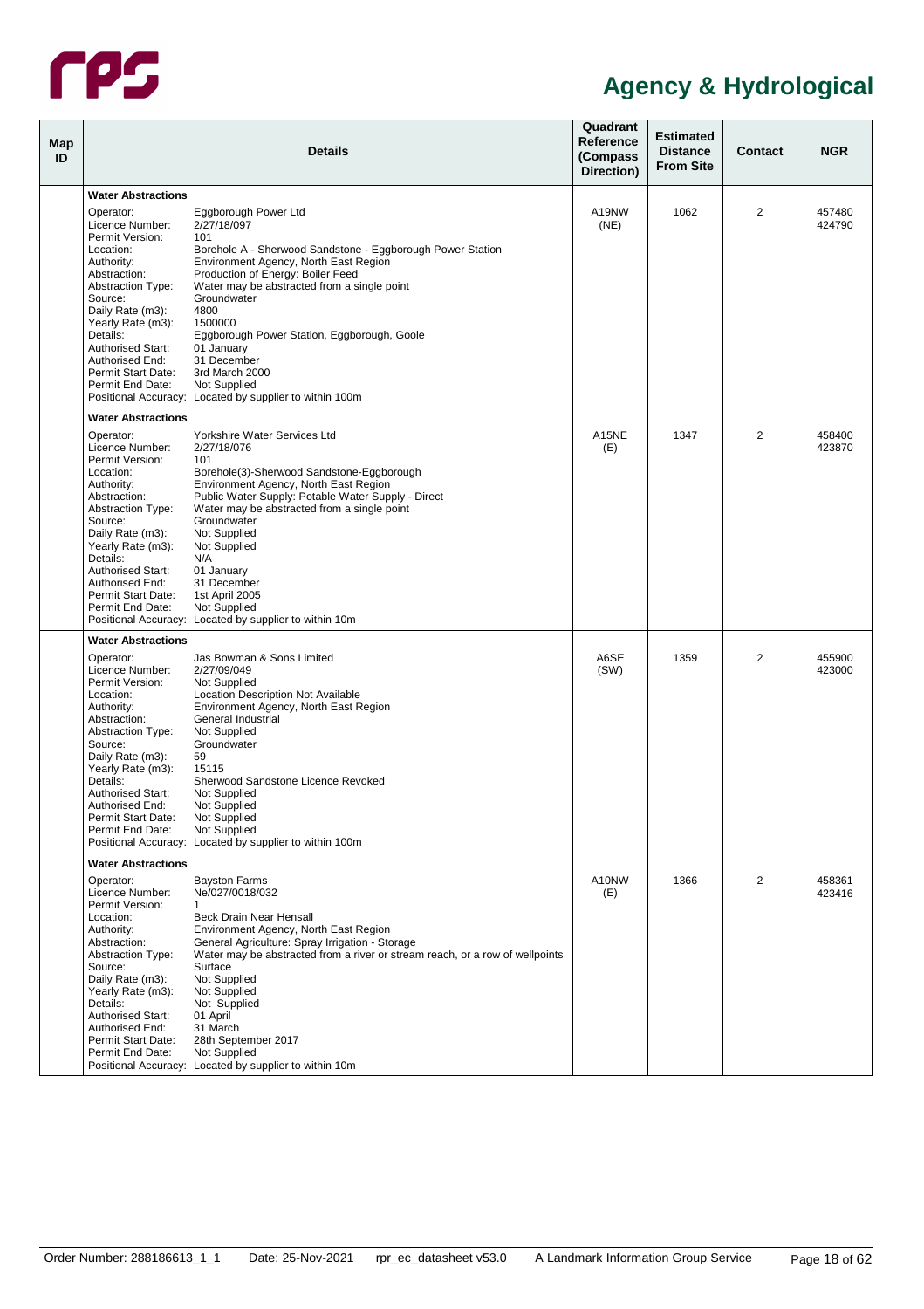

| Map<br>ID |                                                           | <b>Details</b>                                                                                                                         | Quadrant<br>Reference<br>(Compass<br>Direction) | <b>Estimated</b><br><b>Distance</b><br><b>From Site</b> | <b>Contact</b> | <b>NGR</b>       |
|-----------|-----------------------------------------------------------|----------------------------------------------------------------------------------------------------------------------------------------|-------------------------------------------------|---------------------------------------------------------|----------------|------------------|
|           | <b>Water Abstractions</b>                                 |                                                                                                                                        |                                                 |                                                         |                |                  |
|           | Operator:<br>Licence Number:                              | The Hambleton Abstraction Partnership<br>Ne/027/0018/009                                                                               | A4SW                                            | 1411                                                    | 2              | 457396<br>422415 |
|           | Permit Version:<br>Location:                              | 7<br>Borehole-Sherwood Sandstone-High Eggborough-Goole                                                                                 | (S)                                             |                                                         |                |                  |
|           | Authority:<br>Abstraction:<br><b>Abstraction Type:</b>    | Environment Agency, North East Region<br>General Agriculture: Spray Irrigation - Direct<br>Water may be abstracted from a single point |                                                 |                                                         |                |                  |
|           | Source:<br>Daily Rate (m3):<br>Yearly Rate (m3):          | Groundwater<br>Not Supplied<br>Not Supplied                                                                                            |                                                 |                                                         |                |                  |
|           | Details:<br><b>Authorised Start:</b>                      | Not Supplied<br>01 April                                                                                                               |                                                 |                                                         |                |                  |
|           | Authorised End:<br>Permit Start Date:<br>Permit End Date: | 31 October<br>29th March 2021<br>Not Supplied                                                                                          |                                                 |                                                         |                |                  |
|           | <b>Water Abstractions</b>                                 | Positional Accuracy: Located by supplier to within 10m                                                                                 |                                                 |                                                         |                |                  |
|           | Operator:                                                 | The Hambleton Abstraction Partnership                                                                                                  | A4SW                                            | 1411                                                    | $\overline{2}$ | 457396           |
|           | Licence Number:<br>Permit Version:                        | Ne/027/0018/009<br>$\overline{7}$                                                                                                      | (S)                                             |                                                         |                | 422415           |
|           | Location:<br>Authority:                                   | Borehole-Sherwood Sandstone-High Eggborough-Goole<br>Environment Agency, North East Region                                             |                                                 |                                                         |                |                  |
|           | Abstraction:<br><b>Abstraction Type:</b><br>Source:       | Trickle Irrigation<br>Water may be abstracted from a single point<br>Groundwater                                                       |                                                 |                                                         |                |                  |
|           | Daily Rate (m3):                                          | Not Supplied                                                                                                                           |                                                 |                                                         |                |                  |
|           | Yearly Rate (m3):<br>Details:                             | Not Supplied<br>Not Supplied                                                                                                           |                                                 |                                                         |                |                  |
|           | <b>Authorised Start:</b>                                  | 01 April                                                                                                                               |                                                 |                                                         |                |                  |
|           | Authorised End:<br>Permit Start Date:                     | 31 October<br>29th March 2021                                                                                                          |                                                 |                                                         |                |                  |
|           | Permit End Date:                                          | Not Supplied<br>Positional Accuracy: Located by supplier to within 10m                                                                 |                                                 |                                                         |                |                  |
|           | <b>Water Abstractions</b>                                 |                                                                                                                                        |                                                 |                                                         |                |                  |
|           | Operator:                                                 | The Hambleton Abstraction Partnership                                                                                                  | A4SW                                            | 1411                                                    | 2              | 457396           |
|           | Licence Number:                                           | Ne/027/0018/009                                                                                                                        | (S)                                             |                                                         |                | 422415           |
|           | Permit Version:<br>Location:                              | 6<br>Borehole-Sherwood Sandstone-High Eggborough-Goole                                                                                 |                                                 |                                                         |                |                  |
|           | Authority:                                                | Environment Agency, North East Region                                                                                                  |                                                 |                                                         |                |                  |
|           | Abstraction:<br><b>Abstraction Type:</b>                  | General Agriculture: Spray Irrigation - Direct<br>Water may be abstracted from a single point                                          |                                                 |                                                         |                |                  |
|           | Source:                                                   | Groundwater                                                                                                                            |                                                 |                                                         |                |                  |
|           | Daily Rate (m3):<br>Yearly Rate (m3):                     | Not Supplied<br>Not Supplied                                                                                                           |                                                 |                                                         |                |                  |
|           | Details:                                                  | Not Supplied                                                                                                                           |                                                 |                                                         |                |                  |
|           | Authorised Start:<br>Authorised End:                      | 01 April<br>31 October                                                                                                                 |                                                 |                                                         |                |                  |
|           | Permit Start Date:                                        | 19th September 2019                                                                                                                    |                                                 |                                                         |                |                  |
|           | Permit End Date:                                          | Not Supplied<br>Positional Accuracy: Located by supplier to within 10m                                                                 |                                                 |                                                         |                |                  |
|           | <b>Water Abstractions</b>                                 |                                                                                                                                        |                                                 |                                                         |                |                  |
|           | Operator:<br>Licence Number:                              | The Hambleton Abstraction Partnership<br>Ne/027/0018/009                                                                               | A4SW<br>(S)                                     | 1411                                                    | 2              | 457396<br>422415 |
|           | Permit Version:                                           | 5                                                                                                                                      |                                                 |                                                         |                |                  |
|           | Location:                                                 | Borehole-Sherwood Sandstone-High Eggborough-Goole                                                                                      |                                                 |                                                         |                |                  |
|           | Authority:<br>Abstraction:                                | Environment Agency, North East Region<br>General Agriculture: Spray Irrigation - Direct                                                |                                                 |                                                         |                |                  |
|           | <b>Abstraction Type:</b>                                  | Water may be abstracted from a single point                                                                                            |                                                 |                                                         |                |                  |
|           | Source:<br>Daily Rate (m3):                               | Groundwater<br>Not Supplied                                                                                                            |                                                 |                                                         |                |                  |
|           | Yearly Rate (m3):                                         | Not Supplied                                                                                                                           |                                                 |                                                         |                |                  |
|           | Details:<br><b>Authorised Start:</b>                      | Eggborough, Goole, Yorkshire<br>01 April                                                                                               |                                                 |                                                         |                |                  |
|           | Authorised End:                                           | 31 October                                                                                                                             |                                                 |                                                         |                |                  |
|           | Permit Start Date:<br>Permit End Date:                    | 30th July 2019<br>Not Supplied                                                                                                         |                                                 |                                                         |                |                  |
|           |                                                           | Positional Accuracy: Located by supplier to within 10m                                                                                 |                                                 |                                                         |                |                  |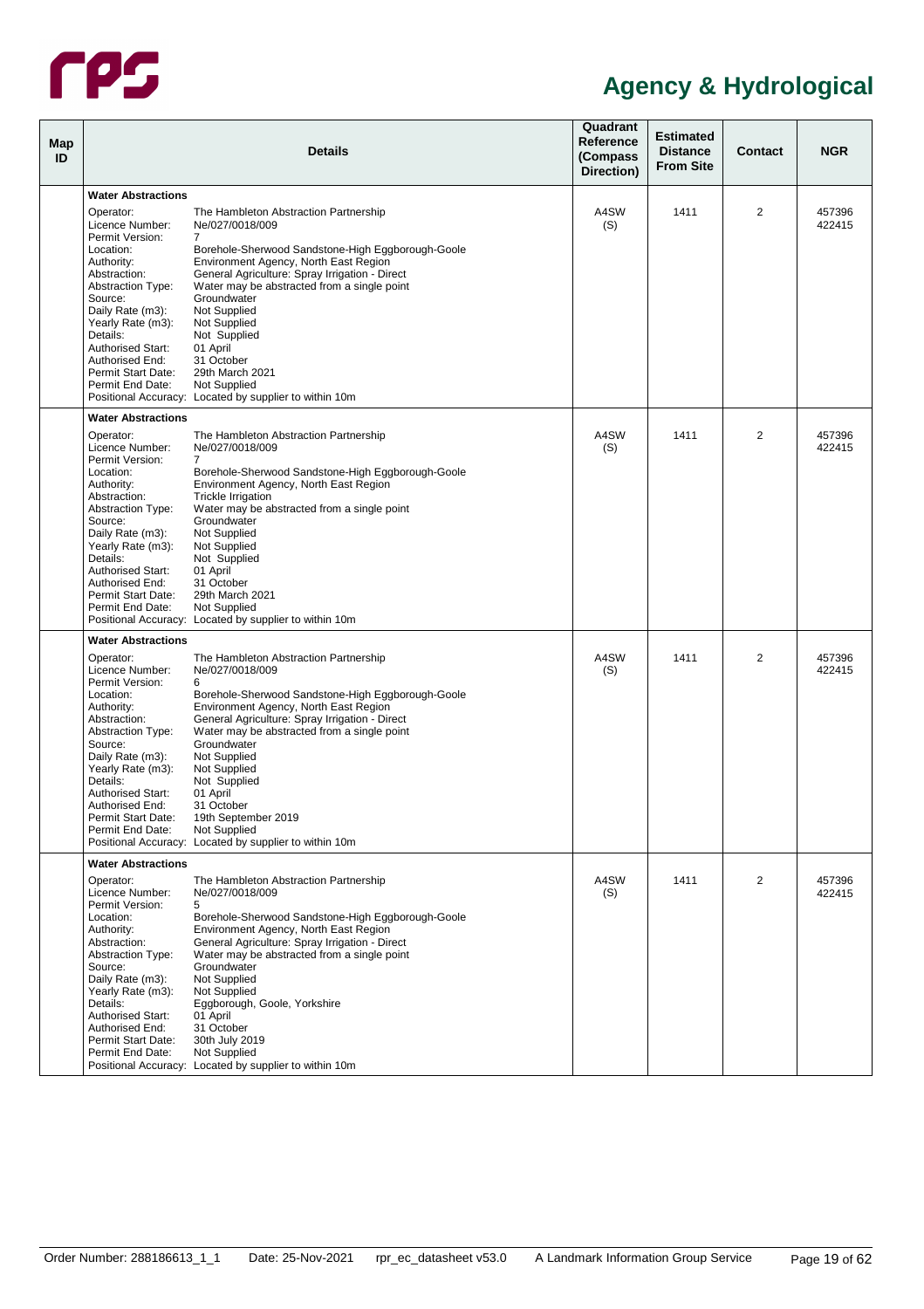

| Map<br>ID |                                                           | <b>Details</b>                                                                                                                         | Quadrant<br>Reference<br>(Compass<br>Direction) | <b>Estimated</b><br><b>Distance</b><br><b>From Site</b> | <b>Contact</b> | <b>NGR</b>       |
|-----------|-----------------------------------------------------------|----------------------------------------------------------------------------------------------------------------------------------------|-------------------------------------------------|---------------------------------------------------------|----------------|------------------|
|           | <b>Water Abstractions</b>                                 |                                                                                                                                        |                                                 |                                                         |                |                  |
|           | Operator:<br>Licence Number:                              | The Hambleton Abstraction Partnership<br>Ne/027/0018/009                                                                               | A4SW<br>(S)                                     | 1411                                                    | $\overline{2}$ | 457396<br>422415 |
|           | Permit Version:<br>Location:                              | 4<br>Borehole-Sherwood Sandstone-High Eggborough-Goole                                                                                 |                                                 |                                                         |                |                  |
|           | Authority:<br>Abstraction:<br><b>Abstraction Type:</b>    | Environment Agency, North East Region<br>General Agriculture: Spray Irrigation - Direct<br>Water may be abstracted from a single point |                                                 |                                                         |                |                  |
|           | Source:<br>Daily Rate (m3):<br>Yearly Rate (m3):          | Groundwater<br>Not Supplied<br>Not Supplied                                                                                            |                                                 |                                                         |                |                  |
|           | Details:<br><b>Authorised Start:</b><br>Authorised End:   | Eggborough, Goole, Yorkshire<br>01 April<br>31 October                                                                                 |                                                 |                                                         |                |                  |
|           | Permit Start Date:<br>Permit End Date:                    | 29th September 2017<br>Not Supplied                                                                                                    |                                                 |                                                         |                |                  |
|           | <b>Water Abstractions</b>                                 | Positional Accuracy: Located by supplier to within 10m                                                                                 |                                                 |                                                         |                |                  |
|           | Operator:                                                 | The Hambleton Abstraction Partnership                                                                                                  | A4SW                                            | 1411                                                    | $\overline{2}$ | 457396           |
|           | Licence Number:<br>Permit Version:                        | Ne/027/0018/009<br>3                                                                                                                   | (S)                                             |                                                         |                | 422415           |
|           | Location:<br>Authority:                                   | Borehole-Sherwood Sandstone-High Eggborough-Goole<br>Environment Agency, North East Region                                             |                                                 |                                                         |                |                  |
|           | Abstraction:<br><b>Abstraction Type:</b><br>Source:       | General Agriculture: Spray Irrigation - Direct<br>Water may be abstracted from a single point<br>Groundwater                           |                                                 |                                                         |                |                  |
|           | Daily Rate (m3):<br>Yearly Rate (m3):                     | Not Supplied<br>Not Supplied                                                                                                           |                                                 |                                                         |                |                  |
|           | Details:<br><b>Authorised Start:</b>                      | Eggborough, Goole, Yorkshire<br>01 April                                                                                               |                                                 |                                                         |                |                  |
|           | Authorised End:<br>Permit Start Date:<br>Permit End Date: | 31 October<br>1st August 2017<br>Not Supplied                                                                                          |                                                 |                                                         |                |                  |
|           |                                                           | Positional Accuracy: Located by supplier to within 10m                                                                                 |                                                 |                                                         |                |                  |
|           | <b>Water Abstractions</b>                                 |                                                                                                                                        |                                                 |                                                         |                |                  |
|           | Operator:<br>Licence Number:                              | The Hambleton Abstraction Partnership<br>Ne/027/0018/009                                                                               | A4SW<br>(S)                                     | 1411                                                    | 2              | 457396<br>422415 |
|           | Permit Version:<br>Location:<br>Authority:                | 2<br>Borehole-Sherwood Sandstone-High Eggborough-Goole<br>Environment Agency, North East Region                                        |                                                 |                                                         |                |                  |
|           | Abstraction:<br><b>Abstraction Type:</b>                  | General Agriculture: Spray Irrigation - Direct<br>Water may be abstracted from a single point                                          |                                                 |                                                         |                |                  |
|           | Source:<br>Daily Rate (m3):                               | Groundwater<br>Not Supplied                                                                                                            |                                                 |                                                         |                |                  |
|           | Yearly Rate (m3):<br>Details:<br><b>Authorised Start:</b> | Not Supplied<br>Eggborough, Goole, Yorkshire<br>01 April                                                                               |                                                 |                                                         |                |                  |
|           | Authorised End:<br>Permit Start Date:                     | 31 October<br>19th December 2012                                                                                                       |                                                 |                                                         |                |                  |
|           | Permit End Date:                                          | Not Supplied<br>Positional Accuracy: Located by supplier to within 10m                                                                 |                                                 |                                                         |                |                  |
|           | <b>Water Abstractions</b>                                 |                                                                                                                                        |                                                 |                                                         |                |                  |
|           | Operator:<br>Licence Number:                              | The Hambleton Abstraction Partnership<br>Ne/027/0018/009                                                                               | A4SW<br>(S)                                     | 1411                                                    | 2              | 457396<br>422415 |
|           | Permit Version:<br>Location:<br>Authority:                | 1<br>Borehole-Sherwood Sandstone-High Eggborough-Goole<br>Environment Agency, North East Region                                        |                                                 |                                                         |                |                  |
|           | Abstraction:<br><b>Abstraction Type:</b>                  | General Agriculture: Spray Irrigation - Direct<br>Water may be abstracted from a single point                                          |                                                 |                                                         |                |                  |
|           | Source:<br>Daily Rate (m3):                               | Groundwater<br>Not Supplied                                                                                                            |                                                 |                                                         |                |                  |
|           | Yearly Rate (m3):<br>Details:<br><b>Authorised Start:</b> | Not Supplied<br>Eggborough, Goole, Yorkshire<br>01 April                                                                               |                                                 |                                                         |                |                  |
|           | Authorised End:<br>Permit Start Date:                     | 30 September<br>28th July 2011                                                                                                         |                                                 |                                                         |                |                  |
|           | Permit End Date:                                          | Not Supplied<br>Positional Accuracy: Located by supplier to within 10m                                                                 |                                                 |                                                         |                |                  |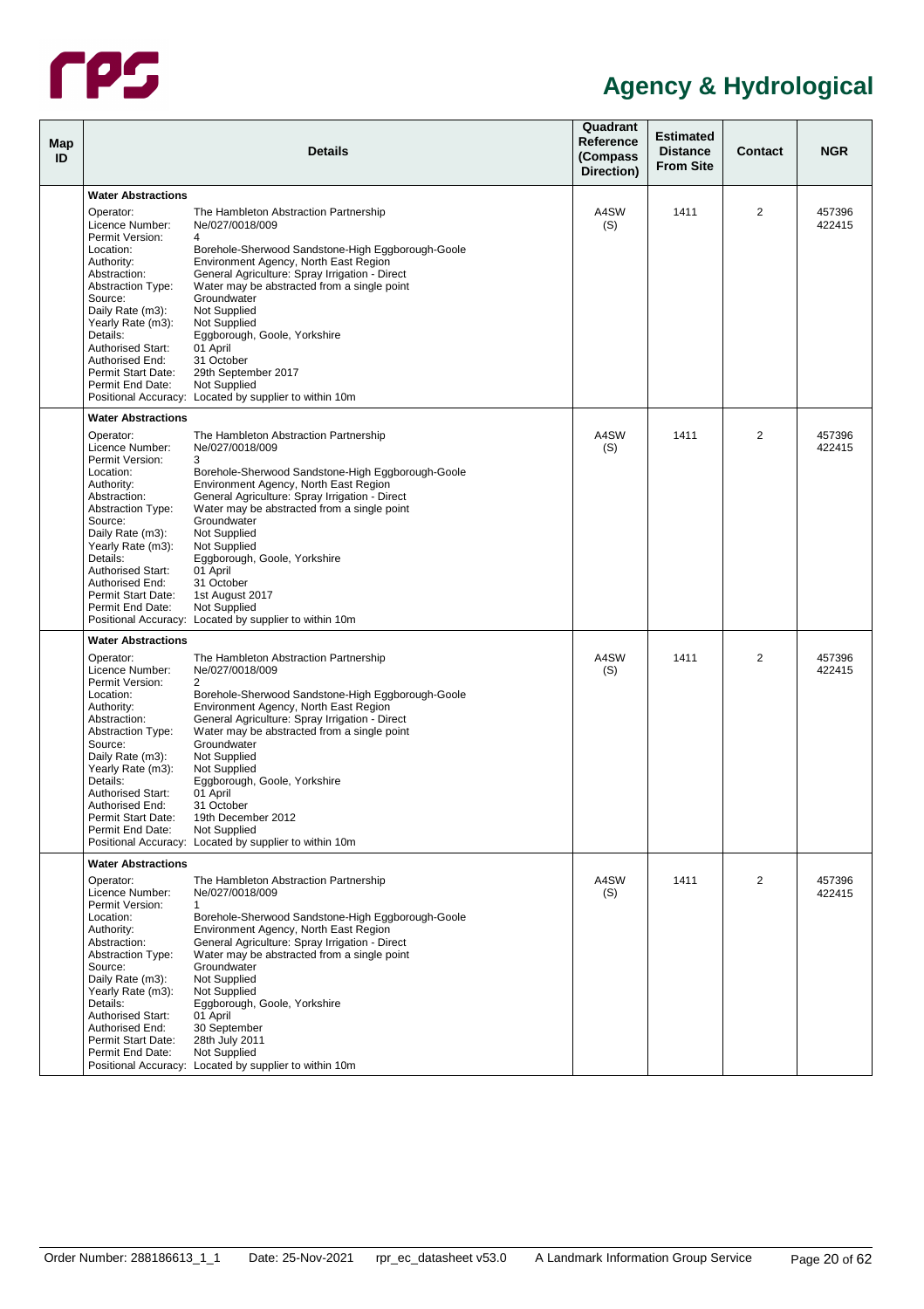

| Map<br>ID | <b>Details</b>                                                                                                                                                                                                                                                                                               |                                                                                                                                                                                                                                                                                                                                                                                                                                 | Quadrant<br>Reference<br>(Compass<br>Direction) | <b>Estimated</b><br><b>Distance</b><br><b>From Site</b> | <b>Contact</b> | <b>NGR</b>       |
|-----------|--------------------------------------------------------------------------------------------------------------------------------------------------------------------------------------------------------------------------------------------------------------------------------------------------------------|---------------------------------------------------------------------------------------------------------------------------------------------------------------------------------------------------------------------------------------------------------------------------------------------------------------------------------------------------------------------------------------------------------------------------------|-------------------------------------------------|---------------------------------------------------------|----------------|------------------|
|           |                                                                                                                                                                                                                                                                                                              |                                                                                                                                                                                                                                                                                                                                                                                                                                 |                                                 |                                                         |                |                  |
|           | <b>Water Abstractions</b><br>Operator:<br>Licence Number:<br>Permit Version:<br>Location:                                                                                                                                                                                                                    | Yorkshire Water Services Ltd<br>2/27/18/076<br>101<br>Borehole(2)-Sherwood Sandstone-Eggborough                                                                                                                                                                                                                                                                                                                                 | A15NE<br>(E)                                    | 1426                                                    | 2              | 458480<br>423840 |
|           | Authority:<br>Abstraction:<br><b>Abstraction Type:</b><br>Source:<br>Daily Rate (m3):<br>Yearly Rate (m3):<br>Details:<br><b>Authorised Start:</b><br>Authorised End:                                                                                                                                        | Environment Agency, North East Region<br>Public Water Supply: Potable Water Supply - Direct<br>Water may be abstracted from a single point<br>Groundwater<br>Not Supplied<br>Not Supplied<br>N/A<br>01 January<br>31 December                                                                                                                                                                                                   |                                                 |                                                         |                |                  |
|           | Permit Start Date:<br>Permit End Date:                                                                                                                                                                                                                                                                       | 1st April 2005<br>Not Supplied<br>Positional Accuracy: Located by supplier to within 10m                                                                                                                                                                                                                                                                                                                                        |                                                 |                                                         |                |                  |
|           | <b>Water Abstractions</b>                                                                                                                                                                                                                                                                                    |                                                                                                                                                                                                                                                                                                                                                                                                                                 |                                                 |                                                         |                |                  |
|           | Operator:<br>Licence Number:<br>Permit Version:<br>Location:<br>Authority:<br>Abstraction:<br><b>Abstraction Type:</b><br>Source:<br>Daily Rate (m3):<br>Yearly Rate (m3):<br>Details:<br><b>Authorised Start:</b><br>Authorised End:<br>Permit Start Date:<br>Permit End Date:                              | Yorkshire Water Services Ltd<br>2/27/18/076<br>100<br>Borehole 1 - Sherwood Sandstone - Eggborough<br>Environment Agency, North East Region<br>Public Water Supply: Potable Water Supply - Direct<br>Water may be abstracted from a single point<br>Groundwater<br>7500<br>2700000<br>N/A<br>01 January<br>31 December<br>3rd April 1995<br>Not Supplied<br>Positional Accuracy: Located by supplier to within 10m              | <b>A15SE</b><br>(E)                             | 1446                                                    | $\overline{2}$ | 458500<br>423800 |
|           | <b>Water Abstractions</b>                                                                                                                                                                                                                                                                                    |                                                                                                                                                                                                                                                                                                                                                                                                                                 |                                                 |                                                         |                |                  |
|           | Operator:<br>Licence Number:<br>Permit Version:<br>Location:<br>Authority:<br>Abstraction:<br><b>Abstraction Type:</b><br>Source:<br>Daily Rate (m3):<br>Yearly Rate (m3):<br>Details:<br><b>Authorised Start:</b><br>Authorised End:<br>Permit Start Date:<br>Permit End Date:<br><b>Water Abstractions</b> | Yorkshire Water Services Ltd<br>2/27/18/076<br>100<br>Borehole 2 - Sherwood Sandstone - Eggborough<br>Environment Agency, North East Region<br>Public Water Supply: Potable Water Supply - Direct<br>Water may be abstracted from a single point<br>Groundwater<br>Not Supplied<br>Not Supplied<br>N/A<br>01 January<br>31 December<br>3rd April 1995<br>Not Supplied<br>Positional Accuracy: Located by supplier to within 10m | A15SE<br>(E)                                    | 1446                                                    | 2              | 458500<br>423800 |
|           |                                                                                                                                                                                                                                                                                                              | Yorkshire Water Services                                                                                                                                                                                                                                                                                                                                                                                                        | A15SE                                           | 1446                                                    | 2              |                  |
|           | Operator:<br>Licence Number:<br>Permit Version:<br>Location:<br>Authority:<br>Abstraction:<br><b>Abstraction Type:</b><br>Source:<br>Daily Rate (m3):<br>Yearly Rate (m3):<br>Details:<br><b>Authorised Start:</b><br>Authorised End:<br>Permit Start Date:<br>Permit End Date:                              | 2/27/18/019<br>Not Supplied<br>Boreholes At Eggborough<br>Environment Agency, North East Region<br>Water Undertaking<br>Not Supplied<br>Groundwater<br>4582<br>1672928<br>Status: Revoked<br>Not Supplied<br>Not Supplied<br>Not Supplied<br>Not Supplied<br>Positional Accuracy: Located by supplier to within 100m                                                                                                            | (E)                                             |                                                         |                | 458500<br>423800 |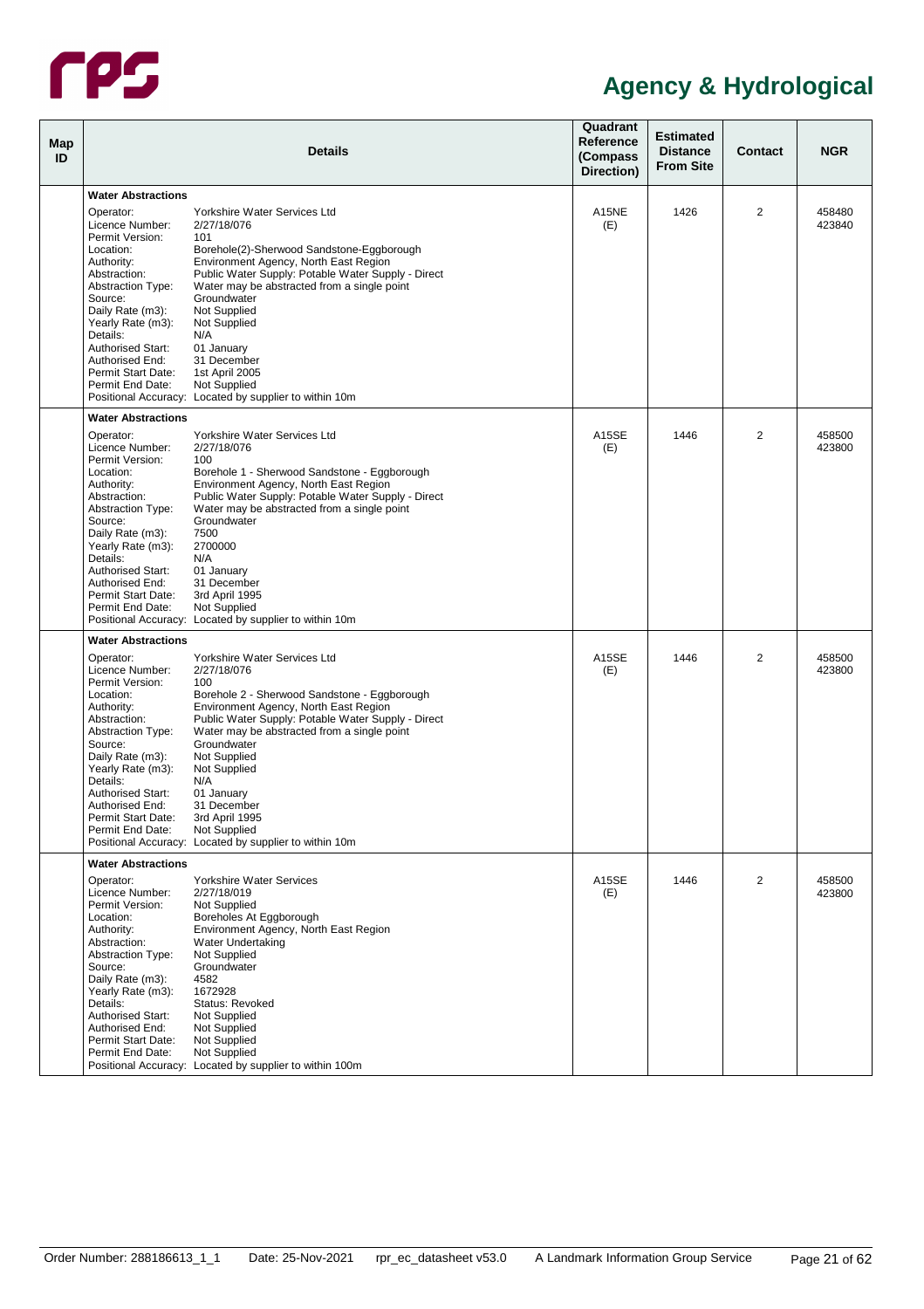

| Map<br>ID |                                                 | <b>Details</b>                                                                               | Quadrant<br>Reference<br>(Compass<br>Direction) | <b>Estimated</b><br><b>Distance</b><br><b>From Site</b> | <b>Contact</b> | <b>NGR</b>       |
|-----------|-------------------------------------------------|----------------------------------------------------------------------------------------------|-------------------------------------------------|---------------------------------------------------------|----------------|------------------|
|           | <b>Water Abstractions</b>                       |                                                                                              |                                                 |                                                         |                |                  |
|           |                                                 |                                                                                              |                                                 |                                                         |                |                  |
|           | Operator:<br>Licence Number:<br>Permit Version: | The Hambleton Abstraction Partnership<br>2/27/18/158/R01<br>5                                | A11NW<br>(W)                                    | 1506                                                    | 2              | 455502<br>423806 |
|           | Location:                                       | Borehole - Sherwood Sandstone - Kellington                                                   |                                                 |                                                         |                |                  |
|           | Authority:                                      | Environment Agency, North East Region                                                        |                                                 |                                                         |                |                  |
|           | Abstraction:                                    | General Agriculture: Spray Irrigation - Direct                                               |                                                 |                                                         |                |                  |
|           | <b>Abstraction Type:</b>                        | Water may be abstracted from a single point                                                  |                                                 |                                                         |                |                  |
|           | Source:<br>Daily Rate (m3):                     | Groundwater<br>Not Supplied                                                                  |                                                 |                                                         |                |                  |
|           | Yearly Rate (m3):                               | Not Supplied                                                                                 |                                                 |                                                         |                |                  |
|           | Details:                                        | Not Supplied                                                                                 |                                                 |                                                         |                |                  |
|           | <b>Authorised Start:</b>                        | 01 April                                                                                     |                                                 |                                                         |                |                  |
|           | Authorised End:                                 | 31 October                                                                                   |                                                 |                                                         |                |                  |
|           | Permit Start Date:<br>Permit End Date:          | 29th March 2021<br>Not Supplied                                                              |                                                 |                                                         |                |                  |
|           |                                                 | Positional Accuracy: Located by supplier to within 10m                                       |                                                 |                                                         |                |                  |
|           | <b>Water Abstractions</b>                       |                                                                                              |                                                 |                                                         |                |                  |
|           | Operator:                                       | The Hambleton Abstraction Partnership                                                        | A11NW                                           | 1506                                                    | 2              | 455502           |
|           | Licence Number:                                 | 2/27/18/158/R01                                                                              | (W)                                             |                                                         |                | 423806           |
|           | Permit Version:                                 | 5                                                                                            |                                                 |                                                         |                |                  |
|           | Location:                                       | Borehole - Sherwood Sandstone - Kellington                                                   |                                                 |                                                         |                |                  |
|           | Authority:                                      | Environment Agency, North East Region                                                        |                                                 |                                                         |                |                  |
|           | Abstraction:<br><b>Abstraction Type:</b>        | General Agriculture: Transfer Between Sources<br>Water may be abstracted from a single point |                                                 |                                                         |                |                  |
|           | Source:                                         | Groundwater                                                                                  |                                                 |                                                         |                |                  |
|           | Daily Rate (m3):                                | Not Supplied                                                                                 |                                                 |                                                         |                |                  |
|           | Yearly Rate (m3):                               | Not Supplied                                                                                 |                                                 |                                                         |                |                  |
|           | Details:                                        | Not Supplied                                                                                 |                                                 |                                                         |                |                  |
|           | <b>Authorised Start:</b><br>Authorised End:     | 01 April<br>31 October                                                                       |                                                 |                                                         |                |                  |
|           | Permit Start Date:                              | 29th March 2021                                                                              |                                                 |                                                         |                |                  |
|           | Permit End Date:                                | Not Supplied                                                                                 |                                                 |                                                         |                |                  |
|           |                                                 | Positional Accuracy: Located by supplier to within 10m                                       |                                                 |                                                         |                |                  |
|           | <b>Water Abstractions</b>                       |                                                                                              |                                                 |                                                         |                |                  |
|           | Operator:                                       | The Hambleton Abstraction Partnership                                                        | A11NW                                           | 1506                                                    | 2              | 455502           |
|           | Licence Number:                                 | 2/27/18/158/R01                                                                              | (W)                                             |                                                         |                | 423806           |
|           | Permit Version:<br>Location:                    | 5                                                                                            |                                                 |                                                         |                |                  |
|           | Authority:                                      | Borehole - Sherwood Sandstone - Kellington<br>Environment Agency, North East Region          |                                                 |                                                         |                |                  |
|           | Abstraction:                                    | Trickle Irrigation                                                                           |                                                 |                                                         |                |                  |
|           | <b>Abstraction Type:</b>                        | Water may be abstracted from a single point                                                  |                                                 |                                                         |                |                  |
|           | Source:                                         | Groundwater                                                                                  |                                                 |                                                         |                |                  |
|           | Daily Rate (m3):                                | Not Supplied                                                                                 |                                                 |                                                         |                |                  |
|           | Yearly Rate (m3):<br>Details:                   | Not Supplied<br>Not Supplied                                                                 |                                                 |                                                         |                |                  |
|           | Authorised Start:                               | 01 April                                                                                     |                                                 |                                                         |                |                  |
|           | Authorised End:                                 | 31 October                                                                                   |                                                 |                                                         |                |                  |
|           | Permit Start Date:<br>Permit End Date:          | 29th March 2021<br>Not Supplied                                                              |                                                 |                                                         |                |                  |
|           |                                                 | Positional Accuracy: Located by supplier to within 10m                                       |                                                 |                                                         |                |                  |
|           | <b>Water Abstractions</b>                       |                                                                                              |                                                 |                                                         |                |                  |
|           | Operator:                                       | The Hambleton Abstraction Partnership                                                        | A11NW                                           | 1506                                                    | 2              | 455502           |
|           | Licence Number:                                 | 2/27/18/158/R01                                                                              | (W)                                             |                                                         |                | 423806           |
|           | Permit Version:                                 | 4                                                                                            |                                                 |                                                         |                |                  |
|           | Location:<br>Authority:                         | Borehole - Sherwood Sandstone - Kellington<br>Environment Agency, North East Region          |                                                 |                                                         |                |                  |
|           | Abstraction:                                    | General Agriculture: Spray Irrigation - Direct                                               |                                                 |                                                         |                |                  |
|           | <b>Abstraction Type:</b>                        | Water may be abstracted from a single point                                                  |                                                 |                                                         |                |                  |
|           | Source:                                         | Groundwater                                                                                  |                                                 |                                                         |                |                  |
|           | Daily Rate (m3):                                | Not Supplied                                                                                 |                                                 |                                                         |                |                  |
|           | Yearly Rate (m3):<br>Details:                   | Not Supplied<br>Not Supplied                                                                 |                                                 |                                                         |                |                  |
|           | <b>Authorised Start:</b>                        | 01 April                                                                                     |                                                 |                                                         |                |                  |
|           | Authorised End:                                 | 31 October                                                                                   |                                                 |                                                         |                |                  |
|           | Permit Start Date:                              | 19th September 2019                                                                          |                                                 |                                                         |                |                  |
|           | Permit End Date:                                | <b>Not Supplied</b>                                                                          |                                                 |                                                         |                |                  |
|           |                                                 | Positional Accuracy: Located by supplier to within 10m                                       |                                                 |                                                         |                |                  |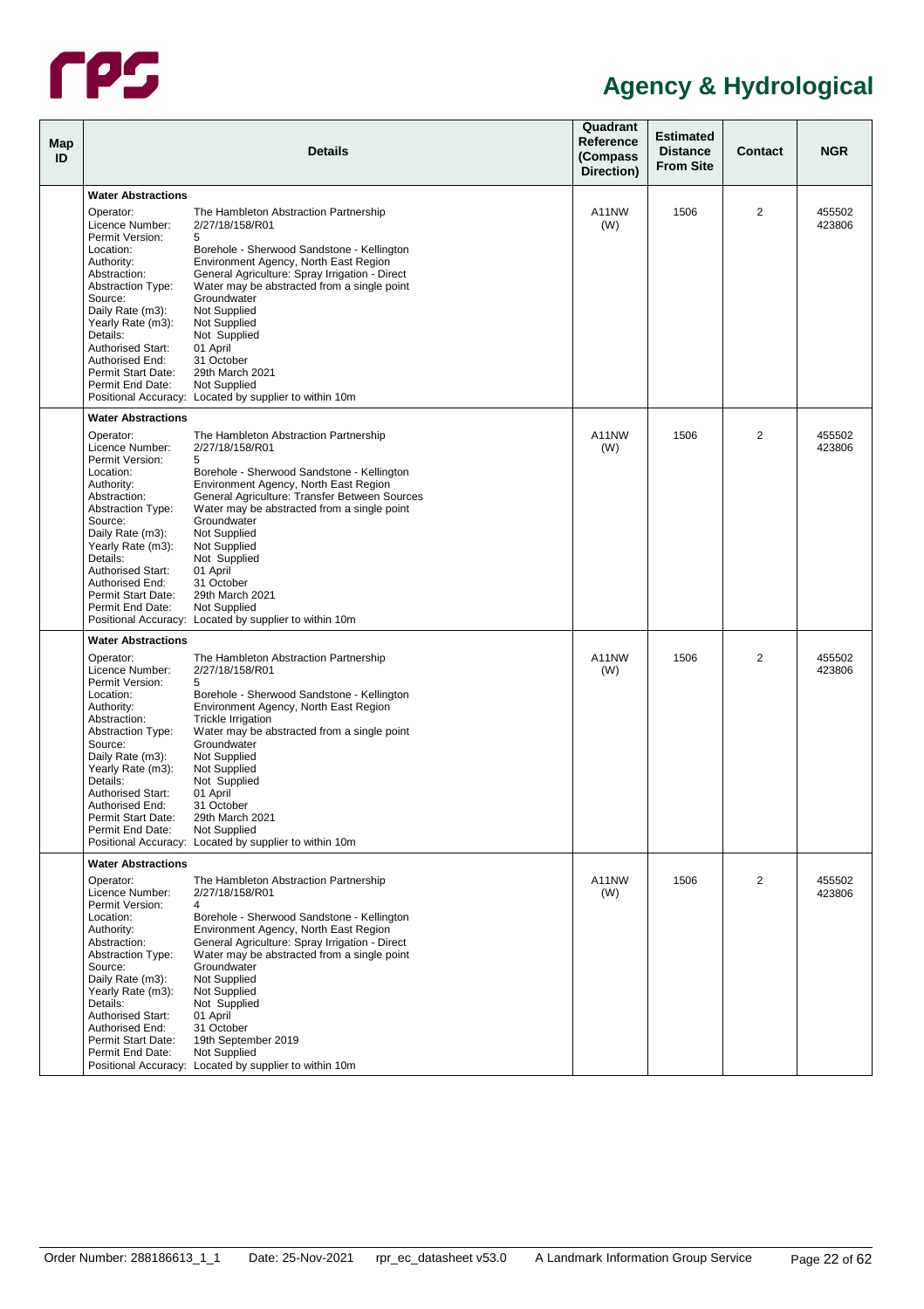

| Map<br>ID |                                                                                          | <b>Details</b>                                                                                                                                                                       | Quadrant<br>Reference<br>(Compass<br>Direction) | <b>Estimated</b><br><b>Distance</b><br><b>From Site</b> | <b>Contact</b> | <b>NGR</b>       |
|-----------|------------------------------------------------------------------------------------------|--------------------------------------------------------------------------------------------------------------------------------------------------------------------------------------|-------------------------------------------------|---------------------------------------------------------|----------------|------------------|
|           | <b>Water Abstractions</b>                                                                |                                                                                                                                                                                      |                                                 |                                                         |                |                  |
|           | Operator:<br>Licence Number:                                                             | The Hambleton Abstraction Partnership<br>2/27/18/158/R01                                                                                                                             | A11NW<br>(W)                                    | 1506                                                    | 2              | 455502<br>423806 |
|           | Permit Version:<br>Location:<br>Authority:<br>Abstraction:                               | 4<br>Borehole - Sherwood Sandstone - Kellington<br>Environment Agency, North East Region<br>General Agriculture: Transfer Between Sources                                            |                                                 |                                                         |                |                  |
|           | <b>Abstraction Type:</b><br>Source:<br>Daily Rate (m3):<br>Yearly Rate (m3):<br>Details: | Water may be abstracted from a single point<br>Groundwater<br>Not Supplied<br>Not Supplied<br>Not Supplied                                                                           |                                                 |                                                         |                |                  |
|           | <b>Authorised Start:</b><br>Authorised End:<br>Permit Start Date:                        | 01 April<br>31 October<br>19th September 2019                                                                                                                                        |                                                 |                                                         |                |                  |
|           | Permit End Date:                                                                         | Not Supplied<br>Positional Accuracy: Located by supplier to within 10m                                                                                                               |                                                 |                                                         |                |                  |
|           | <b>Water Abstractions</b>                                                                |                                                                                                                                                                                      |                                                 |                                                         |                |                  |
|           | Operator:<br>Licence Number:<br>Permit Version:<br>Location:                             | The Hambleton Abstraction Partnership<br>2/27/18/158/R01<br>3                                                                                                                        | A11NW<br>(W)                                    | 1506                                                    | 2              | 455502<br>423806 |
|           | Authority:<br>Abstraction:<br><b>Abstraction Type:</b>                                   | Borehole - Sherwood Sandstone - Kellington<br>Environment Agency, North East Region<br>General Agriculture: Spray Irrigation - Direct<br>Water may be abstracted from a single point |                                                 |                                                         |                |                  |
|           | Source:<br>Daily Rate (m3):<br>Yearly Rate (m3):                                         | Groundwater<br>Not Supplied<br>Not Supplied                                                                                                                                          |                                                 |                                                         |                |                  |
|           | Details:<br><b>Authorised Start:</b><br>Authorised End:<br>Permit Start Date:            | Weeland Road, Low Eggborough, Kellington<br>01 April<br>31 October                                                                                                                   |                                                 |                                                         |                |                  |
|           | Permit End Date:                                                                         | 30th July 2019<br>Not Supplied<br>Positional Accuracy: Located by supplier to within 10m                                                                                             |                                                 |                                                         |                |                  |
|           | <b>Water Abstractions</b>                                                                |                                                                                                                                                                                      |                                                 |                                                         |                |                  |
|           | Operator:<br>Licence Number:<br>Permit Version:                                          | The Hambleton Abstraction Partnership<br>2/27/18/158/R01<br>3                                                                                                                        | A11NW<br>(W)                                    | 1506                                                    | 2              | 455502<br>423806 |
|           | Location:<br>Authority:<br>Abstraction:                                                  | Borehole - Sherwood Sandstone - Kellington<br>Environment Agency, North East Region<br>General Agriculture: Transfer Between Sources                                                 |                                                 |                                                         |                |                  |
|           | <b>Abstraction Type:</b><br>Source:<br>Daily Rate (m3):                                  | Water may be abstracted from a single point<br>Groundwater<br>Not Supplied                                                                                                           |                                                 |                                                         |                |                  |
|           | Yearly Rate (m3):<br>Details:<br>Authorised Start:                                       | Not Supplied<br>Weeland Road, Low Eggborough, Kellington, East Yorkshire<br>01 April                                                                                                 |                                                 |                                                         |                |                  |
|           | Authorised End:<br>Permit Start Date:<br>Permit End Date:                                | 31 October<br>30th July 2019<br>Not Supplied<br>Positional Accuracy: Located by supplier to within 10m                                                                               |                                                 |                                                         |                |                  |
|           | <b>Water Abstractions</b>                                                                |                                                                                                                                                                                      |                                                 |                                                         |                |                  |
|           | Operator:<br>Licence Number:                                                             | The Hambleton Abstraction Partnership<br>2/27/18/158/R01                                                                                                                             | A11NW<br>(W)                                    | 1506                                                    | 2              | 455502<br>423806 |
|           | Permit Version:<br>Location:<br>Authority:<br>Abstraction:                               | 2<br>Borehole - Sherwood Sandstone - Kellington<br>Environment Agency, North East Region<br>General Agriculture: Spray Irrigation - Direct                                           |                                                 |                                                         |                |                  |
|           | <b>Abstraction Type:</b><br>Source:<br>Daily Rate (m3):                                  | Water may be abstracted from a single point<br>Groundwater<br>Not Supplied                                                                                                           |                                                 |                                                         |                |                  |
|           | Yearly Rate (m3):<br>Details:<br><b>Authorised Start:</b>                                | Not Supplied<br>Weeland Road, Low Eggborough, Kellington<br>01 April                                                                                                                 |                                                 |                                                         |                |                  |
|           | Authorised End:<br>Permit Start Date:<br>Permit End Date:                                | 31 October<br>29th September 2017<br>Not Supplied                                                                                                                                    |                                                 |                                                         |                |                  |
|           |                                                                                          | Positional Accuracy: Located by supplier to within 10m                                                                                                                               |                                                 |                                                         |                |                  |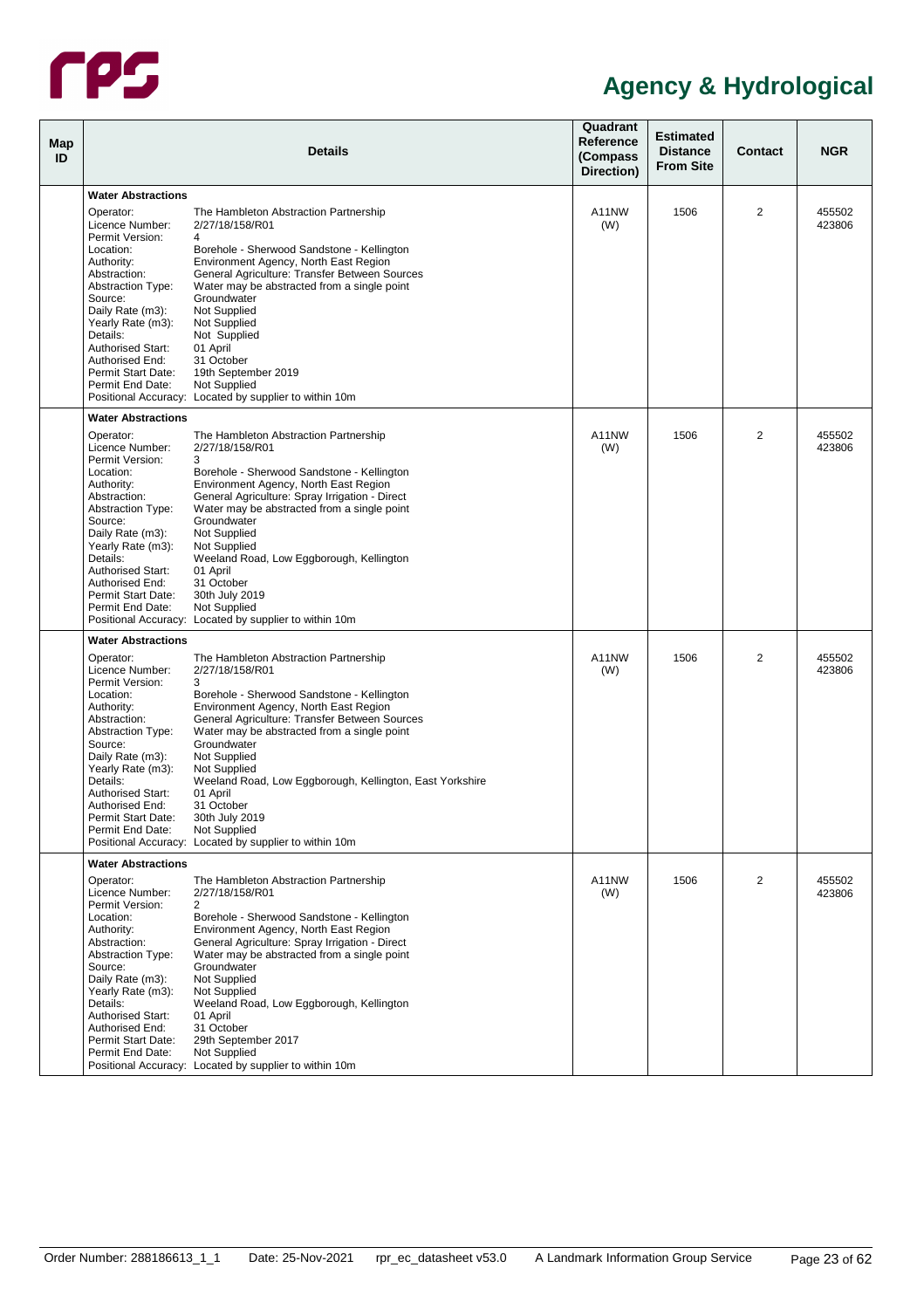

| Map<br>ID |                                                         | <b>Details</b>                                                                                              | Quadrant<br>Reference<br>(Compass<br>Direction) | <b>Estimated</b><br><b>Distance</b><br><b>From Site</b> | <b>Contact</b> | <b>NGR</b>       |
|-----------|---------------------------------------------------------|-------------------------------------------------------------------------------------------------------------|-------------------------------------------------|---------------------------------------------------------|----------------|------------------|
|           | <b>Water Abstractions</b>                               |                                                                                                             |                                                 |                                                         |                |                  |
|           |                                                         |                                                                                                             |                                                 |                                                         |                |                  |
|           | Operator:<br>Licence Number:<br>Permit Version:         | The Hambleton Abstraction Partnership<br>2/27/18/158/R01<br>2                                               | A11NW<br>(W)                                    | 1506                                                    | 2              | 455502<br>423806 |
|           | Location:<br>Authority:                                 | Borehole - Sherwood Sandstone - Kellington<br>Environment Agency, North East Region                         |                                                 |                                                         |                |                  |
|           | Abstraction:<br><b>Abstraction Type:</b><br>Source:     | General Agriculture: Transfer Between Sources<br>Water may be abstracted from a single point<br>Groundwater |                                                 |                                                         |                |                  |
|           | Daily Rate (m3):<br>Yearly Rate (m3):                   | Not Supplied<br>Not Supplied                                                                                |                                                 |                                                         |                |                  |
|           | Details:<br><b>Authorised Start:</b><br>Authorised End: | Weeland Road, Low Eggborough, Kellington, East Yorkshire<br>01 April<br>31 October                          |                                                 |                                                         |                |                  |
|           | Permit Start Date:<br>Permit End Date:                  | 29th September 2017<br>Not Supplied                                                                         |                                                 |                                                         |                |                  |
|           | <b>Water Abstractions</b>                               | Positional Accuracy: Located by supplier to within 10m                                                      |                                                 |                                                         |                |                  |
|           | Operator:                                               |                                                                                                             | A11NW                                           | 1506                                                    | 2              | 455502           |
|           | Licence Number:<br>Permit Version:                      | The Hambleton Abstraction Partnership<br>2/27/18/158/R01<br>$\mathbf{1}$                                    | (W)                                             |                                                         |                | 423806           |
|           | Location:<br>Authority:                                 | Borehole - Sherwood Sandstone - Kellington<br>Environment Agency, North East Region                         |                                                 |                                                         |                |                  |
|           | Abstraction:<br><b>Abstraction Type:</b><br>Source:     | General Agriculture: Transfer Between Sources<br>Water may be abstracted from a single point<br>Groundwater |                                                 |                                                         |                |                  |
|           | Daily Rate (m3):                                        | Not Supplied                                                                                                |                                                 |                                                         |                |                  |
|           | Yearly Rate (m3):<br>Details:                           | Not Supplied<br>Weeland Road, Low Eggborough, Kellington, East Yorkshire                                    |                                                 |                                                         |                |                  |
|           | Authorised Start:<br>Authorised End:                    | 01 April<br>31 October                                                                                      |                                                 |                                                         |                |                  |
|           | Permit Start Date:<br>Permit End Date:                  | 1st August 2017<br>Not Supplied                                                                             |                                                 |                                                         |                |                  |
|           |                                                         | Positional Accuracy: Located by supplier to within 10m                                                      |                                                 |                                                         |                |                  |
|           | <b>Water Abstractions</b>                               |                                                                                                             |                                                 |                                                         |                |                  |
|           | Operator:<br>Licence Number:                            | The Hambleton Abstraction Partnership<br>2/27/18/158/R01                                                    | A11NW<br>(W)                                    | 1506                                                    | 2              | 455502<br>423806 |
|           | Permit Version:<br>Location:                            | $\mathbf{1}$<br>Borehole - Sherwood Sandstone - Kellington                                                  |                                                 |                                                         |                |                  |
|           | Authority:<br>Abstraction:                              | Environment Agency, North East Region<br>General Agriculture: Spray Irrigation - Direct                     |                                                 |                                                         |                |                  |
|           | <b>Abstraction Type:</b><br>Source:                     | Water may be abstracted from a single point<br>Groundwater                                                  |                                                 |                                                         |                |                  |
|           | Daily Rate (m3):<br>Yearly Rate (m3):                   | Not Supplied<br>Not Supplied                                                                                |                                                 |                                                         |                |                  |
|           | Details:<br>Authorised Start:                           | Weeland Road, Low Eggborough, Kellington<br>01 April                                                        |                                                 |                                                         |                |                  |
|           | Authorised End:<br>Permit Start Date:                   | 31 October<br>1st August 2017                                                                               |                                                 |                                                         |                |                  |
|           | Permit End Date:                                        | Not Supplied<br>Positional Accuracy: Located by supplier to within 10m                                      |                                                 |                                                         |                |                  |
|           | <b>Water Abstractions</b>                               |                                                                                                             |                                                 |                                                         |                |                  |
|           | Operator:<br>Licence Number:                            | The Hambleton Abstraction Partnership<br>2/27/18/158                                                        | A11NW<br>(W)                                    | 1506                                                    | 2              | 455502<br>423806 |
|           | Permit Version:<br>Location:                            | $\overline{7}$<br>Borehole - Sherwood Sandstone - Kellington                                                |                                                 |                                                         |                |                  |
|           | Authority:<br>Abstraction:                              | Environment Agency, North East Region<br>General Agriculture: Spray Irrigation - Direct                     |                                                 |                                                         |                |                  |
|           | <b>Abstraction Type:</b><br>Source:                     | Water may be abstracted from a single point<br>Groundwater                                                  |                                                 |                                                         |                |                  |
|           | Daily Rate (m3):<br>Yearly Rate (m3):                   | Not Supplied<br>Not Supplied                                                                                |                                                 |                                                         |                |                  |
|           | Details:<br>Authorised Start:                           | Weeland Road, Low Eggborough, Kellington<br>01 April                                                        |                                                 |                                                         |                |                  |
|           | Authorised End:<br>Permit Start Date:                   | 31 October<br>4th November 2013                                                                             |                                                 |                                                         |                |                  |
|           | Permit End Date:                                        | Not Supplied                                                                                                |                                                 |                                                         |                |                  |
|           |                                                         | Positional Accuracy: Located by supplier to within 10m                                                      |                                                 |                                                         |                |                  |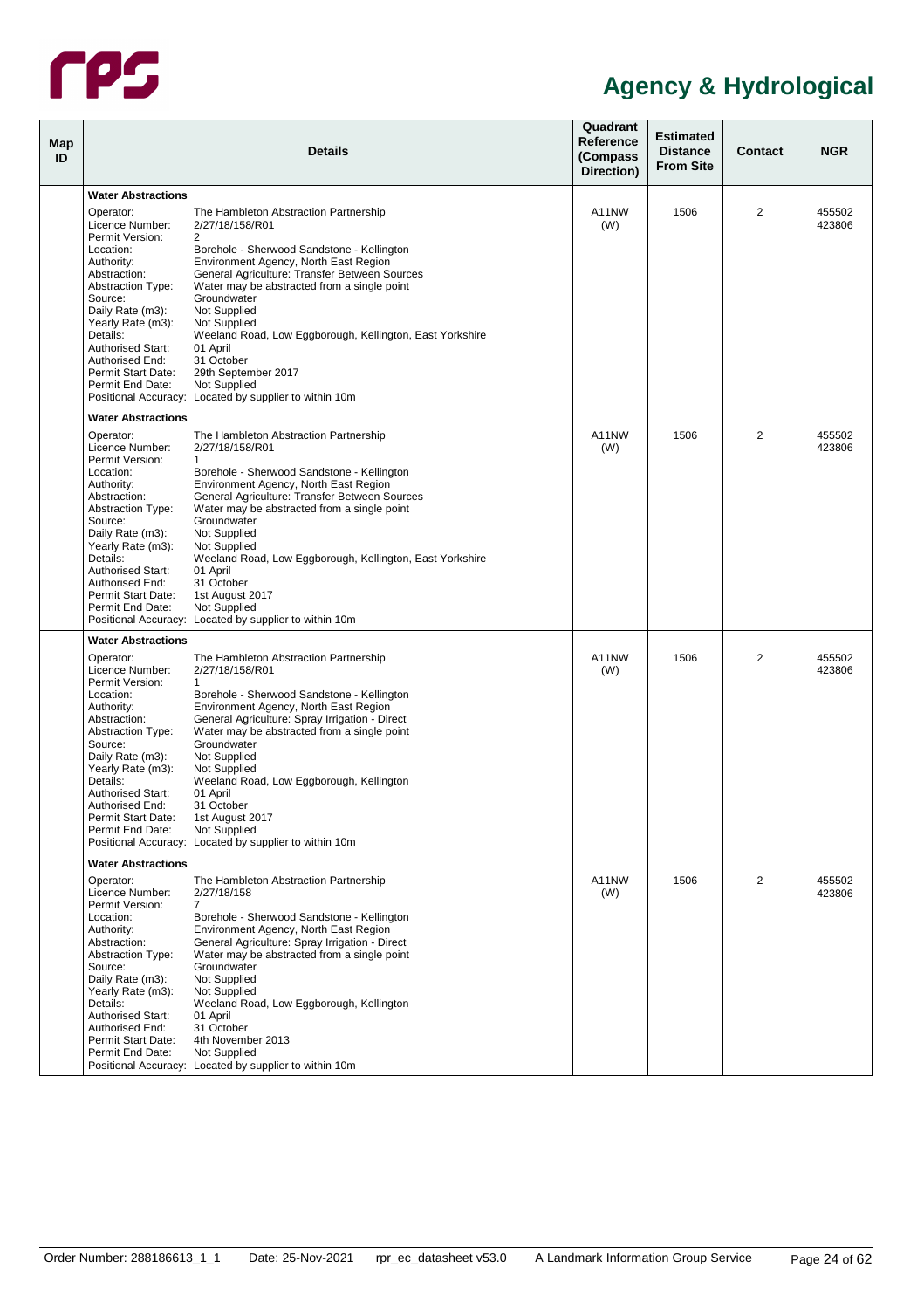

| Map<br>ID |                                                                                                                                                                                                                                                                                 | <b>Details</b>                                                                                                                                                                                                                                                                                                                                                                                                                                                                        | Quadrant<br>Reference<br>(Compass<br>Direction) | <b>Estimated</b><br><b>Distance</b><br><b>From Site</b> | <b>Contact</b> | <b>NGR</b>       |
|-----------|---------------------------------------------------------------------------------------------------------------------------------------------------------------------------------------------------------------------------------------------------------------------------------|---------------------------------------------------------------------------------------------------------------------------------------------------------------------------------------------------------------------------------------------------------------------------------------------------------------------------------------------------------------------------------------------------------------------------------------------------------------------------------------|-------------------------------------------------|---------------------------------------------------------|----------------|------------------|
|           | <b>Water Abstractions</b>                                                                                                                                                                                                                                                       |                                                                                                                                                                                                                                                                                                                                                                                                                                                                                       |                                                 |                                                         |                |                  |
|           | Operator:<br>Licence Number:                                                                                                                                                                                                                                                    | The Hambleton Abstraction Partnership<br>2/27/18/158                                                                                                                                                                                                                                                                                                                                                                                                                                  | A11NW<br>(W)                                    | 1506                                                    | 2              | 455502<br>423806 |
|           | Permit Version:<br>Location:<br>Authority:<br>Abstraction:<br><b>Abstraction Type:</b><br>Source:<br>Daily Rate (m3):<br>Yearly Rate (m3):<br>Details:<br><b>Authorised Start:</b><br>Authorised End:<br>Permit Start Date:<br>Permit End Date:                                 | 7<br>Borehole - Sherwood Sandstone - Kellington<br>Environment Agency, North East Region<br>General Agriculture: Transfer Between Sources<br>Water may be abstracted from a single point<br>Groundwater<br>Not Supplied<br>Not Supplied<br>Weeland Road, Low Eggborough, Kellington, East Yorkshire<br>01 April<br>31 October<br>4th November 2013<br>Not Supplied<br>Positional Accuracy: Located by supplier to within 10m                                                          |                                                 |                                                         |                |                  |
|           | <b>Water Abstractions</b>                                                                                                                                                                                                                                                       |                                                                                                                                                                                                                                                                                                                                                                                                                                                                                       |                                                 |                                                         |                |                  |
|           | Operator:<br>Licence Number:<br>Permit Version:<br>Location:<br>Authority:<br>Abstraction:<br><b>Abstraction Type:</b><br>Source:<br>Daily Rate (m3):<br>Yearly Rate (m3):<br>Details:<br><b>Authorised Start:</b><br>Authorised End:<br>Permit Start Date:<br>Permit End Date: | The Hambleton Abstraction Partnership<br>2/27/18/158<br>5<br>Borehole - Sherwood Sandstone - Kellington<br>Environment Agency, North East Region<br>General Agriculture: Spray Irrigation - Direct<br>Water may be abstracted from a single point<br>Groundwater<br>Not Supplied<br>Not Supplied<br>Weeland Road, Low Eggborough, Kellington<br>01 April<br>31 October<br>19th December 2012<br>Not Supplied<br>Positional Accuracy: Located by supplier to within 10m                | A11NW<br>(W)                                    | 1506                                                    | 2              | 455502<br>423806 |
|           | <b>Water Abstractions</b>                                                                                                                                                                                                                                                       |                                                                                                                                                                                                                                                                                                                                                                                                                                                                                       |                                                 |                                                         |                |                  |
|           | Operator:<br>Licence Number:<br>Permit Version:<br>Location:<br>Authority:<br>Abstraction:<br><b>Abstraction Type:</b><br>Source:<br>Daily Rate (m3):<br>Yearly Rate (m3):<br>Details:<br><b>Authorised Start:</b><br>Authorised End:<br>Permit Start Date:<br>Permit End Date: | The Hambleton Abstraction Partnership<br>2/27/18/158<br>5<br>Borehole - Sherwood Sandstone - Kellington<br>Environment Agency, North East Region<br>General Agriculture: Transfer Between Sources<br>Water may be abstracted from a single point<br>Groundwater<br>Not Supplied<br>Not Supplied<br>Weeland Road, Low Eggborough, Kellington, East Yorkshire<br>01 April<br>31 October<br>19th December 2012<br>Not Supplied<br>Positional Accuracy: Located by supplier to within 10m | A11NW<br>(W)                                    | 1506                                                    | 2              | 455502<br>423806 |
|           | <b>Water Abstractions</b>                                                                                                                                                                                                                                                       |                                                                                                                                                                                                                                                                                                                                                                                                                                                                                       |                                                 |                                                         |                |                  |
|           | Operator:<br>Licence Number:<br>Permit Version:<br>Location:<br>Authority:<br>Abstraction:<br><b>Abstraction Type:</b><br>Source:<br>Daily Rate (m3):<br>Yearly Rate (m3):<br>Details:<br>Authorised Start:<br>Authorised End:<br>Permit Start Date:<br>Permit End Date:        | The Hambleton Abstraction Partnership<br>2/27/09/143<br>101<br>New Fleet Drain North<br>Environment Agency, North East Region<br>General Agriculture: Spray Irrigation - Direct<br>Water may be abstracted from a single point<br>Surface<br>Not Supplied<br>Not Supplied<br>At Low Eggborough, Goole, North Humberside<br>01 March<br>31 August<br>13th March 2018<br>Not Supplied<br>Positional Accuracy: Located by supplier to within 10m                                         | A2SE<br>(S)                                     | 1508                                                    | 2              | 456570<br>422340 |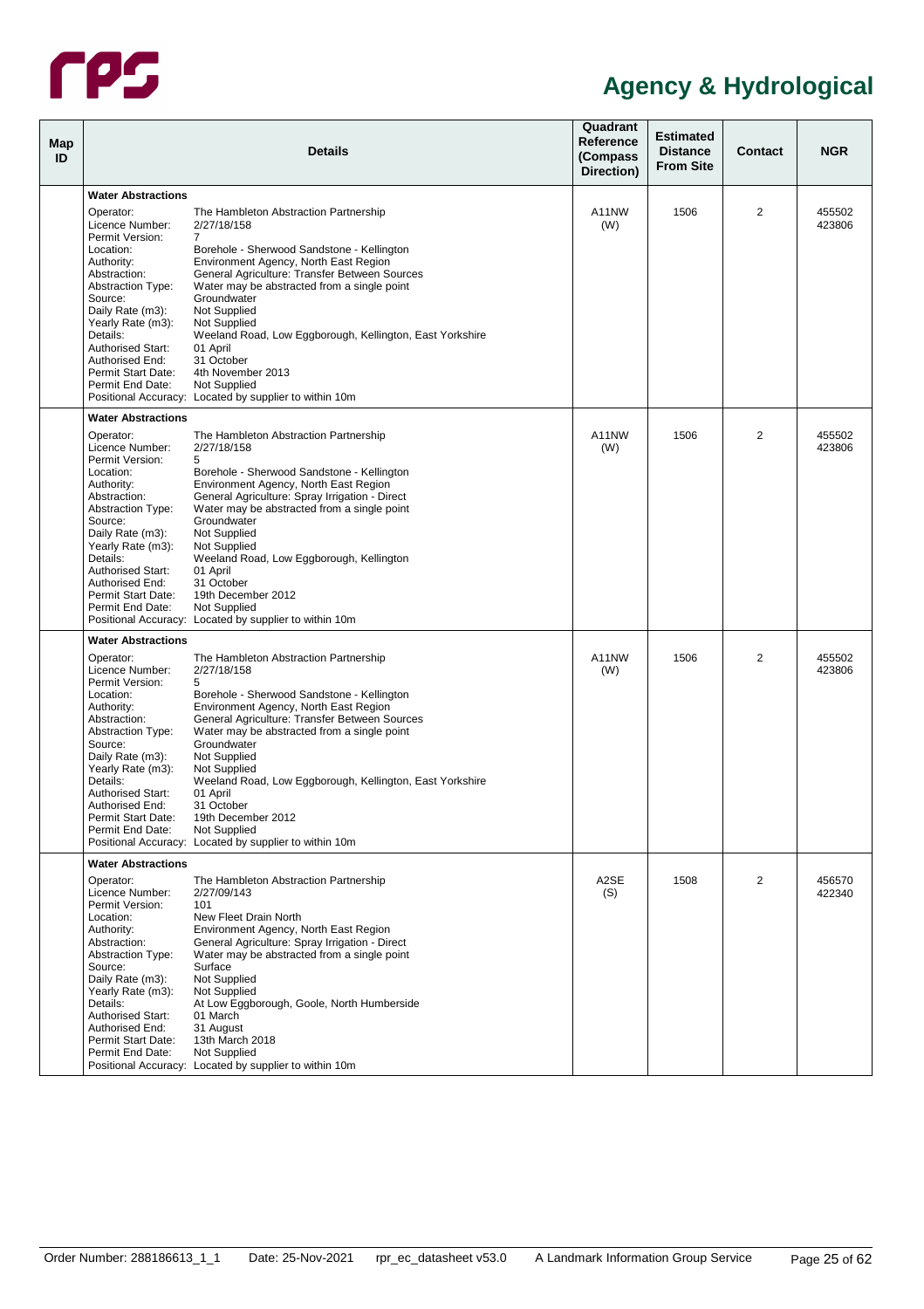

| <b>Map</b><br>ID |                                                           | <b>Details</b>                                                                                                                         | Quadrant<br>Reference<br>(Compass<br>Direction) | <b>Estimated</b><br><b>Distance</b><br><b>From Site</b> | <b>Contact</b> | <b>NGR</b>       |
|------------------|-----------------------------------------------------------|----------------------------------------------------------------------------------------------------------------------------------------|-------------------------------------------------|---------------------------------------------------------|----------------|------------------|
|                  | <b>Water Abstractions</b>                                 |                                                                                                                                        |                                                 |                                                         |                |                  |
|                  | Operator:<br>Licence Number:                              | The Hambleton Abstraction Partnership<br>2/27/18/158                                                                                   | A11SW<br>(W)                                    | 1508                                                    | 2              | 455500<br>423800 |
|                  | Permit Version:<br>Location:                              | 4<br>Borehole - Sherwood Sandstone - Kellington                                                                                        |                                                 |                                                         |                |                  |
|                  | Authority:<br>Abstraction:<br><b>Abstraction Type:</b>    | Environment Agency, North East Region<br>General Agriculture: Spray Irrigation - Direct<br>Water may be abstracted from a single point |                                                 |                                                         |                |                  |
|                  | Source:<br>Daily Rate (m3):<br>Yearly Rate (m3):          | Groundwater<br>Not Supplied<br>Not Supplied                                                                                            |                                                 |                                                         |                |                  |
|                  | Details:<br><b>Authorised Start:</b><br>Authorised End:   | Weeland Road, Low Eggborough, Kellington<br>01 April<br>30 September                                                                   |                                                 |                                                         |                |                  |
|                  | Permit Start Date:<br>Permit End Date:                    | 29th July 2011<br>Not Supplied                                                                                                         |                                                 |                                                         |                |                  |
|                  | <b>Water Abstractions</b>                                 | Positional Accuracy: Located by supplier to within 100m                                                                                |                                                 |                                                         |                |                  |
|                  | Operator:<br>Licence Number:                              | The Hambleton Abstraction Partnership<br>2/27/18/158                                                                                   | A11SW<br>(W)                                    | 1508                                                    | $\overline{2}$ | 455500<br>423800 |
|                  | Permit Version:<br>Location:                              | 4<br>Borehole - Sherwood Sandstone - Kellington                                                                                        |                                                 |                                                         |                |                  |
|                  | Authority:<br>Abstraction:                                | Environment Agency, North East Region<br>General Agriculture: Transfer Between Sources                                                 |                                                 |                                                         |                |                  |
|                  | <b>Abstraction Type:</b><br>Source:                       | Water may be abstracted from a single point<br>Groundwater<br>Not Supplied                                                             |                                                 |                                                         |                |                  |
|                  | Daily Rate (m3):<br>Yearly Rate (m3):<br>Details:         | Not Supplied<br>Weeland Road, Low Eggborough, Kellington, East Yorkshire                                                               |                                                 |                                                         |                |                  |
|                  | <b>Authorised Start:</b><br>Authorised End:               | 01 April<br>30 September                                                                                                               |                                                 |                                                         |                |                  |
|                  | Permit Start Date:<br>Permit End Date:                    | 29th July 2011<br>Not Supplied<br>Positional Accuracy: Located by supplier to within 100m                                              |                                                 |                                                         |                |                  |
|                  |                                                           |                                                                                                                                        |                                                 |                                                         |                |                  |
|                  | <b>Water Abstractions</b>                                 |                                                                                                                                        |                                                 |                                                         |                |                  |
|                  | Operator:<br>Licence Number:<br>Permit Version:           | The Hambleton Abstraction Partnership<br>2/27/18/158<br>3                                                                              | A11SW<br>(W)                                    | 1508                                                    | 2              | 455500<br>423800 |
|                  | Location:<br>Authority:                                   | Borehole - Sherwood Sandstone - Kellington<br>Environment Agency, North East Region                                                    |                                                 |                                                         |                |                  |
|                  | Abstraction:<br><b>Abstraction Type:</b>                  | General Agriculture: Spray Irrigation - Direct<br>Water may be abstracted from a single point                                          |                                                 |                                                         |                |                  |
|                  | Source:<br>Daily Rate (m3):<br>Yearly Rate (m3):          | Groundwater<br>Not Supplied<br>Not Supplied                                                                                            |                                                 |                                                         |                |                  |
|                  | Details:<br><b>Authorised Start:</b>                      | Weeland Road, Low Eggborough, Kellington<br>01 April                                                                                   |                                                 |                                                         |                |                  |
|                  | Authorised End:<br>Permit Start Date:                     | 30 September<br>26th July 2010                                                                                                         |                                                 |                                                         |                |                  |
|                  | Permit End Date:                                          | Not Supplied<br>Positional Accuracy: Located by supplier to within 100m                                                                |                                                 |                                                         |                |                  |
|                  | <b>Water Abstractions</b>                                 |                                                                                                                                        |                                                 |                                                         |                |                  |
|                  | Operator:<br>Licence Number:                              | The Hambleton Abstraction Partnership<br>2/27/18/158                                                                                   | A11SW<br>(W)                                    | 1508                                                    | 2              | 455500<br>423800 |
|                  | Permit Version:<br>Location:<br>Authority:                | 3<br>Borehole - Sherwood Sandstone - Kellington<br>Environment Agency, North East Region                                               |                                                 |                                                         |                |                  |
|                  | Abstraction:<br><b>Abstraction Type:</b>                  | General Agriculture: Transfer Between Sources<br>Water may be abstracted from a single point                                           |                                                 |                                                         |                |                  |
|                  | Source:<br>Daily Rate (m3):                               | Groundwater<br>Not Supplied                                                                                                            |                                                 |                                                         |                |                  |
|                  | Yearly Rate (m3):<br>Details:<br><b>Authorised Start:</b> | Not Supplied<br>Weeland Road, Low Eggborough, Kellington, East Yorkshire<br>01 April                                                   |                                                 |                                                         |                |                  |
|                  | Authorised End:<br>Permit Start Date:                     | 30 September<br>26th July 2010                                                                                                         |                                                 |                                                         |                |                  |
|                  | Permit End Date:                                          | Not Supplied<br>Positional Accuracy: Located by supplier to within 100m                                                                |                                                 |                                                         |                |                  |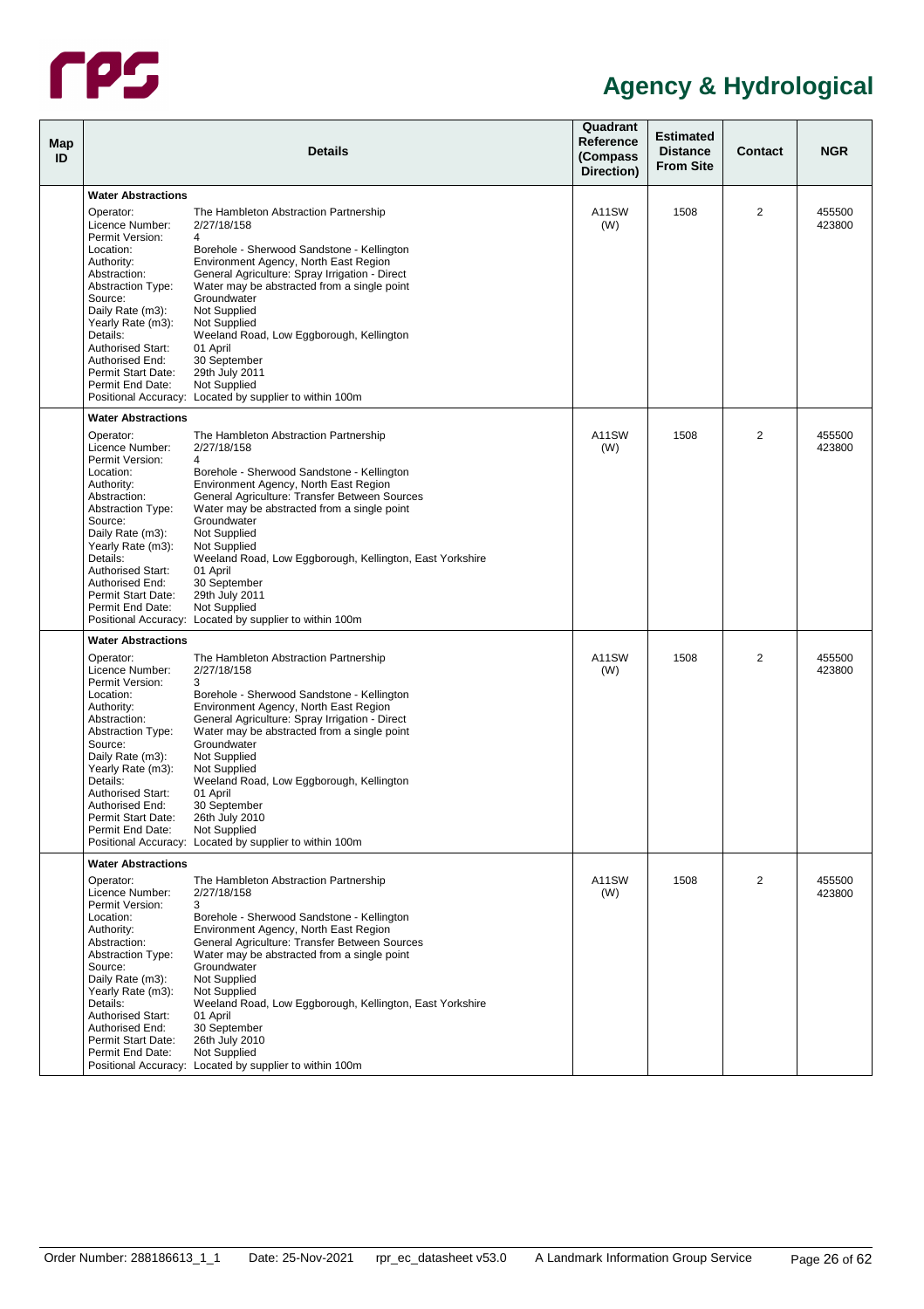

| <b>Map</b><br>ID |                                                           | <b>Details</b>                                                                                                                         | Quadrant<br>Reference<br>(Compass<br>Direction) | <b>Estimated</b><br><b>Distance</b><br><b>From Site</b> | <b>Contact</b> | <b>NGR</b>       |
|------------------|-----------------------------------------------------------|----------------------------------------------------------------------------------------------------------------------------------------|-------------------------------------------------|---------------------------------------------------------|----------------|------------------|
|                  | <b>Water Abstractions</b>                                 |                                                                                                                                        |                                                 |                                                         |                |                  |
|                  | Operator:<br>Licence Number:                              | The Hambleton Abstraction Partnership<br>2/27/18/158                                                                                   | A11SW<br>(W)                                    | 1508                                                    | 2              | 455500<br>423800 |
|                  | Permit Version:<br>Location:                              | 2<br>Borehole - Sherwood Sandstone - Kellington                                                                                        |                                                 |                                                         |                |                  |
|                  | Authority:<br>Abstraction:<br><b>Abstraction Type:</b>    | Environment Agency, North East Region<br>General Agriculture: Spray Irrigation - Direct<br>Water may be abstracted from a single point |                                                 |                                                         |                |                  |
|                  | Source:<br>Daily Rate (m3):                               | Groundwater<br>Not Supplied                                                                                                            |                                                 |                                                         |                |                  |
|                  | Yearly Rate (m3):<br>Details:<br><b>Authorised Start:</b> | Not Supplied<br>Weeland Road, Low Eggborough, Kellington<br>01 April                                                                   |                                                 |                                                         |                |                  |
|                  | Authorised End:<br>Permit Start Date:                     | 30 September<br>22nd December 2009                                                                                                     |                                                 |                                                         |                |                  |
|                  | Permit End Date:                                          | Not Supplied<br>Positional Accuracy: Located by supplier to within 100m                                                                |                                                 |                                                         |                |                  |
|                  | <b>Water Abstractions</b>                                 |                                                                                                                                        |                                                 |                                                         |                |                  |
|                  | Operator:<br>Licence Number:<br>Permit Version:           | The Hambleton Abstraction Partnership<br>2/27/18/158<br>$\overline{2}$                                                                 | A11SW<br>(W)                                    | 1508                                                    | $\overline{2}$ | 455500<br>423800 |
|                  | Location:<br>Authority:                                   | Borehole - Sherwood Sandstone - Kellington<br>Environment Agency, North East Region                                                    |                                                 |                                                         |                |                  |
|                  | Abstraction:<br><b>Abstraction Type:</b><br>Source:       | General Agriculture: Transfer Between Sources<br>Water may be abstracted from a single point<br>Groundwater                            |                                                 |                                                         |                |                  |
|                  | Daily Rate (m3):<br>Yearly Rate (m3):                     | Not Supplied<br>Not Supplied                                                                                                           |                                                 |                                                         |                |                  |
|                  | Details:<br><b>Authorised Start:</b><br>Authorised End:   | Weeland Road, Low Eggborough, Kellington, East Yorkshire<br>01 April<br>30 September                                                   |                                                 |                                                         |                |                  |
|                  | Permit Start Date:<br>Permit End Date:                    | 22nd December 2009<br>Not Supplied                                                                                                     |                                                 |                                                         |                |                  |
|                  |                                                           | Positional Accuracy: Located by supplier to within 100m                                                                                |                                                 |                                                         |                |                  |
|                  | <b>Water Abstractions</b>                                 |                                                                                                                                        |                                                 |                                                         |                |                  |
|                  | Operator:<br>Licence Number:<br>Permit Version:           | The Hambleton Abstraction Partnership<br>2/27/18/158<br>$\mathbf{1}$                                                                   | A11SW<br>(W)                                    | 1508                                                    | 2              | 455500<br>423800 |
|                  | Location:<br>Authority:                                   | Borehole - Sherwood Sandstone - Kellington<br>Environment Agency, North East Region                                                    |                                                 |                                                         |                |                  |
|                  | Abstraction:<br><b>Abstraction Type:</b><br>Source:       | General Agriculture: Spray Irrigation - Direct<br>Water may be abstracted from a single point<br>Groundwater                           |                                                 |                                                         |                |                  |
|                  | Daily Rate (m3):<br>Yearly Rate (m3):                     | Not Supplied<br>Not Supplied                                                                                                           |                                                 |                                                         |                |                  |
|                  | Details:<br><b>Authorised Start:</b><br>Authorised End:   | Weeland Road, Low Eggborough, Kellington<br>01 April<br>30 September                                                                   |                                                 |                                                         |                |                  |
|                  | Permit Start Date:<br>Permit End Date:                    | 1st April 2009<br>Not Supplied                                                                                                         |                                                 |                                                         |                |                  |
|                  |                                                           | Positional Accuracy: Located by supplier to within 100m                                                                                |                                                 |                                                         |                |                  |
|                  | <b>Water Abstractions</b>                                 |                                                                                                                                        |                                                 |                                                         |                |                  |
|                  | Operator:<br>Licence Number:<br>Permit Version:           | The Hambleton Abstraction Partnership<br>2/27/18/158<br>$\mathbf{1}$                                                                   | A11SW<br>(W)                                    | 1508                                                    | 2              | 455500<br>423800 |
|                  | Location:<br>Authority:                                   | Borehole - Sherwood Sandstone - Kellington<br>Environment Agency, North East Region                                                    |                                                 |                                                         |                |                  |
|                  | Abstraction:<br><b>Abstraction Type:</b><br>Source:       | General Agriculture: Transfer Between Sources<br>Water may be abstracted from a single point<br>Groundwater                            |                                                 |                                                         |                |                  |
|                  | Daily Rate (m3):<br>Yearly Rate (m3):                     | Not Supplied<br>Not Supplied                                                                                                           |                                                 |                                                         |                |                  |
|                  | Details:<br><b>Authorised Start:</b><br>Authorised End:   | Weeland Road, Low Eggborough, Kellington, East Yorkshire<br>01 April                                                                   |                                                 |                                                         |                |                  |
|                  | Permit Start Date:<br>Permit End Date:                    | 30 September<br>1st April 2009<br>Not Supplied                                                                                         |                                                 |                                                         |                |                  |
|                  |                                                           | Positional Accuracy: Located by supplier to within 100m                                                                                |                                                 |                                                         |                |                  |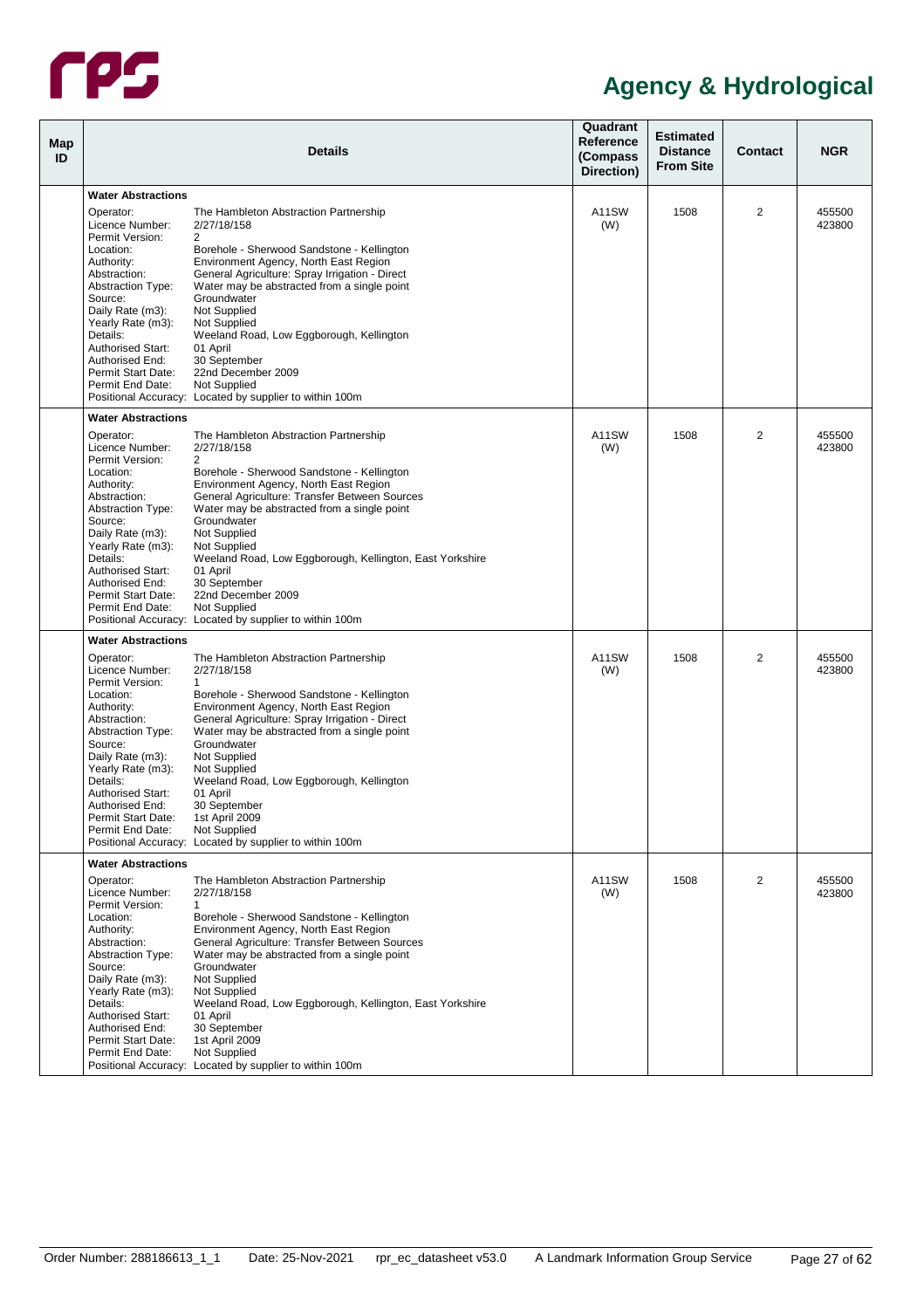

| Map<br>ID |                                                                   | <b>Details</b>                                                                                                                         | Quadrant<br>Reference<br>(Compass<br>Direction) | <b>Estimated</b><br><b>Distance</b><br><b>From Site</b> | <b>Contact</b> | <b>NGR</b>       |
|-----------|-------------------------------------------------------------------|----------------------------------------------------------------------------------------------------------------------------------------|-------------------------------------------------|---------------------------------------------------------|----------------|------------------|
|           | <b>Water Abstractions</b>                                         |                                                                                                                                        |                                                 |                                                         |                |                  |
|           | Operator:<br>Licence Number:                                      | The Hambleton Abstraction Partnership<br>2/27/18/106                                                                                   | A11SW<br>(W)                                    | 1508                                                    | 2              | 455500<br>423800 |
|           | Permit Version:<br>Location:                                      | 101<br>Borehole - Sherwood Sandstone - Kellington                                                                                      |                                                 |                                                         |                |                  |
|           | Authority:<br>Abstraction:<br><b>Abstraction Type:</b>            | Environment Agency, North East Region<br>General Agriculture: Spray Irrigation - Direct<br>Water may be abstracted from a single point |                                                 |                                                         |                |                  |
|           | Source:<br>Daily Rate (m3):<br>Yearly Rate (m3):                  | Groundwater<br>Not Supplied<br>Not Supplied                                                                                            |                                                 |                                                         |                |                  |
|           | Details:<br><b>Authorised Start:</b><br>Authorised End:           | Weeland Road, Low Eggborough, Kellington<br>01 April<br>30 September                                                                   |                                                 |                                                         |                |                  |
|           | Permit Start Date:<br>Permit End Date:                            | 25th March 2008<br><b>Not Supplied</b><br>Positional Accuracy: Located by supplier to within 100m                                      |                                                 |                                                         |                |                  |
|           | <b>Water Abstractions</b>                                         |                                                                                                                                        |                                                 |                                                         |                |                  |
|           | Operator:                                                         | The Hambleton Abstraction Partnership                                                                                                  | A11SW                                           | 1508                                                    | $\overline{2}$ | 455500           |
|           | Licence Number:<br>Permit Version:                                | 2/27/18/106<br>101                                                                                                                     | (W)                                             |                                                         |                | 423800           |
|           | Location:<br>Authority:                                           | Borehole - Sherwood Sandstone - Kellington<br>Environment Agency, North East Region                                                    |                                                 |                                                         |                |                  |
|           | Abstraction:<br><b>Abstraction Type:</b>                          | General Agriculture: Transfer Between Sources<br>Water may be abstracted from a single point                                           |                                                 |                                                         |                |                  |
|           | Source:<br>Daily Rate (m3):                                       | Groundwater<br>Not Supplied                                                                                                            |                                                 |                                                         |                |                  |
|           | Yearly Rate (m3):<br>Details:                                     | Not Supplied<br>Weeland Road, Low Eggborough, Kellington, East Yorkshire                                                               |                                                 |                                                         |                |                  |
|           | <b>Authorised Start:</b><br>Authorised End:<br>Permit Start Date: | 01 April<br>30 September<br>25th March 2008                                                                                            |                                                 |                                                         |                |                  |
|           | Permit End Date:                                                  | Not Supplied<br>Positional Accuracy: Located by supplier to within 100m                                                                |                                                 |                                                         |                |                  |
|           | <b>Water Abstractions</b>                                         |                                                                                                                                        |                                                 |                                                         |                |                  |
|           | Operator:                                                         | M H Poskitt Ltd                                                                                                                        | A11SW                                           | 1508                                                    | 2              | 455500           |
|           | Licence Number:<br>Permit Version:                                | 2/27/18/106<br>100                                                                                                                     | (W)                                             |                                                         |                | 423800           |
|           | Location:<br>Authority:                                           | Borehole - Sherwood Sandstone - Kellington<br>Environment Agency, North East Region                                                    |                                                 |                                                         |                |                  |
|           | Abstraction:<br><b>Abstraction Type:</b>                          | General Agriculture: Spray Irrigation - Direct<br>Water may be abstracted from a single point                                          |                                                 |                                                         |                |                  |
|           | Source:<br>Daily Rate (m3):                                       | Groundwater<br>1365                                                                                                                    |                                                 |                                                         |                |                  |
|           | Yearly Rate (m3):<br>Details:                                     | 115250<br>Weeland Road, Low Eggborough, Kellington                                                                                     |                                                 |                                                         |                |                  |
|           | <b>Authorised Start:</b><br>Authorised End:                       | 01 April<br>30 September                                                                                                               |                                                 |                                                         |                |                  |
|           | Permit Start Date:<br>Permit End Date:                            | 6th February 2007<br>Not Supplied                                                                                                      |                                                 |                                                         |                |                  |
|           |                                                                   | Positional Accuracy: Located by supplier to within 10m                                                                                 |                                                 |                                                         |                |                  |
|           | <b>Water Abstractions</b><br>Operator:                            | M H Poskitt Ltd                                                                                                                        | A11SW                                           | 1508                                                    | 2              | 455500           |
|           | Licence Number:<br>Permit Version:                                | 2/27/18/106<br>100                                                                                                                     | (W)                                             |                                                         |                | 423800           |
|           | Location:<br>Authority:                                           | Borehole - Sherwood Sandstone - Kellington<br>Environment Agency, North East Region                                                    |                                                 |                                                         |                |                  |
|           | Abstraction:<br><b>Abstraction Type:</b>                          | General Agriculture: Transfer Between Sources<br>Water may be abstracted from a single point                                           |                                                 |                                                         |                |                  |
|           | Source:<br>Daily Rate (m3):                                       | Groundwater<br>Not Supplied                                                                                                            |                                                 |                                                         |                |                  |
|           | Yearly Rate (m3):<br>Details:                                     | Not Supplied<br>Weeland Road, Low Eggborough, Kellington, East Yorkshire                                                               |                                                 |                                                         |                |                  |
|           | <b>Authorised Start:</b><br>Authorised End:                       | 01 April<br>30 September                                                                                                               |                                                 |                                                         |                |                  |
|           | Permit Start Date:<br>Permit End Date:                            | 6th February 2007<br>Not Supplied                                                                                                      |                                                 |                                                         |                |                  |
|           |                                                                   | Positional Accuracy: Located by supplier to within 10m                                                                                 |                                                 |                                                         |                |                  |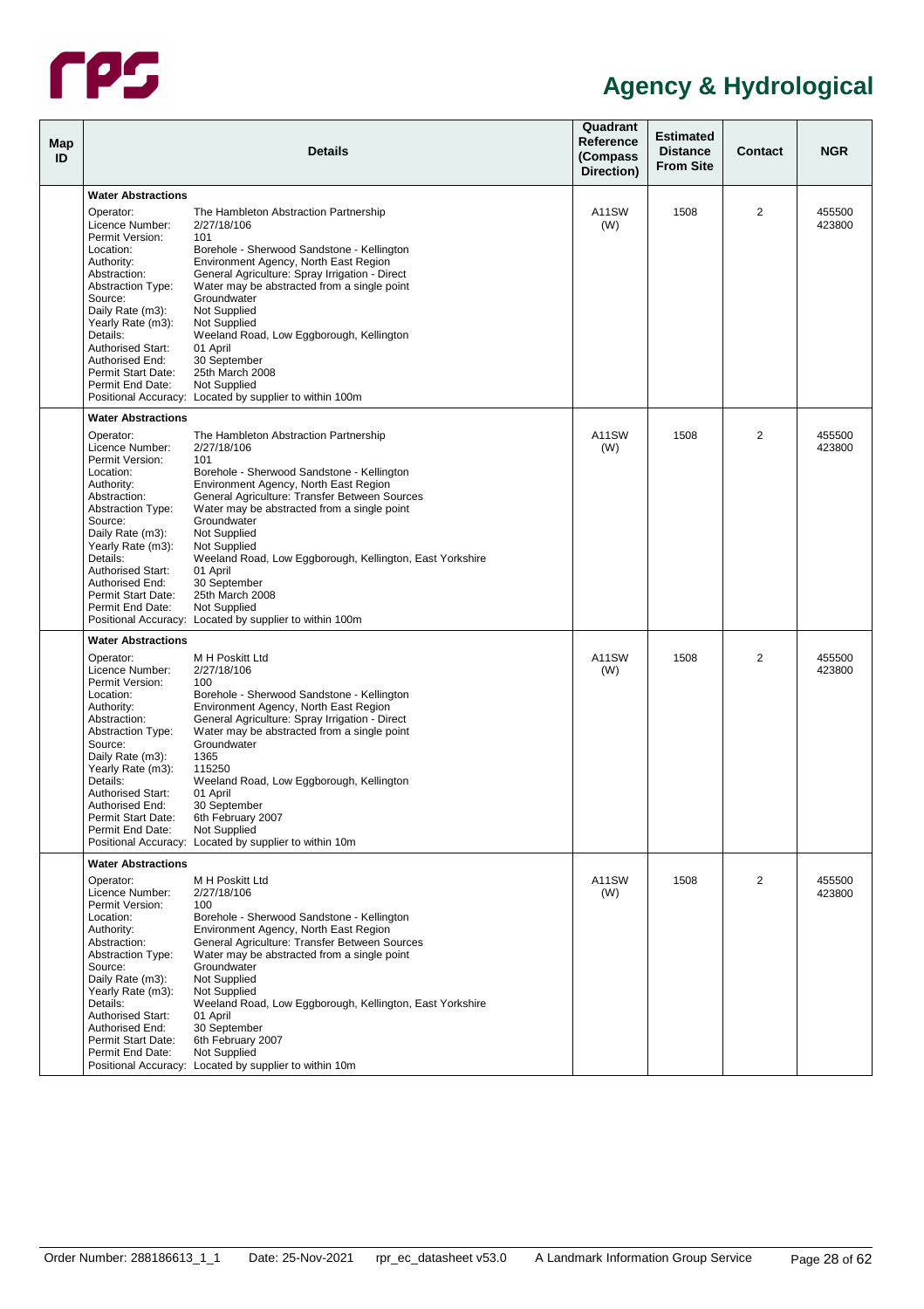

| Map<br>ID |                                                                                                                                                                                                                                                                                 | <b>Details</b>                                                                                                                                                                                                                                                                                                                                                                                                                              | Quadrant<br>Reference<br>(Compass<br>Direction) | <b>Estimated</b><br><b>Distance</b><br><b>From Site</b> | <b>Contact</b> | <b>NGR</b>       |
|-----------|---------------------------------------------------------------------------------------------------------------------------------------------------------------------------------------------------------------------------------------------------------------------------------|---------------------------------------------------------------------------------------------------------------------------------------------------------------------------------------------------------------------------------------------------------------------------------------------------------------------------------------------------------------------------------------------------------------------------------------------|-------------------------------------------------|---------------------------------------------------------|----------------|------------------|
|           | <b>Water Abstractions</b>                                                                                                                                                                                                                                                       |                                                                                                                                                                                                                                                                                                                                                                                                                                             |                                                 |                                                         |                |                  |
|           | Operator:<br>Licence Number:<br>Permit Version:<br>Location:<br>Authority:<br>Abstraction:<br><b>Abstraction Type:</b><br>Source:<br>Daily Rate (m3):<br>Yearly Rate (m3):<br>Details:<br><b>Authorised Start:</b><br>Authorised End:                                           | Mark H Poskitt Ltd<br>2/27/09/143<br>100<br>New Fleet Drain North<br>Environment Agency, North East Region<br>General Agriculture: Spray Irrigation - Direct<br>Water may be abstracted from a single point<br>Surface<br>864<br>8640<br>At Low Eggborough, Goole, North Humberside<br>01 March<br>31 August                                                                                                                                | A2SE<br>(S)                                     | 1508                                                    | 2              | 456570<br>422340 |
|           | Permit Start Date:<br>Permit End Date:                                                                                                                                                                                                                                          | 1st October 1999<br>Not Supplied<br>Positional Accuracy: Located by supplier to within 100m                                                                                                                                                                                                                                                                                                                                                 |                                                 |                                                         |                |                  |
|           | <b>Water Abstractions</b>                                                                                                                                                                                                                                                       |                                                                                                                                                                                                                                                                                                                                                                                                                                             |                                                 |                                                         |                |                  |
|           | Operator:<br>Licence Number:<br>Permit Version:<br>Location:<br>Authority:<br>Abstraction:<br><b>Abstraction Type:</b><br>Source:<br>Daily Rate (m3):<br>Yearly Rate (m3):<br>Details:<br><b>Authorised Start:</b><br>Authorised End:<br>Permit Start Date:<br>Permit End Date: | M H Poskitt Ltd<br>2/27/09/137<br>Not Supplied<br>The Firs, Kellington, KNOTTINGLEY, North Yorkshire<br>Environment Agency, North East Region<br>Spray Irrigation<br>Not Supplied<br>Groundwater<br>1280<br>31000<br>Not Supplied<br>Not Supplied<br>Not Supplied<br>Not Supplied<br>Not Supplied<br>Positional Accuracy: Located by supplier to within 100m                                                                                | A11SW<br>(W)                                    | 1508                                                    | $\overline{2}$ | 455500<br>423800 |
|           | <b>Water Abstractions</b>                                                                                                                                                                                                                                                       |                                                                                                                                                                                                                                                                                                                                                                                                                                             |                                                 |                                                         |                |                  |
|           | Operator:<br>Licence Number:<br>Permit Version:<br>Location:<br>Authority:<br>Abstraction:<br><b>Abstraction Type:</b><br>Source:<br>Daily Rate (m3):<br>Yearly Rate (m3):<br>Details:<br><b>Authorised Start:</b><br>Authorised End:<br>Permit Start Date:<br>Permit End Date: | The Hambleton Abstraction Partnership<br>Ne/027/0018/020<br>3<br>Ings & Tethering Drain - Wide Arch, Kellington<br>Environment Agency, North East Region<br>General Agriculture: Spray Irrigation - Direct<br>Water may be abstracted from a single point<br>Surface<br>Not Supplied<br>Not Supplied<br>Not Supplied<br>01 April<br>31 October<br>29th March 2021<br>Not Supplied<br>Positional Accuracy: Located by supplier to within 10m | A24NW<br>(N)                                    | 1559                                                    | 2              | 457490<br>425317 |
|           | <b>Water Abstractions</b>                                                                                                                                                                                                                                                       |                                                                                                                                                                                                                                                                                                                                                                                                                                             |                                                 |                                                         |                |                  |
|           | Operator:<br>Licence Number:<br>Permit Version:<br>Location:<br>Authority:<br>Abstraction:<br><b>Abstraction Type:</b><br>Source:<br>Daily Rate (m3):<br>Yearly Rate (m3):<br>Details:<br><b>Authorised Start:</b><br>Authorised End:<br>Permit Start Date:<br>Permit End Date: | The Hambleton Abstraction Partnership<br>Ne/027/0018/020<br>3<br>Ings & Tethering Drain - Wide Arch, Kellington<br>Environment Agency, North East Region<br>Trickle Irrigation<br>Water may be abstracted from a single point<br>Surface<br>Not Supplied<br>Not Supplied<br>Not Supplied<br>01 April<br>31 October<br>29th March 2021<br>Not Supplied<br>Positional Accuracy: Located by supplier to within 10m                             | A24NW<br>(N)                                    | 1559                                                    | 2              | 457490<br>425317 |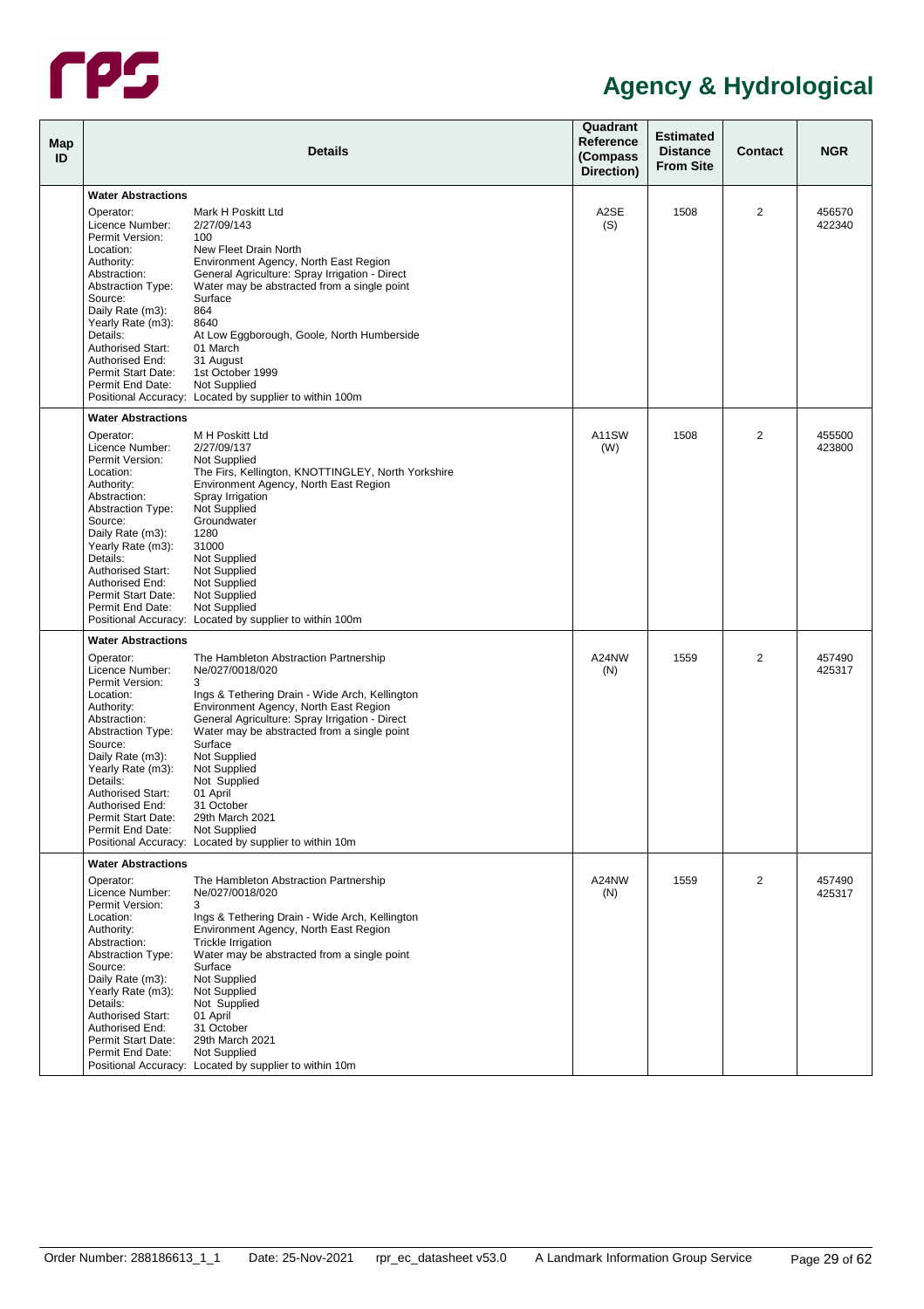

| <b>Map</b><br>ID |                                                                   | <b>Details</b>                                                                                                                         | Quadrant<br>Reference<br>(Compass<br>Direction) | <b>Estimated</b><br><b>Distance</b><br><b>From Site</b> | <b>Contact</b> | <b>NGR</b>       |
|------------------|-------------------------------------------------------------------|----------------------------------------------------------------------------------------------------------------------------------------|-------------------------------------------------|---------------------------------------------------------|----------------|------------------|
|                  | <b>Water Abstractions</b>                                         |                                                                                                                                        |                                                 |                                                         |                |                  |
|                  |                                                                   |                                                                                                                                        |                                                 |                                                         |                |                  |
|                  | Operator:<br>Licence Number:<br>Permit Version:                   | Mark H Poskitt Ltd<br>Ne/027/0018/020<br>$\overline{2}$                                                                                | A24NW<br>(N)                                    | 1559                                                    | 2              | 457490<br>425317 |
|                  | Location:<br>Authority:                                           | Ings & Tethering Drain - Wide Arch, Kellington<br>Environment Agency, North East Region                                                |                                                 |                                                         |                |                  |
|                  | Abstraction:<br><b>Abstraction Type:</b><br>Source:               | General Agriculture: Spray Irrigation - Direct<br>Water may be abstracted from a single point<br>Surface                               |                                                 |                                                         |                |                  |
|                  | Daily Rate (m3):<br>Yearly Rate (m3):<br>Details:                 | Not Supplied<br>Not Supplied                                                                                                           |                                                 |                                                         |                |                  |
|                  | <b>Authorised Start:</b><br>Authorised End:                       | Not Supplied<br>01 April<br>30 September                                                                                               |                                                 |                                                         |                |                  |
|                  | Permit Start Date:<br>Permit End Date:                            | 5th May 2017<br>Not Supplied                                                                                                           |                                                 |                                                         |                |                  |
|                  | <b>Water Abstractions</b>                                         | Positional Accuracy: Located by supplier to within 10m                                                                                 |                                                 |                                                         |                |                  |
|                  | Operator:                                                         | Mark H Poskitt Ltd                                                                                                                     | A24NW                                           | 1559                                                    | 2              | 457490           |
|                  | Licence Number:<br>Permit Version:                                | Ne/027/0018/020<br>$\mathbf{1}$                                                                                                        | (N)                                             |                                                         |                | 425317           |
|                  | Location:<br>Authority:                                           | Ings & Tethering Drain - Wide Arch, Kellington<br>Environment Agency, North East Region                                                |                                                 |                                                         |                |                  |
|                  | Abstraction:<br><b>Abstraction Type:</b><br>Source:               | General Agriculture: Spray Irrigation - Direct<br>Water may be abstracted from a single point<br>Surface                               |                                                 |                                                         |                |                  |
|                  | Daily Rate (m3):<br>Yearly Rate (m3):                             | Not Supplied<br>Not Supplied                                                                                                           |                                                 |                                                         |                |                  |
|                  | Details:<br><b>Authorised Start:</b>                              | Not Supplied<br>01 April                                                                                                               |                                                 |                                                         |                |                  |
|                  | Authorised End:<br>Permit Start Date:<br>Permit End Date:         | 30 September<br>4th October 2013<br>Not Supplied                                                                                       |                                                 |                                                         |                |                  |
|                  |                                                                   | Positional Accuracy: Located by supplier to within 10m                                                                                 |                                                 |                                                         |                |                  |
|                  | <b>Water Abstractions</b>                                         |                                                                                                                                        |                                                 |                                                         |                |                  |
|                  | Operator:<br>Licence Number:                                      | The Hambleton Abstraction Partnership<br>2/27/09/143                                                                                   | A2SE<br>(S)                                     | 1595                                                    | $\overline{2}$ | 456640<br>422230 |
|                  | Permit Version:<br>Location:                                      | 101<br>New Fleet Drain North                                                                                                           |                                                 |                                                         |                |                  |
|                  | Authority:<br>Abstraction:<br><b>Abstraction Type:</b>            | Environment Agency, North East Region<br>General Agriculture: Spray Irrigation - Direct<br>Water may be abstracted from a single point |                                                 |                                                         |                |                  |
|                  | Source:<br>Daily Rate (m3):                                       | Surface<br>Not Supplied                                                                                                                |                                                 |                                                         |                |                  |
|                  | Yearly Rate (m3):<br>Details:                                     | Not Supplied<br>At Low Eggborough, Goole, North Humberside                                                                             |                                                 |                                                         |                |                  |
|                  | <b>Authorised Start:</b><br>Authorised End:<br>Permit Start Date: | 01 March<br>31 August<br>13th March 2018                                                                                               |                                                 |                                                         |                |                  |
|                  | Permit End Date:                                                  | Not Supplied<br>Positional Accuracy: Located by supplier to within 10m                                                                 |                                                 |                                                         |                |                  |
|                  | <b>Water Abstractions</b>                                         |                                                                                                                                        |                                                 |                                                         |                |                  |
|                  | Operator:<br>Licence Number:                                      | Mark H Poskitt Ltd<br>2/27/09/143                                                                                                      | A2SE<br>(S)                                     | 1595                                                    | 2              | 456640<br>422230 |
|                  | Permit Version:<br>Location:<br>Authority:                        | 100<br>New Fleet Drain North<br>Environment Agency, North East Region                                                                  |                                                 |                                                         |                |                  |
|                  | Abstraction:<br><b>Abstraction Type:</b>                          | General Agriculture: Spray Irrigation - Direct<br>Water may be abstracted from a single point                                          |                                                 |                                                         |                |                  |
|                  | Source:<br>Daily Rate (m3):                                       | Surface<br>Not Supplied                                                                                                                |                                                 |                                                         |                |                  |
|                  | Yearly Rate (m3):<br>Details:<br>Authorised Start:                | Not Supplied<br>At Low Eggborough, Goole, North Humberside<br>01 March                                                                 |                                                 |                                                         |                |                  |
|                  | Authorised End:<br>Permit Start Date:                             | 31 August<br>1st October 1999                                                                                                          |                                                 |                                                         |                |                  |
|                  | Permit End Date:                                                  | Not Supplied<br>Positional Accuracy: Located by supplier to within 10m                                                                 |                                                 |                                                         |                |                  |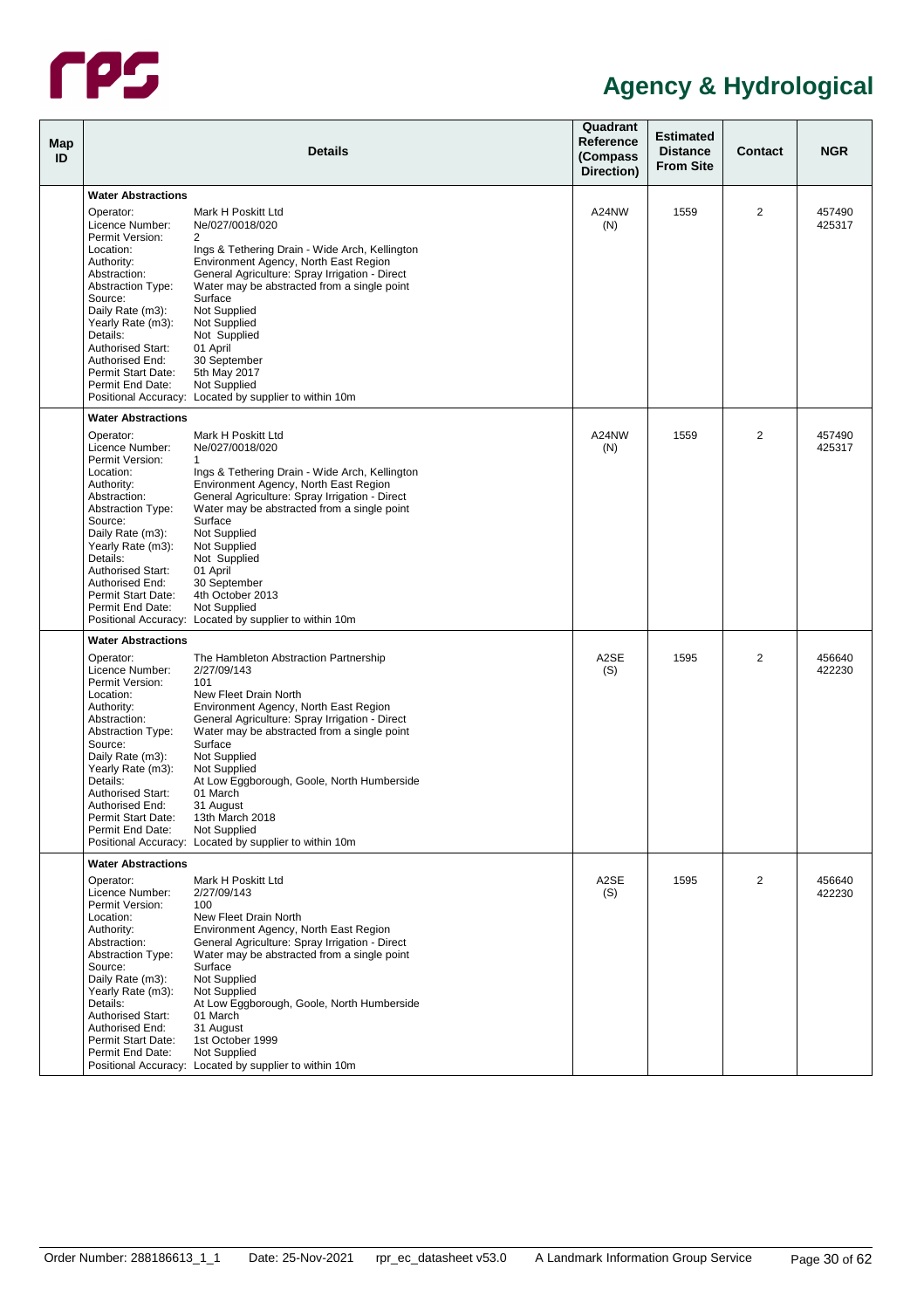

| <b>Map</b><br>ID | <b>Details</b>                                                    |                                                                                                                                                 |              | <b>Estimated</b><br><b>Distance</b><br><b>From Site</b> | <b>Contact</b> | <b>NGR</b>       |
|------------------|-------------------------------------------------------------------|-------------------------------------------------------------------------------------------------------------------------------------------------|--------------|---------------------------------------------------------|----------------|------------------|
|                  | <b>Water Abstractions</b>                                         |                                                                                                                                                 |              |                                                         |                |                  |
|                  | Operator:<br>Licence Number:                                      | <b>British Waterways</b><br>2/27/18/100                                                                                                         | A2SE<br>(S)  | 1636                                                    | 2              | 456630<br>422190 |
|                  | Permit Version:<br>Location:<br>Authority:<br>Abstraction:        | 102<br>Aire And Calder Navigation - Eggborough Goole<br>Environment Agency, North East Region<br>General Agriculture: Spray Irrigation - Direct |              |                                                         |                |                  |
|                  | <b>Abstraction Type:</b><br>Source:<br>Daily Rate (m3):           | Water may be abstracted from a river or stream reach, or a row of wellpoints<br>Surface<br>Not Supplied                                         |              |                                                         |                |                  |
|                  | Yearly Rate (m3):<br>Details:<br><b>Authorised Start:</b>         | Not Supplied<br>Eggborough Hill, Eggborough<br>01 May                                                                                           |              |                                                         |                |                  |
|                  | Authorised End:<br>Permit Start Date:<br>Permit End Date:         | 30 September<br>19th August 2003<br>Not Supplied                                                                                                |              |                                                         |                |                  |
|                  | <b>Water Abstractions</b>                                         | Positional Accuracy: Located by supplier to within 10m                                                                                          |              |                                                         |                |                  |
|                  | Operator:                                                         | <b>British Waterways Board</b>                                                                                                                  | A2SE         | 1636                                                    | $\overline{2}$ | 456630           |
|                  | Licence Number:<br>Permit Version:                                | 2/27/18/100<br>101                                                                                                                              | (S)          |                                                         |                | 422190           |
|                  | Location:<br>Authority:                                           | Aire And Calder Navigation - Eggborough Goole<br>Environment Agency, North East Region                                                          |              |                                                         |                |                  |
|                  | Abstraction:<br><b>Abstraction Type:</b><br>Source:               | General Agriculture: Spray Irrigation - Direct<br>Water may be abstracted from a river or stream reach, or a row of wellpoints<br>Surface       |              |                                                         |                |                  |
|                  | Daily Rate (m3):<br>Yearly Rate (m3):                             | Not Supplied<br>Not Supplied                                                                                                                    |              |                                                         |                |                  |
|                  | Details:<br><b>Authorised Start:</b>                              | Eggborough Hill, Eggborough<br>01 May                                                                                                           |              |                                                         |                |                  |
|                  | Authorised End:<br>Permit Start Date:<br>Permit End Date:         | 30 September<br>8th August 2002<br>Not Supplied                                                                                                 |              |                                                         |                |                  |
|                  |                                                                   | Positional Accuracy: Located by supplier to within 10m                                                                                          |              |                                                         |                |                  |
|                  | <b>Water Abstractions</b>                                         |                                                                                                                                                 |              |                                                         |                |                  |
|                  | Operator:<br>Licence Number:                                      | <b>British Waterways Board</b><br>2/27/18/100                                                                                                   | A2SE<br>(S)  | 1636                                                    | 2              | 456630<br>422190 |
|                  | Permit Version:<br>Location:                                      | 100<br>Aire And Calder Navigation - Eggborough Goole                                                                                            |              |                                                         |                |                  |
|                  | Authority:<br>Abstraction:<br><b>Abstraction Type:</b>            | Environment Agency, North East Region<br>General Agriculture: Spray Irrigation - Direct<br>Water may be abstracted from a single point          |              |                                                         |                |                  |
|                  | Source:<br>Daily Rate (m3):                                       | Surface<br>800                                                                                                                                  |              |                                                         |                |                  |
|                  | Yearly Rate (m3):<br>Details:                                     | 6000<br>Eggborough Hill, Eggborough                                                                                                             |              |                                                         |                |                  |
|                  | <b>Authorised Start:</b><br>Authorised End:<br>Permit Start Date: | 01 May<br>30 September<br>11th December 1997                                                                                                    |              |                                                         |                |                  |
|                  | Permit End Date:                                                  | Not Supplied<br>Positional Accuracy: Located by supplier to within 100m                                                                         |              |                                                         |                |                  |
|                  | <b>Water Abstractions</b>                                         |                                                                                                                                                 |              |                                                         |                |                  |
|                  | Operator:<br>Licence Number:                                      | The Hambleton Abstraction Partnership<br>2/27/18/033                                                                                            | A22NE<br>(N) | 1695                                                    | 2              | 456400<br>425400 |
|                  | Permit Version:<br>Location:                                      | 102<br>Old Hee Fish Pond - Roall Manor - Kellington                                                                                             |              |                                                         |                |                  |
|                  | Authority:<br>Abstraction:<br><b>Abstraction Type:</b>            | Environment Agency, North East Region<br>General Agriculture: Spray Irrigation - Direct<br>Water may be abstracted from a single point          |              |                                                         |                |                  |
|                  | Source:<br>Daily Rate (m3):                                       | Surface<br>Not Supplied                                                                                                                         |              |                                                         |                |                  |
|                  | Yearly Rate (m3):<br>Details:                                     | Not Supplied<br>Roall Lane, Kellington, Goole                                                                                                   |              |                                                         |                |                  |
|                  | <b>Authorised Start:</b><br>Authorised End:<br>Permit Start Date: | 01 April<br>31 October<br>19th December 2014                                                                                                    |              |                                                         |                |                  |
|                  | Permit End Date:                                                  | Not Supplied<br>Positional Accuracy: Located by supplier to within 100m                                                                         |              |                                                         |                |                  |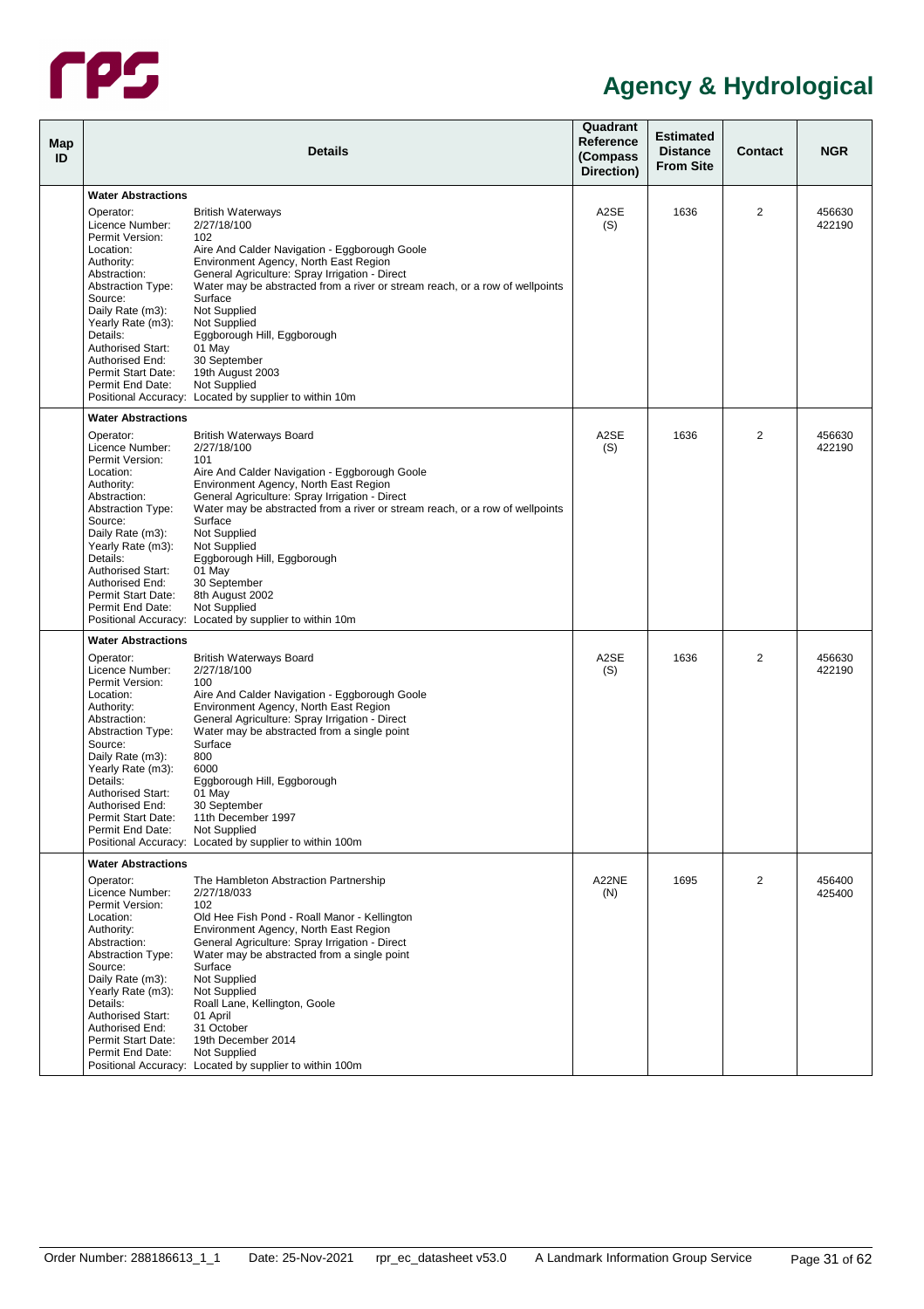

| Map<br>ID |                                                                                                                                                       | <b>Details</b>                                                                                                                                                                                                                                              | Quadrant<br>Reference<br>(Compass<br>Direction) | <b>Estimated</b><br><b>Distance</b><br><b>From Site</b> | <b>Contact</b> | <b>NGR</b>       |
|-----------|-------------------------------------------------------------------------------------------------------------------------------------------------------|-------------------------------------------------------------------------------------------------------------------------------------------------------------------------------------------------------------------------------------------------------------|-------------------------------------------------|---------------------------------------------------------|----------------|------------------|
|           | <b>Water Abstractions</b>                                                                                                                             |                                                                                                                                                                                                                                                             |                                                 |                                                         |                |                  |
|           | Operator:<br>Licence Number:<br>Permit Version:                                                                                                       | The Hambleton Abstraction Partnership<br>2/27/18/033<br>101                                                                                                                                                                                                 | A22NE<br>(N)                                    | 1695                                                    | 2              | 456400<br>425400 |
|           | Location:<br>Authority:<br>Abstraction:<br><b>Abstraction Type:</b><br>Source:                                                                        | Old Hee Fish Pond - Roall Manor - Kellington<br>Environment Agency, North East Region<br>General Agriculture: Spray Irrigation - Direct<br>Water may be abstracted from a single point<br>Surface                                                           |                                                 |                                                         |                |                  |
|           | Daily Rate (m3):<br>Yearly Rate (m3):<br>Details:<br><b>Authorised Start:</b><br>Authorised End:<br>Permit Start Date:                                | Not Supplied<br>Not Supplied<br>Roall Lane, Kellington, Goole<br>01 April<br>30 September<br>4th November 2008                                                                                                                                              |                                                 |                                                         |                |                  |
|           | Permit End Date:                                                                                                                                      | <b>Not Supplied</b><br>Positional Accuracy: Located by supplier to within 100m                                                                                                                                                                              |                                                 |                                                         |                |                  |
|           | <b>Water Abstractions</b>                                                                                                                             |                                                                                                                                                                                                                                                             |                                                 |                                                         |                |                  |
|           | Operator:<br>Licence Number:<br>Permit Version:<br>Location:<br>Authority:<br>Abstraction:<br><b>Abstraction Type:</b><br>Source:<br>Daily Rate (m3): | M H Poskitt Ltd<br>2/27/18/033<br>100<br>Old Hee Fish Pond - Roall Manor - Kellington<br>Environment Agency, North East Region<br>General Agriculture: Spray Irrigation - Direct<br>Water may be abstracted from a single point<br>Surface<br>1300          | A22NE<br>(N)                                    | 1695                                                    | $\overline{2}$ | 456400<br>425400 |
|           | Yearly Rate (m3):<br>Details:<br><b>Authorised Start:</b><br>Authorised End:<br>Permit Start Date:<br>Permit End Date:                                | 45000<br>Roall Lane, Kellington, Goole<br>01 June<br>30 September<br>2nd June 1999<br>Not Supplied<br>Positional Accuracy: Located by supplier to within 100m                                                                                               |                                                 |                                                         |                |                  |
|           | <b>Water Abstractions</b>                                                                                                                             |                                                                                                                                                                                                                                                             |                                                 |                                                         |                |                  |
|           | Operator:<br>Licence Number:<br>Permit Version:<br>Location:<br>Authority:<br>Abstraction:<br><b>Abstraction Type:</b><br>Source:<br>Daily Rate (m3): | Mr W R Platt<br>2/27/18/087<br>100<br>Ings And Tetherings Drains<br>Environment Agency, North East Region<br>General Agriculture: Spray Irrigation - Direct<br>Water may be abstracted from a single point<br>Surface<br>Not Supplied                       | A20NE<br>(NE)                                   | 1734                                                    | 2              | 458600<br>424600 |
|           | Yearly Rate (m3):<br>Details:<br><b>Authorised Start:</b><br>Authorised End:<br>Permit Start Date:<br>Permit End Date:                                | Not Supplied<br>Myrtle Farm, Hensall, North Yorkshire<br>01 April<br>31 October<br>27th March 1997<br>Not Supplied<br>Positional Accuracy: Located by supplier to within 100m                                                                               |                                                 |                                                         |                |                  |
|           | <b>Water Abstractions</b>                                                                                                                             |                                                                                                                                                                                                                                                             |                                                 |                                                         |                |                  |
|           | Operator:<br>Licence Number:<br>Permit Version:<br>Location:<br>Authority:<br>Abstraction:<br><b>Abstraction Type:</b><br>Source:<br>Daily Rate (m3): | The Hambleton Abstraction Partnership<br>2/27/18/033<br>105<br>Old Hee Fish Pond - Roall Manor - Kellington<br>Environment Agency, North East Region<br><b>Trickle Irrigation</b><br>Water may be abstracted from a single point<br>Surface<br>Not Supplied | A22NE<br>(N)                                    | 1751                                                    | 2              | 456401<br>425460 |
|           | Yearly Rate (m3):<br>Details:<br><b>Authorised Start:</b><br>Authorised End:<br>Permit Start Date:<br>Permit End Date:                                | Not Supplied<br>Old Hee Pond, Raoll Lane, Kellington, Goole<br>01 April<br>31 October<br>29th March 2021<br>Not Supplied<br>Positional Accuracy: Located by supplier to within 10m                                                                          |                                                 |                                                         |                |                  |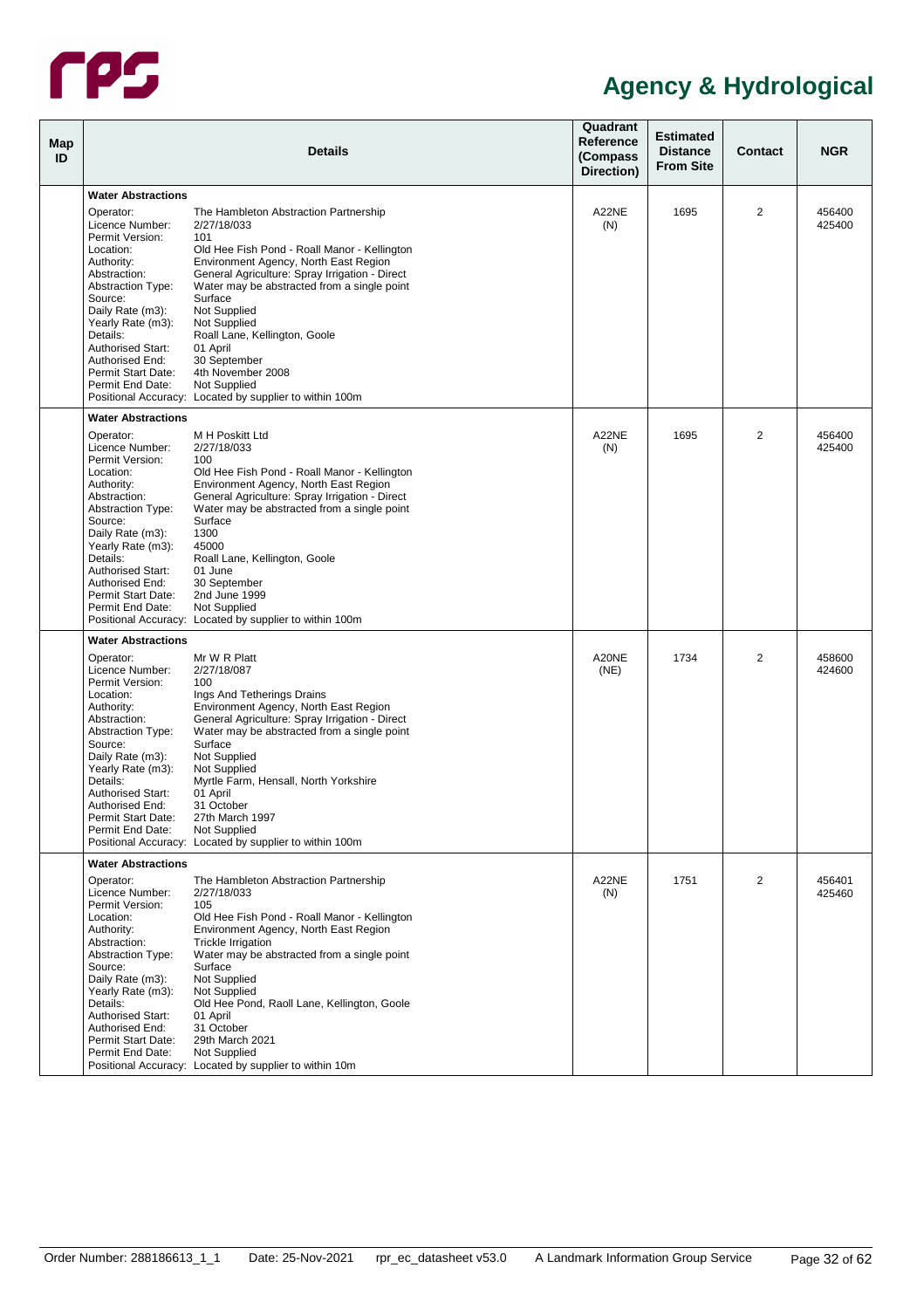

| Map<br>ID |                                                                                                                                                                                                                                                                                                              | <b>Details</b>                                                                                                                                                                                                                                                                                                                                                                                                                                                         | Quadrant<br>Reference<br>(Compass<br>Direction) | <b>Estimated</b><br><b>Distance</b><br><b>From Site</b> | <b>Contact</b> | <b>NGR</b>       |
|-----------|--------------------------------------------------------------------------------------------------------------------------------------------------------------------------------------------------------------------------------------------------------------------------------------------------------------|------------------------------------------------------------------------------------------------------------------------------------------------------------------------------------------------------------------------------------------------------------------------------------------------------------------------------------------------------------------------------------------------------------------------------------------------------------------------|-------------------------------------------------|---------------------------------------------------------|----------------|------------------|
|           |                                                                                                                                                                                                                                                                                                              |                                                                                                                                                                                                                                                                                                                                                                                                                                                                        |                                                 |                                                         |                |                  |
|           | <b>Water Abstractions</b><br>Operator:<br>Licence Number:<br>Permit Version:                                                                                                                                                                                                                                 | The Hambleton Abstraction Partnership<br>2/27/18/033<br>105                                                                                                                                                                                                                                                                                                                                                                                                            | A22NE<br>(N)                                    | 1751                                                    | 2              | 456401<br>425460 |
|           | Location:<br>Authority:<br>Abstraction:<br><b>Abstraction Type:</b><br>Source:<br>Daily Rate (m3):<br>Yearly Rate (m3):<br>Details:<br><b>Authorised Start:</b><br>Authorised End:<br>Permit Start Date:                                                                                                     | Old Hee Fish Pond - Roall Manor - Kellington<br>Environment Agency, North East Region<br>General Agriculture: Spray Irrigation - Direct<br>Water may be abstracted from a single point<br>Surface<br>Not Supplied<br>Not Supplied<br>Old Hee Pond, Raoll Lane, Kellington, Goole<br>01 April<br>31 October<br>29th March 2021                                                                                                                                          |                                                 |                                                         |                |                  |
|           | Permit End Date:                                                                                                                                                                                                                                                                                             | Not Supplied<br>Positional Accuracy: Located by supplier to within 10m                                                                                                                                                                                                                                                                                                                                                                                                 |                                                 |                                                         |                |                  |
|           | <b>Water Abstractions</b>                                                                                                                                                                                                                                                                                    |                                                                                                                                                                                                                                                                                                                                                                                                                                                                        |                                                 |                                                         |                |                  |
|           | Operator:<br>Licence Number:<br>Permit Version:<br>Location:<br>Authority:<br>Abstraction:<br><b>Abstraction Type:</b><br>Source:<br>Daily Rate (m3):<br>Yearly Rate (m3):<br>Details:<br><b>Authorised Start:</b><br>Authorised End:<br>Permit Start Date:<br>Permit End Date:                              | The Hambleton Abstraction Partnership<br>2/27/18/033<br>105<br>Old Hee Fish Pond - Roall Manor - Kellington<br>Environment Agency, North East Region<br><b>Trickle Irrigation</b><br>Water may be abstracted from a single point<br>Surface<br>Not Supplied<br>Not Supplied<br>Old Hee Pond, Roall Lane, Kelington, Goole<br>01 April<br>31 October<br>29th March 2021<br>Not Supplied<br>Positional Accuracy: Located by supplier to within 10m                       | A22NE<br>(N)                                    | 1751                                                    | $\overline{2}$ | 456401<br>425460 |
|           | <b>Water Abstractions</b>                                                                                                                                                                                                                                                                                    |                                                                                                                                                                                                                                                                                                                                                                                                                                                                        |                                                 |                                                         |                |                  |
|           | Operator:<br>Licence Number:<br>Permit Version:<br>Location:<br>Authority:<br>Abstraction:<br><b>Abstraction Type:</b><br>Source:<br>Daily Rate (m3):<br>Yearly Rate (m3):<br>Details:<br><b>Authorised Start:</b><br>Authorised End:<br>Permit Start Date:<br>Permit End Date:<br><b>Water Abstractions</b> | The Hambleton Abstraction Partnership<br>2/27/18/033<br>105<br>Old Hee Fish Pond - Roall Manor - Kellington<br>Environment Agency, North East Region<br>General Agriculture: Spray Irrigation - Direct<br>Water may be abstracted from a single point<br>Surface<br>Not Supplied<br>Not Supplied<br>Old Hee Pond, Roall Lane, Kellington, Goole<br>01 April<br>31 October<br>29th March 2021<br>Not Supplied<br>Positional Accuracy: Located by supplier to within 10m | A22NE<br>(N)                                    | 1751                                                    | 2              | 456401<br>425460 |
|           | Operator:<br>Licence Number:<br>Permit Version:<br>Location:<br>Authority:<br>Abstraction:<br><b>Abstraction Type:</b><br>Source:<br>Daily Rate (m3):<br>Yearly Rate (m3):<br>Details:<br>Authorised Start:<br>Authorised End:<br>Permit Start Date:<br>Permit End Date:                                     | The Hambleton Abstraction Partnership<br>2/27/18/033<br>104<br>Old Hee Fish Pond - Roall Manor - Kellington<br>Environment Agency, North East Region<br>General Agriculture: Spray Irrigation - Direct<br>Water may be abstracted from a single point<br>Surface<br>Not Supplied<br>Not Supplied<br>Not Supplied<br>01 April<br>31 October<br>19th September 2019<br>Not Supplied<br>Positional Accuracy: Located by supplier to within 10m                            | A22NE<br>(N)                                    | 1751                                                    | 2              | 456401<br>425460 |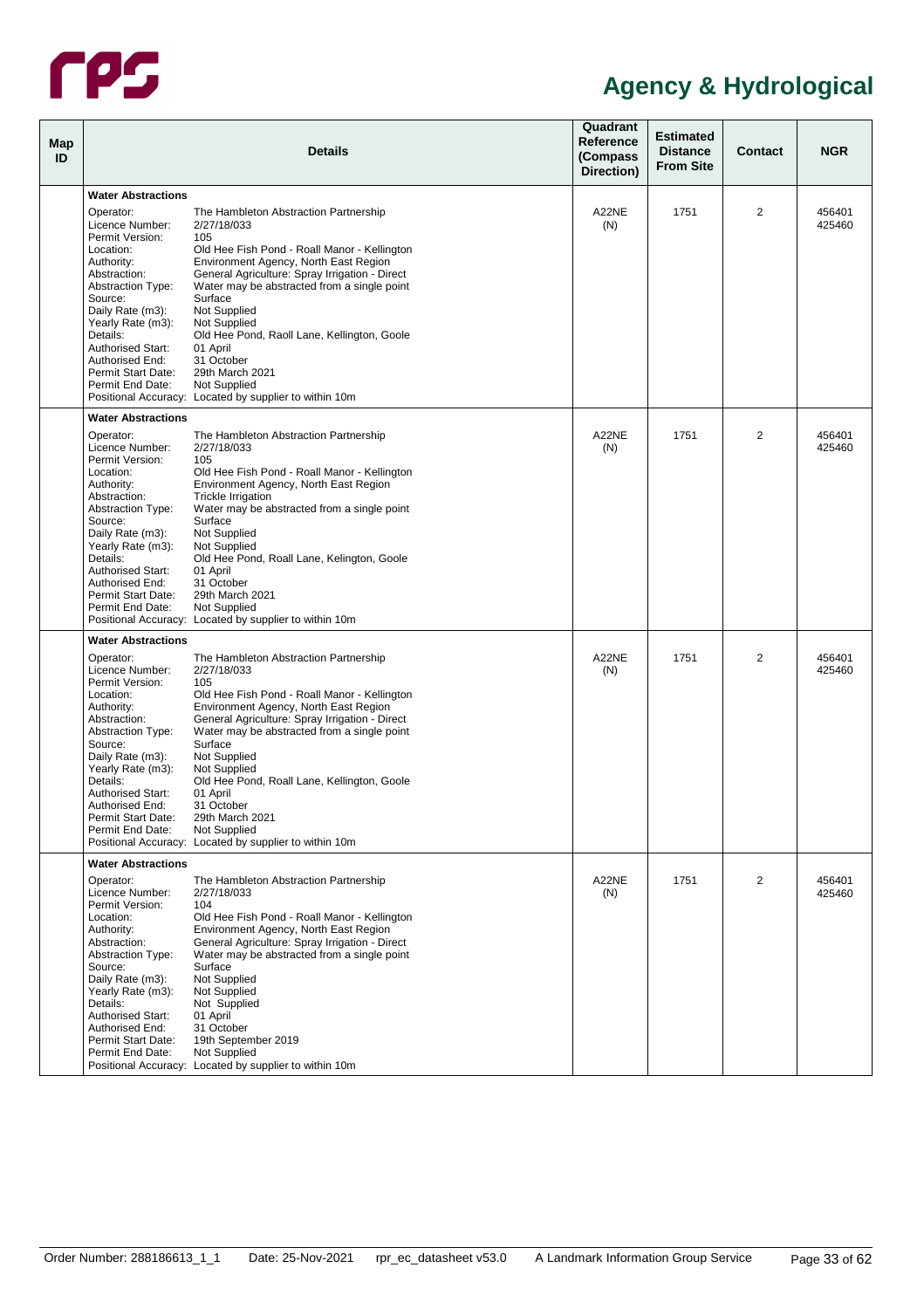

| Map<br>ID |                                                                                                                                                                                                                                                                                                              | <b>Details</b>                                                                                                                                                                                                                                                                                                                                                                                          | Quadrant<br>Reference<br>(Compass<br>Direction) | <b>Estimated</b><br><b>Distance</b><br><b>From Site</b> | <b>Contact</b> | <b>NGR</b>       |
|-----------|--------------------------------------------------------------------------------------------------------------------------------------------------------------------------------------------------------------------------------------------------------------------------------------------------------------|---------------------------------------------------------------------------------------------------------------------------------------------------------------------------------------------------------------------------------------------------------------------------------------------------------------------------------------------------------------------------------------------------------|-------------------------------------------------|---------------------------------------------------------|----------------|------------------|
|           | <b>Water Abstractions</b>                                                                                                                                                                                                                                                                                    |                                                                                                                                                                                                                                                                                                                                                                                                         |                                                 |                                                         |                |                  |
|           | Operator:<br>Licence Number:<br>Permit Version:<br>Location:<br>Authority:<br>Abstraction:<br><b>Abstraction Type:</b><br>Source:<br>Daily Rate (m3):<br>Yearly Rate (m3):<br>Details:<br><b>Authorised Start:</b><br>Authorised End:<br>Permit Start Date:<br>Permit End Date:                              | The Hambleton Abstraction Partnership<br>2/27/18/033<br>103<br>Old Hee Fish Pond - Roall Manor - Kellington<br>Environment Agency, North East Region<br>General Agriculture: Spray Irrigation - Direct<br>Water may be abstracted from a single point<br>Surface<br>Not Supplied<br>Not Supplied<br>Roall Lane, Kellington, Goole<br>01 April<br>31 October<br>5th May 2017<br>Not Supplied             | A22NE<br>(N)                                    | 1751                                                    | $\overline{2}$ | 456401<br>425460 |
|           |                                                                                                                                                                                                                                                                                                              | Positional Accuracy: Located by supplier to within 10m                                                                                                                                                                                                                                                                                                                                                  |                                                 |                                                         |                |                  |
|           | <b>Water Abstractions</b><br>Operator:<br>Licence Number:<br>Permit Version:<br>Location:<br>Authority:<br>Abstraction:<br><b>Abstraction Type:</b><br>Source:<br>Daily Rate (m3):<br>Yearly Rate (m3):<br>Details:<br><b>Authorised Start:</b><br>Authorised End:<br>Permit Start Date:<br>Permit End Date: | William Roger Platt<br>2/27/18/074<br>Not Supplied<br>Myrtle Farm, HENSALL, North Yorkshire<br>Environment Agency, North East Region<br>Spray Irrigation<br>Not Supplied<br>Surface<br>2000<br>49310<br>Not Supplied<br>Not Supplied<br>Not Supplied<br>Not Supplied<br>Not Supplied<br>Positional Accuracy: Located by supplier to within 100m                                                         | A25NW<br>(NE)                                   | 1797                                                    | $\overline{2}$ | 458200<br>425200 |
|           | <b>Water Abstractions</b>                                                                                                                                                                                                                                                                                    |                                                                                                                                                                                                                                                                                                                                                                                                         |                                                 |                                                         |                |                  |
|           | Operator:<br>Licence Number:<br>Permit Version:<br>Location:<br>Authority:<br>Abstraction:<br><b>Abstraction Type:</b><br>Source:<br>Daily Rate (m3):<br>Yearly Rate (m3):<br>Details:<br>Authorised Start:<br>Authorised End:<br>Permit Start Date:<br>Permit End Date:                                     | Mr W R Platt<br>2/27/18/130/R01<br>$\mathbf{1}$<br>River Aire At Myrtle Farm<br>Environment Agency, North East Region<br>General Agriculture: Spray Irrigation - Direct<br>Water may be abstracted from a single point<br>Surface<br>Not Supplied<br>Not Supplied<br>Not Supplied<br>01 April<br>31 October<br>1st April 2015<br>Not Supplied<br>Positional Accuracy: Located by supplier to within 10m | A25NW<br>(NE)                                   | 1908                                                    | 2              | 458322<br>425241 |
|           | <b>Water Abstractions</b>                                                                                                                                                                                                                                                                                    |                                                                                                                                                                                                                                                                                                                                                                                                         |                                                 |                                                         |                |                  |
|           | Operator:<br>Licence Number:<br>Permit Version:<br>Location:<br>Authority:<br>Abstraction:<br><b>Abstraction Type:</b><br>Source:<br>Daily Rate (m3):<br>Yearly Rate (m3):<br>Details:<br><b>Authorised Start:</b><br>Authorised End:<br>Permit Start Date:<br>Permit End Date:                              | Mr W R Platt<br>2/27/18/130/R01<br>1<br>River Aire At Myrtle Farm<br>Environment Agency, North East Region<br>General Agriculture: Transfer Between Sources<br>Water may be abstracted from a single point<br>Surface<br>Not Supplied<br>Not Supplied<br>Not Supplied<br>01 April<br>31 October<br>1st April 2015<br>Not Supplied<br>Positional Accuracy: Located by supplier to within 10m             | A25NW<br>(NE)                                   | 1908                                                    | 2              | 458322<br>425241 |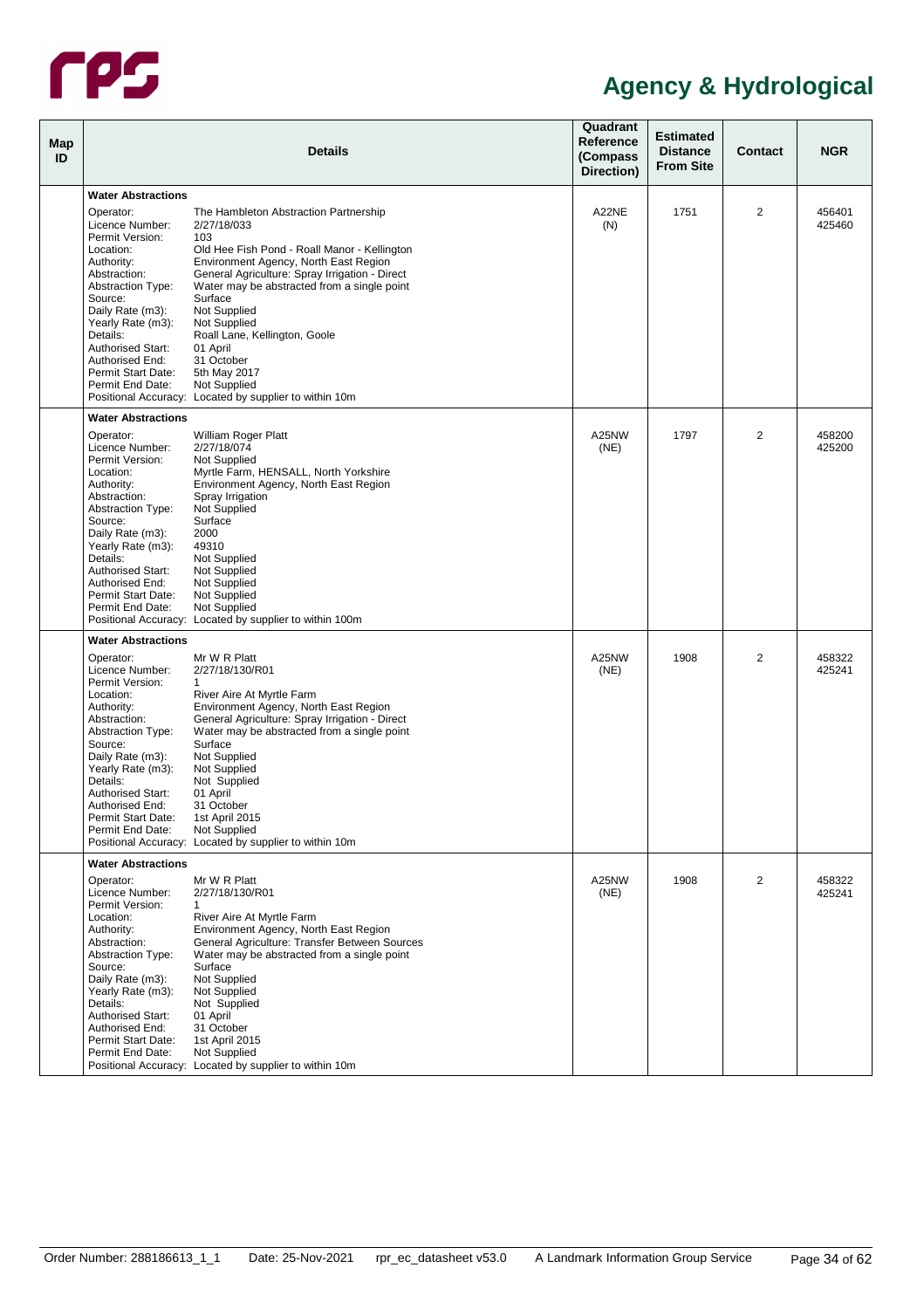

| Map<br>ID |                                                           | <b>Details</b>                                                                                                                         | Quadrant<br>Reference<br>(Compass<br>Direction) | <b>Estimated</b><br><b>Distance</b><br><b>From Site</b> | <b>Contact</b> | <b>NGR</b>       |
|-----------|-----------------------------------------------------------|----------------------------------------------------------------------------------------------------------------------------------------|-------------------------------------------------|---------------------------------------------------------|----------------|------------------|
|           | <b>Water Abstractions</b>                                 |                                                                                                                                        |                                                 |                                                         |                |                  |
|           | Operator:<br>Licence Number:                              | <b>Bayston Farms</b><br>2/27/18/135/R01                                                                                                | (E)                                             | 1926                                                    | 2              | 458892<br>424391 |
|           | Permit Version:<br>Location:                              | 1<br>Ings And Tethering Drain - Eggborough                                                                                             |                                                 |                                                         |                |                  |
|           | Authority:<br>Abstraction:<br><b>Abstraction Type:</b>    | Environment Agency, North East Region<br>General Agriculture: Spray Irrigation - Direct<br>Water may be abstracted from a single point |                                                 |                                                         |                |                  |
|           | Source:<br>Daily Rate (m3):<br>Yearly Rate (m3):          | Surface<br>Not Supplied<br>Not Supplied                                                                                                |                                                 |                                                         |                |                  |
|           | Details:<br><b>Authorised Start:</b>                      | Sandall Near Eggborough<br>01 April                                                                                                    |                                                 |                                                         |                |                  |
|           | Authorised End:<br>Permit Start Date:<br>Permit End Date: | 31 October<br>1st April 2015<br>Not Supplied                                                                                           |                                                 |                                                         |                |                  |
|           | <b>Water Abstractions</b>                                 | Positional Accuracy: Located by supplier to within 10m                                                                                 |                                                 |                                                         |                |                  |
|           | Operator:                                                 | <b>Bayston Farms</b>                                                                                                                   | (E)                                             | 1926                                                    | 2              | 458892           |
|           | Licence Number:<br>Permit Version:                        | 2/27/18/135<br>$\mathbf{1}$                                                                                                            |                                                 |                                                         |                | 424391           |
|           | Location:<br>Authority:                                   | Ings And Tethering Drain - Eggborough<br>Environment Agency, North East Region                                                         |                                                 |                                                         |                |                  |
|           | Abstraction:<br><b>Abstraction Type:</b><br>Source:       | General Agriculture: Spray Irrigation - Direct<br>Water may be abstracted from a single point<br>Surface                               |                                                 |                                                         |                |                  |
|           | Daily Rate (m3):                                          | Not Supplied                                                                                                                           |                                                 |                                                         |                |                  |
|           | Yearly Rate (m3):                                         | Not Supplied                                                                                                                           |                                                 |                                                         |                |                  |
|           | Details:<br><b>Authorised Start:</b>                      | Sandall Near Eggborough<br>01 April                                                                                                    |                                                 |                                                         |                |                  |
|           | Authorised End:                                           | 31 October                                                                                                                             |                                                 |                                                         |                |                  |
|           | Permit Start Date:                                        | 1st April 2007                                                                                                                         |                                                 |                                                         |                |                  |
|           | Permit End Date:                                          | Not Supplied<br>Positional Accuracy: Located by supplier to within 10m                                                                 |                                                 |                                                         |                |                  |
|           | <b>Water Abstractions</b>                                 |                                                                                                                                        |                                                 |                                                         |                |                  |
|           | Operator:                                                 | Mr W R Platt                                                                                                                           | A25NW                                           | 1928                                                    | 2              | 458320           |
|           | Licence Number:                                           | 2/27/18/130                                                                                                                            | (NE)                                            |                                                         |                | 425270           |
|           | Permit Version:<br>Location:                              | $\mathbf{1}$<br><b>River Aire</b>                                                                                                      |                                                 |                                                         |                |                  |
|           | Authority:                                                | Environment Agency, North East Region                                                                                                  |                                                 |                                                         |                |                  |
|           | Abstraction:                                              | General Agriculture: Spray Irrigation - Direct                                                                                         |                                                 |                                                         |                |                  |
|           | <b>Abstraction Type:</b><br>Source:                       | Water may be abstracted from a single point<br>Surface                                                                                 |                                                 |                                                         |                |                  |
|           | Daily Rate (m3):                                          | Not Supplied                                                                                                                           |                                                 |                                                         |                |                  |
|           | Yearly Rate (m3):                                         | Not Supplied                                                                                                                           |                                                 |                                                         |                |                  |
|           | Details:                                                  | Myrtle Farm, Hensall, North Yorkshire                                                                                                  |                                                 |                                                         |                |                  |
|           | <b>Authorised Start:</b><br>Authorised End:               | 01 April<br>31 October                                                                                                                 |                                                 |                                                         |                |                  |
|           | Permit Start Date:                                        | 1st April 2007                                                                                                                         |                                                 |                                                         |                |                  |
|           | Permit End Date:                                          | <b>Not Supplied</b>                                                                                                                    |                                                 |                                                         |                |                  |
|           | <b>Water Abstractions</b>                                 | Positional Accuracy: Located by supplier to within 10m                                                                                 |                                                 |                                                         |                |                  |
|           | Operator:                                                 | C G Bayston & Son                                                                                                                      | (E)                                             | 1936                                                    | 2              | 458900           |
|           | Licence Number:                                           | 2/27/18/093                                                                                                                            |                                                 |                                                         |                | 424400           |
|           | Permit Version:<br>Location:                              | 100<br>Ings And Tethering Drain                                                                                                        |                                                 |                                                         |                |                  |
|           | Authority:                                                | Environment Agency, North East Region                                                                                                  |                                                 |                                                         |                |                  |
|           | Abstraction:                                              | General Agriculture: Spray Irrigation - Direct                                                                                         |                                                 |                                                         |                |                  |
|           | <b>Abstraction Type:</b>                                  | Water may be abstracted from a single point                                                                                            |                                                 |                                                         |                |                  |
|           | Source:<br>Daily Rate (m3):                               | Surface<br>788                                                                                                                         |                                                 |                                                         |                |                  |
|           | Yearly Rate (m3):                                         | 38500                                                                                                                                  |                                                 |                                                         |                |                  |
|           | Details:                                                  | Sandall Near Eggborough                                                                                                                |                                                 |                                                         |                |                  |
|           | Authorised Start:<br>Authorised End:                      | 01 April<br>31 October                                                                                                                 |                                                 |                                                         |                |                  |
|           | Permit Start Date:                                        | 22nd May 1997                                                                                                                          |                                                 |                                                         |                |                  |
|           | Permit End Date:                                          | Not Supplied                                                                                                                           |                                                 |                                                         |                |                  |
|           |                                                           | Positional Accuracy: Located by supplier to within 10m                                                                                 |                                                 |                                                         |                |                  |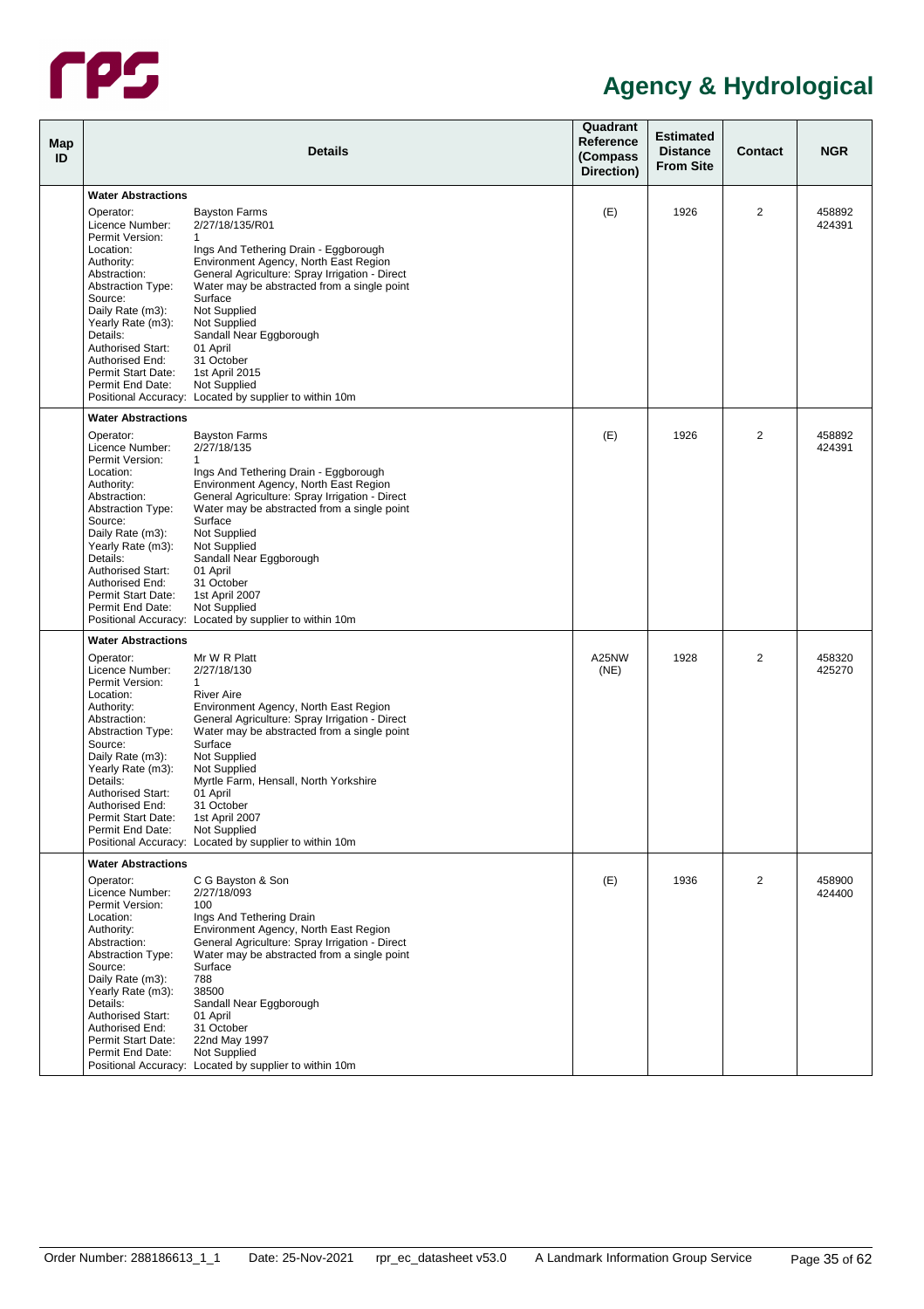

<span id="page-40-2"></span><span id="page-40-1"></span><span id="page-40-0"></span>

| Map<br>ID |                                                                                                                                                                                                                                                                                                              | <b>Details</b>                                                                                                                                                                                                                                                                                                                                                                                  | Quadrant<br><b>Reference</b><br>(Compass<br>Direction) | <b>Estimated</b><br><b>Distance</b><br><b>From Site</b> | <b>Contact</b> | <b>NGR</b>       |
|-----------|--------------------------------------------------------------------------------------------------------------------------------------------------------------------------------------------------------------------------------------------------------------------------------------------------------------|-------------------------------------------------------------------------------------------------------------------------------------------------------------------------------------------------------------------------------------------------------------------------------------------------------------------------------------------------------------------------------------------------|--------------------------------------------------------|---------------------------------------------------------|----------------|------------------|
|           | <b>Water Abstractions</b><br>Operator:<br>Licence Number:<br>Permit Version:<br>Location:<br>Authority:<br>Abstraction:<br><b>Abstraction Type:</b><br>Source:<br>Daily Rate (m3):<br>Yearly Rate (m3):<br>Details:<br><b>Authorised Start:</b><br>Authorised End:<br>Permit Start Date:<br>Permit End Date: | Edward Rupert, Thomas George, Charles William & Violet Mary Bayston T/A<br>2/27/18/093<br>Not Supplied<br>Location Description Not Available<br>Environment Agency, North East Region<br>Spray Irrigation<br>Not Supplied<br>Surface<br>788<br>38500<br>Not Supplied<br>Not Supplied<br>Not Supplied<br>Not Supplied<br>Not Supplied<br>Positional Accuracy: Located by supplier to within 100m | (E)                                                    | 1936                                                    | 2              | 458900<br>424400 |
|           | <b>Water Abstractions</b><br>Operator:<br>Licence Number:<br>Permit Version:<br>Location:<br>Authority:<br>Abstraction:<br><b>Abstraction Type:</b><br>Source:<br>Daily Rate (m3):<br>Yearly Rate (m3):<br>Details:<br><b>Authorised Start:</b><br>Authorised End:<br>Permit Start Date:<br>Permit End Date: | Mr W R Platt<br>2/27/18/087<br>100<br><b>River Aire</b><br>Environment Agency, North East Region<br>General Agriculture: Spray Irrigation - Direct<br>Water may be abstracted from a single point<br>Surface<br>2000<br>49310<br>Myrtle Farm, Hensall, North Yorkshire<br>01 April<br>31 October<br>27th March 1997<br>Not Supplied<br>Positional Accuracy: Located by supplier to within 10m   | A25NW<br>(NE)                                          | 1938                                                    | $\overline{2}$ | 458300<br>425300 |
|           | <b>Groundwater Vulnerability Map</b><br>Combined<br>Classification:<br>Combined<br>Vulnerability:<br>Combined Aquifer:<br>Pollutant Speed:<br>Bedrock Flow:<br>Dilution:<br>Baseflow Index:<br>Superficial<br>Patchiness:<br>Superficial<br>Thickness:<br>Superficial<br>Recharge:                           | Secondary Superficial Aquifer - High Vulnerability<br>High<br>Productive Bedrock Aquifer, Productive Superficial Aquifer<br>High<br>Mixed<br><300 mm/year<br>>70%<br>< 90%<br>$<$ 3m<br>No Data                                                                                                                                                                                                 | A13NE<br>(NE)                                          | 0                                                       | 4              | 457035<br>423808 |
|           | <b>Groundwater Vulnerability Map</b><br>Combined<br>Classification:<br>Combined<br>Vulnerability:<br>Combined Aquifer:<br>Pollutant Speed:<br>Bedrock Flow:<br>Dilution:<br>Baseflow Index:<br>Superficial<br>Patchiness:<br>Superficial<br>Thickness:<br>Superficial<br>Recharge:                           | Principle Bedrock Aquifer - High Vulnerability<br>High<br>Productive Bedrock Aquifer, No Superficial Aquifer<br>High<br>Mixed<br><300 mm/year<br>>70%<br>< 90%<br>$<$ 3m<br>No Data                                                                                                                                                                                                             | A13SW<br>(S)                                           | $\mathbf 0$                                             | 4              | 457031<br>423802 |
|           | None<br><b>Bedrock Aquifer Designations</b>                                                                                                                                                                                                                                                                  | Groundwater Vulnerability - Soluble Rock Risk                                                                                                                                                                                                                                                                                                                                                   |                                                        |                                                         |                |                  |
|           | Aquifer Designation: Principal Aquifer                                                                                                                                                                                                                                                                       |                                                                                                                                                                                                                                                                                                                                                                                                 | A13SW<br>(S)                                           | 0                                                       | 4              | 457031<br>423802 |
|           | <b>Superficial Aquifer Designations</b>                                                                                                                                                                                                                                                                      | Aquifer Designation: Secondary Aquifer - Undifferentiated                                                                                                                                                                                                                                                                                                                                       | A13NE<br>(NE)                                          | 0                                                       | 4              | 457035<br>423808 |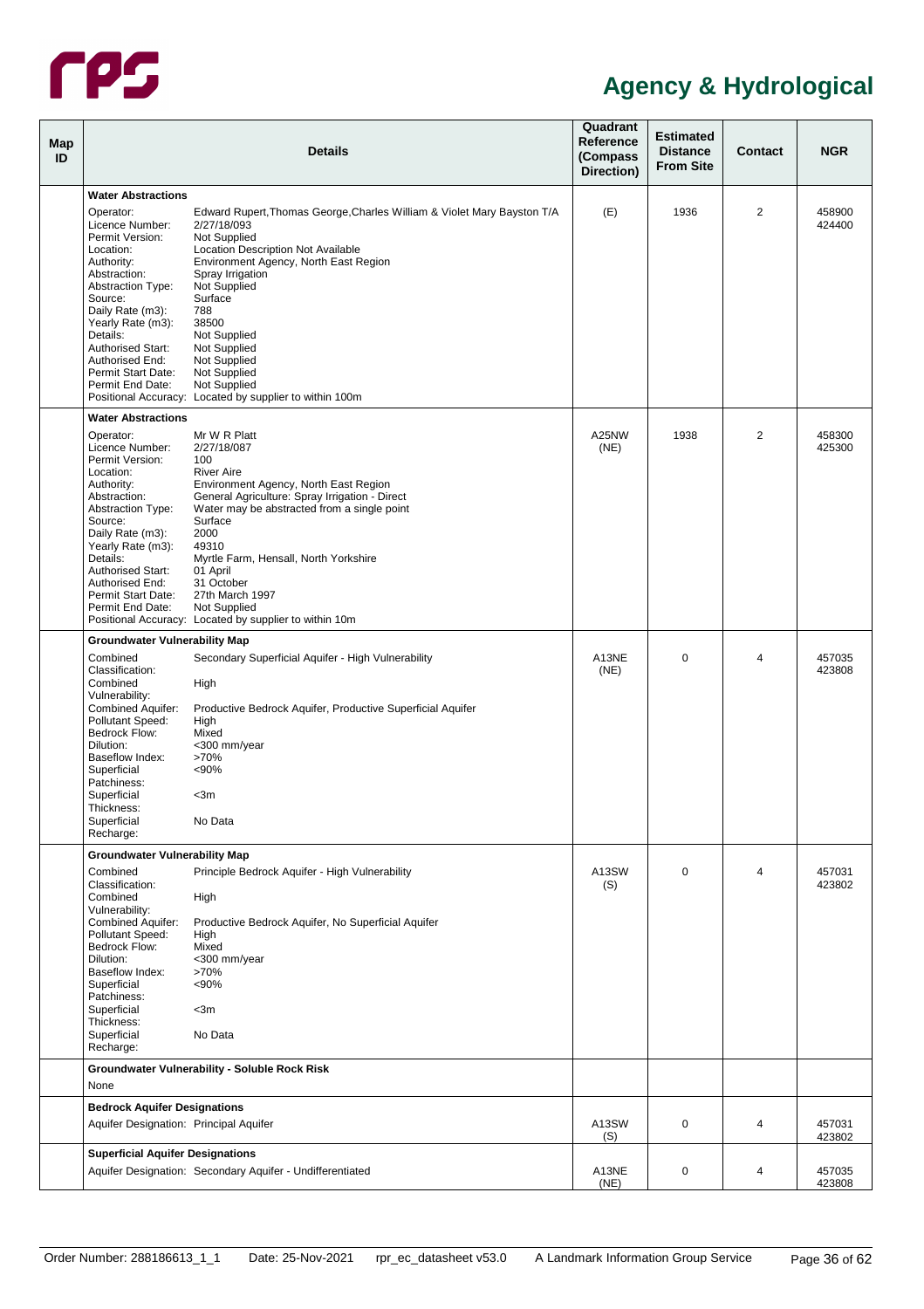

<span id="page-41-1"></span><span id="page-41-0"></span>

| Map<br>ID | <b>Details</b>                                                                                                                                                                                                                                                       | Quadrant<br>Reference<br>(Compass<br>Direction) | <b>Estimated</b><br><b>Distance</b><br><b>From Site</b> | Contact | <b>NGR</b>       |
|-----------|----------------------------------------------------------------------------------------------------------------------------------------------------------------------------------------------------------------------------------------------------------------------|-------------------------------------------------|---------------------------------------------------------|---------|------------------|
| 19        | <b>Source Protection Zones</b><br>Name:<br>Not Supplied<br>Environment Agency, Head Office<br>Source:<br>Reference:<br>Not Supplied<br>Zone III (Total Catchment): The total area needed to support the discharge<br>Type:<br>from the protected groundwater source. | A13NE<br>(E)                                    | 89                                                      | 2       | 457142<br>423832 |
|           | <b>Extreme Flooding from Rivers or Sea without Defences</b><br>None                                                                                                                                                                                                  |                                                 |                                                         |         |                  |
|           | <b>Flooding from Rivers or Sea without Defences</b><br>None                                                                                                                                                                                                          |                                                 |                                                         |         |                  |
|           | <b>Areas Benefiting from Flood Defences</b><br>None                                                                                                                                                                                                                  |                                                 |                                                         |         |                  |
|           | <b>Flood Water Storage Areas</b><br>None                                                                                                                                                                                                                             |                                                 |                                                         |         |                  |
|           | <b>Flood Defences</b><br>None                                                                                                                                                                                                                                        |                                                 |                                                         |         |                  |
| 20        | <b>OS Water Network Lines</b><br>Watercourse Form: Inland river<br>Watercourse Length: 183.8<br>Watercourse Level: On ground surface<br>Permanent:<br>True<br>Watercourse Name: Not Supplied<br>Don and Rother<br>Catchment Name:<br>Primacy:<br>1                   | A13NW<br>(NW)                                   | 204                                                     | 5       | 456864<br>423942 |
| 21        | <b>OS Water Network Lines</b><br>Watercourse Form: Inland river<br>Watercourse Length: 234.7<br>Watercourse Level: On ground surface<br>Permanent:<br>True<br>Watercourse Name: Not Supplied<br>Aire and Calder<br>Catchment Name:<br>Primacy:<br>1                  | A13NW<br>(NW)                                   | 307                                                     | 5       | 456898<br>424103 |
| 22        | <b>OS Water Network Lines</b><br>Watercourse Form: Inland river<br>Watercourse Length: 47.5<br>Watercourse Level: On ground surface<br>Permanent:<br>True<br>Watercourse Name: Not Supplied<br>Don and Rother<br><b>Catchment Name:</b><br>Primacy:<br>1             | A13NW<br>(NW)                                   | 338                                                     | 5       | 456874<br>424126 |
| 23        | <b>OS Water Network Lines</b><br>Watercourse Form: Inland river<br>Watercourse Length: 689.4<br>Watercourse Level: On ground surface<br>Permanent:<br>True<br>Watercourse Name: Not Supplied<br>Aire and Calder<br>Catchment Name:<br>Primacy:<br>$\mathbf{1}$       | A14NW<br>(E)                                    | 407                                                     | 5       | 457452<br>423902 |
| 24        | <b>OS Water Network Lines</b><br>Watercourse Form: Inland river<br>Watercourse Length: 404.3<br>Watercourse Level: On ground surface<br>Permanent:<br>True<br>Watercourse Name: Not Supplied<br>Don and Rother<br>Catchment Name:<br>Primacy:<br>$\mathbf{1}$        | A12NE<br>(W)                                    | 460                                                     | 5       | 456563<br>423905 |
| 25        | <b>OS Water Network Lines</b><br>Watercourse Form: Inland river<br>Watercourse Length: 53.2<br>Watercourse Level: On ground surface<br>Permanent:<br>True<br>Watercourse Name: Not Supplied<br>Don and Rother<br>Catchment Name:<br>Primacy:<br>$\mathbf{1}$         | A8NW<br>(SW)                                    | 471                                                     | 5       | 456723<br>423412 |
| 26        | <b>OS Water Network Lines</b><br>Watercourse Form: Inland river<br>Watercourse Length: 19.5<br>Watercourse Level: Underground<br>Permanent:<br>True<br>Watercourse Name: Not Supplied<br>Aire and Calder<br>Catchment Name:<br>Primacy:<br>$\mathbf{1}$              | A18SW<br>(N)                                    | 495                                                     | 5       | 456979<br>424319 |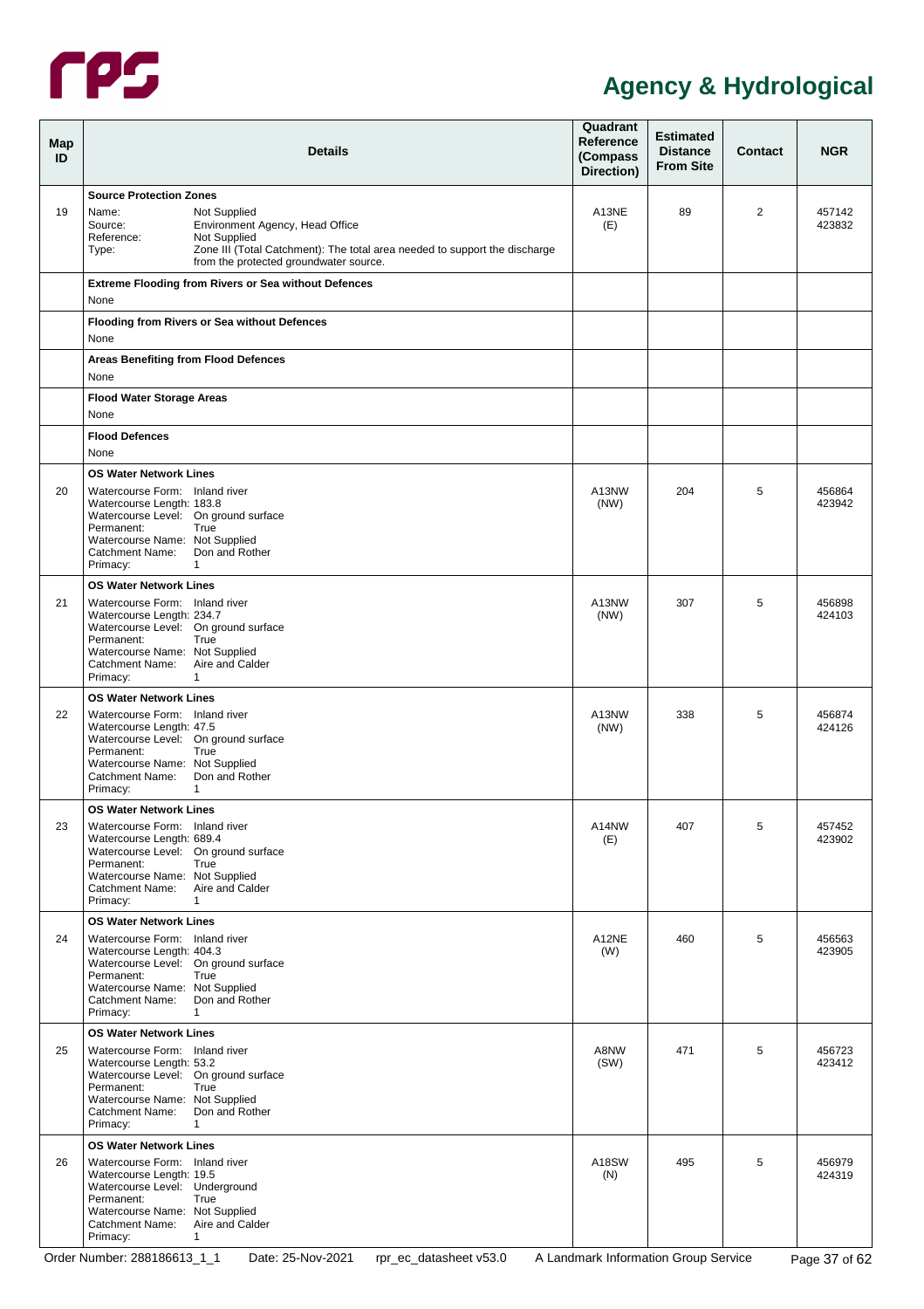

| Map<br>ID | <b>Details</b>                                                                                                                                                                                                                                                 | Quadrant<br>Reference<br>(Compass<br>Direction) | <b>Estimated</b><br><b>Distance</b><br><b>From Site</b> | Contact | <b>NGR</b>       |
|-----------|----------------------------------------------------------------------------------------------------------------------------------------------------------------------------------------------------------------------------------------------------------------|-------------------------------------------------|---------------------------------------------------------|---------|------------------|
| 27        | <b>OS Water Network Lines</b><br>Watercourse Form: Inland river<br>Watercourse Length: 371.2<br>Watercourse Level: On ground surface<br>Permanent:<br>True<br>Watercourse Name: Not Supplied<br>Don and Rother<br>Catchment Name:<br>Primacy:<br>1             | A8NW<br>(SW)                                    | 498                                                     | 5       | 456798<br>423333 |
| 28        | <b>OS Water Network Lines</b><br>Watercourse Form: Inland river<br>Watercourse Length: 8.0<br>Watercourse Level: Underground<br>Permanent:<br>True<br>Watercourse Name: Not Supplied<br>Don and Rother<br>Catchment Name:<br>Primacy:<br>1                     | A8NW<br>(SW)                                    | 499                                                     | 5       | 456714<br>423384 |
| 29        | <b>OS Water Network Lines</b><br>Watercourse Form: Inland river<br>Watercourse Length: 7.5<br>Watercourse Level: Underground<br>Permanent:<br>True<br>Watercourse Name: Not Supplied<br>Don and Rother<br>Catchment Name:<br>Primacy:<br>1                     | A8NW<br>(SW)                                    | 499                                                     | 5       | 456714<br>423384 |
| 30        | <b>OS Water Network Lines</b><br>Watercourse Form: Inland river<br>Watercourse Length: 193.8<br>Watercourse Level: On ground surface<br>Permanent:<br>True<br>Watercourse Name: Not Supplied<br>Don and Rother<br>Catchment Name:<br>Primacy:<br>1             | A8NW<br>(SW)                                    | 505                                                     | 5       | 456707<br>423381 |
| 31        | <b>OS Water Network Lines</b><br>Watercourse Form: Inland river<br>Watercourse Length: 99.0<br>Watercourse Level: On ground surface<br>Permanent:<br>True<br>Watercourse Name: Not Supplied<br>Aire and Calder<br>Catchment Name:<br>Primacy:<br>1             | A18SE<br>(N)                                    | 506                                                     | 5       | 457108<br>424328 |
| 32        | <b>OS Water Network Lines</b><br>Watercourse Form: Inland river<br>Watercourse Length: 6.4<br>Watercourse Level: On ground surface<br>Permanent:<br>True<br>Watercourse Name: Not Supplied<br>Aire and Calder<br>Catchment Name:<br>Primacy:<br>1              | A18SW<br>(N)                                    | 512                                                     | 5       | 456988<br>424337 |
| 33        | <b>OS Water Network Lines</b><br>Watercourse Form: Inland river<br>Watercourse Length: 6.6<br>Watercourse Level: Underground<br>Permanent:<br>True<br>Watercourse Name: Not Supplied<br>Catchment Name: Aire and Calder<br>Primacy:<br>1                       | A18SE<br>(N)                                    | 513                                                     | 5       | 457057<br>424340 |
| 34        | <b>OS Water Network Lines</b><br>Watercourse Form: Inland river<br>Watercourse Length: 36.4<br>Watercourse Level: On ground surface<br>Permanent:<br>True<br>Watercourse Name: Not Supplied<br>Catchment Name: Aire and Calder<br>Primacy:<br>1                | A18SE<br>(N)                                    | 516                                                     | 5       | 457051<br>424342 |
| 35        | <b>OS Water Network Lines</b><br>Watercourse Form: Inland river<br>Watercourse Length: 290.1<br>Watercourse Level: On ground surface<br>Permanent:<br>True<br>Watercourse Name: Not Supplied<br>Aire and Calder<br>Catchment Name:<br>Primacy:<br>$\mathbf{1}$ | A18SE<br>(NE)                                   | 517                                                     | 5       | 457259<br>424292 |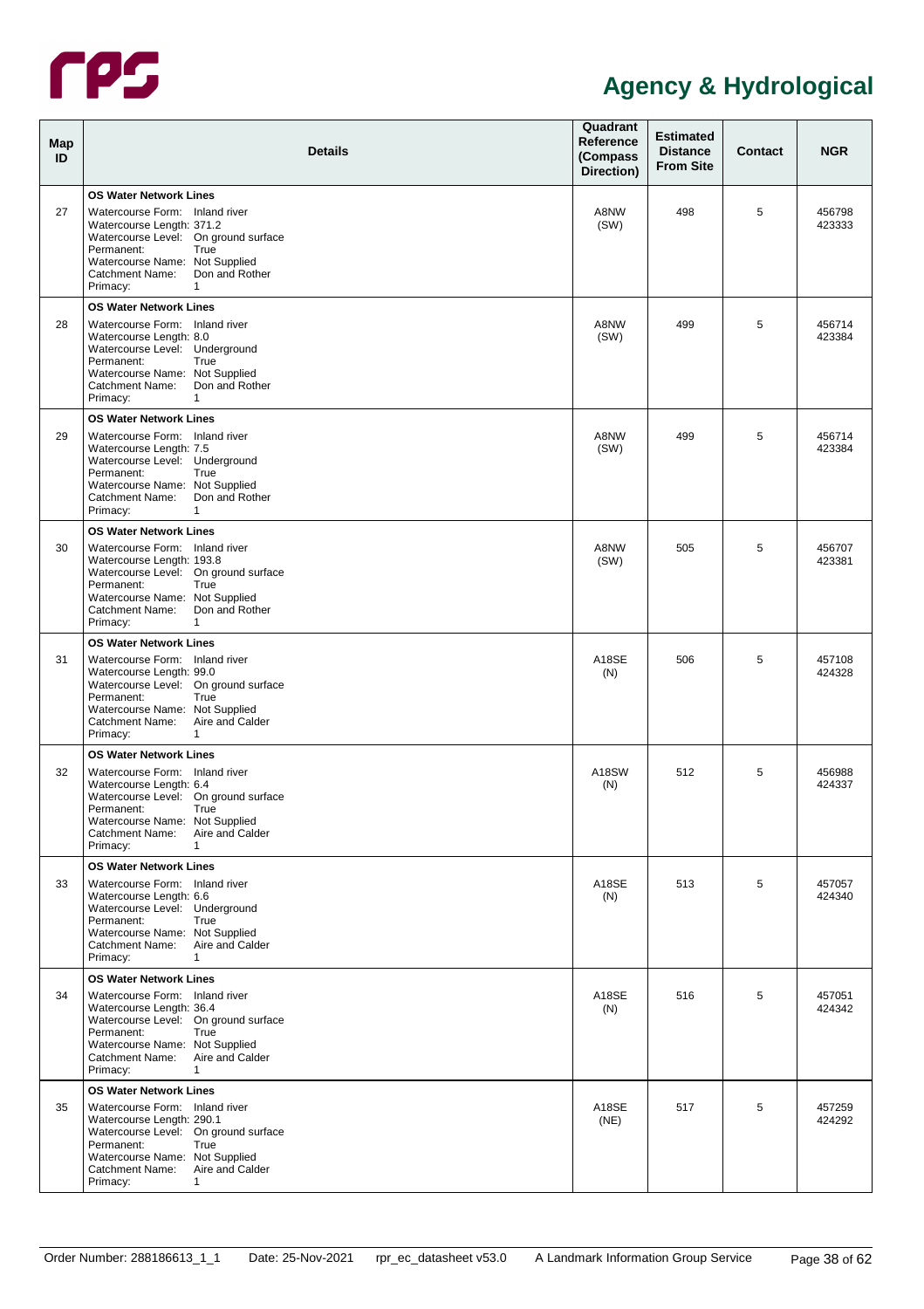

| Map<br>ID | <b>Details</b>                                                                                                                                                                                                                                                | Quadrant<br>Reference<br>(Compass<br>Direction) | <b>Estimated</b><br><b>Distance</b><br><b>From Site</b> | Contact | <b>NGR</b>       |
|-----------|---------------------------------------------------------------------------------------------------------------------------------------------------------------------------------------------------------------------------------------------------------------|-------------------------------------------------|---------------------------------------------------------|---------|------------------|
| 36        | <b>OS Water Network Lines</b><br>Watercourse Form: Inland river<br>Watercourse Length: 5.2<br>Watercourse Level: Underground<br>Permanent:<br>True<br>Watercourse Name: Not Supplied<br>Aire and Calder<br>Catchment Name:<br>Primacy:<br>1                   | A18SW<br>(N)                                    | 518                                                     | 5       | 456990<br>424343 |
| 37        | <b>OS Water Network Lines</b><br>Watercourse Form: Inland river<br>Watercourse Length: 16.3<br>Watercourse Level: On ground surface<br>Permanent:<br>True<br>Watercourse Name: Not Supplied<br>Aire and Calder<br>Catchment Name:<br>Primacy:<br>1            | A18SW<br>(N)                                    | 523                                                     | 5       | 456991<br>424348 |
| 38        | <b>OS Water Network Lines</b><br>Watercourse Form: Inland river<br>Watercourse Length: 9.9<br>Watercourse Level: Underground<br>Permanent:<br>True<br>Watercourse Name: Not Supplied<br>Aire and Calder<br>Catchment Name:<br>Primacy:<br>1                   | A18SW<br>(N)                                    | 523                                                     | 5       | 457015<br>424350 |
| 39        | <b>OS Water Network Lines</b><br>Watercourse Form: Inland river<br>Watercourse Length: 78.8<br>Watercourse Level: On ground surface<br>Permanent:<br>True<br>Watercourse Name: Not Supplied<br>Don and Rother<br>Catchment Name:<br>Primacy:<br>1             | A7NE<br>(SW)                                    | 523                                                     | 5       | 456608<br>423450 |
| 40        | <b>OS Water Network Lines</b><br>Watercourse Form: Inland river<br>Watercourse Length: 42.5<br>Watercourse Level: On ground surface<br>Permanent:<br>True<br>Watercourse Name: Not Supplied<br>Aire and Calder<br>Catchment Name:<br>Primacy:<br>1            | A18SE<br>(NE)                                   | 551                                                     | 5       | 457274<br>424322 |
| 41        | <b>OS Water Network Lines</b><br>Watercourse Form: Inland river<br>Watercourse Length: 186.9<br>Watercourse Level: On ground surface<br>Permanent:<br>True<br>Watercourse Name: Not Supplied<br>Don and Rother<br>Catchment Name:<br>Primacy:<br>1            | A7NE<br>(SW)                                    | 564                                                     | 5       | 456608<br>423389 |
| 42        | <b>OS Water Network Lines</b><br>Watercourse Form: Inland river<br>Watercourse Length: 151.5<br>Watercourse Level: On ground surface<br>Permanent:<br>True<br>Watercourse Name: Not Supplied<br>Catchment Name: Aire and Calder<br>Primacy:<br>1              | A18SE<br>(NE)                                   | 594                                                     | 5       | 457361<br>424324 |
| 43        | <b>OS Water Network Lines</b><br>Watercourse Form: Inland river<br>Watercourse Length: 18.0<br>Watercourse Level: On ground surface<br>Permanent:<br>True<br>Watercourse Name: Not Supplied<br>Don and Rother<br>Catchment Name:<br>Primacy:<br>1             | A7NE<br>(SW)                                    | 661                                                     | 5       | 456604<br>423263 |
| 44        | <b>OS Water Network Lines</b><br>Watercourse Form: Inland river<br>Watercourse Length: 19.7<br>Watercourse Level: On ground surface<br>Permanent:<br>True<br>Watercourse Name: Not Supplied<br>Aire and Calder<br>Catchment Name:<br>Primacy:<br>$\mathbf{1}$ | A18NE<br>(N)                                    | 758                                                     | 5       | 457300<br>424537 |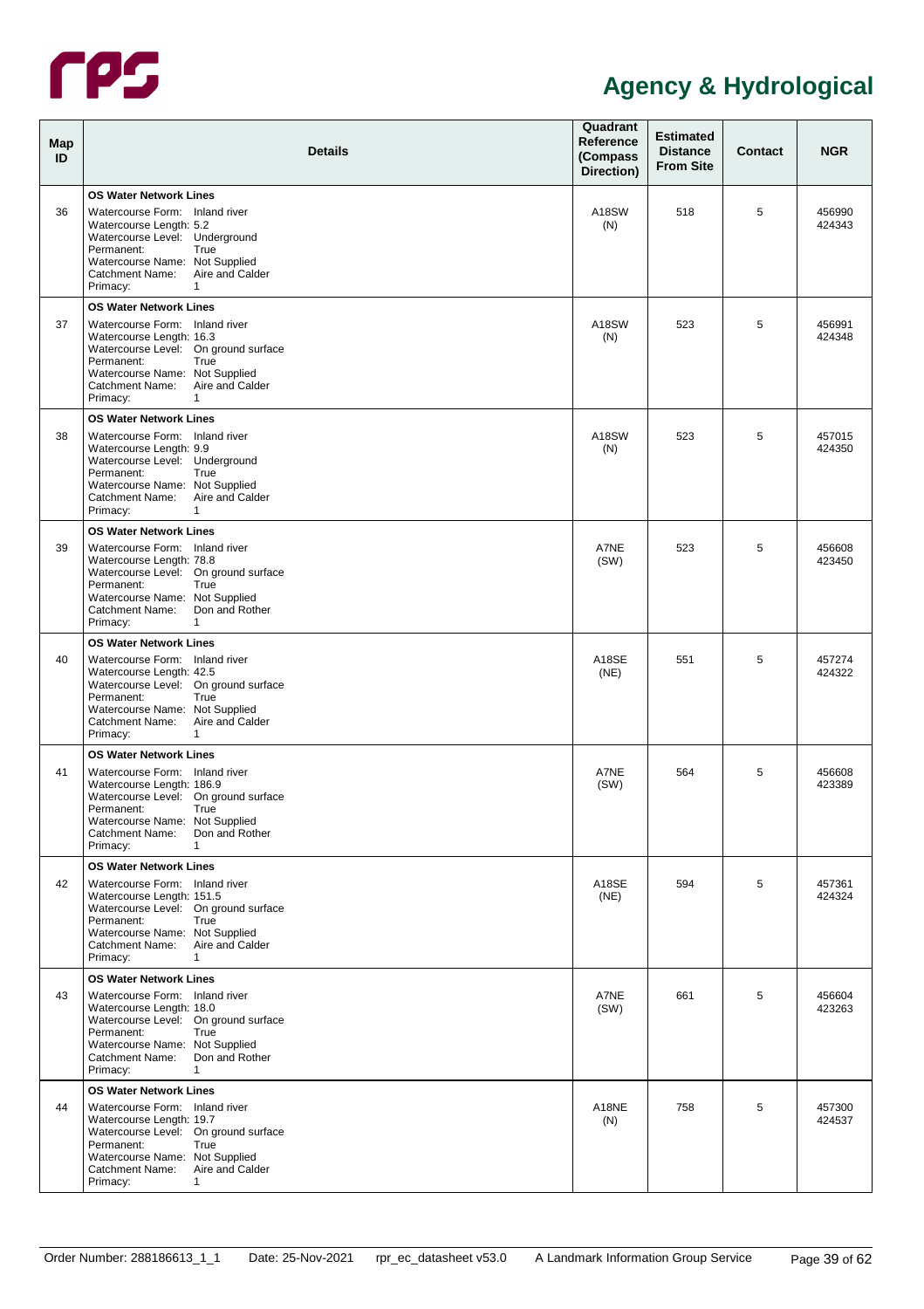

| Map<br>ID | <b>Details</b>                                                                                                                                                                                                                                     | Quadrant<br>Reference<br>(Compass<br>Direction) | <b>Estimated</b><br><b>Distance</b><br><b>From Site</b> | Contact | <b>NGR</b>       |
|-----------|----------------------------------------------------------------------------------------------------------------------------------------------------------------------------------------------------------------------------------------------------|-------------------------------------------------|---------------------------------------------------------|---------|------------------|
| 45        | <b>OS Water Network Lines</b><br>Watercourse Form: Inland river<br>Watercourse Length: 2.6<br>Watercourse Level: Underground<br>Permanent:<br>True<br>Watercourse Name: Not Supplied<br>Aire and Calder<br>Catchment Name:<br>Primacy:<br>1        | A18NE<br>(N)                                    | 776                                                     | 5       | 457315<br>424550 |
| 46        | <b>OS Water Network Lines</b><br>Watercourse Form: Inland river<br>Watercourse Length: 40.8<br>Watercourse Level: On ground surface<br>Permanent:<br>True<br>Watercourse Name: Not Supplied<br>Aire and Calder<br>Catchment Name:<br>Primacy:<br>1 | A18NE<br>(N)                                    | 778                                                     | 5       | 457317<br>424552 |
| 47        | <b>OS Water Network Lines</b><br>Watercourse Form: Inland river<br>Watercourse Length: 79.7<br>Watercourse Level: On ground surface<br>True<br>Permanent:<br>Watercourse Name: Not Supplied<br>Aire and Calder<br>Catchment Name:<br>Primacy:<br>1 | A9SW<br>(SE)                                    | 785                                                     | 5       | 457372<br>423071 |
| 48        | <b>OS Water Network Lines</b><br>Watercourse Form: Inland river<br>Watercourse Length: 2.3<br>Watercourse Level: Underground<br>True<br>Permanent:<br>Watercourse Name: Not Supplied<br>Aire and Calder<br>Catchment Name:<br>Primacy:<br>1        | A18NE<br>(N)                                    | 818                                                     | 5       | 457338<br>424586 |
| 49        | <b>OS Water Network Lines</b><br>Watercourse Form: Inland river<br>Watercourse Length: 18.3<br>Watercourse Level: On ground surface<br>Permanent:<br>True<br>Watercourse Name: Not Supplied<br>Aire and Calder<br>Catchment Name:<br>Primacy:<br>1 | A18NE<br>(N)                                    | 820                                                     | 5       | 457339<br>424588 |
| 50        | <b>OS Water Network Lines</b><br>Watercourse Form: Inland river<br>Watercourse Length: 1.9<br>Watercourse Level: Underground<br>Permanent:<br>True<br>Watercourse Name: Not Supplied<br>Catchment Name: Aire and Calder<br>Primacy:<br>1           | A18NE<br>(N)                                    | 838                                                     | 5       | 457351<br>424602 |
| 51        | <b>OS Water Network Lines</b><br>Watercourse Form: Inland river<br>Watercourse Length: 7.9<br>Watercourse Level: On ground surface<br>Permanent:<br>True<br>Watercourse Name: Not Supplied<br>Catchment Name: Aire and Calder<br>Primacy:<br>1     | A18NE<br>(N)                                    | 840                                                     | 5       | 457352<br>424604 |
| 52        | <b>OS Water Network Lines</b><br>Watercourse Form: Lake<br>Watercourse Length: 8.1<br>Watercourse Level: On ground surface<br>Permanent:<br>True<br>Watercourse Name: Not Supplied<br>Catchment Name: Aire and Calder<br>Primacy:<br>1             | A18NE<br>(N)                                    | 848                                                     | 5       | 457356<br>424611 |
| 53        | <b>OS Water Network Lines</b><br>Watercourse Form: Inland river<br>Watercourse Length: 20.7<br>Watercourse Level: On ground surface<br>Permanent:<br>True<br>Watercourse Name: Not Supplied<br>Catchment Name: Aire and Calder<br>Primacy:<br>1    | A14SE<br>(E)                                    | 881                                                     | 5       | 457918<br>423642 |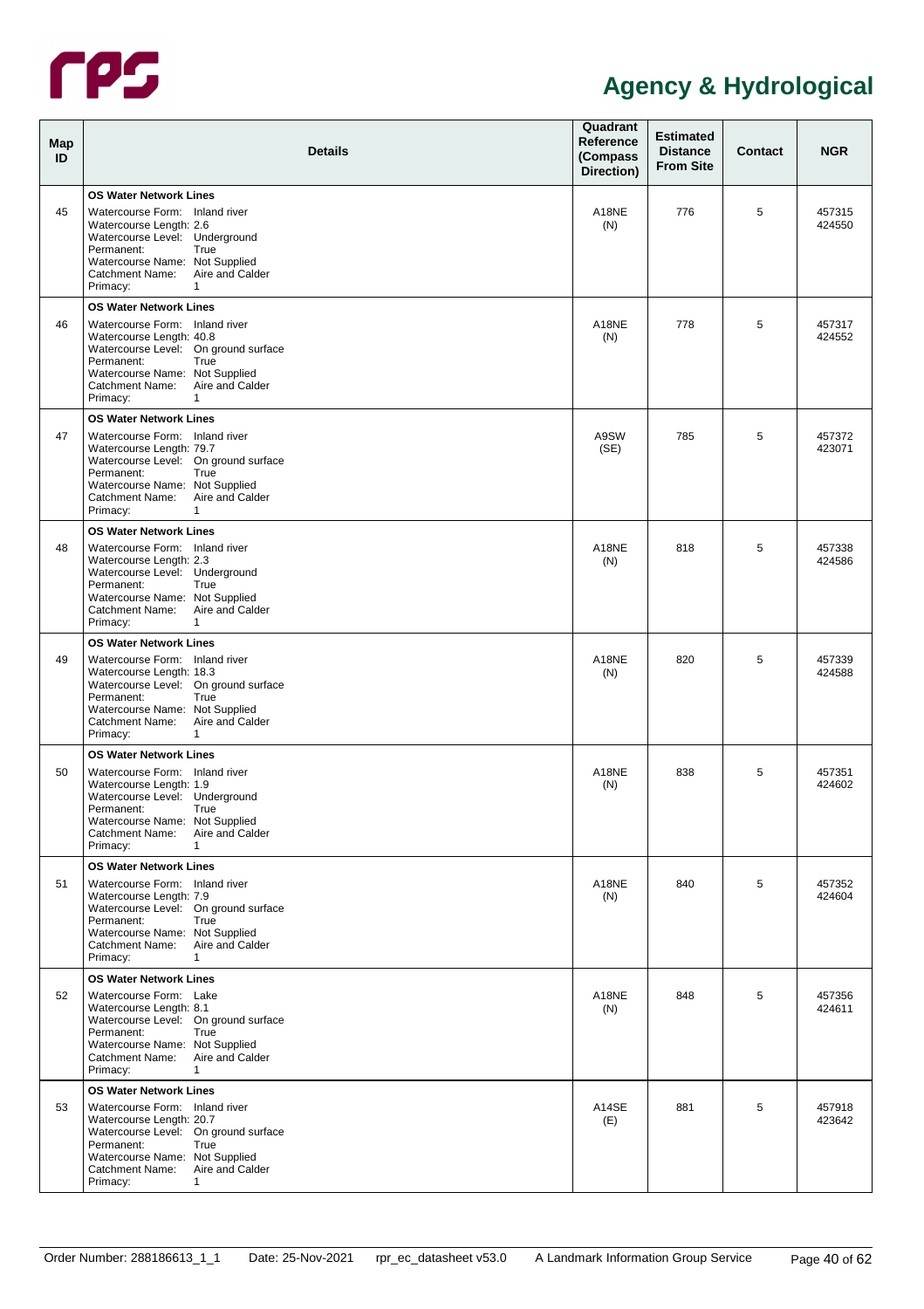

| Map<br>ID | <b>Details</b>                                                                                                                                                                                                                                                  | Quadrant<br><b>Reference</b><br>(Compass<br>Direction) | <b>Estimated</b><br><b>Distance</b><br><b>From Site</b> | <b>Contact</b> | <b>NGR</b>       |
|-----------|-----------------------------------------------------------------------------------------------------------------------------------------------------------------------------------------------------------------------------------------------------------------|--------------------------------------------------------|---------------------------------------------------------|----------------|------------------|
| 54        | <b>OS Water Network Lines</b><br>Watercourse Form: Inland river<br>Watercourse Length: 4.1<br>Watercourse Level: On ground surface<br>Permanent:<br>True<br>Watercourse Name: Not Supplied<br>Aire and Calder<br>Catchment Name:<br>Primacy:<br>1               | A14SE<br>(E)                                           | 881                                                     | 5              | 457919<br>423646 |
| 55        | <b>OS Water Network Lines</b><br>Watercourse Form: Inland river<br>Watercourse Length: 71.5<br>Watercourse Level: On ground surface<br>Permanent:<br>True<br>Watercourse Name: Not Supplied<br>Aire and Calder<br>Catchment Name:<br>Primacy:<br>1              | A14SE<br>(E)                                           | 902                                                     | 5              | 457944<br>423665 |
| 56        | <b>OS Water Network Lines</b><br>Watercourse Form: Inland river<br>Watercourse Length: 388.9<br>Watercourse Level: On ground surface<br>Permanent:<br>True<br>Watercourse Name: Not Supplied<br>Don and Rother<br>Catchment Name:<br>Primacy:<br>1              | A12NW<br>(W)                                           | 934                                                     | 5              | 456083<br>423917 |
| 57        | <b>OS Water Network Lines</b><br>Watercourse Form: Inland river<br>Watercourse Length: 7.5<br>Watercourse Level: Underground<br>True<br>Permanent:<br>Watercourse Name: Not Supplied<br>Aire and Calder<br>Catchment Name:<br>Primacy:<br>1                     | A14SE<br>(E)                                           | 946                                                     | 5              | 457995<br>423714 |
| 58        | <b>OS Water Network Lines</b><br>Watercourse Form: Inland river<br>Watercourse Length: 121.4<br>Watercourse Level: On ground surface<br>Permanent:<br>True<br>Watercourse Name: Not Supplied<br>Aire and Calder<br>Catchment Name:<br>Primacy:<br>1             | A14SE<br>(E)                                           | 950                                                     | 5              | 457999<br>423720 |
| 59        | <b>OS Water Network Lines</b><br>Watercourse Form: Inland river<br>Watercourse Length: 249.2<br>Watercourse Level: On ground surface<br>True<br>Permanent:<br>Watercourse Name: Not Supplied<br>Catchment Name:<br>Don and Rother<br>Primacy:<br>$\mathbf{1}$   | <b>A7NW</b><br>(SW)                                    | 951                                                     | 5              | 456296<br>423157 |
| 60        | <b>OS Water Network Lines</b><br>Watercourse Form: Inland river<br>Watercourse Length: 108.6<br>Watercourse Level: On ground surface<br>Permanent:<br>True<br>Watercourse Name: Not Supplied<br>Catchment Name: Aire and Calder<br>Primacy:<br>1                | A14SE<br>(E)                                           | 960                                                     | 5              | 457984<br>423579 |
| 61        | <b>OS Water Network Lines</b><br>Watercourse Form: Inland river<br>Watercourse Length: 142.2<br>Watercourse Level: On ground surface<br>Permanent:<br>True<br>Watercourse Name: Sleights Drain<br>Don and Rother<br>Catchment Name:<br>Primacy:<br>$\mathbf{1}$ | A7SW<br>(SW)                                           | 989                                                     | 5              | 456307<br>423089 |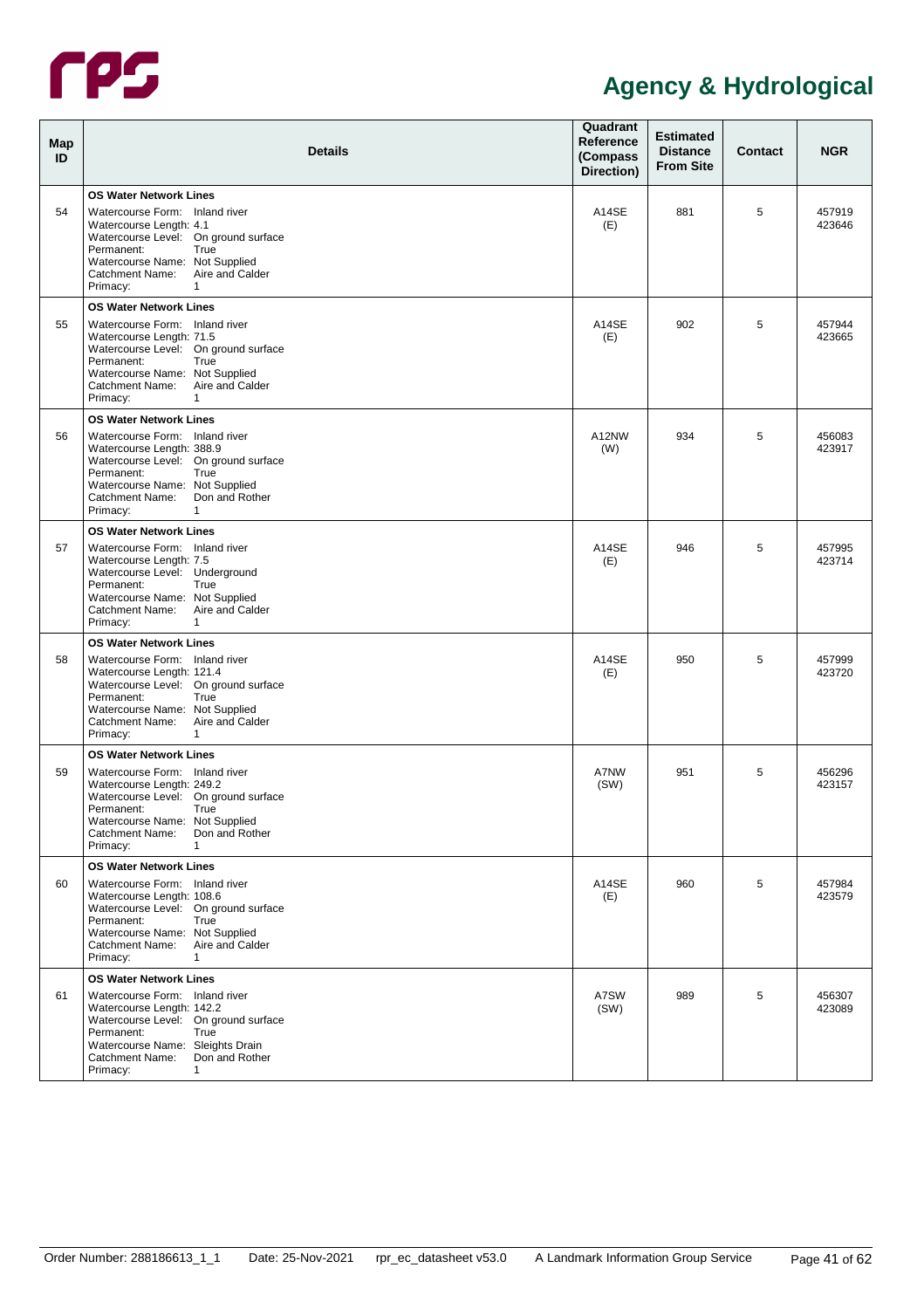

<span id="page-46-2"></span><span id="page-46-1"></span><span id="page-46-0"></span>

| Map<br>ID |                                                                                                                                                                                                                                                                                         | <b>Details</b>                                                                                                                                                                                                                                                      | Quadrant<br>Reference<br>(Compass<br>Direction) | <b>Estimated</b><br><b>Distance</b><br><b>From Site</b> | Contact        | <b>NGR</b>       |
|-----------|-----------------------------------------------------------------------------------------------------------------------------------------------------------------------------------------------------------------------------------------------------------------------------------------|---------------------------------------------------------------------------------------------------------------------------------------------------------------------------------------------------------------------------------------------------------------------|-------------------------------------------------|---------------------------------------------------------|----------------|------------------|
|           | <b>BGS Recorded Landfill Sites</b>                                                                                                                                                                                                                                                      |                                                                                                                                                                                                                                                                     |                                                 |                                                         |                |                  |
| 62        | Site Name:<br>Location:<br>Authority:<br>Ground Water:<br>Surface Water:<br>Geology:<br>Boundary Accuracy: Derived                                                                                                                                                                      | Roall Lane Cross Roads<br>Eggborough, NR GOOLE, North Yorkshire<br>British Geological Survey, National Geoscience Information Service<br>Information not available<br>Information not available<br>N/A<br>Positional Accuracy: Positioned by the supplier           | A18NE<br>(N)                                    | 830                                                     |                | 457133<br>424651 |
|           | <b>Historical Landfill Sites</b>                                                                                                                                                                                                                                                        |                                                                                                                                                                                                                                                                     |                                                 |                                                         |                |                  |
| 63        | Licence Holder:<br>Location:<br>Name:<br>Operator Location:<br>Boundary Accuracy: As Supplied<br>Provider Reference: EAHLD05671<br>First Input Date:<br>Last Input Date:<br>Specified Waste<br>Type:<br>EA Waste Ref:<br>Regis Ref:<br><b>WRC Ref:</b><br><b>BGS Ref:</b><br>Other Ref: | Hobson brothers Limited<br>Eggborough<br>Roall Lane<br>Not Supplied<br>31st December 1940<br>31st December 1977<br>Deposited Waste included Inert and Industrial Waste<br>0<br>Not Supplied<br>2700/0282<br>Not Supplied<br>0700/NYCC/017, g8036                    | A18SW<br>(N)                                    | 568                                                     | $\overline{2}$ | 456990<br>424394 |
|           | <b>Historical Landfill Sites</b>                                                                                                                                                                                                                                                        |                                                                                                                                                                                                                                                                     |                                                 |                                                         |                |                  |
| 64        | Licence Holder:<br>Location:<br>Name:<br>Operator Location:<br>Boundary Accuracy: As Supplied<br>Provider Reference: EAHLD05282<br>First Input Date:<br>Last Input Date:<br><b>Specified Waste</b><br>Type:<br>EA Waste Ref:<br>Regis Ref:<br>WRC Ref:                                  | <b>Wernick Limited</b><br>Roall Lane, Kellington<br><b>Whitley Bridge</b><br>Not Supplied<br>1st January 1994<br>Not Supplied<br>Deposited Waste included Industrial Waste<br>0<br>Not Supplied<br>2700/0049                                                        | A18SW<br>(N)                                    | 570                                                     | $\overline{2}$ | 456991<br>424396 |
|           | <b>BGS Ref:</b><br>Other Ref:                                                                                                                                                                                                                                                           | Not Supplied<br>NYCC/115, 2700/0049, NYCC/309                                                                                                                                                                                                                       |                                                 |                                                         |                |                  |
|           | <b>Historical Landfill Sites</b>                                                                                                                                                                                                                                                        |                                                                                                                                                                                                                                                                     |                                                 |                                                         |                |                  |
| 65        | Licence Holder:<br>Location:<br>Name:<br>Operator Location:<br>Boundary Accuracy: As Supplied<br>Provider Reference: EAHLD31635<br>First Input Date:<br>Last Input Date:<br>Specified Waste<br>Type:<br>EA Waste Ref:<br>Regis Ref:<br>WRC Ref:<br><b>BGS Ref:</b><br>Other Ref:        | Not Supplied<br>Eggborough, Near Goole, North Yorkshire<br>Roall Lane Cross Roads<br>Hut Green, Eggborough, near Goole<br>31st December 1948<br>Not Supplied<br>Deposited Waste included Industrial Waste<br>0<br>Not Supplied<br>Not Supplied<br>1615<br>0700/8036 | A18NE<br>(N)                                    | 664                                                     | 2              | 457046<br>424491 |
|           | <b>Historical Landfill Sites</b>                                                                                                                                                                                                                                                        |                                                                                                                                                                                                                                                                     |                                                 |                                                         |                |                  |
| 66        | Licence Holder:<br>Location:<br>Name:<br>Operator Location:<br>Boundary Accuracy: As Supplied<br>Provider Reference: EAHLD05265<br>First Input Date:<br>Last Input Date:<br><b>Specified Waste</b><br>Type:<br>EA Waste Ref:<br>Regis Ref:<br>WRC Ref:<br><b>BGS Ref:</b><br>Other Ref: | Panvers Limited<br>Hensall<br><b>Hazelgrove Quarry</b><br>Not Supplied<br>1st January 1976<br>31st December 1987<br>Deposited Waste included Inert, Industrial and Commercial Waste<br>0<br>Not Supplied<br>2700/0072<br>Not Supplied<br>0700/NYCC/021              | A9NE<br>(SE)                                    | 849                                                     | 2              | 457750<br>423322 |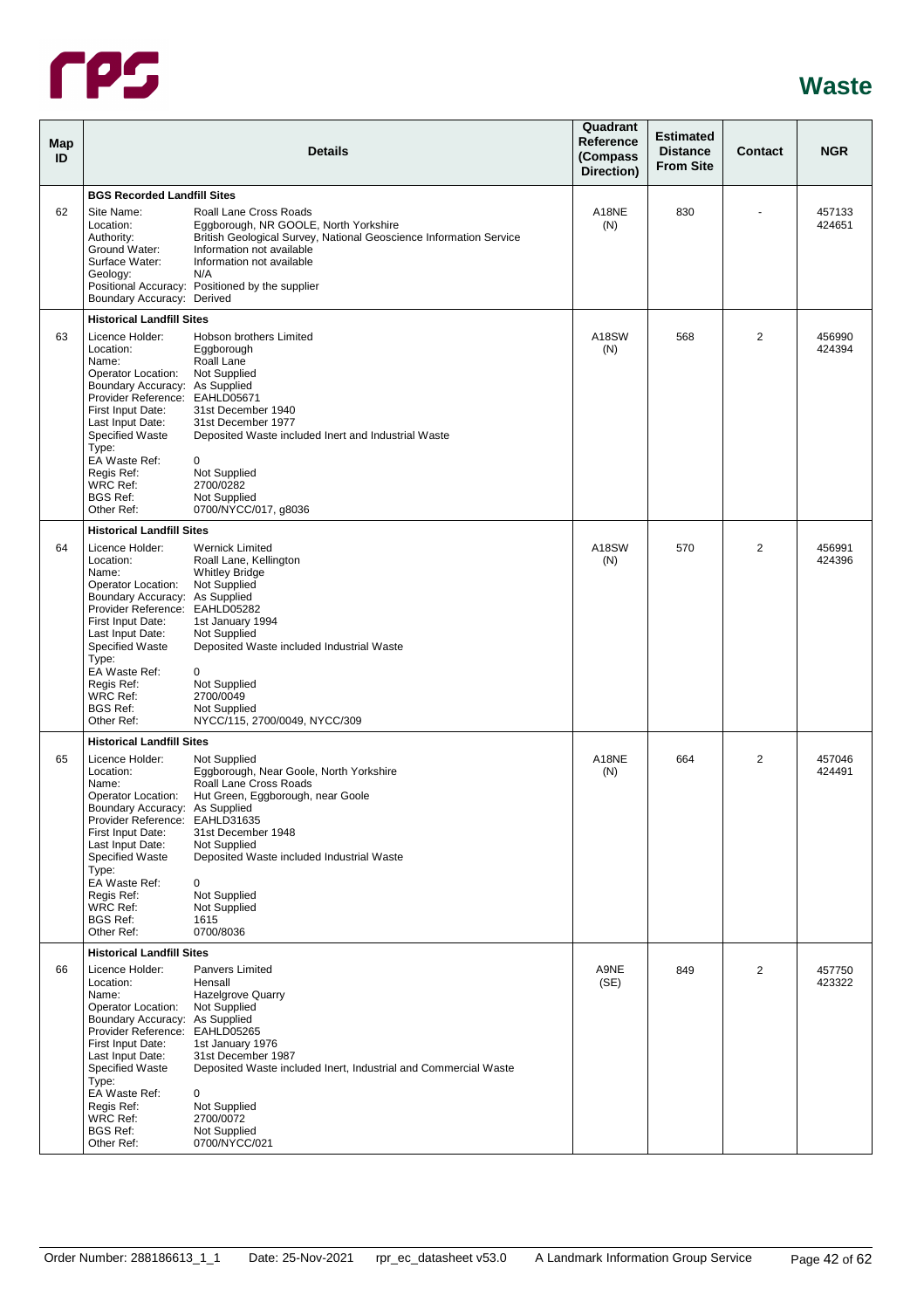

<span id="page-47-1"></span><span id="page-47-0"></span>

| <b>Map</b><br>ID |                                                                                                                                                                                                                                             | <b>Details</b>                                                                                                                                                                                                                                                                                                                                                                                                                                          | Quadrant<br>Reference<br>(Compass<br>Direction) | <b>Estimated</b><br><b>Distance</b><br><b>From Site</b> | Contact | <b>NGR</b>       |
|------------------|---------------------------------------------------------------------------------------------------------------------------------------------------------------------------------------------------------------------------------------------|---------------------------------------------------------------------------------------------------------------------------------------------------------------------------------------------------------------------------------------------------------------------------------------------------------------------------------------------------------------------------------------------------------------------------------------------------------|-------------------------------------------------|---------------------------------------------------------|---------|------------------|
|                  |                                                                                                                                                                                                                                             | Licensed Waste Management Facilities (Landfill Boundaries)                                                                                                                                                                                                                                                                                                                                                                                              |                                                 |                                                         |         |                  |
| 67               | Name:<br>Licence Number:<br>Location:                                                                                                                                                                                                       | Eggborough Sandpit<br>101303<br>Eggborough Sandpit, Weeland Road, Hensall, Goole, East Yorkshire, DN14<br>0RL                                                                                                                                                                                                                                                                                                                                           | A8NE<br>(S)                                     | 660                                                     | 2       | 457148<br>423128 |
|                  | Licence Holder:<br>Authority:<br>Site Category:<br>Max Input Rate:<br><b>Licence Status:</b>                                                                                                                                                | Mone Brothers Excavations Limited<br>Environment Agency - North East Region, Yorkshire Area<br>Inert LF<br>Not Supplied<br><b>Modified</b>                                                                                                                                                                                                                                                                                                              |                                                 |                                                         |         |                  |
|                  | Issued:<br>Boundary Accuracy: As Supplied                                                                                                                                                                                                   | 19th July 2010<br>Positional Accuracy: Positioned by the supplier                                                                                                                                                                                                                                                                                                                                                                                       |                                                 |                                                         |         |                  |
|                  |                                                                                                                                                                                                                                             | Licensed Waste Management Facilities (Landfill Boundaries)                                                                                                                                                                                                                                                                                                                                                                                              |                                                 |                                                         |         |                  |
| 68               | Name:<br>Licence Number:<br>Location:<br>Licence Holder:<br>Authority:<br>Site Category:<br>Max Input Rate:<br>Licence Status:<br>Issued:                                                                                                   | Hazel Grove Landfill<br>60205<br>Hazel Grove Landfill, Hensall Eggborough, Selby, North Yorkshire, DN14 0QR<br><b>Tarmac Trading Limited</b><br>Environment Agency - North East Region, Yorkshire Area<br>Landfills Taking Non-biodegradeable Wastes (Not Construction)<br>Not Supplied<br><b>Closure</b><br>22nd April 1987<br>Positional Accuracy: Positioned by the supplier                                                                         | A14SE<br>(E)                                    | 777                                                     | 2       | 457783<br>423546 |
|                  | Boundary Accuracy: As Supplied                                                                                                                                                                                                              |                                                                                                                                                                                                                                                                                                                                                                                                                                                         |                                                 |                                                         |         |                  |
|                  |                                                                                                                                                                                                                                             | Licensed Waste Management Facilities (Landfill Boundaries)                                                                                                                                                                                                                                                                                                                                                                                              |                                                 |                                                         |         |                  |
| 69               | Name:<br>Licence Number:<br>Location:<br>Licence Holder:<br>Authority:<br>Site Category:<br>Max Input Rate:<br>Licence Status:<br>Issued:<br>Boundary Accuracy: As Supplied                                                                 | Roall Lane Quarry<br>61955<br>Land/premises At, Roall Lane, Whitley Bridge, Eggborough, DN14 0UZ<br>Wernick Hire Ltd<br>Environment Agency - North East Region, Yorkshire Area<br>Landfills Taking Non-biodegradeable Wastes (Not Construction)<br>Not Supplied<br><b>Closure</b><br>13th April 1994<br>Positional Accuracy: Positioned by the supplier                                                                                                 | A18NE<br>(N)                                    | 930                                                     | 2       | 457148<br>424749 |
|                  |                                                                                                                                                                                                                                             | <b>Licensed Waste Management Facilities (Locations)</b>                                                                                                                                                                                                                                                                                                                                                                                                 |                                                 |                                                         |         |                  |
| 70               | Licence Number:<br>Location:<br>Operator Name:<br>Operator Location:<br>Authority:<br>Site Category:<br><b>Licence Status:</b><br>Issued:<br>Last Modified:<br>Expires:<br>Suspended:<br>Revoked:<br>Surrendered:<br><b>IPPC Reference:</b> | 60205<br>Hazel Grove Landfill, Hensall Eggborough, Selby, North Yorkshire, DN14 0QR<br><b>Tarmac Trading Limited</b><br>Not Supplied<br>Environment Agency - North East Region, Yorkshire Area<br>Landfills Taking Non-biodegradeable Wastes (Not Construction)<br>Closed<br>22nd April 1987<br>Not Supplied<br>Not Supplied<br>Not Supplied<br>Not Supplied<br>Not Supplied<br>Not Supplied<br>Positional Accuracy: Located by supplier to within 100m | A9NE<br>(SE)                                    | 854                                                     | 2       | 457800<br>423400 |
|                  |                                                                                                                                                                                                                                             | <b>Licensed Waste Management Facilities (Locations)</b>                                                                                                                                                                                                                                                                                                                                                                                                 |                                                 |                                                         |         |                  |
| 71               | Licence Number:<br>Location:<br>Operator Name:<br>Operator Location:<br>Authority:<br>Site Category:<br><b>Licence Status:</b><br>Issued:                                                                                                   | 101303<br>Eggborough Sandpit, Weeland Road, Hensall, Goole, East Yorkshire, DN14<br>0RL<br>Mone Brothers Excavations Limited<br>Not Supplied<br>Environment Agency - North East Region, Yorkshire Area<br>Inert LF<br><b>Modified</b><br>19th July 2010                                                                                                                                                                                                 | A9SW<br>(SE)                                    | 949                                                     | 2       | 457560<br>422990 |
|                  | Last Modified:<br>Expires:<br>Suspended:<br>Revoked:<br>Surrendered:<br><b>IPPC Reference:</b>                                                                                                                                              | 4th November 2014<br>Not Supplied<br>Not Supplied<br>Not Supplied<br>Not Supplied<br>Not Supplied<br>Positional Accuracy: Located by supplier to within 10m                                                                                                                                                                                                                                                                                             |                                                 |                                                         |         |                  |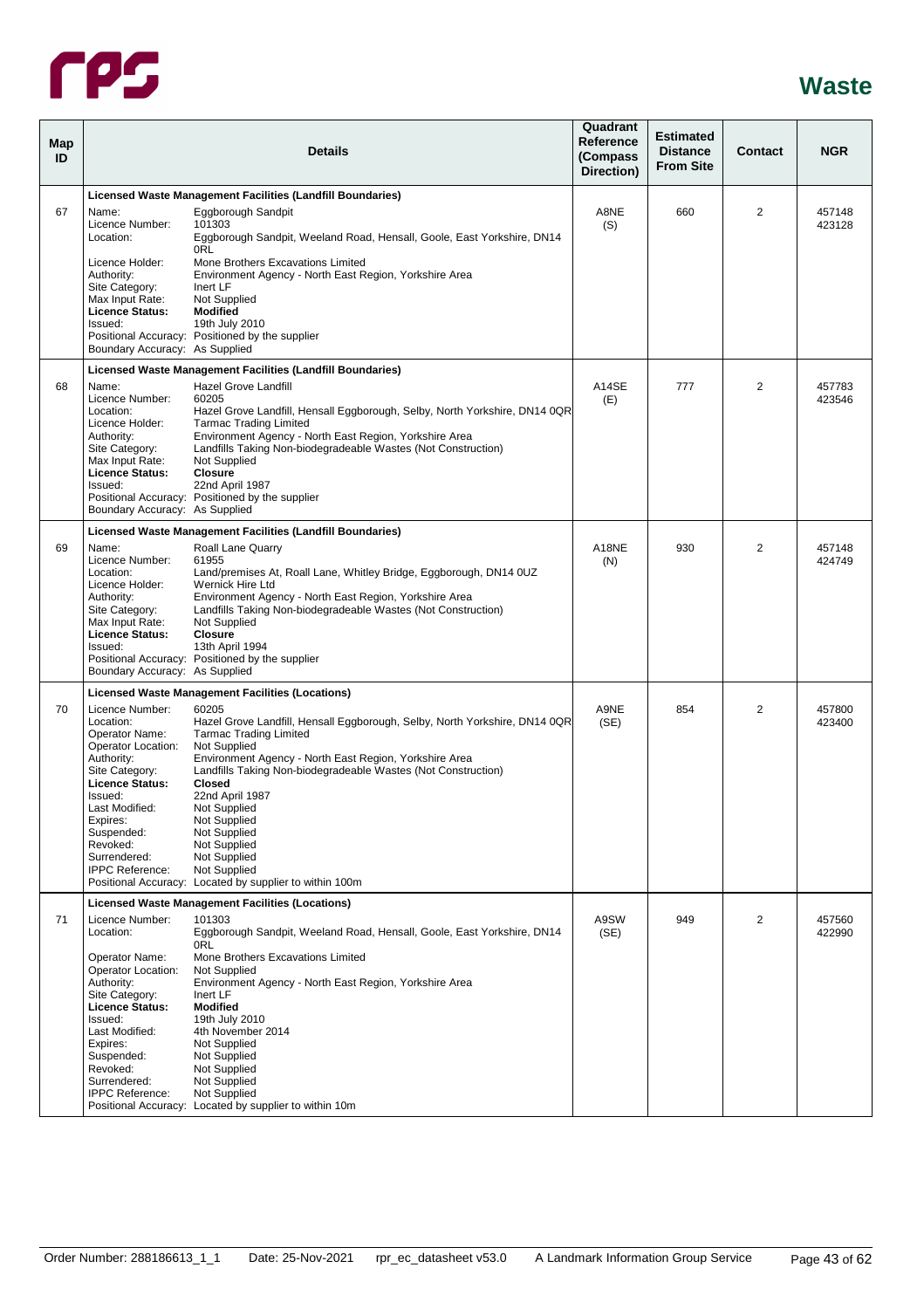

<span id="page-48-1"></span><span id="page-48-0"></span>

| Map<br>ID |                                                                                                                                                                                                                                                                                                                                                                                                                                                                                                                                               | <b>Details</b>                                                                                                                                                                                                                                                                                                                                                                                                                                                                                                                                                                                                                                                                                                                                                                                                                                                                                                    | Quadrant<br>Reference<br>(Compass<br>Direction) | <b>Estimated</b><br><b>Distance</b><br><b>From Site</b> | Contact | <b>NGR</b>       |
|-----------|-----------------------------------------------------------------------------------------------------------------------------------------------------------------------------------------------------------------------------------------------------------------------------------------------------------------------------------------------------------------------------------------------------------------------------------------------------------------------------------------------------------------------------------------------|-------------------------------------------------------------------------------------------------------------------------------------------------------------------------------------------------------------------------------------------------------------------------------------------------------------------------------------------------------------------------------------------------------------------------------------------------------------------------------------------------------------------------------------------------------------------------------------------------------------------------------------------------------------------------------------------------------------------------------------------------------------------------------------------------------------------------------------------------------------------------------------------------------------------|-------------------------------------------------|---------------------------------------------------------|---------|------------------|
|           |                                                                                                                                                                                                                                                                                                                                                                                                                                                                                                                                               | <b>Licensed Waste Management Facilities (Locations)</b>                                                                                                                                                                                                                                                                                                                                                                                                                                                                                                                                                                                                                                                                                                                                                                                                                                                           |                                                 |                                                         |         |                  |
| 72        | Licence Number:<br>Location:<br>Operator Name:<br>Operator Location:<br>Authority:<br>Site Category:<br>Licence Status:<br>Issued:<br>Last Modified:<br>Expires:<br>Suspended:<br>Revoked:<br>Surrendered:<br><b>IPPC Reference:</b>                                                                                                                                                                                                                                                                                                          | 61955<br>Land/premises At, Roall Lane, Whitley Bridge, Eggborough, DN14 0UZ<br>Wernick Hire Ltd<br>Not Supplied<br>Environment Agency - North East Region, Yorkshire Area<br>Landfills Taking Non-biodegradeable Wastes (Not Construction)<br><b>Closed</b><br>13th April 1994<br>29th September 2000<br>Not Supplied<br>Not Supplied<br>Not Supplied<br>Not Supplied<br>Not Supplied<br>Positional Accuracy: Located by supplier to within 100m                                                                                                                                                                                                                                                                                                                                                                                                                                                                  | A18NE<br>(N)                                    | 987                                                     | 2       | 457200<br>424800 |
|           | <b>Local Authority Landfill Coverage</b><br>Name:                                                                                                                                                                                                                                                                                                                                                                                                                                                                                             | Selby District Council                                                                                                                                                                                                                                                                                                                                                                                                                                                                                                                                                                                                                                                                                                                                                                                                                                                                                            |                                                 | $\mathbf 0$                                             | 3       | 457031           |
|           |                                                                                                                                                                                                                                                                                                                                                                                                                                                                                                                                               | - Has supplied landfill data                                                                                                                                                                                                                                                                                                                                                                                                                                                                                                                                                                                                                                                                                                                                                                                                                                                                                      |                                                 |                                                         |         | 423802           |
|           | <b>Local Authority Landfill Coverage</b><br>Name:                                                                                                                                                                                                                                                                                                                                                                                                                                                                                             | North Yorkshire County Council<br>- Has no landfill data to supply                                                                                                                                                                                                                                                                                                                                                                                                                                                                                                                                                                                                                                                                                                                                                                                                                                                |                                                 | 0                                                       | 6       | 457031<br>423802 |
|           | <b>Registered Landfill Sites</b>                                                                                                                                                                                                                                                                                                                                                                                                                                                                                                              |                                                                                                                                                                                                                                                                                                                                                                                                                                                                                                                                                                                                                                                                                                                                                                                                                                                                                                                   |                                                 |                                                         |         |                  |
| 73        | Licence Holder:<br>Licence Reference: NYCC/021<br>Site Location:<br>Licence Easting:<br>Licence Northing:<br>Operator Location:<br>Authority:<br>Site Category:<br>Max Input Rate:<br><b>Waste Source</b><br>Restrictions:<br>Status:<br>Dated:<br>Preceded By<br>Licence:<br>Superseded By<br>Licence:<br>Boundary Accuracy: Moderate<br><b>Authorised Waste</b><br><b>Prohibited Waste</b><br><b>Environment Agency Tyres</b><br>must give specific<br>authorisation for this<br>waste to be<br>acceptedWaste<br>requires prior<br>approval | Panvers Ltd<br>Hazel Grove Quarry, Hazel Old Lane, Eggborough, Goole, East Yorkshire<br>Not Supplied<br>Not Supplied<br>43a Spurriers Avenue, Knottingley, West Yorkshire<br>Environment Agency - North East Region, Dales Area<br>Landfill<br>Large (Equal to or greater than 75,000 and less than 250,000 tonnes per year)<br>No known restriction on source of waste<br>Licence lapsed/cancelled/defunct/not applicable/surrenderedCancelled<br>23rd August 1983<br>Not Given<br>Not Given<br>Positional Accuracy: Positioned by the supplier<br>Asbestos Fibre Waste (Bagged Only)<br>Constr'N/Demol. Inert/Non-Haz/Non-Tox<br>Ind. Non-Haz. Inert, Non-Flammable<br>Ind. Non-Haz. Potentially Combustible<br>Biodegradable/Putrescible Waste<br>Liquid Wastes<br>Non-Soluble Waste<br>Notifiable Wastes N.O.S<br><b>Slurry Wastes</b><br><b>Special Wastes</b><br><b>Waste Treated Timber</b><br>Waste N.O.S | A9NE<br>(SE)                                    | 850                                                     | 2       | 457750<br>423319 |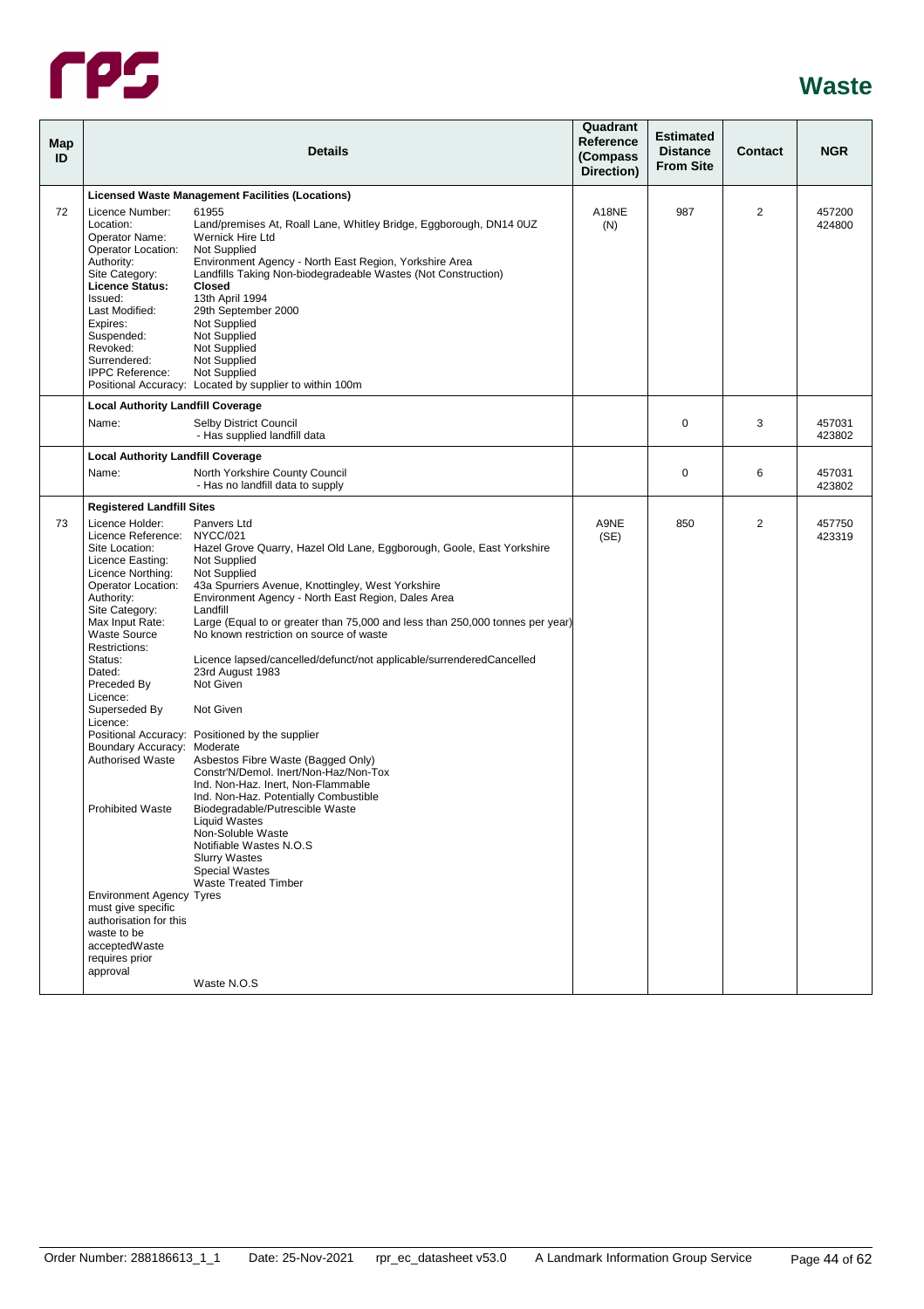

| Map<br>ID |                                                                                                                                                                                                                                                                                                                                                                                                         | <b>Details</b>                                                                                                                                                                                                                                                                                                                                                                                                                                                                                                                                                                                                                                                                                                                                                                                                                                                                                            | Quadrant<br>Reference<br>(Compass<br>Direction) | <b>Estimated</b><br><b>Distance</b><br><b>From Site</b> | <b>Contact</b> | <b>NGR</b>       |
|-----------|---------------------------------------------------------------------------------------------------------------------------------------------------------------------------------------------------------------------------------------------------------------------------------------------------------------------------------------------------------------------------------------------------------|-----------------------------------------------------------------------------------------------------------------------------------------------------------------------------------------------------------------------------------------------------------------------------------------------------------------------------------------------------------------------------------------------------------------------------------------------------------------------------------------------------------------------------------------------------------------------------------------------------------------------------------------------------------------------------------------------------------------------------------------------------------------------------------------------------------------------------------------------------------------------------------------------------------|-------------------------------------------------|---------------------------------------------------------|----------------|------------------|
|           | <b>Registered Landfill Sites</b>                                                                                                                                                                                                                                                                                                                                                                        |                                                                                                                                                                                                                                                                                                                                                                                                                                                                                                                                                                                                                                                                                                                                                                                                                                                                                                           |                                                 |                                                         |                |                  |
| 74        | Licence Holder:<br>Site Location:<br>Licence Easting:<br>Licence Northing:<br>Operator Location:<br>Authority:<br>Site Category:                                                                                                                                                                                                                                                                        | Panvers Ltd<br>Licence Reference: A 161 (NYCC/161(4)<br>Hazlegrove Quarry, Hazel Old Lane, Eggborough, Goole<br>457850<br>423400<br>Millfields Road, Ettingshall, WOLVERHAMPTON, West Midlands, WV4 6JP<br>Environment Agency - North East Region, Ridings Area<br>Landfill                                                                                                                                                                                                                                                                                                                                                                                                                                                                                                                                                                                                                               | A9NE<br>(SE)                                    | 898                                                     | 2              | 457850<br>423400 |
|           | Max Input Rate:<br><b>Waste Source</b>                                                                                                                                                                                                                                                                                                                                                                  | Medium (Equal to or greater than 25,000 and less than 75,000 tonnes per<br>year)<br>No known restriction on source of waste                                                                                                                                                                                                                                                                                                                                                                                                                                                                                                                                                                                                                                                                                                                                                                               |                                                 |                                                         |                |                  |
|           | Restrictions:<br>Status:<br>Dated:<br>Preceded By                                                                                                                                                                                                                                                                                                                                                       | Site at or awaiting restoration Under Review<br>31st March 1997<br>A 161 (NYCC/161(2)                                                                                                                                                                                                                                                                                                                                                                                                                                                                                                                                                                                                                                                                                                                                                                                                                     |                                                 |                                                         |                |                  |
|           | Licence:<br>Superseded By                                                                                                                                                                                                                                                                                                                                                                               | Not Given                                                                                                                                                                                                                                                                                                                                                                                                                                                                                                                                                                                                                                                                                                                                                                                                                                                                                                 |                                                 |                                                         |                |                  |
|           | Licence:<br>Boundary Accuracy: Not Applicable<br><b>Authorised Waste</b><br><b>Prohibited Waste</b>                                                                                                                                                                                                                                                                                                     | Positional Accuracy: Manually positioned to the address or location<br>Inert Waste Comprising<br>Uncontam.Brick,Stone,Concrete<br>Uncontam.Tile,Slate,Glass,Ceramics<br>Uncontam.Top/Subsoil,Clay,Gravel<br><b>Agricultural Waste</b>                                                                                                                                                                                                                                                                                                                                                                                                                                                                                                                                                                                                                                                                     |                                                 |                                                         |                |                  |
|           |                                                                                                                                                                                                                                                                                                                                                                                                         | Biodegradable/Putrescible Waste<br>Clinical - As In Control. Waste Regs'92<br><b>Commercial Waste</b><br>Difficult Wastes (As In Wmp.26)<br>Household Waste<br><b>Incinerator Residues</b><br>Ind. Non-Haz. Potentially Combustible<br><b>Liquid Wastes</b>                                                                                                                                                                                                                                                                                                                                                                                                                                                                                                                                                                                                                                               |                                                 |                                                         |                |                  |
|           |                                                                                                                                                                                                                                                                                                                                                                                                         | Paper/Cardboard<br>Plasterboard<br>Scrap Cars/Vehicles/Trailers<br>Septic Tank/Pail Closet Emptyings<br>Sewage Sludge<br><b>Slurried Wastes</b><br><b>Special Wastes</b><br>Timber                                                                                                                                                                                                                                                                                                                                                                                                                                                                                                                                                                                                                                                                                                                        |                                                 |                                                         |                |                  |
|           |                                                                                                                                                                                                                                                                                                                                                                                                         | Waste N.O.S.                                                                                                                                                                                                                                                                                                                                                                                                                                                                                                                                                                                                                                                                                                                                                                                                                                                                                              |                                                 |                                                         |                |                  |
| 74        | <b>Registered Landfill Sites</b><br>Licence Holder:<br>Site Location:<br>Licence Easting:<br>Licence Northing:<br>Operator Location:<br>Authority:<br>Site Category:<br>Max Input Rate:<br><b>Waste Source</b><br>Restrictions:<br>Status:<br>Dated:<br>Preceded By<br>Licence:<br>Superseded By<br>Licence:<br>Boundary Accuracy: Not Applicable<br><b>Authorised Waste</b><br><b>Prohibited Waste</b> | Panvers Ltd<br>Licence Reference: A 161 (NYCC/161(2)<br>Hazlegrove Quarry, Hazel Old Lane, Eggborough, Goole<br>457850<br>423400<br>Millfields Road, Ettingshall, WOLVERHAMPTON, West Midlands, WV4 6JP<br>Environment Agency - North East Region, Ridings Area<br>Landfill<br>Large (Equal to or greater than 75,000 and less than 250,000 tonnes per year)<br>No known restriction on source of waste<br>Record supersededSuperseded<br>22nd April 1987<br>Not Given<br>A 161 (NYCC/161(4)<br>Positional Accuracy: Manually positioned to the address or location<br><b>Bagged Asbestos Fibre</b><br>Ind/Com. Non-Haz. Inert, Non-Flammable<br>Ind/Com. Non-Haz. Potentially Combust.<br>Inert Constr'N/Demol/Excav. Waste<br>Paper/Cardboard<br>Liquid/Slurry Waste Not Prior Approved<br>Notifiable Wastes N.O.S.<br><b>Pulverised Fuel Ash</b><br>Soluble Material<br><b>Special Wastes</b><br>Tyres | A9NE<br>(SE)                                    | 898                                                     | 2              | 457850<br>423400 |
|           | must give specific<br>authorisation for this<br>waste to be<br>acceptedWaste<br>requires prior<br>approval                                                                                                                                                                                                                                                                                              | Waste N.O.S.<br>Environment Agency Other Waste Agreed By Nycc & Nra                                                                                                                                                                                                                                                                                                                                                                                                                                                                                                                                                                                                                                                                                                                                                                                                                                       |                                                 |                                                         |                |                  |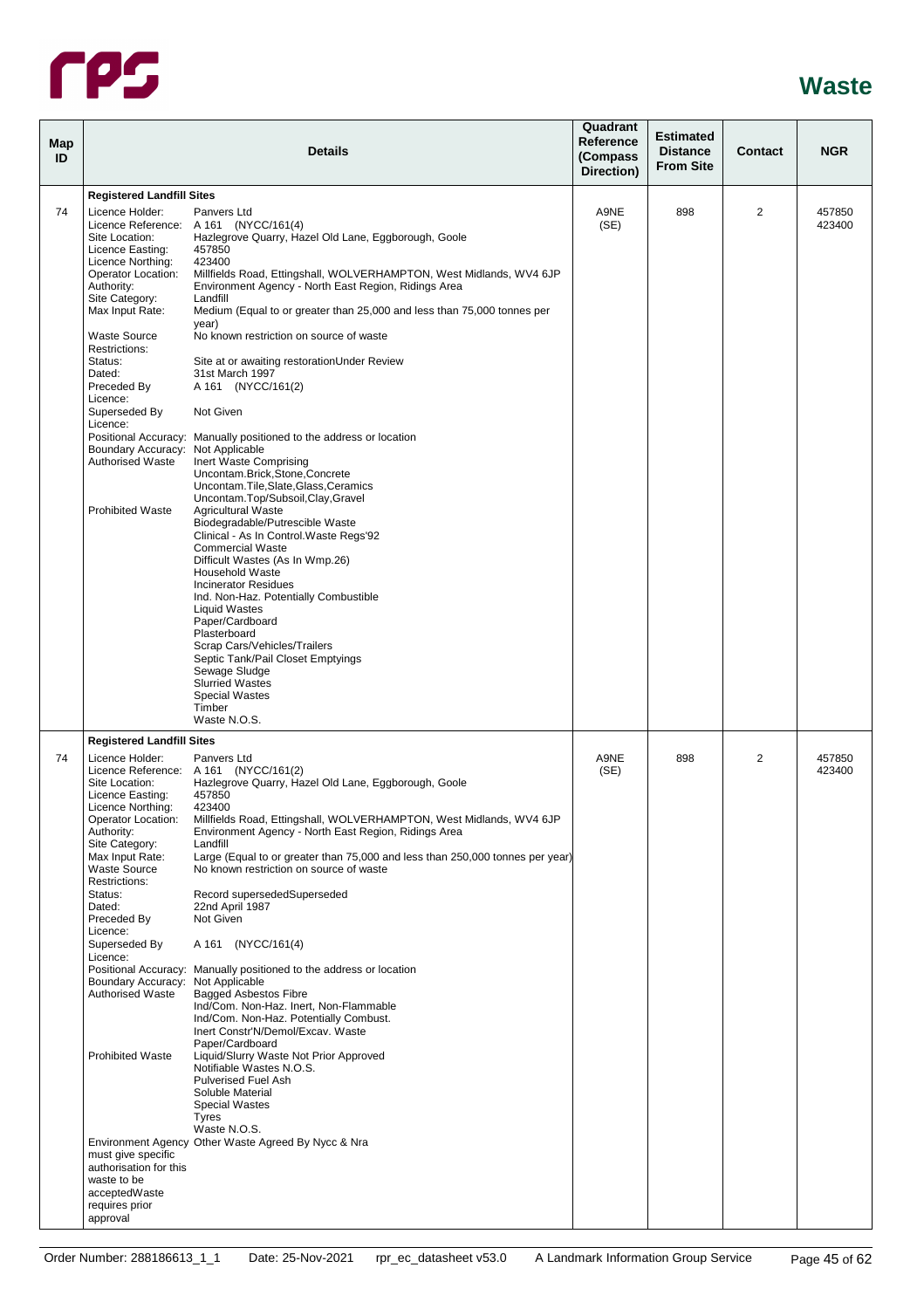

|                                                                                                                | <b>Details</b>                                                                                                                                                                                                                                  | Quadrant<br>Reference<br>(Compass<br>Direction)                                                                                                                                                                                                                                                                                                                                                                                                                                                                                             | <b>Estimated</b><br><b>Distance</b><br><b>From Site</b> | Contact | <b>NGR</b>       |
|----------------------------------------------------------------------------------------------------------------|-------------------------------------------------------------------------------------------------------------------------------------------------------------------------------------------------------------------------------------------------|---------------------------------------------------------------------------------------------------------------------------------------------------------------------------------------------------------------------------------------------------------------------------------------------------------------------------------------------------------------------------------------------------------------------------------------------------------------------------------------------------------------------------------------------|---------------------------------------------------------|---------|------------------|
|                                                                                                                |                                                                                                                                                                                                                                                 |                                                                                                                                                                                                                                                                                                                                                                                                                                                                                                                                             |                                                         |         |                  |
| Licence Holder:<br>Site Location:<br>Licence Easting:<br>Licence Northing:<br>Operator Location:<br>Authority: | Wernick Hire Ltd<br>Roall Lane, Whitley Bridge, Eggborough, Goole, East Yo<br>457100<br>424800<br>Molineaux House, Russell Gardens, WICKFORD, Essex, SS11 8BL<br>Environment Agency - North East Region, Ridings Area                           | A18NE<br>(N)                                                                                                                                                                                                                                                                                                                                                                                                                                                                                                                                | 975                                                     | 2       | 457100<br>424800 |
| Max Input Rate:<br><b>Waste Source</b><br>Restrictions:                                                        | Very Small (Less than 10,000 tonnes per year)<br>No known restriction on source of waste                                                                                                                                                        |                                                                                                                                                                                                                                                                                                                                                                                                                                                                                                                                             |                                                         |         |                  |
| Dated:<br>Preceded By<br>Licence:                                                                              | 19th September 2000<br>A 309<br>(NYCC/309                                                                                                                                                                                                       |                                                                                                                                                                                                                                                                                                                                                                                                                                                                                                                                             |                                                         |         |                  |
| Licence:                                                                                                       |                                                                                                                                                                                                                                                 |                                                                                                                                                                                                                                                                                                                                                                                                                                                                                                                                             |                                                         |         |                  |
| <b>Authorised Waste</b>                                                                                        | Bricks & Mortar, Tiles, Concrete(Incl. Reinforced), Breeze Blocks<br>Clay-Ware, Pottery, Glass, Crushed Stone, Stone From Demol/Constr'N<br>Maximum Waste Permitted By Licence                                                                  |                                                                                                                                                                                                                                                                                                                                                                                                                                                                                                                                             |                                                         |         |                  |
| <b>Prohibited Waste</b>                                                                                        | Any Biodegradable Materials<br>Bitumen<br>Cardboard<br><b>Liquid Wastes</b>                                                                                                                                                                     |                                                                                                                                                                                                                                                                                                                                                                                                                                                                                                                                             |                                                         |         |                  |
|                                                                                                                | Other Waste/Waste Not Otherwise Specified<br>Plasterboard<br>Poisonous, Noxious, Polluting Wastes<br>Special Waste (As In Epa 1990:S62 Of 1996 Regs)                                                                                            |                                                                                                                                                                                                                                                                                                                                                                                                                                                                                                                                             |                                                         |         |                  |
|                                                                                                                | Waste Likely To Pollute Environment<br>Waste With Potential To Harm Human Health                                                                                                                                                                |                                                                                                                                                                                                                                                                                                                                                                                                                                                                                                                                             |                                                         |         |                  |
|                                                                                                                |                                                                                                                                                                                                                                                 |                                                                                                                                                                                                                                                                                                                                                                                                                                                                                                                                             |                                                         |         |                  |
| Licence Holder:<br>Site Location:<br>Licence Easting:<br>Licence Northing:<br>Operator Location:<br>Authority: | Ready Mix Concrete (Yorkshire) Ltd<br>(NYCC/309<br>Roall Lane, Whitley Bridge, Eggborough, Goole, East Yo<br>457100<br>424800<br>Elland Road, Churwell, Leeds, West Yorkshire, Ls11 8ra<br>Environment Agency - North East Region, Ridings Area | A18NE<br>(N)                                                                                                                                                                                                                                                                                                                                                                                                                                                                                                                                | 975                                                     | 2       | 457100<br>424800 |
| Max Input Rate:<br><b>Waste Source</b><br>Restrictions:                                                        | Very Small (Less than 10,000 tonnes per year)<br>Waste produced/controlled by licence holder                                                                                                                                                    |                                                                                                                                                                                                                                                                                                                                                                                                                                                                                                                                             |                                                         |         |                  |
| Dated:<br>Preceded By<br>Licence:                                                                              | 13th April 1994<br>Not Given                                                                                                                                                                                                                    |                                                                                                                                                                                                                                                                                                                                                                                                                                                                                                                                             |                                                         |         |                  |
| Licence:                                                                                                       |                                                                                                                                                                                                                                                 |                                                                                                                                                                                                                                                                                                                                                                                                                                                                                                                                             |                                                         |         |                  |
| <b>Authorised Waste</b>                                                                                        | Cement<br>Concrete Washings<br>Ind. Non-Haz.Inert, Non-Flam. Comprisin<br>Max. Waste Permitted By Licence                                                                                                                                       |                                                                                                                                                                                                                                                                                                                                                                                                                                                                                                                                             |                                                         |         |                  |
| <b>Prohibited Waste</b>                                                                                        | Sand & Stone<br><b>Unused Concrete</b><br>Biodegradable/Putrescible Waste<br>Clinical - As In Control. Waste Regs'92                                                                                                                            |                                                                                                                                                                                                                                                                                                                                                                                                                                                                                                                                             |                                                         |         |                  |
|                                                                                                                | Household & Commercial Waste<br><b>Incinerator Residues</b><br>Ind. Non-Haz. Potentially Combustible<br><b>Liquid Wastes</b>                                                                                                                    |                                                                                                                                                                                                                                                                                                                                                                                                                                                                                                                                             |                                                         |         |                  |
|                                                                                                                | Paper/Cardboard Waste<br>Plasterboard<br>Scrap Cars/Vehicles/Trailers<br>Septic Tank/Cess Pit Emptyings                                                                                                                                         |                                                                                                                                                                                                                                                                                                                                                                                                                                                                                                                                             |                                                         |         |                  |
|                                                                                                                | <b>Slurry Wastes</b><br><b>Special Wastes</b><br>Timber<br>Waste N.O.S.                                                                                                                                                                         |                                                                                                                                                                                                                                                                                                                                                                                                                                                                                                                                             |                                                         |         |                  |
|                                                                                                                | Site Category:<br>Status:<br>Superseded By<br>Site Category:<br>Status:<br>Superseded By                                                                                                                                                        | <b>Registered Landfill Sites</b><br>Licence Reference: A 309 (NYCC/309)<br>Landfill<br>Site not yet started<br>Not Given<br>Positional Accuracy: Manually positioned to the address or location<br>Boundary Accuracy: Not Applicable<br>Soil, Clay, Sand,<br>Timber<br><b>Registered Landfill Sites</b><br>Licence Reference: A 309<br>Landfill<br>Site not yet started<br>A 309 (NYCC/309)<br>Positional Accuracy: Manually positioned to the address or location<br>Boundary Accuracy: Not Applicable<br>Difficult Waste N.O.S.<br>Sewage |                                                         |         |                  |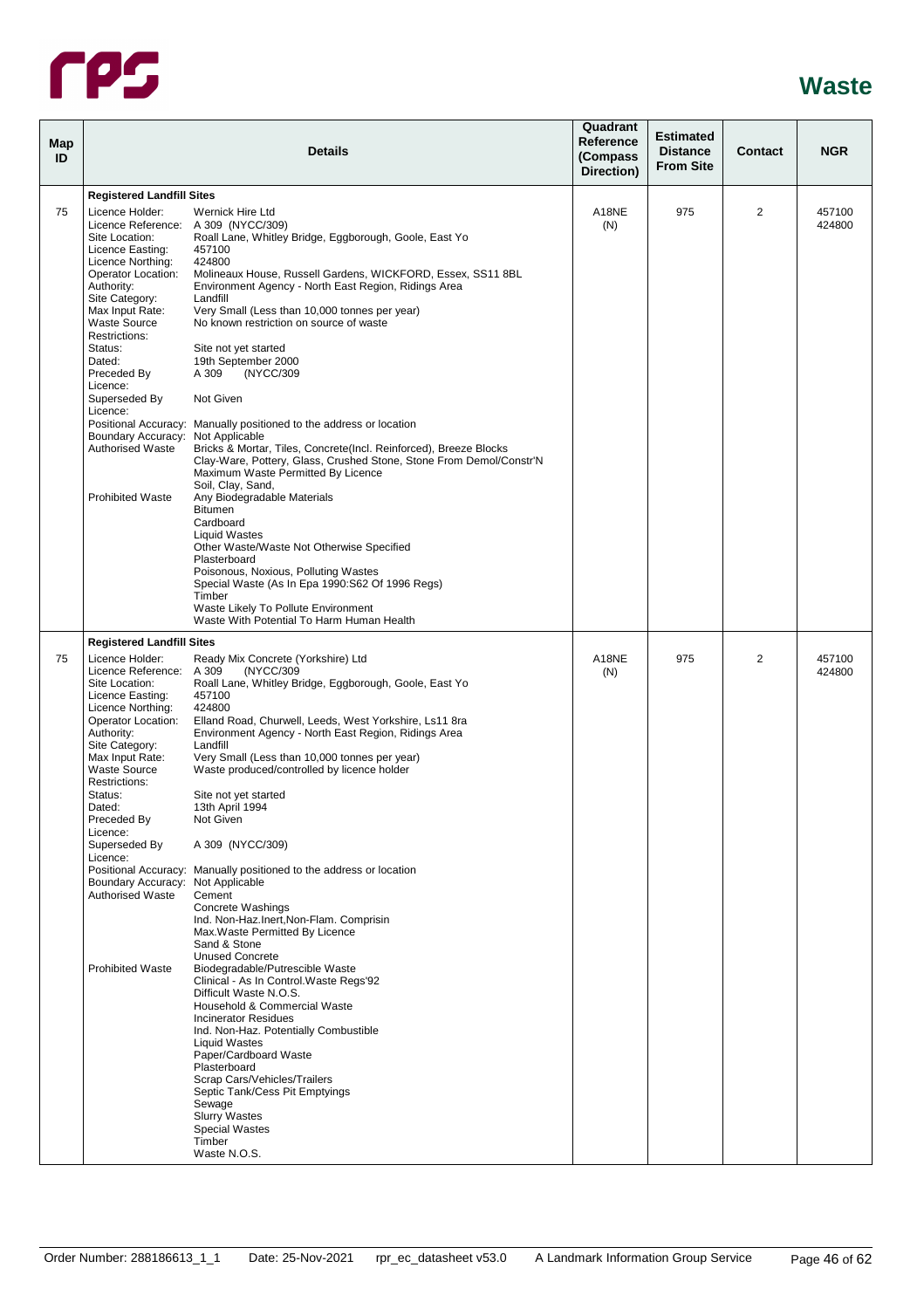

#### **Hazardous Substances**

<span id="page-51-2"></span><span id="page-51-1"></span><span id="page-51-0"></span>

| Map<br>ID |                                                                                                                                                                       | <b>Details</b>                                                                                                                                                                                                                                                                                                                                                                          | Quadrant<br>Reference<br>(Compass)<br>Direction) | <b>Estimated</b><br><b>Distance</b><br><b>From Site</b> | <b>Contact</b> | <b>NGR</b>       |
|-----------|-----------------------------------------------------------------------------------------------------------------------------------------------------------------------|-----------------------------------------------------------------------------------------------------------------------------------------------------------------------------------------------------------------------------------------------------------------------------------------------------------------------------------------------------------------------------------------|--------------------------------------------------|---------------------------------------------------------|----------------|------------------|
|           |                                                                                                                                                                       | <b>Control of Major Accident Hazards Sites (COMAH)</b>                                                                                                                                                                                                                                                                                                                                  |                                                  |                                                         |                |                  |
| 76        | Name:<br>Location:<br>Reference:<br>Type:<br>Status:                                                                                                                  | Air Liquide Uk Limited<br>Wand Lane End, Eggborough, Goole, East Riding of Yorkshire, DN14 OLR<br>Not Supplied<br>Lower Tier<br>Active<br>Positional Accuracy: Manually positioned to the address or location                                                                                                                                                                           | A19SW<br>(NE)                                    | 805                                                     | 7              | 457530<br>424464 |
|           |                                                                                                                                                                       | <b>Planning Hazardous Substance Consents</b>                                                                                                                                                                                                                                                                                                                                            |                                                  |                                                         |                |                  |
| 77        | Name:<br>Location:<br>Authority:<br><b>Application Ref:</b><br>Hazardous<br>Substance:<br>Maximum Quantity:<br>Application date:<br>Decision:<br>Positional Accuracy: | Airgas Production<br>Eggborough Power Station, Eggborough, GOOLE, Humberside, DN14 0UZ<br>Selby District Council<br>Hs/37/1<br>Part B, Highly Reactive and Explosive Substance, Liquid Oxygen, where<br>amount held is greater than or equal to 500 tonnes<br>1150<br>1st July 1992<br>New application granted unconditionallyGranted<br>Manually positioned to the address or location | A19NW<br>(NE)                                    | 883                                                     | 8              | 457534<br>424556 |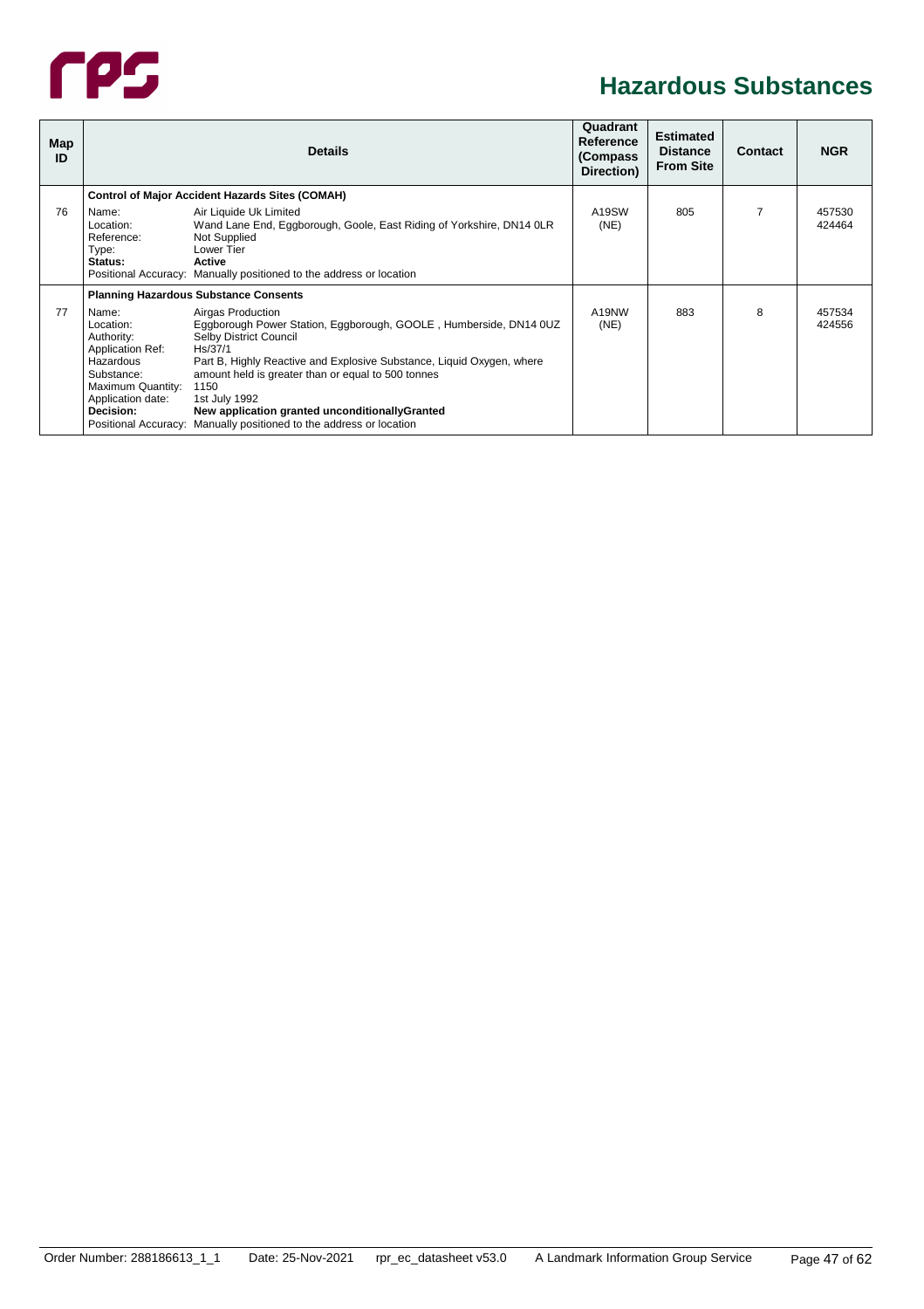

<span id="page-52-2"></span><span id="page-52-1"></span><span id="page-52-0"></span>

| Map<br>ID |                                                                                                                                                     | <b>Details</b>                                                                                                                                                                                                                                                                                                                            | Quadrant<br><b>Reference</b><br>(Compass<br>Direction) | <b>Estimated</b><br><b>Distance</b><br><b>From Site</b> | <b>Contact</b> | <b>NGR</b>       |
|-----------|-----------------------------------------------------------------------------------------------------------------------------------------------------|-------------------------------------------------------------------------------------------------------------------------------------------------------------------------------------------------------------------------------------------------------------------------------------------------------------------------------------------|--------------------------------------------------------|---------------------------------------------------------|----------------|------------------|
|           | BGS 1:625,000 Solid Geology                                                                                                                         |                                                                                                                                                                                                                                                                                                                                           |                                                        |                                                         |                |                  |
|           | Description:                                                                                                                                        | Triassic Rocks (Undifferentiated)                                                                                                                                                                                                                                                                                                         | A13SW<br>(S)                                           | 0                                                       | 1              | 457031<br>423802 |
|           | <b>BGS Recorded Mineral Sites</b>                                                                                                                   |                                                                                                                                                                                                                                                                                                                                           |                                                        |                                                         |                |                  |
| 78        | Site Name:<br>Location:<br>Source:<br>Reference:<br>Type:<br>Status:<br>Operator:<br>Operator Location:<br>Periodic Type:<br>Geology:<br>Commodity: | Sherwood Sand & Gravel Pit<br>Eggborough, Goole, North Yorkshire<br>British Geological Survey, National Geoscience Information Service<br>13029<br>Opencast<br>Ceased<br>Unknown Operator<br>Not Supplied<br>Permian, Triassic<br>Sherwood Sandstone Group<br>Sand and Gravel<br>Positional Accuracy: Located by supplier to within 10m   | A14NW<br>(NE)                                          | 683                                                     | 1              | 457680<br>424090 |
|           | <b>BGS Recorded Mineral Sites</b>                                                                                                                   |                                                                                                                                                                                                                                                                                                                                           |                                                        |                                                         |                |                  |
| 78        | Site Name:<br>Location:<br>Source:<br>Reference:<br>Type:<br>Status:<br>Operator:<br>Operator Location:<br>Periodic Type:<br>Geology:<br>Commodity: | Sherwood Sand & Gravel Pit<br>Eggborough, Goole, North Yorkshire<br>British Geological Survey, National Geoscience Information Service<br>13029<br>Opencast<br>Ceased<br>Unknown Operator<br>Not Supplied<br>Quaternary<br>Lacustrine Beach Deposits<br>Sand and Gravel<br>Positional Accuracy: Located by supplier to within 10m         | A14NW<br>(NE)                                          | 683                                                     | 1              | 457680<br>424090 |
|           | <b>BGS Recorded Mineral Sites</b>                                                                                                                   |                                                                                                                                                                                                                                                                                                                                           |                                                        |                                                         |                |                  |
| 79        | Site Name:<br>Location:<br>Source:<br>Reference:<br>Type:<br>Status:<br>Operator:<br>Operator Location:<br>Periodic Type:<br>Geology:<br>Commodity: | Eggborough Sand Pit<br>Hensall, Selby, North Yorkshire<br>British Geological Survey, National Geoscience Information Service<br>244995<br>Opencast<br>Active<br>Individual'S Name Withheld<br>Not Supplied<br>Anthropogene<br>Aggregates For Recycling<br>Secondary<br>Positional Accuracy: Located by supplier to within 10m             | A8SE<br>(S)                                            | 818                                                     | 1              | 457065<br>422960 |
|           | <b>BGS Recorded Mineral Sites</b>                                                                                                                   |                                                                                                                                                                                                                                                                                                                                           |                                                        |                                                         |                |                  |
| 79        | Site Name:<br>Location:<br>Source:<br>Reference:<br>Type:<br>Status:<br>Operator:<br>Operator Location:<br>Periodic Type:<br>Geology:<br>Commodity: | Eggborough Sand Pit<br>Hensall, Selby, North Yorkshire<br>British Geological Survey, National Geoscience Information Service<br>3335<br>Opencast<br>Active<br>Individual'S Name Withheld<br>Not Supplied<br>Permian, Triassic<br>Sherwood Sandstone Group<br>Sand<br>Positional Accuracy: Located by supplier to within 10m               | A8SE<br>(S)                                            | 818                                                     | 1              | 457065<br>422960 |
|           | <b>BGS Recorded Mineral Sites</b>                                                                                                                   |                                                                                                                                                                                                                                                                                                                                           |                                                        |                                                         |                |                  |
| 80        | Site Name:<br>Location:<br>Source:<br>Reference:<br>Type:<br>Status:<br>Operator:<br>Operator Location:<br>Periodic Type:<br>Geology:<br>Commodity: | Eggborough Power Station Ash Plant<br>Eggborough, Goole, North Yorkshire<br>British Geological Survey, National Geoscience Information Service<br>192176<br><b>Power Station</b><br>Ceased<br>Eggborough Power Ltd.<br>Not Supplied<br>Not Available<br>т<br>Furnace Bottom Ash<br>Positional Accuracy: Located by supplier to within 10m | A19SW<br>(NE)                                          | 821                                                     | 1              | 457620<br>424410 |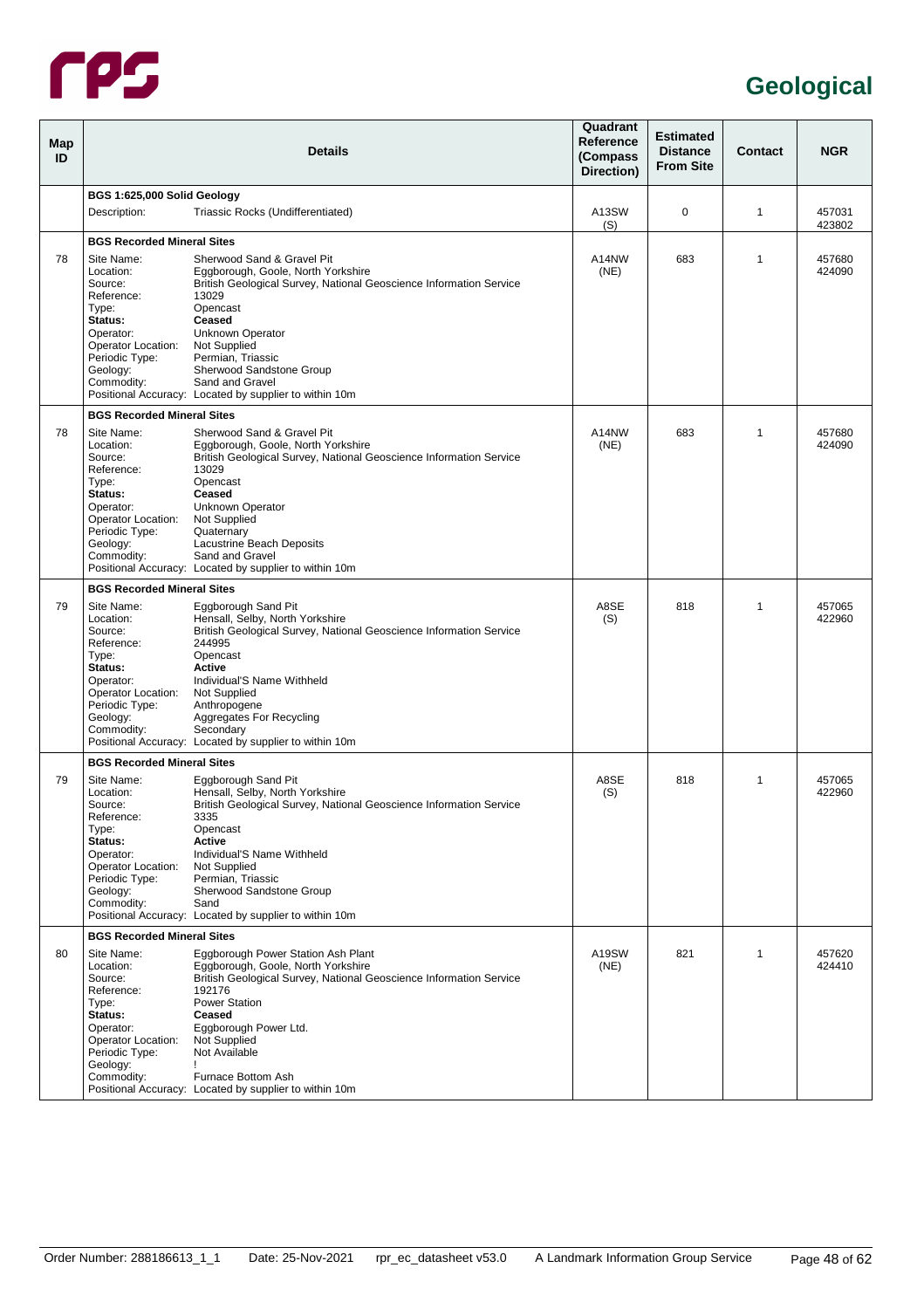

| Map<br>ID |                                                                                                                                                                                          | <b>Details</b>                                                                                                                                                                                                                                                                                                                                                                                   | Quadrant<br>Reference<br>(Compass<br>Direction) | <b>Estimated</b><br><b>Distance</b><br><b>From Site</b> | <b>Contact</b> | <b>NGR</b>       |
|-----------|------------------------------------------------------------------------------------------------------------------------------------------------------------------------------------------|--------------------------------------------------------------------------------------------------------------------------------------------------------------------------------------------------------------------------------------------------------------------------------------------------------------------------------------------------------------------------------------------------|-------------------------------------------------|---------------------------------------------------------|----------------|------------------|
|           | <b>BGS Recorded Mineral Sites</b>                                                                                                                                                        |                                                                                                                                                                                                                                                                                                                                                                                                  |                                                 |                                                         |                |                  |
| 80        | Site Name:<br>Location:<br>Source:<br>Reference:<br>Type:<br>Status:<br>Operator:<br>Operator Location:<br>Periodic Type:<br>Geology:<br>Commodity:                                      | Eggborough Power Station Ash Plant<br>Eggborough, Goole, North Yorkshire<br>British Geological Survey, National Geoscience Information Service<br>192176<br><b>Power Station</b><br>Ceased<br>Eggborough Power Ltd.<br>Not Supplied<br>Not Available<br><b>Pulverised Fuel Ash</b><br>Positional Accuracy: Located by supplier to within 10m                                                     | A19SW<br>(NE)                                   | 821                                                     | 1              | 457620<br>424410 |
|           |                                                                                                                                                                                          |                                                                                                                                                                                                                                                                                                                                                                                                  |                                                 |                                                         |                |                  |
| 80        | <b>BGS Recorded Mineral Sites</b><br>Site Name:<br>Location:<br>Source:<br>Reference:<br>Type:<br>Status:<br>Operator:<br>Operator Location:<br>Periodic Type:<br>Geology:<br>Commodity: | Eggborough Power Station Desulphurisation Plant<br>Eggborough, Goole, North Yorkshire<br>British Geological Survey, National Geoscience Information Service<br>32218<br><b>Power Station</b><br>Ceased<br>Eggborough Power Ltd.<br>Not Supplied<br>Anthropogene<br>Gypsum From Desulphurisation Plant At Eggborough Ps<br>Not Supplied<br>Positional Accuracy: Located by supplier to within 10m | A <sub>19</sub> SW<br>(NE)                      | 821                                                     | 1              | 457620<br>424410 |
|           | <b>BGS Recorded Mineral Sites</b>                                                                                                                                                        |                                                                                                                                                                                                                                                                                                                                                                                                  |                                                 |                                                         |                |                  |
| 81        | Site Name:<br>Location:<br>Source:<br>Reference:<br>Type:<br>Status:<br>Operator:<br>Operator Location:<br>Periodic Type:<br>Geology:<br>Commodity:                                      | Hazel Old Lane Sand Pit<br>Eggborough, Knottingley, North Yorkshire<br>British Geological Survey, National Geoscience Information Service<br>13039<br>Opencast<br>Ceased<br>Hinckleys Ltd.<br>Not Supplied<br>Permian, Triassic<br>Sherwood Sandstone Group<br>Silica Sand<br>Positional Accuracy: Located by supplier to within 10m                                                             | A9NE<br>(SE)                                    | 885                                                     | 1              | 457860<br>423450 |
|           | <b>BGS Recorded Mineral Sites</b>                                                                                                                                                        |                                                                                                                                                                                                                                                                                                                                                                                                  |                                                 |                                                         |                |                  |
| 82        | Site Name:<br>Location:<br>Source:<br>Reference:<br>Type:<br>Status:<br>Operator:<br>Operator Location:<br>Periodic Type:<br>Geology:<br>Commodity:                                      | <b>Hazel Grove Quarry</b><br>Eggborough, Goole, North Yorkshire<br>British Geological Survey, National Geoscience Information Service<br>3286<br>Opencast<br>Ceased<br>Milfields Environmental<br>Not Supplied<br>Permian<br>Sherwood Sandstone Group<br>Silica Sand<br>Positional Accuracy: Located by supplier to within 100m                                                                  | A9SW<br>(SE)                                    | 885                                                     | 1              | 457600<br>423100 |
|           | <b>BGS Recorded Mineral Sites</b>                                                                                                                                                        |                                                                                                                                                                                                                                                                                                                                                                                                  |                                                 |                                                         |                |                  |
| 82        | Site Name:<br>Location:<br>Source:<br>Reference:<br>Type:<br>Status:<br>Operator:<br>Operator Location:<br>Periodic Type:<br>Geology:<br>Commodity:                                      | <b>Hazel Grove Quarry</b><br>Eggborough, Goole, North Yorkshire<br>British Geological Survey, National Geoscience Information Service<br>3286<br>Opencast<br>Ceased<br>Milfields Environmental<br>Not Supplied<br>Quaternary<br>Lacustrine Beach Deposits<br>Silica Sand<br>Positional Accuracy: Located by supplier to within 100m                                                              | A9SW<br>(SE)                                    | 885                                                     | 1              | 457600<br>423100 |
|           | <b>BGS Recorded Mineral Sites</b>                                                                                                                                                        |                                                                                                                                                                                                                                                                                                                                                                                                  |                                                 |                                                         |                |                  |
| 83        | Site Name:<br>Location:<br>Source:<br>Reference:<br>Type:<br>Status:<br>Operator:<br>Operator Location:<br>Periodic Type:<br>Geology:<br>Commodity:                                      | Eggborough Sand Pit<br>Hensall, Selby, North Yorkshire<br>British Geological Survey, National Geoscience Information Service<br>224191<br>Opencast<br>Ceased<br>Individual'S Name Withheld<br>Not Supplied<br>Permian, Triassic<br>Sherwood Sandstone Group<br>Sand<br>Positional Accuracy: Located by supplier to within 10m                                                                    | A9SW<br>(SE)                                    | 945                                                     | 1              | 457448<br>422930 |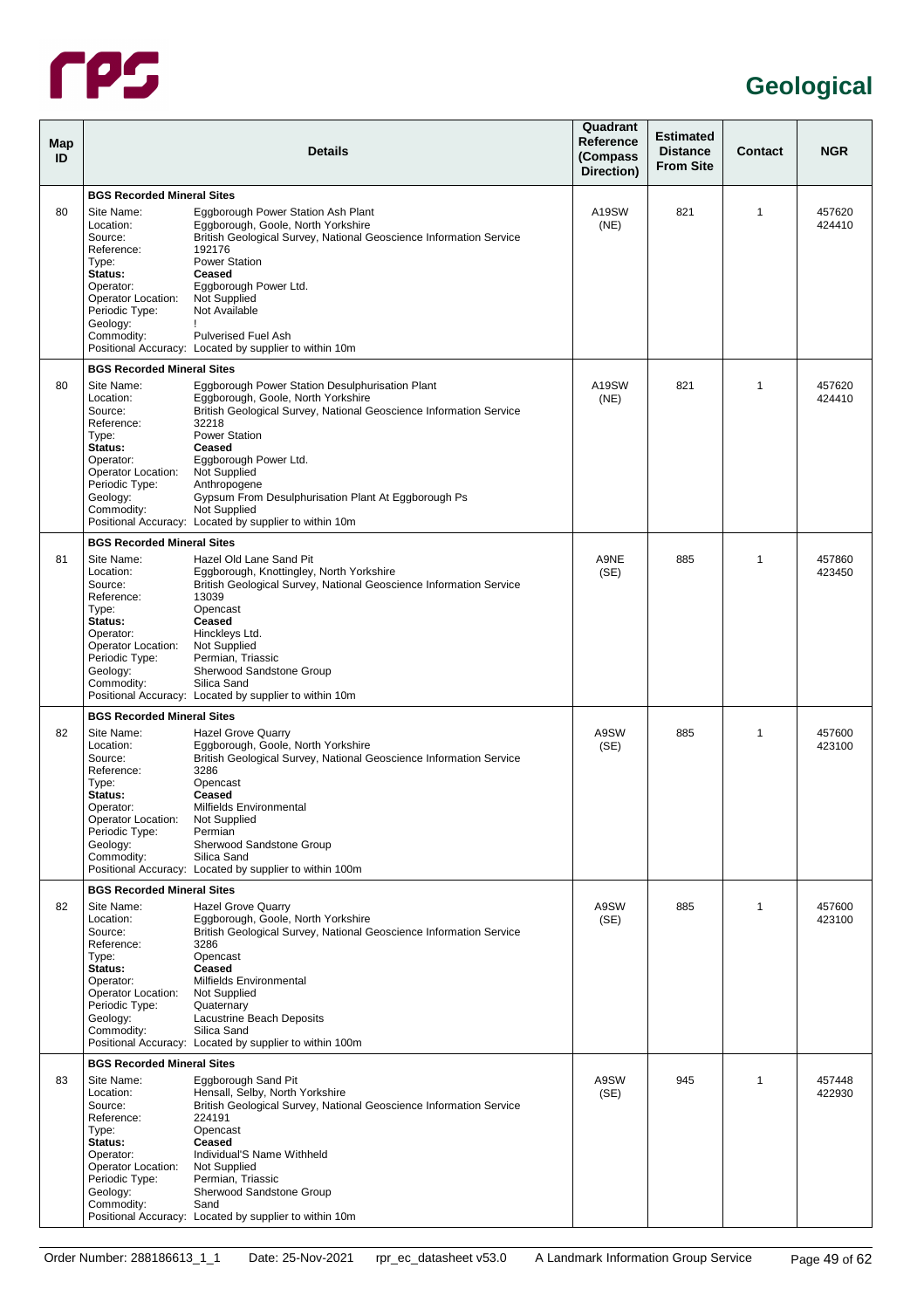

<span id="page-54-5"></span><span id="page-54-4"></span><span id="page-54-3"></span><span id="page-54-2"></span><span id="page-54-1"></span><span id="page-54-0"></span>

| Map<br>ID |                                                                                      | <b>Details</b>                                                                                                                                                                                                               | Quadrant<br>Reference<br>(Compass<br>Direction) | <b>Estimated</b><br><b>Distance</b><br><b>From Site</b> | <b>Contact</b> | <b>NGR</b>       |
|-----------|--------------------------------------------------------------------------------------|------------------------------------------------------------------------------------------------------------------------------------------------------------------------------------------------------------------------------|-------------------------------------------------|---------------------------------------------------------|----------------|------------------|
|           | <b>Coal Mining Affected Areas</b>                                                    |                                                                                                                                                                                                                              |                                                 |                                                         |                |                  |
|           | Description:                                                                         | In an area which may be affected by coal mining activity. It is recommended<br>that a coal mining report is obtained from the Coal Authority. Contact details<br>are included in the Useful Contacts section of this report. | A13SW<br>(S)                                    | $\Omega$                                                | 9              | 457031<br>423802 |
|           | <b>Mining Instability</b><br>Mining Evidence:<br>Source:<br><b>Boundary Quality:</b> | Inconclusive Coal Mining<br>Ove Arup & Partners<br>As Supplied                                                                                                                                                               | A13SW<br>(S)                                    | $\Omega$                                                |                | 457031<br>423802 |
|           | No Hazard                                                                            | Non Coal Mining Areas of Great Britain                                                                                                                                                                                       |                                                 |                                                         |                |                  |
|           |                                                                                      | <b>Potential for Collapsible Ground Stability Hazards</b>                                                                                                                                                                    |                                                 |                                                         |                |                  |
|           | <b>Hazard Potential:</b><br>Source:                                                  | Very Low<br>British Geological Survey, National Geoscience Information Service                                                                                                                                               | A13SW<br>(S)                                    | $\mathbf 0$                                             | $\mathbf{1}$   | 457031<br>423802 |
|           |                                                                                      | <b>Potential for Collapsible Ground Stability Hazards</b>                                                                                                                                                                    |                                                 |                                                         |                |                  |
|           | <b>Hazard Potential:</b><br>Source:                                                  | No Hazard<br>British Geological Survey, National Geoscience Information Service                                                                                                                                              | A13NE<br>(N)                                    | 72                                                      | $\mathbf{1}$   | 457051<br>423897 |
|           |                                                                                      | <b>Potential for Collapsible Ground Stability Hazards</b>                                                                                                                                                                    |                                                 |                                                         |                |                  |
|           | <b>Hazard Potential:</b><br>Source:                                                  | Very Low<br>British Geological Survey, National Geoscience Information Service                                                                                                                                               | A13NE<br>(N)                                    | 181                                                     | $\mathbf{1}$   | 457076<br>424003 |
|           |                                                                                      | <b>Potential for Compressible Ground Stability Hazards</b>                                                                                                                                                                   |                                                 |                                                         |                |                  |
|           | <b>Hazard Potential:</b><br>Source:                                                  | No Hazard<br>British Geological Survey, National Geoscience Information Service                                                                                                                                              | A13SW<br>(S)                                    | 0                                                       | $\mathbf{1}$   | 457031<br>423802 |
|           |                                                                                      | <b>Potential for Ground Dissolution Stability Hazards</b>                                                                                                                                                                    |                                                 |                                                         |                |                  |
|           | <b>Hazard Potential:</b><br>Source:                                                  | No Hazard<br>British Geological Survey, National Geoscience Information Service                                                                                                                                              | A13SW<br>(S)                                    | $\Omega$                                                | $\mathbf{1}$   | 457031<br>423802 |
|           |                                                                                      | <b>Potential for Landslide Ground Stability Hazards</b>                                                                                                                                                                      |                                                 |                                                         |                |                  |
|           | <b>Hazard Potential:</b><br>Source:                                                  | Very Low<br>British Geological Survey, National Geoscience Information Service                                                                                                                                               | A13SW<br>(S)                                    | 0                                                       | $\mathbf{1}$   | 457031<br>423802 |
|           |                                                                                      | <b>Potential for Running Sand Ground Stability Hazards</b>                                                                                                                                                                   |                                                 |                                                         |                |                  |
|           | <b>Hazard Potential:</b><br>Source:                                                  | No Hazard<br>British Geological Survey, National Geoscience Information Service                                                                                                                                              | A13SW<br>(S)                                    | $\Omega$                                                | 1              | 457031<br>423802 |
|           | <b>Hazard Potential:</b>                                                             | <b>Potential for Running Sand Ground Stability Hazards</b>                                                                                                                                                                   |                                                 | $\mathbf 0$                                             |                |                  |
|           | Source:                                                                              | Very Low<br>British Geological Survey, National Geoscience Information Service                                                                                                                                               | A13NE<br>(NE)                                   |                                                         | 1              | 457035<br>423808 |
|           |                                                                                      | <b>Potential for Running Sand Ground Stability Hazards</b>                                                                                                                                                                   |                                                 |                                                         |                |                  |
|           | <b>Hazard Potential:</b><br>Source:                                                  | Low<br>British Geological Survey, National Geoscience Information Service                                                                                                                                                    | A13NE<br>(N)                                    | 72                                                      | 1              | 457051<br>423897 |
|           |                                                                                      | <b>Potential for Running Sand Ground Stability Hazards</b>                                                                                                                                                                   |                                                 |                                                         |                |                  |
|           | <b>Hazard Potential:</b><br>Source:                                                  | Very Low<br>British Geological Survey, National Geoscience Information Service                                                                                                                                               | A13SW<br>(SW)                                   | 112                                                     | 1              | 456907<br>423738 |
|           |                                                                                      | <b>Potential for Running Sand Ground Stability Hazards</b>                                                                                                                                                                   |                                                 |                                                         |                |                  |
|           | <b>Hazard Potential:</b><br>Source:                                                  | Very Low<br>British Geological Survey, National Geoscience Information Service                                                                                                                                               | A13NE<br>(N)                                    | 181                                                     | 1              | 457076<br>424003 |
|           |                                                                                      | <b>Potential for Running Sand Ground Stability Hazards</b>                                                                                                                                                                   |                                                 |                                                         |                |                  |
|           | <b>Hazard Potential:</b><br>Source:                                                  | Very Low<br>British Geological Survey, National Geoscience Information Service                                                                                                                                               | A13SW<br>(S)                                    | 186                                                     | 1              | 456951<br>423606 |
|           |                                                                                      | Potential for Shrinking or Swelling Clay Ground Stability Hazards                                                                                                                                                            |                                                 |                                                         |                |                  |
|           | <b>Hazard Potential:</b><br>Source:                                                  | Very Low<br>British Geological Survey, National Geoscience Information Service                                                                                                                                               | A13NE<br>(NE)                                   | $\mathbf 0$                                             | 1              | 457035<br>423808 |
|           | <b>Hazard Potential:</b><br>Source:                                                  | Potential for Shrinking or Swelling Clay Ground Stability Hazards<br>No Hazard<br>British Geological Survey, National Geoscience Information Service                                                                         | A13SW<br>(S)                                    | $\mathbf 0$                                             | 1              | 457031<br>423802 |
|           |                                                                                      | Potential for Shrinking or Swelling Clay Ground Stability Hazards                                                                                                                                                            |                                                 |                                                         |                |                  |
|           | <b>Hazard Potential:</b><br>Source:                                                  | Very Low<br>British Geological Survey, National Geoscience Information Service                                                                                                                                               | A13SW<br>(SW)                                   | 112                                                     | 1              | 456907<br>423738 |
|           |                                                                                      | Potential for Shrinking or Swelling Clay Ground Stability Hazards                                                                                                                                                            |                                                 |                                                         |                |                  |
|           | <b>Hazard Potential:</b><br>Source:                                                  | Very Low<br>British Geological Survey, National Geoscience Information Service                                                                                                                                               | A13NE<br>(N)                                    | 181                                                     | 1              | 457076<br>424003 |
|           |                                                                                      | Potential for Shrinking or Swelling Clay Ground Stability Hazards                                                                                                                                                            |                                                 |                                                         |                |                  |
|           | Hazard Potential:<br>Source:                                                         | Very Low<br>British Geological Survey, National Geoscience Information Service                                                                                                                                               | A13SW<br>(S)                                    | 186                                                     | 1              | 456951<br>423606 |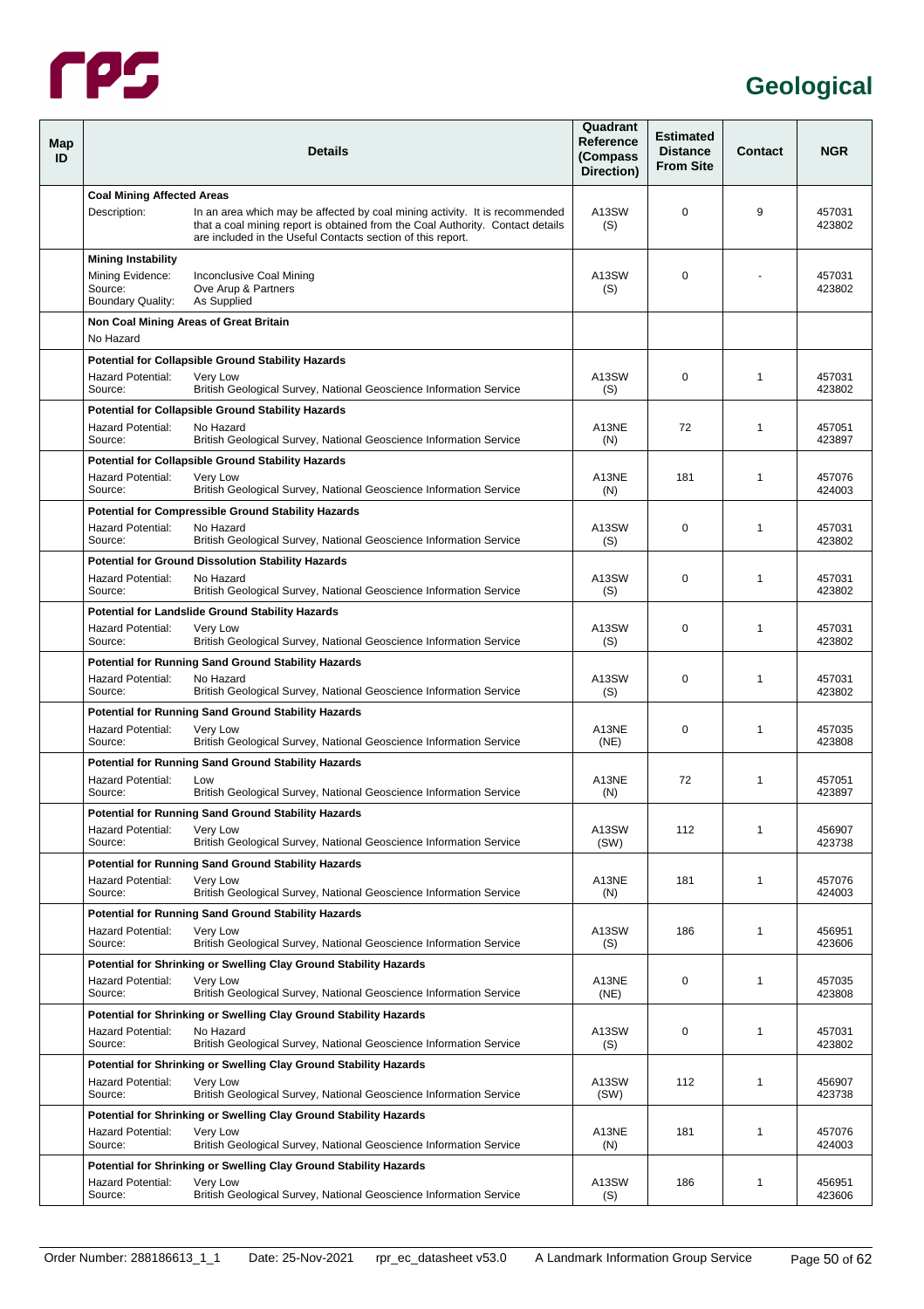

| Map<br>ID |                           | <b>Details</b>                                                                                                                                                                                       | Quadrant<br>Reference<br>(Compass)<br>Direction) | <b>Estimated</b><br><b>Distance</b><br><b>From Site</b> | Contact | <b>NGR</b>       |
|-----------|---------------------------|------------------------------------------------------------------------------------------------------------------------------------------------------------------------------------------------------|--------------------------------------------------|---------------------------------------------------------|---------|------------------|
|           |                           | Radon Potential - Radon Affected Areas                                                                                                                                                               |                                                  |                                                         |         |                  |
|           | Affected Area:<br>Source: | The property is in a Lower probability radon area (less than 1% of homes are<br>estimated to be at or above the Action Level).<br>British Geological Survey, National Geoscience Information Service | A <sub>13</sub> SW<br>(S)                        | $\Omega$                                                |         | 457031<br>423802 |
|           |                           | <b>Radon Potential - Radon Protection Measures</b>                                                                                                                                                   |                                                  |                                                         |         |                  |
|           | Source:                   | Protection Measure: No radon protective measures are necessary in the construction of new<br>dwellings or extensions<br>British Geological Survey, National Geoscience Information Service           | A <sub>13</sub> SW<br>(S)                        | $\Omega$                                                |         | 457031<br>423802 |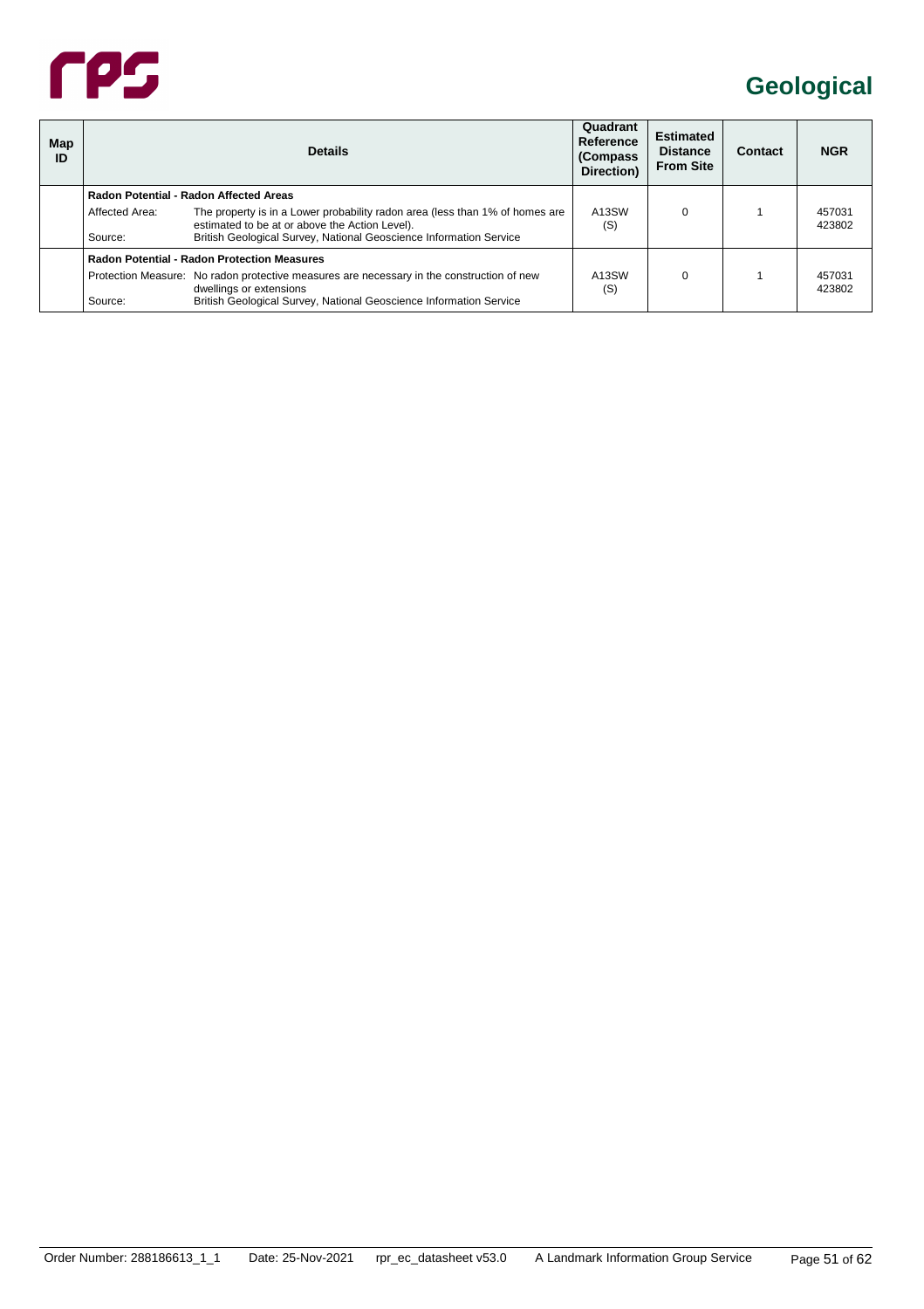

#### **Industrial Land Use**

<span id="page-56-1"></span><span id="page-56-0"></span>

| Map<br>ID |                                                  | <b>Details</b>                                                                                                                                                                                                                     | Quadrant<br>Reference<br>(Compass<br>Direction) | <b>Estimated</b><br><b>Distance</b><br><b>From Site</b> | Contact | <b>NGR</b>       |
|-----------|--------------------------------------------------|------------------------------------------------------------------------------------------------------------------------------------------------------------------------------------------------------------------------------------|-------------------------------------------------|---------------------------------------------------------|---------|------------------|
|           | <b>Contemporary Trade Directory Entries</b>      |                                                                                                                                                                                                                                    |                                                 |                                                         |         |                  |
| 84        | Name:<br>Location:<br>Classification:<br>Status: | Saint Gobain Glass Uk Ltd<br>Weeland Road, Eggborough, GOOLE, North Humberside, DN14 0FD<br>Glass Products - Manufacturers<br><b>Active</b><br>Positional Accuracy: Automatically positioned to the address                        | A13SW<br>(S)                                    | 211                                                     |         | 456946<br>423582 |
|           | <b>Contemporary Trade Directory Entries</b>      |                                                                                                                                                                                                                                    |                                                 |                                                         |         |                  |
| 85        | Name:<br>Location:<br>Classification:<br>Status: | C T Safety Barriers<br>Unit 9, North Point Business Park, Eggborough, Goole, DN14 0JT<br><b>Fencing Manufacturers</b><br>Active<br>Positional Accuracy: Automatically positioned to the address                                    | A13NW<br>(NW)                                   | 275                                                     |         | 456772<br>423927 |
|           | <b>Contemporary Trade Directory Entries</b>      |                                                                                                                                                                                                                                    |                                                 |                                                         |         |                  |
| 86        | Name:<br>Location:<br>Classification:<br>Status: | C N M Online<br>Unit 2, North Point Business Park, Eggborough, Goole, North Humberside,<br><b>DN14 0JT</b><br><b>Catering Equipment</b><br>Inactive<br>Positional Accuracy: Automatically positioned to the address                | A13NW<br>(NW)                                   | 317                                                     |         | 456753<br>423978 |
|           | <b>Contemporary Trade Directory Entries</b>      |                                                                                                                                                                                                                                    |                                                 |                                                         |         |                  |
| 86        | Name:<br>Location:<br>Classification:<br>Status: | <b>Ecom Distribution</b><br>Unit 2, North Point Business Park, Eggborough, Goole, North Humberside,<br><b>DN14 0JT</b><br><b>Distribution Services</b><br>Inactive<br>Positional Accuracy: Automatically positioned to the address | A13NW<br>(NW)                                   | 342                                                     |         | 456747<br>424015 |
|           | <b>Contemporary Trade Directory Entries</b>      |                                                                                                                                                                                                                                    |                                                 |                                                         |         |                  |
| 87        | Name:                                            | Idm                                                                                                                                                                                                                                | A13NW                                           | 362                                                     |         | 456726           |
|           | Location:<br>Classification:<br>Status:          | Unit 2, Northpoint Business Park, Selby Rd, Eggborough, Goole, North<br>Humberside, DN14 0LN<br><b>Roller Shutter Manufacturers</b><br>Inactive<br>Positional Accuracy: Manually positioned within the geographical locality       | (NW)                                            |                                                         |         | 424019           |
|           | <b>Contemporary Trade Directory Entries</b>      |                                                                                                                                                                                                                                    |                                                 |                                                         |         |                  |
| 87        | Name:<br>Location:<br>Classification:<br>Status: | Pawlett'S Builders Merchants<br>Unit 1, North Point Business Park, Eggborough, Goole, DN14 0JT<br><b>Builders' Merchants</b><br>Active<br>Positional Accuracy: Automatically positioned to the address                             | A13NW<br>(NW)                                   | 376                                                     |         | 456694<br>423993 |
|           | <b>Contemporary Trade Directory Entries</b>      |                                                                                                                                                                                                                                    |                                                 |                                                         |         |                  |
| 88        | Name:<br>Location:<br>Classification:<br>Status: | P Trewartha & Sons<br>Weeland Rd, Eggborough, Goole, North Humberside, DN14 0RX<br>Road Haulage Services<br>Inactive<br>Positional Accuracy: Manually positioned to the road within the address or location                        | A12SE<br>(SW)                                   | 675                                                     |         | 456393<br>423509 |
|           | <b>Contemporary Trade Directory Entries</b>      |                                                                                                                                                                                                                                    |                                                 |                                                         |         |                  |
| 89        | Name:<br>Location:<br>Classification:<br>Status: | Hut Green Garage<br>Weeland Road, Eggborough, GOOLE, North Humberside, DN14 0PP<br>Car Dealers - Used<br>Active<br>Positional Accuracy: Automatically positioned to the address                                                    | A12SE<br>(W)                                    | 685                                                     |         | 456358<br>423570 |
|           | <b>Contemporary Trade Directory Entries</b>      |                                                                                                                                                                                                                                    |                                                 |                                                         |         |                  |
| 90        | Name:<br>Location:<br>Classification:<br>Status: | Karonia<br>Headland Electrics, Water Lane, Selby, DN14 0PN<br>Kitchen Furniture Manufacturers<br>Active<br>Positional Accuracy: Automatically positioned to the address                                                            | A12SW<br>(SW)                                   | 745                                                     |         | 456334<br>423469 |
|           | <b>Contemporary Trade Directory Entries</b>      |                                                                                                                                                                                                                                    |                                                 |                                                         |         |                  |
| 91        | Name:<br>Location:<br>Classification:<br>Status: | <b>Eggborough Dismantlers</b><br>Unit Qb Weeland Rd, Eggborough, Goole, East Riding, DN14 0RX<br>Car Breakers & Dismantlers<br>Inactive<br>Positional Accuracy: Manually positioned to the road within the address or location     | A12SW<br>(W)                                    | 779                                                     |         | 456264<br>423557 |
|           | <b>Contemporary Trade Directory Entries</b>      |                                                                                                                                                                                                                                    |                                                 |                                                         |         |                  |
| 92        | Name:<br>Location:<br>Classification:            | <b>Cater Revival</b><br>Ergon House, Weeland Road, Eggborough, GOOLE, North Humberside,<br><b>DN14 0RX</b><br><b>Catering Equipment</b>                                                                                            | A12SW<br>(W)                                    | 779                                                     |         | 456242<br>423644 |
|           | Status:                                          | Active<br>Positional Accuracy: Automatically positioned to the address                                                                                                                                                             |                                                 |                                                         |         |                  |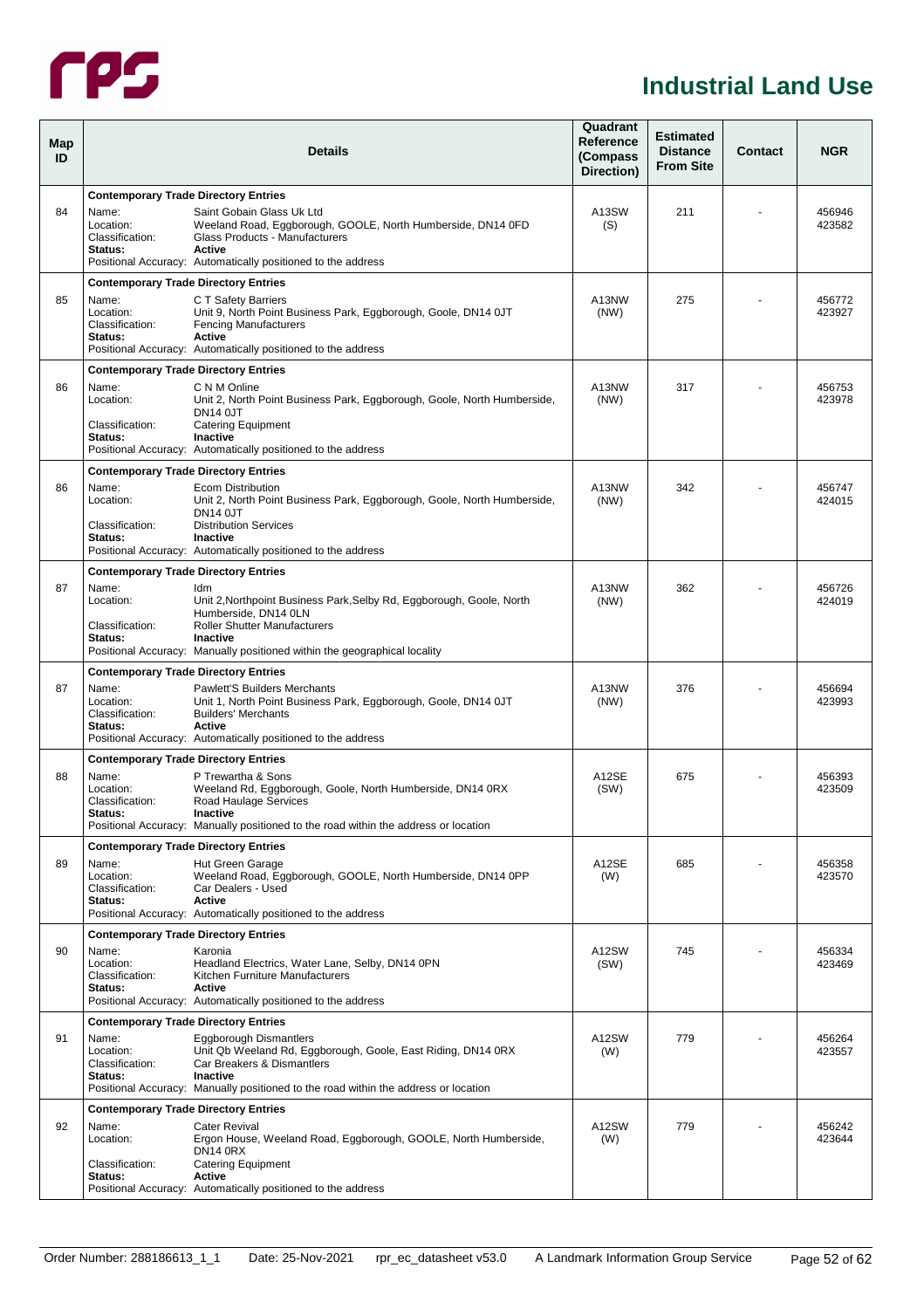

#### **Industrial Land Use**

| Map<br>ID |                                                                                      | <b>Details</b>                                                                                                                                                                                                                       | Quadrant<br>Reference<br>(Compass<br>Direction) | <b>Estimated</b><br><b>Distance</b><br><b>From Site</b> | Contact | <b>NGR</b>       |
|-----------|--------------------------------------------------------------------------------------|--------------------------------------------------------------------------------------------------------------------------------------------------------------------------------------------------------------------------------------|-------------------------------------------------|---------------------------------------------------------|---------|------------------|
| 93        | <b>Contemporary Trade Directory Entries</b><br>Name:<br>Location:<br>Classification: | Specialized Horsebox Components<br>Unit 2a And 2b The Former Water Works, Wand Lane, Hensall, Goole, North<br>Humberside, DN14 0RJ<br><b>Prop Shaft Manufacturers</b>                                                                | A19SW<br>(NE)                                   | 805                                                     |         | 457530<br>424464 |
|           | Status:                                                                              | Active<br>Positional Accuracy: Manually positioned within the geographical locality                                                                                                                                                  |                                                 |                                                         |         |                  |
| 93        | <b>Contemporary Trade Directory Entries</b><br>Name:                                 | National Power Plc                                                                                                                                                                                                                   | A19SW                                           | 805                                                     |         | 457530           |
|           | Location:<br>Classification:<br>Status:                                              | Power Station, Eggborough, Goole, North Humberside, DN14 0BS<br><b>Electricity Companies</b><br><b>Inactive</b><br>Positional Accuracy: Automatically positioned to the address                                                      | (NE)                                            |                                                         |         | 424464           |
|           | <b>Contemporary Trade Directory Entries</b>                                          |                                                                                                                                                                                                                                      |                                                 |                                                         |         |                  |
| 93        | Name:<br>Location:<br>Classification:<br>Status:                                     | Mitsui Babcock Energy Services Ltd<br>Power Station, Eggborough, Goole, North Humberside, DN14 0BS<br>Boilers - Servicing, Replacements & Repairs<br><b>Inactive</b><br>Positional Accuracy: Automatically positioned to the address | A19SW<br>(NE)                                   | 805                                                     |         | 457530<br>424464 |
|           | <b>Contemporary Trade Directory Entries</b>                                          |                                                                                                                                                                                                                                      |                                                 |                                                         |         |                  |
| 93        | Name:<br>Location:<br>Classification:<br>Status:                                     | Air Liquid Ltd<br>Power Station, Eggborough, Goole, North Humberside, DN14 0BS<br><b>Gas Companies</b><br><b>Inactive</b><br>Positional Accuracy: Automatically positioned to the address                                            | A19SW<br>(NE)                                   | 805                                                     |         | 457530<br>424464 |
|           | <b>Contemporary Trade Directory Entries</b>                                          |                                                                                                                                                                                                                                      |                                                 |                                                         |         |                  |
| 93        | Name:<br>Location:<br>Classification:<br>Status:                                     | Eggborough Power Ltd<br>Eggborough Power Station, Eggborough, Goole, DN14 0BS<br>Electricity Generating & Distributing Equipment<br><b>Inactive</b>                                                                                  | A19SW<br>(NE)                                   | 805                                                     |         | 457533<br>424463 |
|           | <b>Contemporary Trade Directory Entries</b>                                          | Positional Accuracy: Automatically positioned to the address                                                                                                                                                                         |                                                 |                                                         |         |                  |
| 93        | Name:<br>Location:<br>Classification:<br>Status:                                     | Eggborough Power Ltd<br>Power Station, Eggborough, Goole, North Humberside, DN14 0BS<br><b>Electricity Companies</b><br>Inactive<br>Positional Accuracy: Automatically positioned to the address                                     | A19SW<br>(NE)                                   | 805                                                     |         | 457530<br>424464 |
|           | <b>Contemporary Trade Directory Entries</b>                                          |                                                                                                                                                                                                                                      |                                                 |                                                         |         |                  |
| 94        | Name:<br>Location:<br>Classification:<br>Status:                                     | Eaaborouah<br>Weeland Rd, Eggborough, Goole, North Humberside, DN14 0RX<br><b>Garage Services</b><br><b>Inactive</b><br>Positional Accuracy: Manually positioned to the road within the address or location                          | A12SW<br>(W)                                    | 847                                                     |         | 456185<br>423584 |
|           | <b>Contemporary Trade Directory Entries</b>                                          |                                                                                                                                                                                                                                      |                                                 |                                                         |         |                  |
| 95        | Name:<br>Location:<br>Classification:<br>Status:                                     | York & Selby Cash Registers<br>Meadows, Water Lane, Eggborough, Goole, North Humberside, DN14 0PH<br>Cash Registers & Check-Out Equipment<br>Active<br>Positional Accuracy: Automatically positioned to the address                  | A7NW<br>(SW)                                    | 876                                                     |         | 456281<br>423299 |
|           | <b>Contemporary Trade Directory Entries</b>                                          |                                                                                                                                                                                                                                      |                                                 |                                                         |         |                  |
| 96        | Name:<br>Location:<br>Classification:<br>Status:                                     | C & P Welsh<br>Hazel Croft, Weeland Road, Hensall, Goole, North Humberside, DN14 0RL<br>Coal & Smokeless Fuel Merchants & Distributors<br><b>Inactive</b><br>Positional Accuracy: Automatically positioned to the address            | A9SW<br>(SE)                                    | 879                                                     |         | 457502<br>423036 |
|           | <b>Contemporary Trade Directory Entries</b>                                          |                                                                                                                                                                                                                                      |                                                 |                                                         |         |                  |
| 97        | Name:<br>Location:<br>Classification:<br>Status:                                     | Repair Protection & Maintenance Ltd<br>Roall Lane, Kellington, GOOLE, North Humberside, DN14 0NY<br><b>Corrosion Prevention &amp; Control</b><br>Active<br>Positional Accuracy: Automatically positioned to the address              | A18NW<br>(N)                                    | 912                                                     |         | 456978<br>424737 |
|           | <b>Contemporary Trade Directory Entries</b>                                          |                                                                                                                                                                                                                                      |                                                 |                                                         |         |                  |
| 98        | Name:<br>Location:<br>Classification:<br>Status:                                     | <b>Morris Trucks</b><br>Hazel Grove, Weeland Road, Hensall, GOOLE, North Humberside, DN14 0RL<br><b>Garage Services</b><br>Inactive                                                                                                  | A9SW<br>(SE)                                    | 949                                                     |         | 457624<br>423037 |
|           |                                                                                      | Positional Accuracy: Automatically positioned to the address                                                                                                                                                                         |                                                 |                                                         |         |                  |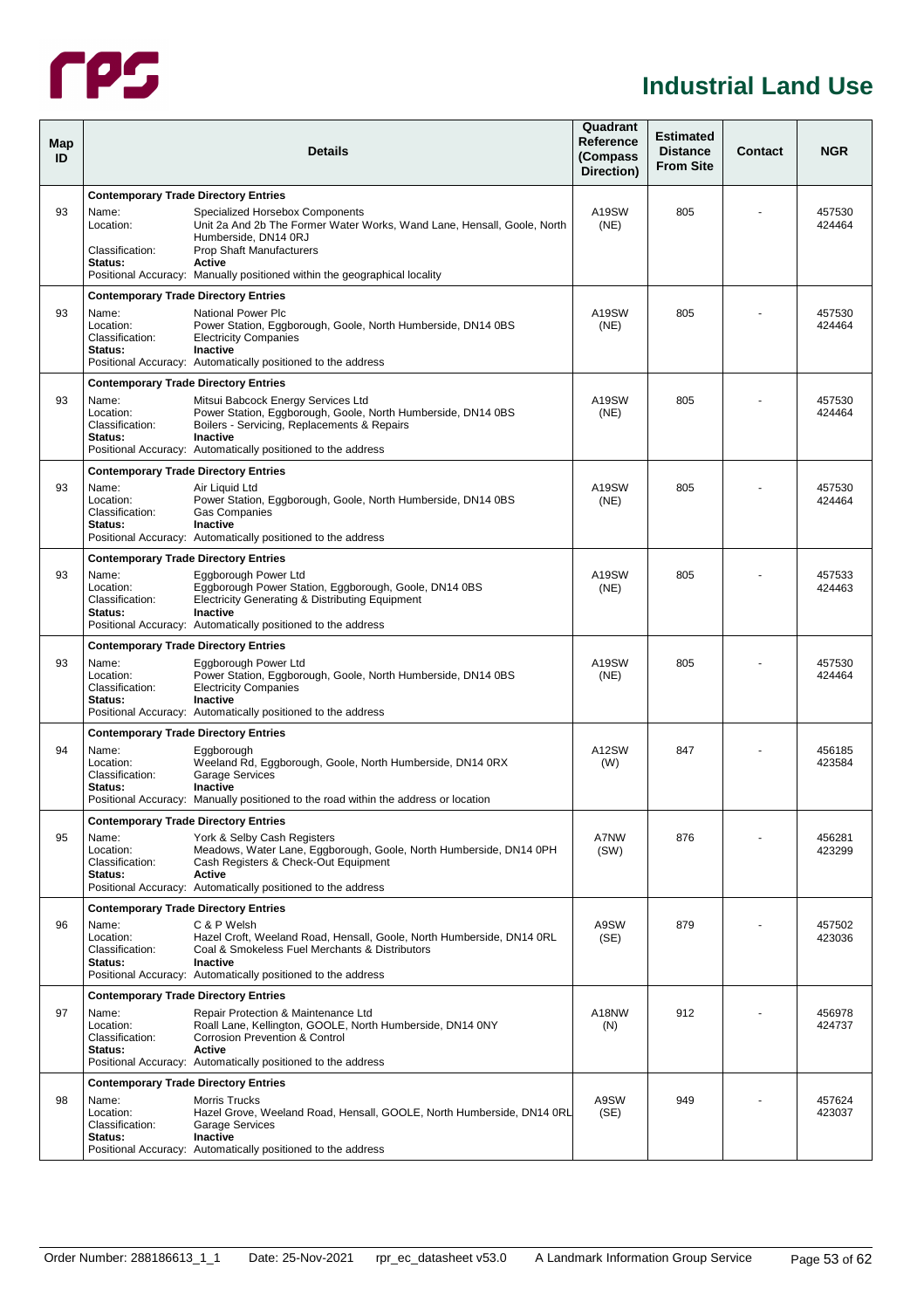

#### **Industrial Land Use**

<span id="page-58-1"></span><span id="page-58-0"></span>

| Map<br>ID |                                                                                          | <b>Details</b>                                                                                                                                                                                 | Quadrant<br>Reference<br>(Compass)<br>Direction) | <b>Estimated</b><br><b>Distance</b><br><b>From Site</b> | <b>Contact</b> | <b>NGR</b>       |
|-----------|------------------------------------------------------------------------------------------|------------------------------------------------------------------------------------------------------------------------------------------------------------------------------------------------|--------------------------------------------------|---------------------------------------------------------|----------------|------------------|
|           | <b>Contemporary Trade Directory Entries</b>                                              |                                                                                                                                                                                                |                                                  |                                                         |                |                  |
| 99        | Name:<br>Location:<br>Classification:<br>Status:                                         | Springbok Haulage<br>Roall Lane, Kellington, Goole, North Humberside, DN14 0NY<br>Road Haulage Services<br>Inactive<br>Positional Accuracy: Automatically positioned to the address            | A18NW<br>(N)                                     | 962                                                     |                | 457008<br>424789 |
|           | <b>Fuel Station Entries</b>                                                              |                                                                                                                                                                                                |                                                  |                                                         |                |                  |
| 100       | Name:<br>Location:<br>Brand:<br>Premises Type:<br>Status:                                | S R Filling Station<br>Weeland Road, Eggborough, Goole, North Yorkshire, DN14 0PP<br>Unbranded<br>Not Applicable<br><b>Obsolete</b><br>Positional Accuracy: Located by supplier to within 100m | A12SW<br>(SW)                                    | 756                                                     |                | 456313<br>423490 |
|           | <b>Underground Electrical Cables</b>                                                     |                                                                                                                                                                                                |                                                  |                                                         |                |                  |
| 101       | Unique Feature<br>Identifier:<br>Cable Status:<br>Cable Type:<br>Record Last<br>Updated: | 10006877<br>Commissioned<br><b>Alternating Current</b><br>23rd March 2018                                                                                                                      | A19SW<br>(NE)                                    | 700                                                     | 10             | 457395<br>424427 |
|           | <b>Underground Electrical Cables</b>                                                     |                                                                                                                                                                                                |                                                  |                                                         |                |                  |
| 102       | Unique Feature<br>Identifier:<br>Cable Status:<br>Cable Type:<br>Record Last<br>Updated: | 10005575<br>Commissioned<br><b>Alternating Current</b><br>23rd March 2018                                                                                                                      | A19SW<br>(NE)                                    | 703                                                     | 10             | 457418<br>424417 |
|           | <b>Underground Electrical Cables</b>                                                     |                                                                                                                                                                                                |                                                  |                                                         |                |                  |
| 103       | Unique Feature<br>Identifier:<br>Cable Status:<br>Cable Type:<br>Record Last<br>Updated: | 10007393<br>Commissioned<br><b>Alternating Current</b><br>23rd March 2018                                                                                                                      | A19SW<br>(NE)                                    | 722                                                     | 10             | 457388<br>424456 |
|           | <b>Underground Electrical Cables</b>                                                     |                                                                                                                                                                                                |                                                  |                                                         |                |                  |
| 104       | Unique Feature<br>Identifier:<br>Cable Status:<br>Cable Type:<br>Record Last<br>Updated: | 10007392<br>Commissioned<br><b>Alternating Current</b><br>10th July 2018                                                                                                                       | A19NW<br>(NE)                                    | 744                                                     | 10             | 457374<br>424488 |
|           | <b>Underground Electrical Cables</b>                                                     |                                                                                                                                                                                                |                                                  |                                                         |                |                  |
| 105       | Unique Feature<br>Identifier:<br>Cable Status:<br>Cable Type:<br>Record Last<br>Updated: | 10005481<br>Commissioned<br><b>Alternating Current</b><br>23rd March 2018                                                                                                                      | A19NW<br>(NE)                                    | 746                                                     | 10             | 457372<br>424492 |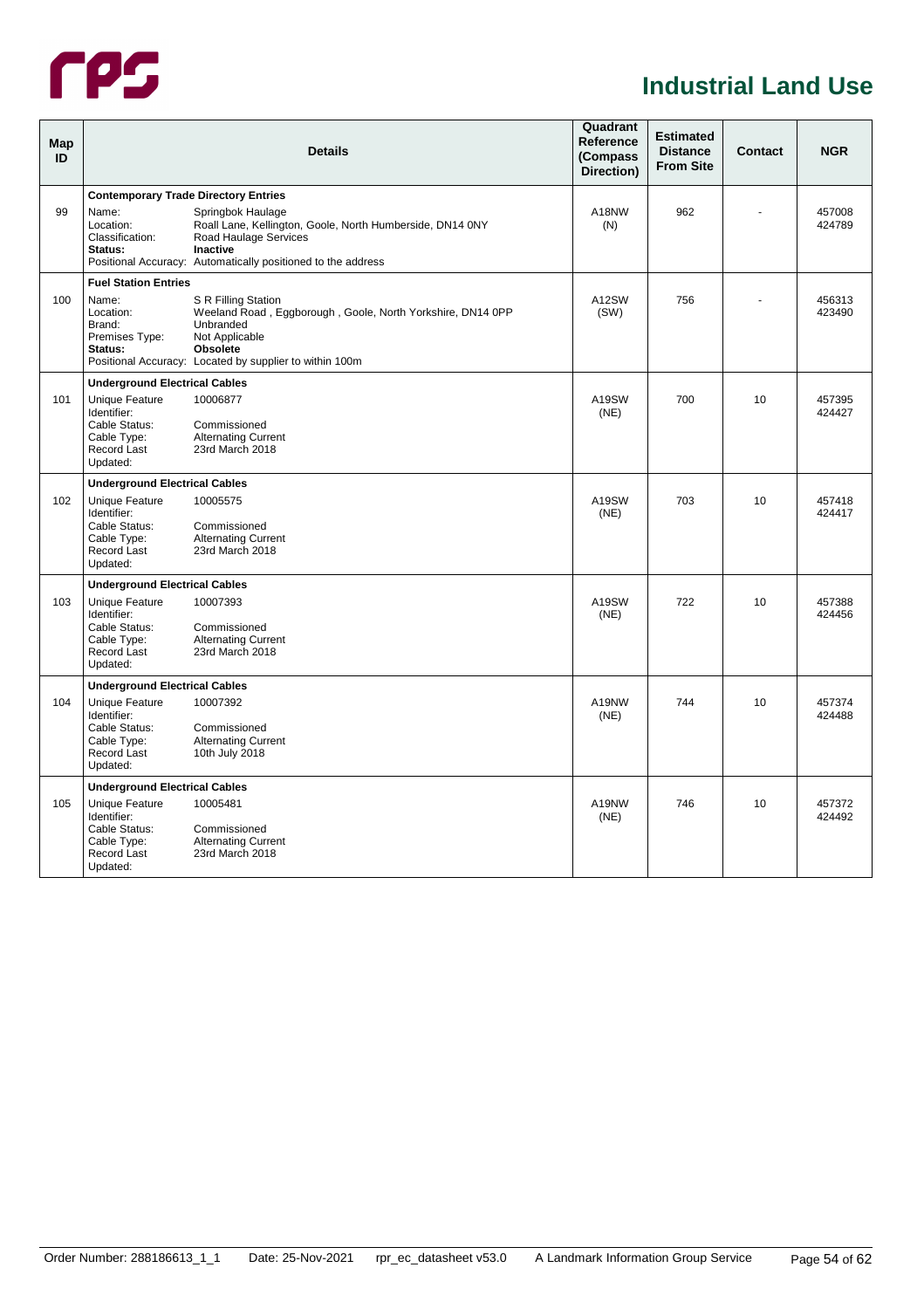

#### **Sensitive Land Use**

<span id="page-59-2"></span><span id="page-59-1"></span><span id="page-59-0"></span>

| Map<br>ID |                                                     | <b>Details</b>                                                                                   | Quadrant<br>Reference<br>(Compass<br>Direction) | <b>Estimated</b><br><b>Distance</b><br><b>From Site</b> | Contact        | <b>NGR</b>       |
|-----------|-----------------------------------------------------|--------------------------------------------------------------------------------------------------|-------------------------------------------------|---------------------------------------------------------|----------------|------------------|
|           | <b>Nitrate Sensitive Areas</b>                      |                                                                                                  |                                                 |                                                         |                |                  |
| 106       | Name:<br>Multiple Area:<br>Area $(m2)$ :<br>Source: | Pollington<br>N<br>35821579.92<br>Natural England                                                | A8SE<br>(S)                                     | 982                                                     | 11             | 457242<br>422819 |
|           | <b>Nitrate Vulnerable Zones</b>                     |                                                                                                  |                                                 |                                                         |                |                  |
| 107       | Name:<br>Description:<br>Source:                    | Selby<br>Groundwater<br>Environment Agency, Head Office                                          | A13SW<br>(S)                                    | $\Omega$                                                | $\overline{4}$ | 457031<br>423802 |
|           | <b>Nitrate Vulnerable Zones</b>                     |                                                                                                  |                                                 |                                                         |                |                  |
| 108       | Name:<br>Description:<br>Source:                    | Went From Blowell Drain To The River Don Nyz<br>Surface Water<br>Environment Agency, Head Office | A13SW<br>(S)                                    | $\Omega$                                                | 4              | 457031<br>423802 |
|           | <b>Nitrate Vulnerable Zones</b>                     |                                                                                                  |                                                 |                                                         |                |                  |
| 109       | Name:<br>Description:<br>Source:                    | Aire From River Calder To River Ouse Nyz<br>Surface Water<br>Environment Agency, Head Office     | A13NE<br>(N)                                    | 75                                                      | $\overline{4}$ | 457050<br>423900 |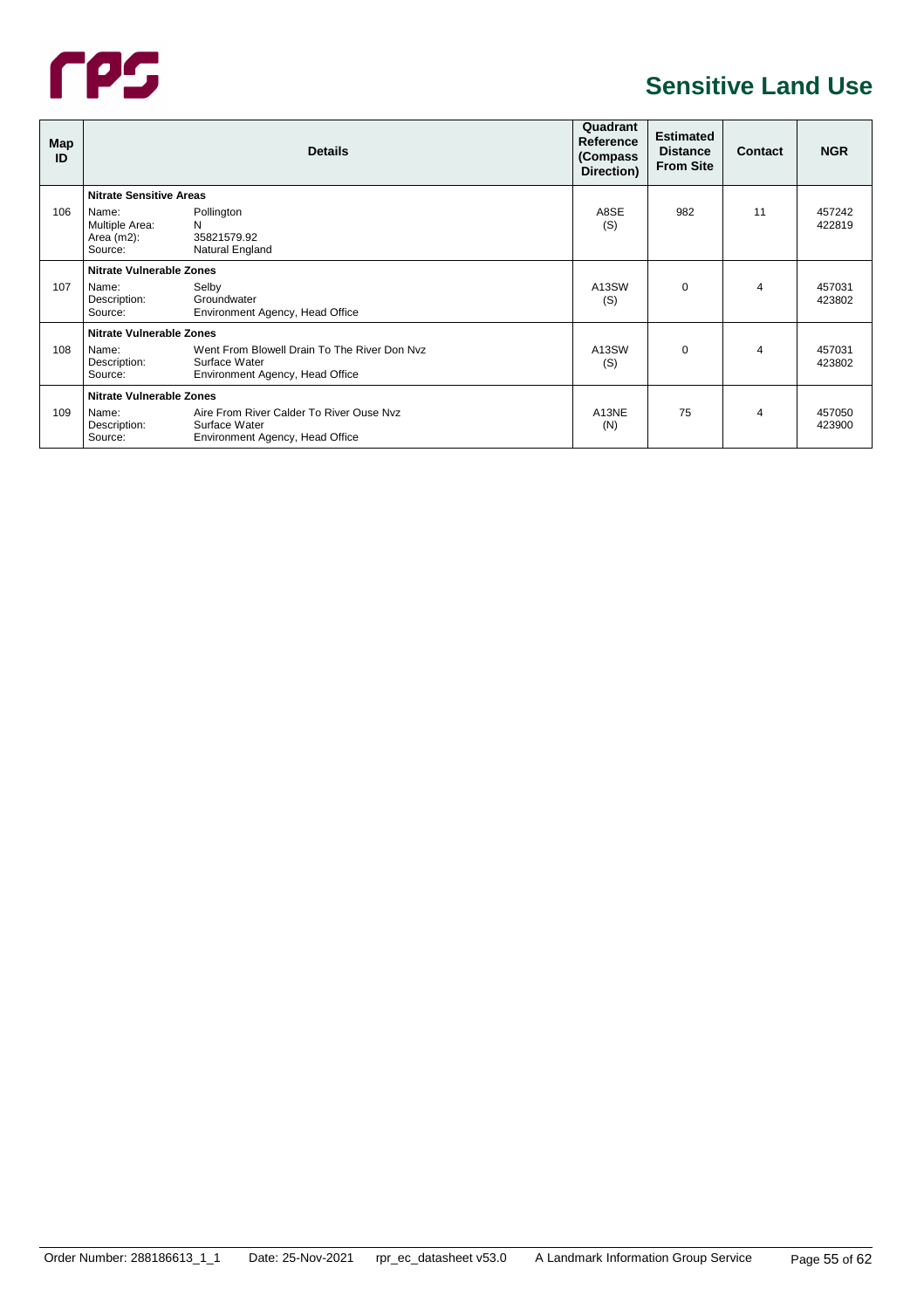

<span id="page-60-0"></span>

| <b>Agency &amp; Hydrological</b>                                                                             | <b>Version</b>               | <b>Update Cycle</b>          |
|--------------------------------------------------------------------------------------------------------------|------------------------------|------------------------------|
| <b>Contaminated Land Register Entries and Notices</b>                                                        |                              |                              |
| Environment Agency - Head Office                                                                             | June 2020                    | Annually                     |
| Doncaster Metropolitan Borough Council - Environmental Services                                              | October 2017                 | <b>Annual Rolling Update</b> |
| East Riding of Yorkshire Council - Public Protection Division                                                | October 2017                 | <b>Annual Rolling Update</b> |
| Wakefield City Metropolitan District Council - Environmental Health                                          | October 2017                 | <b>Annual Rolling Update</b> |
| Selby District Council - Environmental Health                                                                | September 2017               | Annual Rolling Update        |
| <b>Discharge Consents</b>                                                                                    |                              |                              |
| Environment Agency - North East Region                                                                       | October 2021                 | Quarterly                    |
| <b>Enforcement and Prohibition Notices</b>                                                                   |                              |                              |
| Environment Agency - North East Region                                                                       | March 2013                   |                              |
| <b>Integrated Pollution Controls</b>                                                                         |                              |                              |
| Environment Agency - North East Region                                                                       | January 2009                 |                              |
| <b>Integrated Pollution Prevention And Control</b>                                                           |                              |                              |
| Environment Agency - North East Region                                                                       | October 21                   | Quarterly                    |
| <b>Local Authority Integrated Pollution Prevention And Control</b>                                           |                              |                              |
| Selby District Council - Environmental Health                                                                | April 2014                   | Variable                     |
| Doncaster Metropolitan Borough Council - Environmental Services                                              | <b>June 2014</b>             | Variable                     |
| Wakefield City Metropolitan District Council - Environmental Health                                          | June 2014                    | Variable                     |
| East Riding of Yorkshire Council - Public Protection Division                                                | November 2014                | Variable                     |
| <b>Local Authority Pollution Prevention and Controls</b>                                                     |                              |                              |
| Selby District Council - Environmental Health                                                                | April 2014                   | Annual Rolling Update        |
| Doncaster Metropolitan Borough Council - Environmental Services                                              | June 2014                    | Annual Rolling Update        |
| Wakefield City Metropolitan District Council - Environmental Health                                          | June 2014                    | <b>Annual Rolling Update</b> |
| East Riding of Yorkshire Council - Public Protection Division                                                | November 2014                | Annual Rolling Update        |
| <b>Local Authority Pollution Prevention and Control Enforcements</b>                                         |                              |                              |
| Selby District Council - Environmental Health                                                                | April 2014                   | Variable                     |
| Doncaster Metropolitan Borough Council - Environmental Services                                              | June 2014                    | Variable                     |
| Wakefield City Metropolitan District Council - Environmental Health                                          | June 2014                    | Variable                     |
| East Riding of Yorkshire Council - Public Protection Division                                                | November 2014                | Variable                     |
| <b>Nearest Surface Water Feature</b>                                                                         |                              |                              |
| <b>Ordnance Survey</b>                                                                                       | August 2021                  |                              |
| <b>Pollution Incidents to Controlled Waters</b>                                                              |                              |                              |
| Environment Agency - North East Region                                                                       | December 1998                |                              |
| <b>Prosecutions Relating to Authorised Processes</b>                                                         |                              |                              |
| Environment Agency - North East Region                                                                       | <b>July 2015</b>             |                              |
| <b>Prosecutions Relating to Controlled Waters</b>                                                            |                              |                              |
| Environment Agency - North East Region                                                                       | March 2013                   |                              |
| <b>Registered Radioactive Substances</b>                                                                     |                              |                              |
| Environment Agency - North East Region                                                                       | June 2016                    | Annually                     |
| <b>River Quality</b>                                                                                         |                              |                              |
| Environment Agency - Head Office                                                                             | November 2001                | Not Applicable               |
| <b>River Quality Biology Sampling Points</b>                                                                 |                              |                              |
| Environment Agency - Head Office                                                                             | April 2012                   | Annually                     |
| <b>River Quality Chemistry Sampling Points</b><br>Environment Agency - Head Office                           | April 2012                   | Annually                     |
|                                                                                                              |                              |                              |
| <b>Substantiated Pollution Incident Register</b>                                                             |                              |                              |
| Environment Agency - North East Region - Dales Area<br>Environment Agency - North East Region - Ridings Area | October 2021<br>October 2021 | Quarterly<br>Quarterly       |
| Environment Agency - North East Region - Yorkshire Area                                                      | October 2021                 | Quarterly                    |
|                                                                                                              |                              |                              |
| <b>Water Abstractions</b><br>Environment Agency - North East Region                                          | October 2021                 | Quarterly                    |
|                                                                                                              |                              |                              |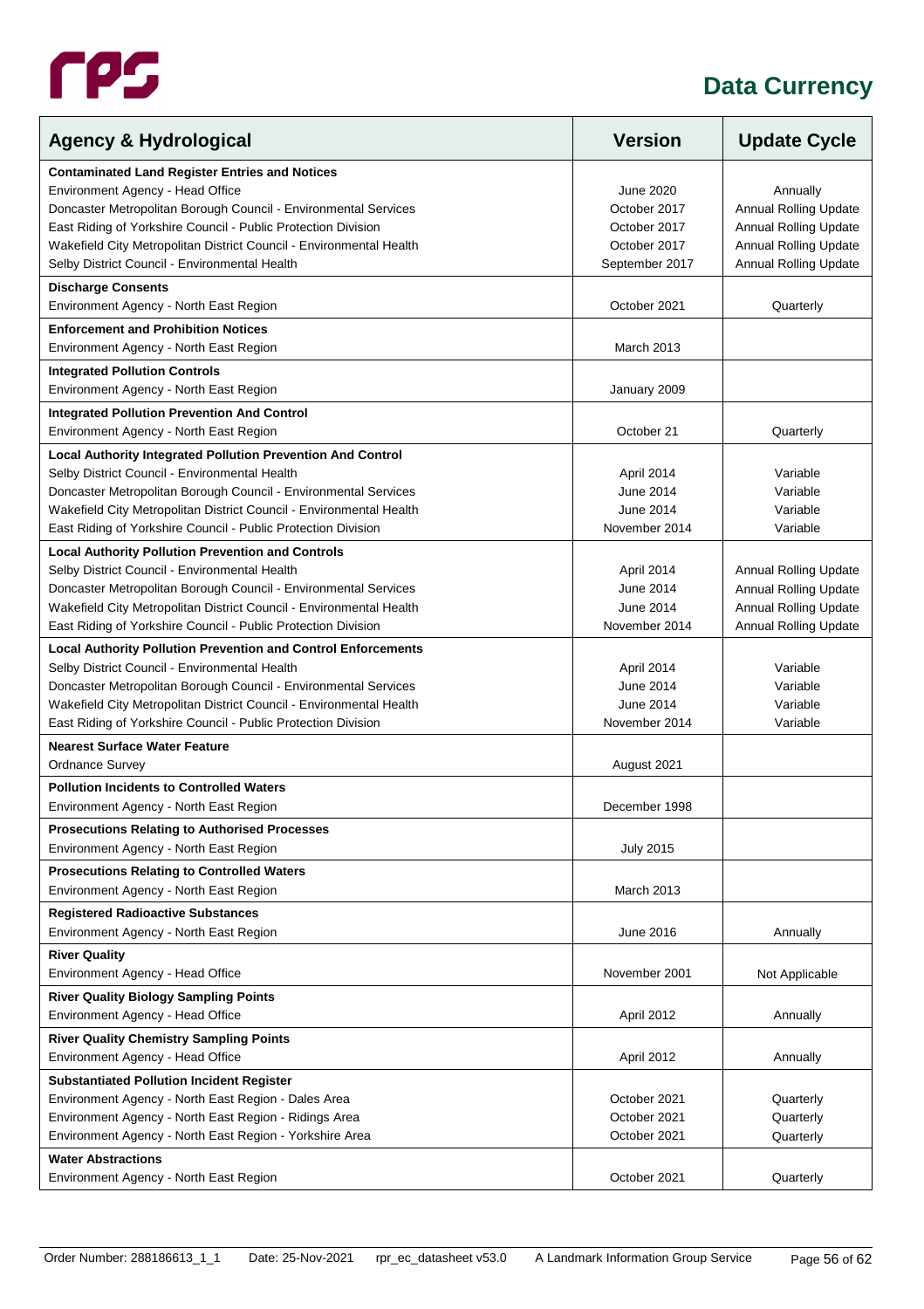

| <b>Agency &amp; Hydrological</b>                                    | <b>Version</b>   | <b>Update Cycle</b> |
|---------------------------------------------------------------------|------------------|---------------------|
| <b>Water Industry Act Referrals</b>                                 |                  |                     |
| Environment Agency - North East Region                              | October 2017     | Quarterly           |
| <b>Groundwater Vulnerability Map</b>                                |                  |                     |
| Environment Agency - Head Office                                    | <b>June 2018</b> | As notified         |
| <b>Groundwater Vulnerability - Soluble Rock Risk</b>                |                  |                     |
| Environment Agency - Head Office                                    | June 2018        | As notified         |
| <b>Bedrock Aquifer Designations</b>                                 |                  |                     |
| Environment Agency - Head Office                                    | January 2018     | Annually            |
| <b>Superficial Aquifer Designations</b>                             |                  |                     |
| Environment Agency - Head Office                                    | January 2018     | Annually            |
| <b>Source Protection Zones</b>                                      |                  |                     |
| Environment Agency - Head Office                                    | May 2021         | <b>Bi-Annually</b>  |
| <b>Extreme Flooding from Rivers or Sea without Defences</b>         |                  |                     |
| Environment Agency - Head Office                                    | September 2021   | Quarterly           |
| <b>Flooding from Rivers or Sea without Defences</b>                 |                  |                     |
| Environment Agency - Head Office                                    | September 2021   | Quarterly           |
| <b>Areas Benefiting from Flood Defences</b>                         |                  |                     |
| Environment Agency - Head Office                                    | September 2021   | Quarterly           |
| <b>Flood Water Storage Areas</b>                                    |                  |                     |
| Environment Agency - Head Office                                    | September 2021   | Quarterly           |
| <b>Flood Defences</b>                                               |                  |                     |
| Environment Agency - Head Office                                    | September 2021   | Quarterly           |
| <b>OS Water Network Lines</b>                                       |                  |                     |
| <b>Ordnance Survey</b>                                              | <b>July 2021</b> | Quarterly           |
| <b>BGS Groundwater Flooding Susceptibility</b>                      |                  |                     |
| British Geological Survey - National Geoscience Information Service | May 2013         | Annually            |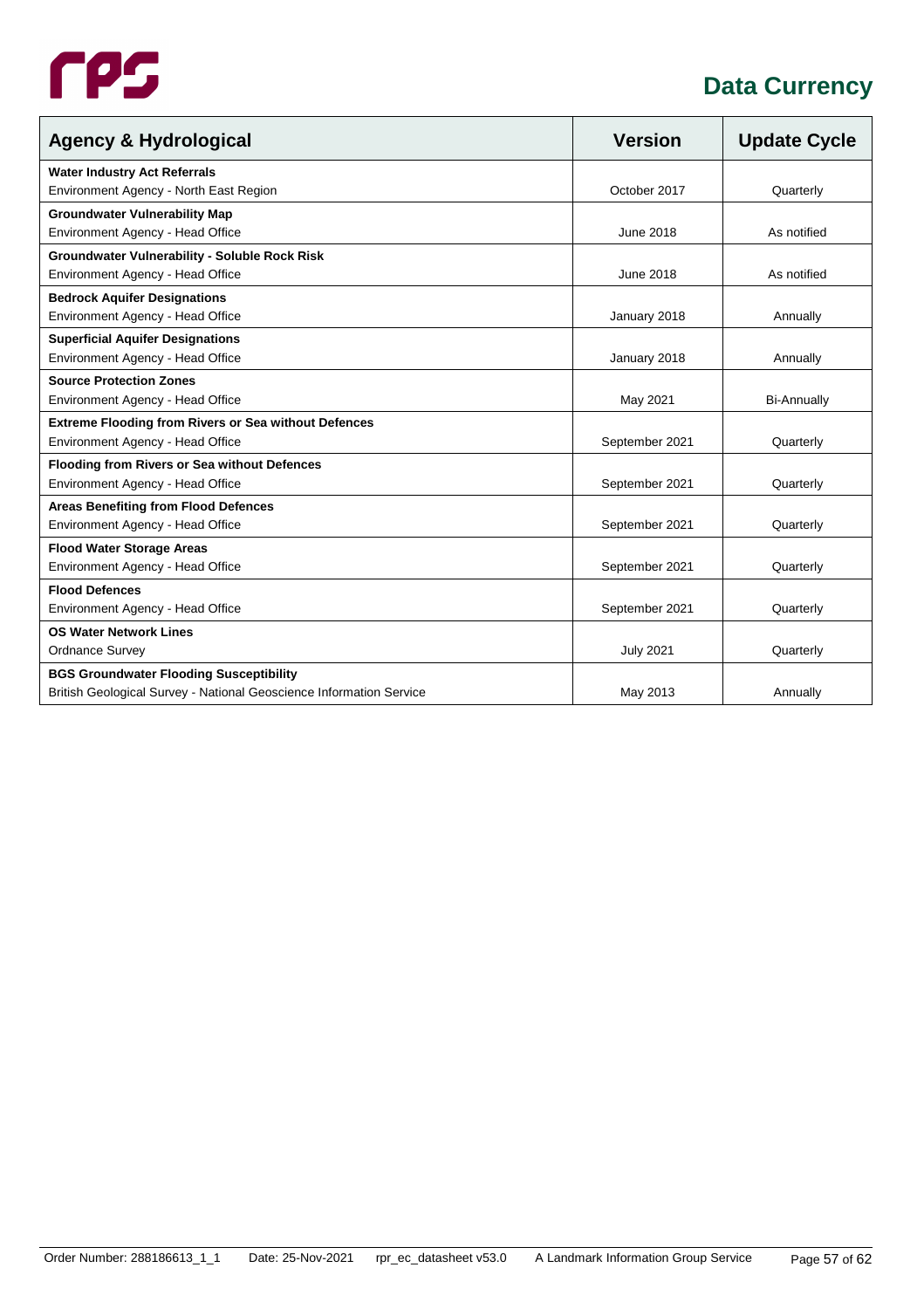| <b>Waste</b>                                                        | <b>Version</b> | <b>Update Cycle</b> |
|---------------------------------------------------------------------|----------------|---------------------|
| <b>BGS Recorded Landfill Sites</b>                                  |                |                     |
| British Geological Survey - National Geoscience Information Service | November 2002  | Not Applicable      |
| <b>Historical Landfill Sites</b>                                    |                |                     |
| Environment Agency - Head Office                                    | May 2021       | Quarterly           |
| <b>Integrated Pollution Control Registered Waste Sites</b>          |                |                     |
| Environment Agency - North East Region                              | January 2009   | Not Applicable      |
| Licensed Waste Management Facilities (Landfill Boundaries)          |                |                     |
| Environment Agency - North East Region - Dales Area                 | October 2021   | Quarterly           |
| Environment Agency - North East Region - Ridings Area               | October 2021   | Quarterly           |
| Environment Agency - North East Region - Yorkshire Area             | October 2021   | Quarterly           |
| Licensed Waste Management Facilities (Locations)                    |                |                     |
| Environment Agency - North East Region - Dales Area                 | October 2021   | Quarterly           |
| Environment Agency - North East Region - Ridings Area               | October 2021   | Quarterly           |
| Environment Agency - North East Region - Yorkshire Area             | October 2021   | Quarterly           |
| <b>Local Authority Landfill Coverage</b>                            |                |                     |
| Doncaster Metropolitan Borough Council - Environmental Services     | February 2003  | Not Applicable      |
| East Riding of Yorkshire Council - Public Protection Division       | February 2003  | Not Applicable      |
| North Yorkshire County Council                                      | February 2003  | Not Applicable      |
| Selby District Council - Environmental Health                       | February 2003  | Not Applicable      |
| Wakefield City Metropolitan District Council - Environmental Health | February 2003  | Not Applicable      |
| <b>Local Authority Recorded Landfill Sites</b>                      |                |                     |
| Doncaster Metropolitan Borough Council - Environmental Services     | October 2018   |                     |
| East Riding of Yorkshire Council - Public Protection Division       | October 2018   |                     |
| North Yorkshire County Council                                      | October 2018   |                     |
| Selby District Council - Environmental Health                       | October 2018   |                     |
| Wakefield City Metropolitan District Council - Environmental Health | October 2018   |                     |
| <b>Registered Landfill Sites</b>                                    |                |                     |
| Environment Agency - North East Region - Dales Area                 | March 2006     | Not Applicable      |
| Environment Agency - North East Region - Ridings Area               | March 2006     | Not Applicable      |
| Environment Agency - North East Region - Yorkshire Area             | March 2006     | Not Applicable      |
| <b>Registered Waste Transfer Sites</b>                              |                |                     |
| Environment Agency - North East Region - Dales Area                 | April 2018     |                     |
| Environment Agency - North East Region - Ridings Area               | April 2018     |                     |
| Environment Agency - North East Region - Yorkshire Area             | April 2018     |                     |
| <b>Registered Waste Treatment or Disposal Sites</b>                 |                |                     |
| Environment Agency - North East Region - Dales Area                 | June 2015      |                     |
| Environment Agency - North East Region - Ridings Area               | June 2015      |                     |
| Environment Agency - North East Region - Yorkshire Area             | June 2015      |                     |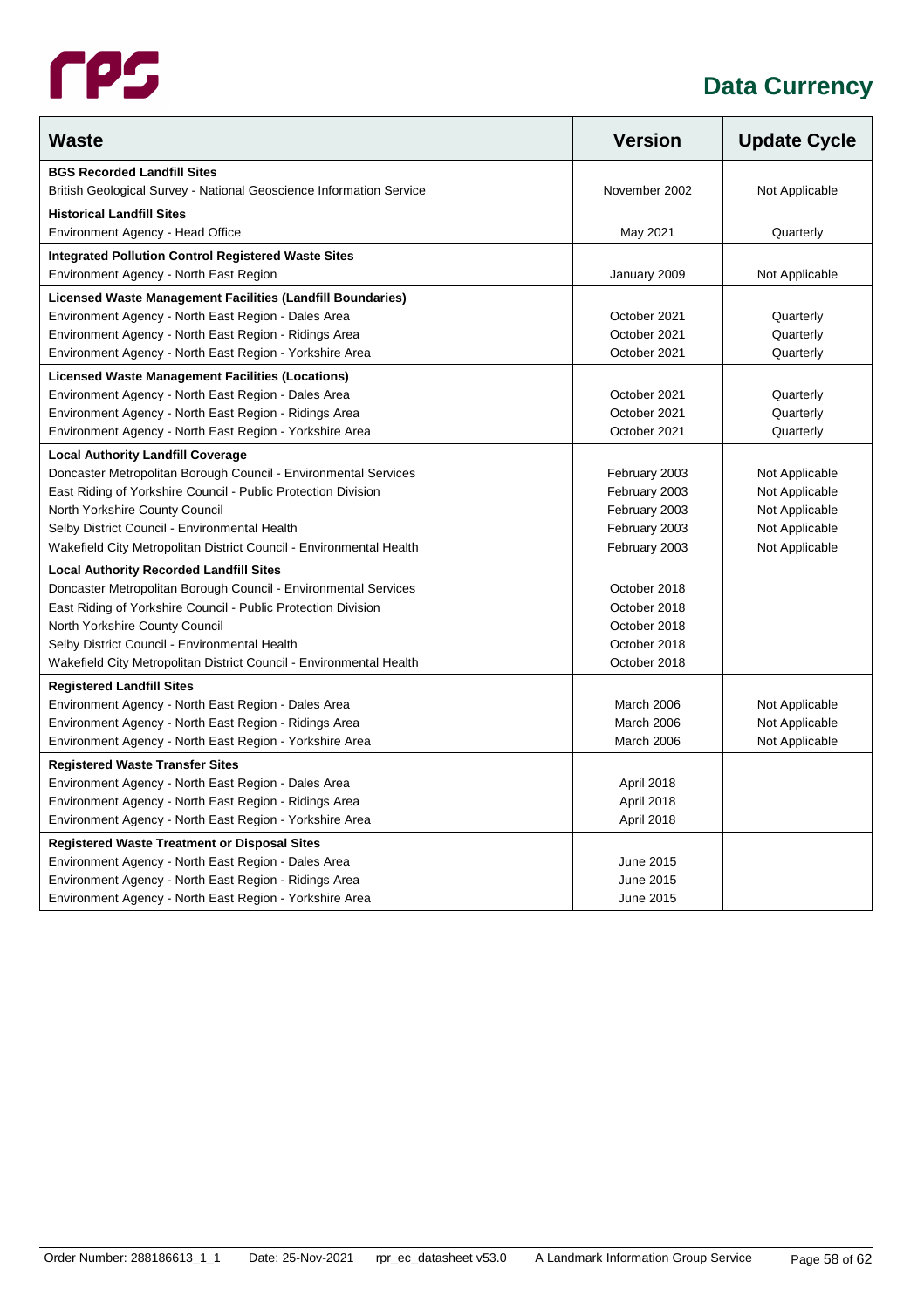

| <b>Hazardous Substances</b>                                                                                                      | <b>Version</b>   | <b>Update Cycle</b>          |
|----------------------------------------------------------------------------------------------------------------------------------|------------------|------------------------------|
| <b>Control of Major Accident Hazards Sites (COMAH)</b>                                                                           |                  |                              |
| <b>Health and Safety Executive</b>                                                                                               | April 2018       | <b>Bi-Annually</b>           |
| <b>Explosive Sites</b>                                                                                                           |                  |                              |
| <b>Health and Safety Executive</b>                                                                                               | March 2017       | Annually                     |
| Notification of Installations Handling Hazardous Substances (NIHHS)<br>Health and Safety Executive                               | August 2001      |                              |
| <b>Planning Hazardous Substance Enforcements</b>                                                                                 |                  |                              |
| Selby District Council                                                                                                           | February 2016    | Variable                     |
| Wakefield City Metropolitan District Council                                                                                     | February 2016    | Variable                     |
| North Yorkshire County Council                                                                                                   | October 2007     | <b>Annual Rolling Update</b> |
| Doncaster Metropolitan Borough Council                                                                                           | October 2015     | Variable                     |
| East Riding of Yorkshire Council                                                                                                 | October 2015     | Variable                     |
| <b>Planning Hazardous Substance Consents</b>                                                                                     |                  |                              |
| Selby District Council                                                                                                           | February 2016    | Variable                     |
| Wakefield City Metropolitan District Council                                                                                     | February 2016    | Variable                     |
| North Yorkshire County Council                                                                                                   | October 2007     | <b>Annual Rolling Update</b> |
| Doncaster Metropolitan Borough Council                                                                                           | October 2015     | Variable                     |
| East Riding of Yorkshire Council                                                                                                 | October 2015     | Variable                     |
| Geological                                                                                                                       | <b>Version</b>   | <b>Update Cycle</b>          |
| BGS 1:625,000 Solid Geology                                                                                                      |                  |                              |
| British Geological Survey - National Geoscience Information Service                                                              | January 2009     | Not Applicable               |
| <b>BGS Recorded Mineral Sites</b>                                                                                                |                  |                              |
| British Geological Survey - National Geoscience Information Service                                                              | November 2021    | <b>Bi-Annually</b>           |
| <b>CBSCB Compensation District</b>                                                                                               |                  |                              |
| Cheshire Brine Subsidence Compensation Board (CBSCB)                                                                             | August 2011      | As notified                  |
| Cheshire Brine Subsidence Compensation Board (CBSCB)                                                                             | November 2020    | Not Applicable               |
| <b>Coal Mining Affected Areas</b>                                                                                                |                  |                              |
| The Coal Authority - Property Searches                                                                                           | March 2014       | <b>Annual Rolling Update</b> |
| <b>Mining Instability</b>                                                                                                        |                  |                              |
| Ove Arup & Partners                                                                                                              | June 1998        | Not Applicable               |
| Non Coal Mining Areas of Great Britain                                                                                           |                  |                              |
| British Geological Survey - National Geoscience Information Service                                                              | May 2015         | Not Applicable               |
| <b>Potential for Collapsible Ground Stability Hazards</b><br>British Geological Survey - National Geoscience Information Service | April 2020       | Annually                     |
| <b>Potential for Compressible Ground Stability Hazards</b>                                                                       |                  |                              |
| British Geological Survey - National Geoscience Information Service                                                              | January 2019     | Annually                     |
| <b>Potential for Ground Dissolution Stability Hazards</b><br>British Geological Survey - National Geoscience Information Service | January 2019     | Annually                     |
| <b>Potential for Landslide Ground Stability Hazards</b>                                                                          |                  |                              |
| British Geological Survey - National Geoscience Information Service                                                              | January 2019     | Annually                     |
| <b>Potential for Running Sand Ground Stability Hazards</b>                                                                       |                  |                              |
| British Geological Survey - National Geoscience Information Service                                                              | January 2019     | Annually                     |
| Potential for Shrinking or Swelling Clay Ground Stability Hazards                                                                |                  |                              |
| British Geological Survey - National Geoscience Information Service                                                              | January 2019     | Annually                     |
| Radon Potential - Radon Affected Areas                                                                                           |                  |                              |
| British Geological Survey - National Geoscience Information Service                                                              | <b>July 2011</b> | Annually                     |
| <b>Radon Potential - Radon Protection Measures</b>                                                                               |                  |                              |
| British Geological Survey - National Geoscience Information Service                                                              | <b>July 2011</b> | Annually                     |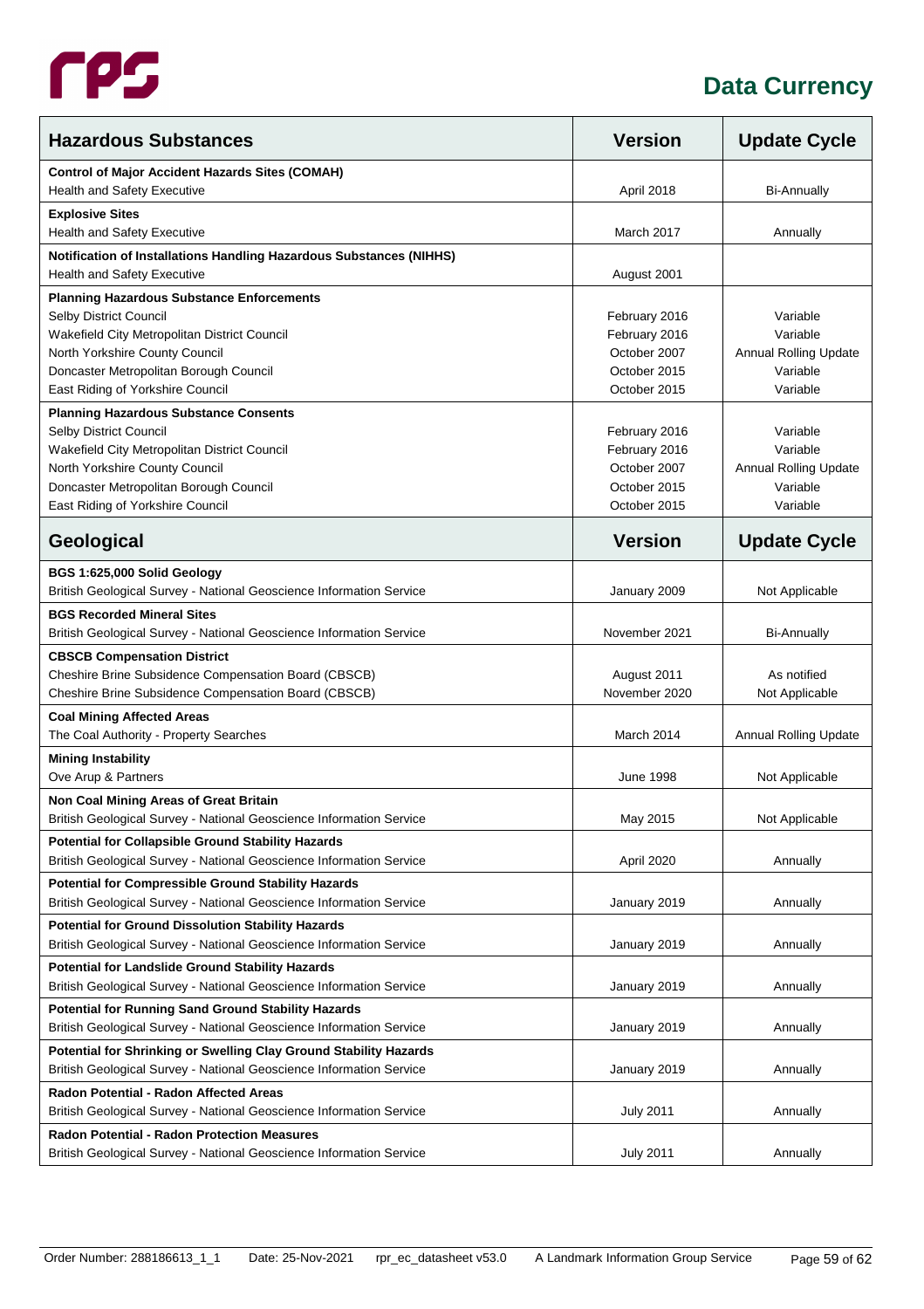

| <b>Industrial Land Use</b>                                                                                                                                                                                       | <b>Version</b>                                               | <b>Update Cycle</b>                              |
|------------------------------------------------------------------------------------------------------------------------------------------------------------------------------------------------------------------|--------------------------------------------------------------|--------------------------------------------------|
| <b>Contemporary Trade Directory Entries</b><br><b>Thomson Directories</b>                                                                                                                                        | October 2021                                                 | Quarterly                                        |
| <b>Fuel Station Entries</b><br>Catalist Ltd - Experian                                                                                                                                                           | August 2021                                                  | Quarterly                                        |
| <b>Gas Pipelines</b><br><b>National Grid</b>                                                                                                                                                                     | October 2021                                                 | Annually                                         |
| <b>Underground Electrical Cables</b><br><b>National Grid</b>                                                                                                                                                     | May 2021                                                     | Annually                                         |
| <b>Sensitive Land Use</b>                                                                                                                                                                                        | <b>Version</b>                                               | <b>Update Cycle</b>                              |
| <b>Ancient Woodland</b><br>Natural England                                                                                                                                                                       | February 2021                                                | <b>Bi-Annually</b>                               |
| <b>Areas of Adopted Green Belt</b><br>Doncaster Metropolitan Borough Council<br>East Riding of Yorkshire Council - Planning Department<br>Selby District Council<br>Wakefield City Metropolitan District Council | October 2020<br>October 2020<br>October 2020<br>October 2020 | Quarterly<br>Quarterly<br>Quarterly<br>Quarterly |
| Areas of Unadopted Green Belt<br>Doncaster Metropolitan Borough Council<br>East Riding of Yorkshire Council - Planning Department<br>Selby District Council<br>Wakefield City Metropolitan District Council      | October 2020<br>October 2020<br>October 2020<br>October 2020 | Quarterly<br>Quarterly<br>Quarterly<br>Quarterly |
| Areas of Outstanding Natural Beauty<br>Natural England                                                                                                                                                           | January 2021                                                 | <b>Bi-Annually</b>                               |
| <b>Environmentally Sensitive Areas</b><br>Natural England                                                                                                                                                        | January 2017                                                 |                                                  |
| <b>Forest Parks</b><br><b>Forestry Commission</b>                                                                                                                                                                | April 1997                                                   | Not Applicable                                   |
| <b>Local Nature Reserves</b><br>Natural England                                                                                                                                                                  | February 2021                                                | <b>Bi-Annually</b>                               |
| <b>Marine Nature Reserves</b><br>Natural England                                                                                                                                                                 | <b>July 2019</b>                                             | <b>Bi-Annually</b>                               |
| <b>National Nature Reserves</b><br>Natural England                                                                                                                                                               | January 2021                                                 | <b>Bi-Annually</b>                               |
| <b>National Parks</b><br>Natural England                                                                                                                                                                         | February 2018                                                | <b>Bi-Annually</b>                               |
| <b>Nitrate Sensitive Areas</b><br>Natural England                                                                                                                                                                | April 2016                                                   | Not Applicable                                   |
| <b>Nitrate Vulnerable Zones</b><br>Department for Environment, Food and Rural Affairs (DEFRA - formerly FRCA)<br>Environment Agency - Head Office                                                                | April 2016<br>June 2017                                      | <b>Bi-Annually</b>                               |
| <b>Ramsar Sites</b><br>Natural England                                                                                                                                                                           | August 2020                                                  | <b>Bi-Annually</b>                               |
| <b>Sites of Special Scientific Interest</b><br>Natural England                                                                                                                                                   | February 2021                                                | <b>Bi-Annually</b>                               |
| <b>Special Areas of Conservation</b><br>Natural England                                                                                                                                                          | <b>July 2020</b>                                             | <b>Bi-Annually</b>                               |
| <b>Special Protection Areas</b><br>Natural England                                                                                                                                                               | February 2021                                                | <b>Bi-Annually</b>                               |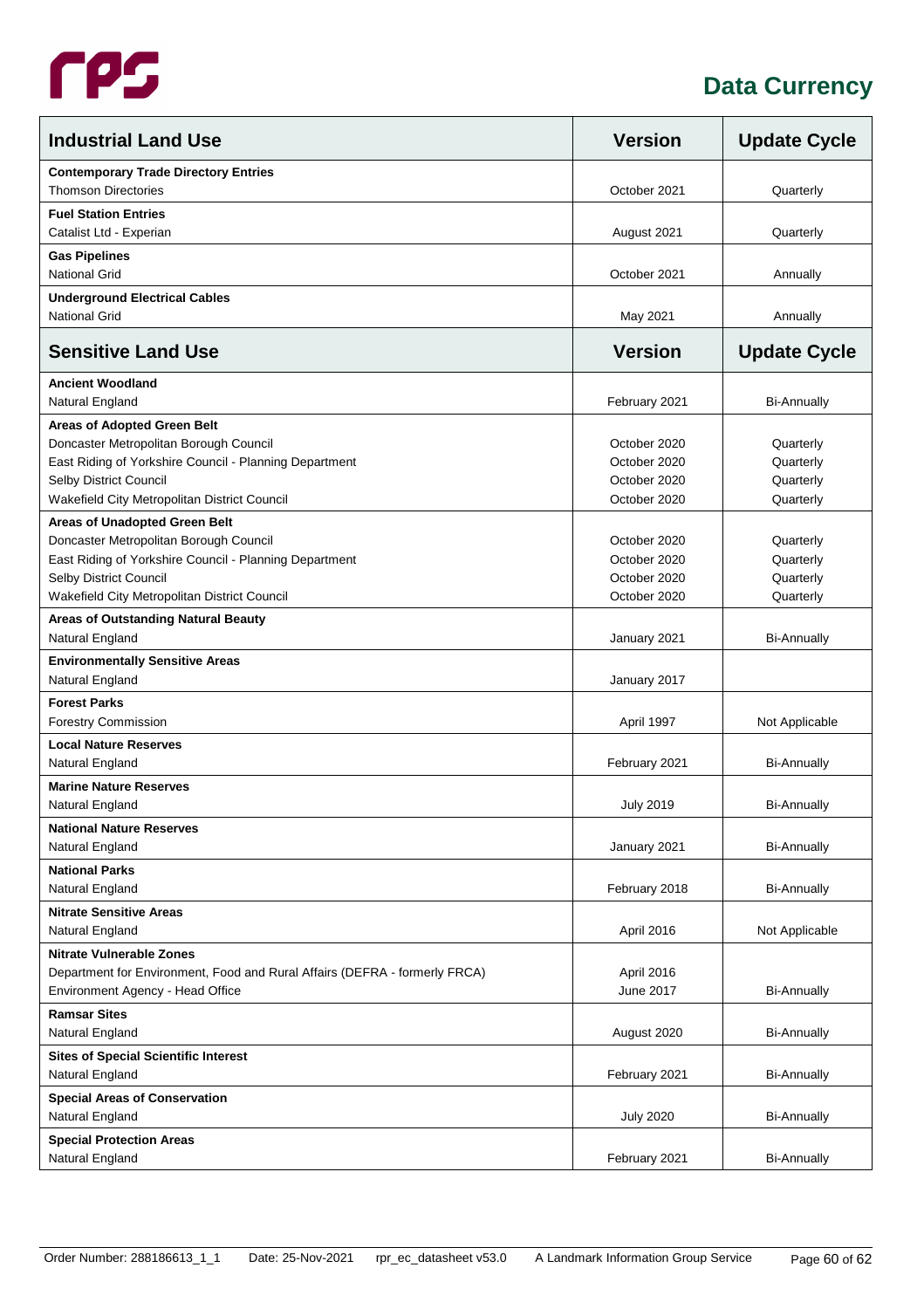

<span id="page-65-0"></span>A selection of organisations who provide data within this report

| <b>Data Supplier</b>                          | <b>Data Supplier Logo</b>                                                                                    |  |
|-----------------------------------------------|--------------------------------------------------------------------------------------------------------------|--|
| <b>Ordnance Survey</b>                        | Map data                                                                                                     |  |
| <b>Environment Agency</b>                     | <b>Environment</b><br>Agency                                                                                 |  |
| <b>Scottish Environment Protection Agency</b> | <b>SEPA</b><br><b>Scottish Environment</b><br><b>Protection Agency</b>                                       |  |
| <b>The Coal Authority</b>                     | 燃<br>The Coal<br>Authority                                                                                   |  |
| <b>British Geological Survey</b>              | British<br>3 C<br><b>Geological Survey</b><br>NATURAL ENVIRONMENT RESEARCH COUNCIL                           |  |
| <b>Centre for Ecology and Hydrology</b>       | <b>Centre for</b><br><u> Cient</u><br><b>Ecology &amp; Hydrology</b><br>NATURAL ENVIRONMENT RESEARCH COUNCIL |  |
| <b>Natural Resources Wales</b>                | Cyfoeth<br>Naturiol<br>Cvmru<br>Natural<br>Resources<br>Wales                                                |  |
| <b>Scottish Natural Heritage</b>              | <b>SCOTTISH</b><br>NATURAL<br><b>HERITAGE</b><br>ଔ∕⊗ଞ୍ଜ                                                      |  |
| <b>Natural England</b>                        | NATURAL<br>ENGLAND                                                                                           |  |
| <b>Public Health England</b>                  | 燃<br>Public Health<br>England                                                                                |  |
| <b>Ove Arup</b>                               |                                                                                                              |  |
| <b>Stantec UK Ltd</b>                         | <b>Stantec</b>                                                                                               |  |